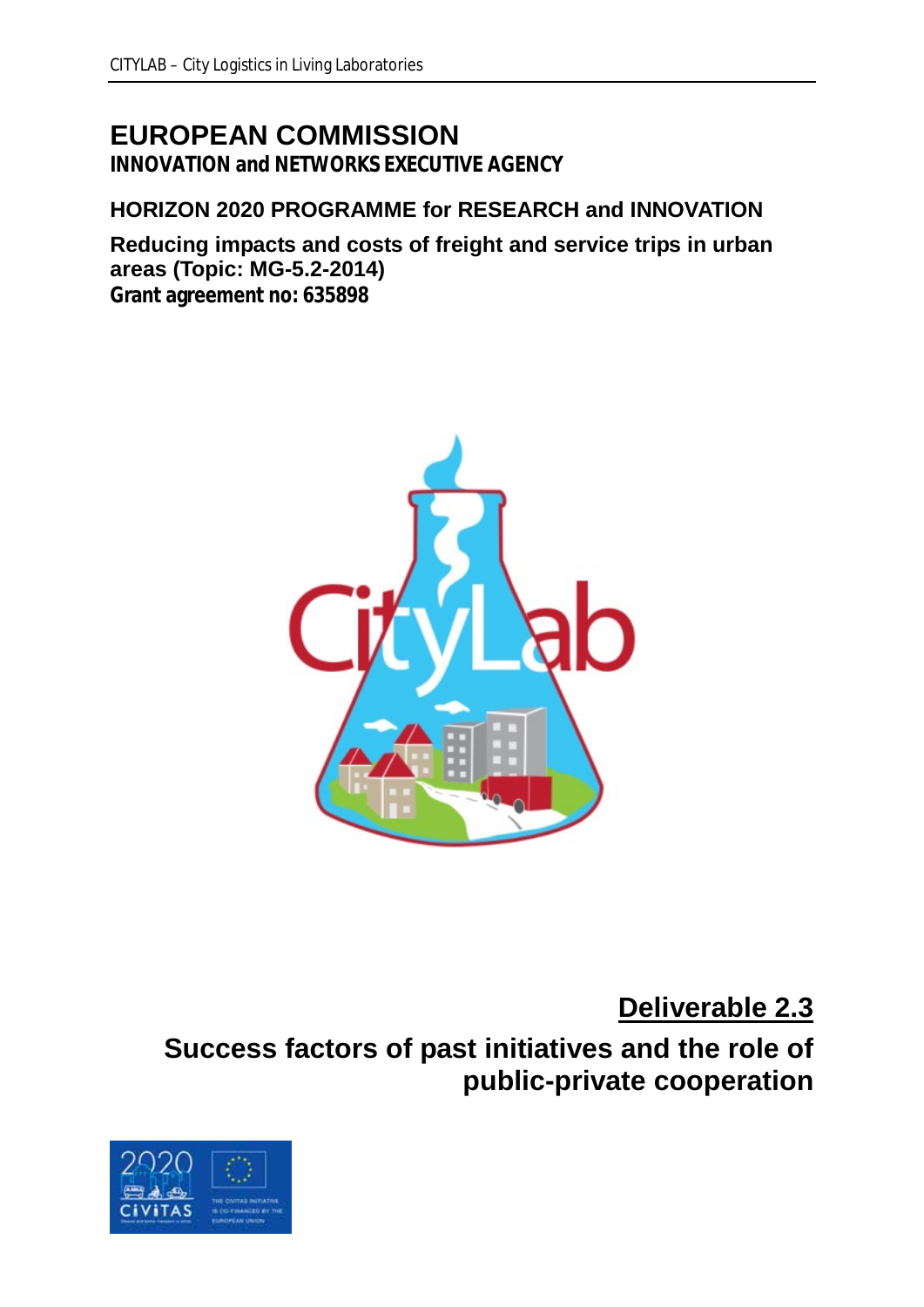#### **Disclaimer**

This document reflects the views of the author(s) and does not necessarily reflect the views or policy of the European Commission. Whilst efforts have been made to ensure the accuracy and completeness of this document, the CITYLAB consortium shall not be liable for any errors or omissions, however caused.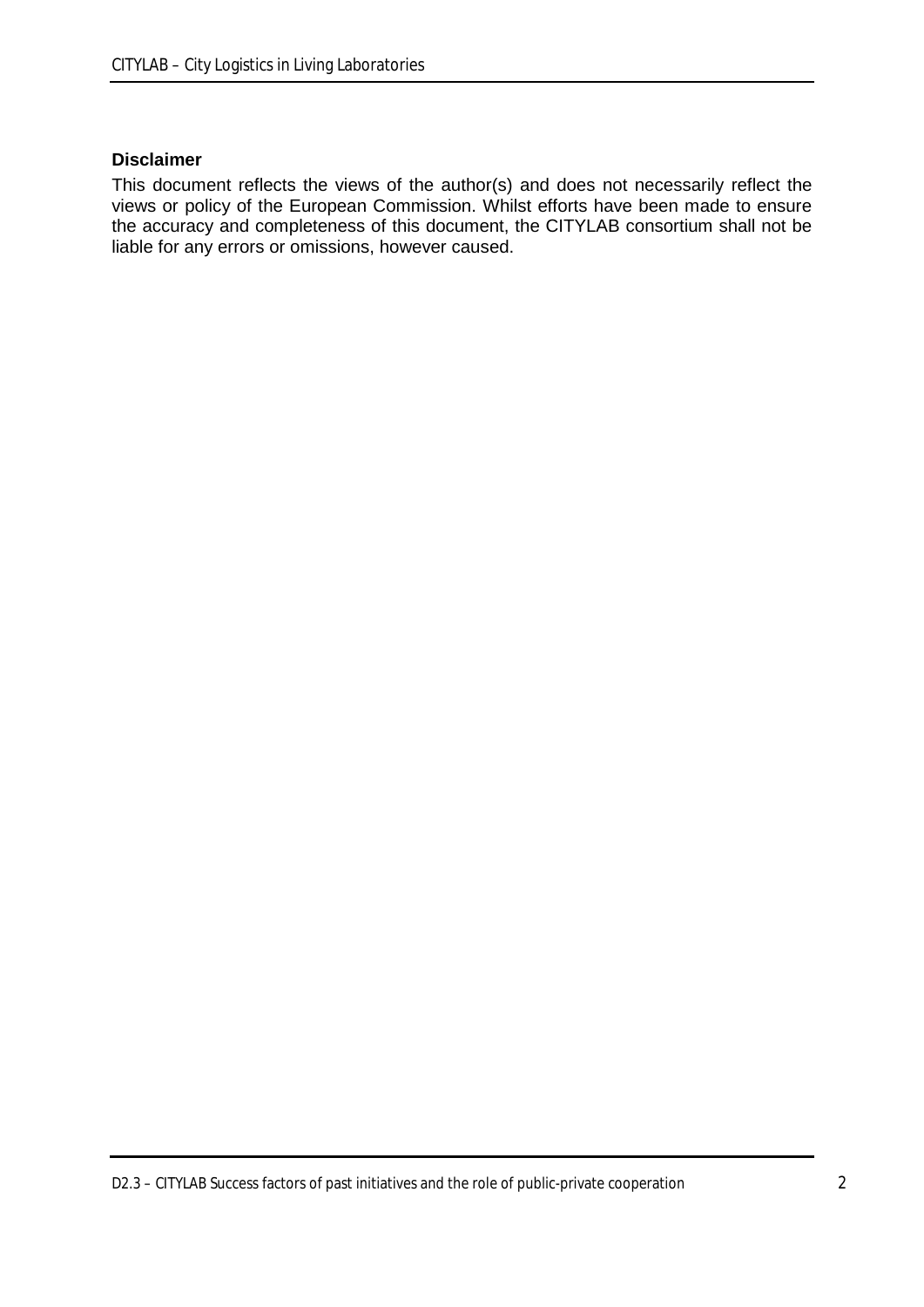| Project no.:               | 635898                                                                                                                             | Acronym  | CITYLAB                                                                           |
|----------------------------|------------------------------------------------------------------------------------------------------------------------------------|----------|-----------------------------------------------------------------------------------|
| <b>Project Title</b>       | City Logistics in Living Laboratories                                                                                              |          |                                                                                   |
| <b>Work Package</b>        | WP <sub>2</sub>                                                                                                                    | Title:   | Knowledge development and data management                                         |
| Deliverable no.:           | D2.3                                                                                                                               | Title:   | Success factors of past initiatives and the role of<br>public-private cooperation |
| Version                    |                                                                                                                                    | Revision | $\Omega$                                                                          |
| <b>Issue Date</b>          | 31 October 2016                                                                                                                    |          |                                                                                   |
| <b>Dissemination Level</b> | <b>Public</b>                                                                                                                      |          |                                                                                   |
| <b>Future references</b>   | CITYLAB Deliverable D2.3 Success factors of past initiatives and the role of public private<br>cooperation. www.citylab-project.eu |          |                                                                                   |

#### **Document Control Sheet**

| Author(s)                | Julian Allen (Westminster) and Michael Browne (Gothenburg)                                       |
|--------------------------|--------------------------------------------------------------------------------------------------|
| Co-author(s)             |                                                                                                  |
| <b>WP Leader</b>         | University of Gothenburg (UoG)                                                                   |
| <b>Internal Reviewer</b> | Laetitia Dablanc and Zeting Liu (IFSTTAR), Fraser McLeod (Southampton), Jardar<br>Andersen (TOI) |

| -<br>Project<br>. Manager | $\cdots$ $\cdots$<br>.<br>(INEA)<br>Mauritsch<br>.<br>Wa. |
|---------------------------|-----------------------------------------------------------|

|                 | CITYLAB consortium by Living Lab |                           |                                 |
|-----------------|----------------------------------|---------------------------|---------------------------------|
| Living lab      | Municipal partner(s)             | Industry partner(s)       | Research partner(s)             |
| <b>Brussels</b> | <b>Brussels Mobility</b>         | Procter & Gamble Services | Vrije Universiteit Brussel      |
| London          | Transport for London             | <b>TNT</b>                | University of Westminster       |
|                 |                                  | Gnewt Cargo               | University of Gothenburg        |
| Oslo            | Oslo kommune                     | Steen & Strøm             | <b>TOI</b>                      |
| Paris           | Mairie de Paris                  |                           | <b>IFSTTAR</b>                  |
|                 |                                  |                           | <b>DLR</b>                      |
| Randstat        | Gemeente Rotterdam               | PostNL                    | <b>TNO</b>                      |
| Rome            | Roma Capitale                    | Poste Italiane            | Università degli studi Roma Tre |
|                 |                                  | MeWare SRL                |                                 |
| Southampton     | Southampton City Council         | Meachers Global Logistics | University of Southampton       |
|                 | Networking and outreach partner  |                           |                                 |
| <b>POLIS</b>    |                                  |                           |                                 |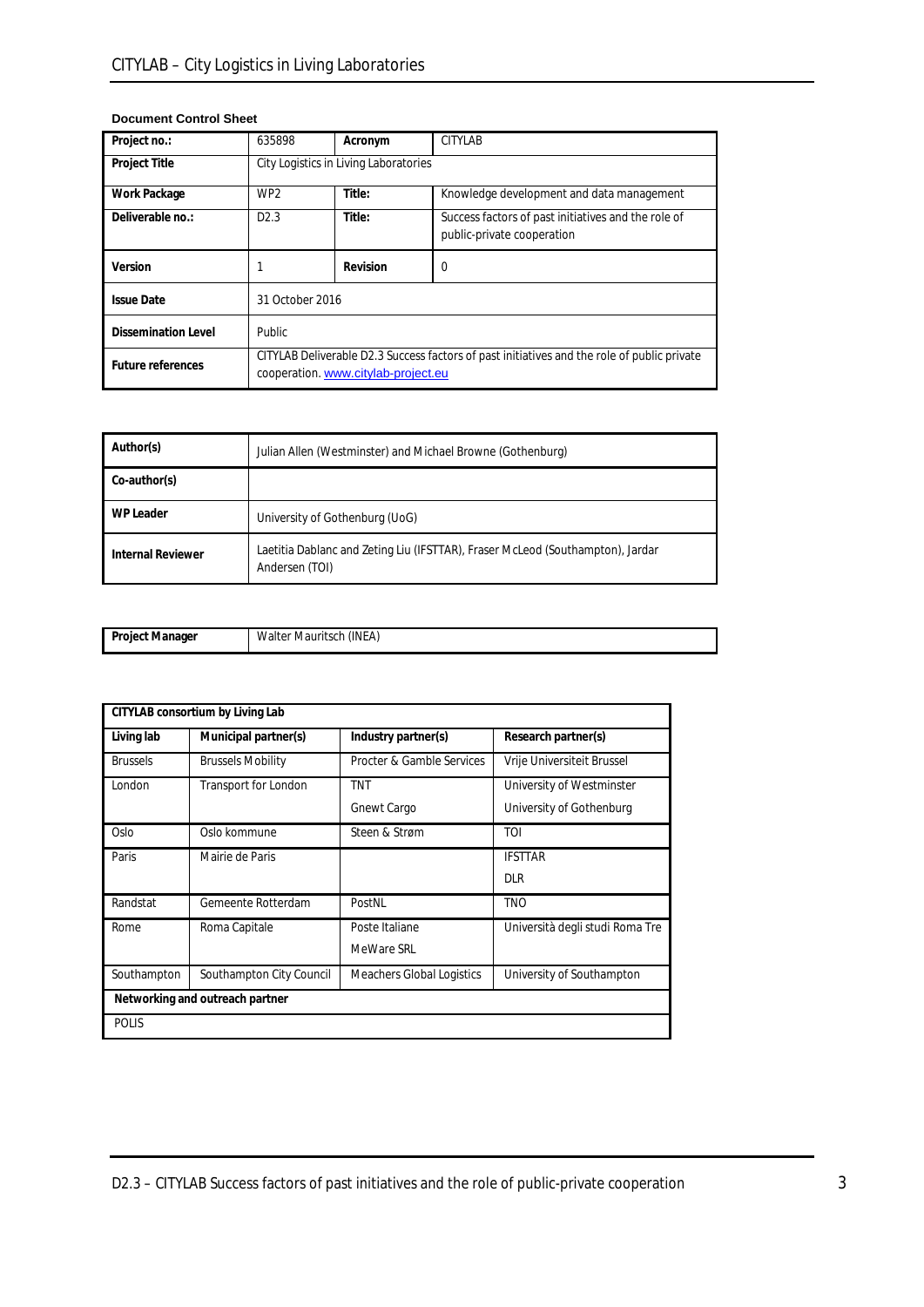|         | <b>CONTENTS</b>                                                                                | Page no. |
|---------|------------------------------------------------------------------------------------------------|----------|
|         | <b>Executive summary</b>                                                                       | 7        |
|         | PART I: Review of urban freight initiatives available to companies and<br>public policy makers | 8        |
| 1.1     | <b>Introduction</b>                                                                            | 9        |
| 1.2     | General review of urban freight initiatives                                                    | 10       |
| 1.3     | <b>Logistical management</b>                                                                   | 13       |
| 1.3.1   | Urban consolidation centres                                                                    | 13       |
| 1.3.2   | Improving loads carried on goods vehicles                                                      | 15       |
| 1.3.2.1 | Vehicle load consolidation                                                                     | 15       |
| 1.3.2.2 | Vehicle empty running                                                                          | 17       |
| 1.3.3   | Common logistics operations for multi-tenanted buildings                                       | 17       |
| 1.3.4   | Locker banks and collections points                                                            | 19       |
| 1.3.5   | Driver training programmes                                                                     | 21       |
| 1.3.6   | Good practice guidance                                                                         | 22       |
| 1.4     | <b>Vehicle-related initiatives</b>                                                             | 23       |
| 1.4.1   | Design/use of alternatively-fuelled vehicles                                                   | 23       |
| 1.4.2   | Improving the safety of goods vehicles on the roads                                            | 24       |
| 1.4.2.1 | Roadside checks and enforcement operations                                                     | 24       |
| 1.4.2.2 | Vehicle design and equipment                                                                   | 24       |
| 1.4.2.3 | Use of the procurement process to enhance safety                                               | 25       |
| 1.4.2.4 | The Safer Lorry Scheme                                                                         | 25       |
| 1.4.3   | Standards for quiet vehicles and logistics equipment                                           | 25       |
| 1.4.4   | Anti-idling technologies                                                                       | 25       |
| 1.5     | <b>Traffic management</b>                                                                      | 27       |
| 1.5.1   | Vehicle access restrictions                                                                    | 27       |
| 1.5.2   | Multi-use lanes for moving goods vehicles                                                      | 28       |
| 1.5.3   | Signing and information about vehicle access                                                   | 29       |
| 1.6     | Freight demand/land use management                                                             | 31       |
| 1.6.1   | Delivery and Servicing Plans                                                                   | 31       |
| 1.6.2   | Changing procurement practices                                                                 | 31       |
| 1.6.3   | Retiming of freight operations                                                                 | 33       |
| 1.6.4   | Freight travel planning for new building developments                                          | 36       |
| 1.6.5   | Urban distribution property and land use planning interventions                                | 37       |
| 1.6.6   | Modal shift to non-road modes                                                                  | 38       |
| 1.6.6.1 | Rail freight                                                                                   | 38       |
| 1.6.6.2 | Inland water freight                                                                           | 40       |
| 1.7     | Parking/loading area management                                                                | 41       |
| 1.7.1   | On-street loading/unloading arrangements and its provision                                     | 41       |
| 1.7.1.1 | On-street loading space freight infrastructure planning and design                             | 41       |
| 1.7.1.2 | Multi-use lanes for loading/unloading                                                          | 42       |
| 1.7.1.3 | Smart loading bays                                                                             | 43       |
| 1.7.1.4 | <b>Nearby Delivery Areas</b>                                                                   | 44       |
| 1.7.1.5 | Anti-idling regulations                                                                        | 44       |

D2.3 – CITYLAB Success factors of past initiatives and the role of public-private cooperation 4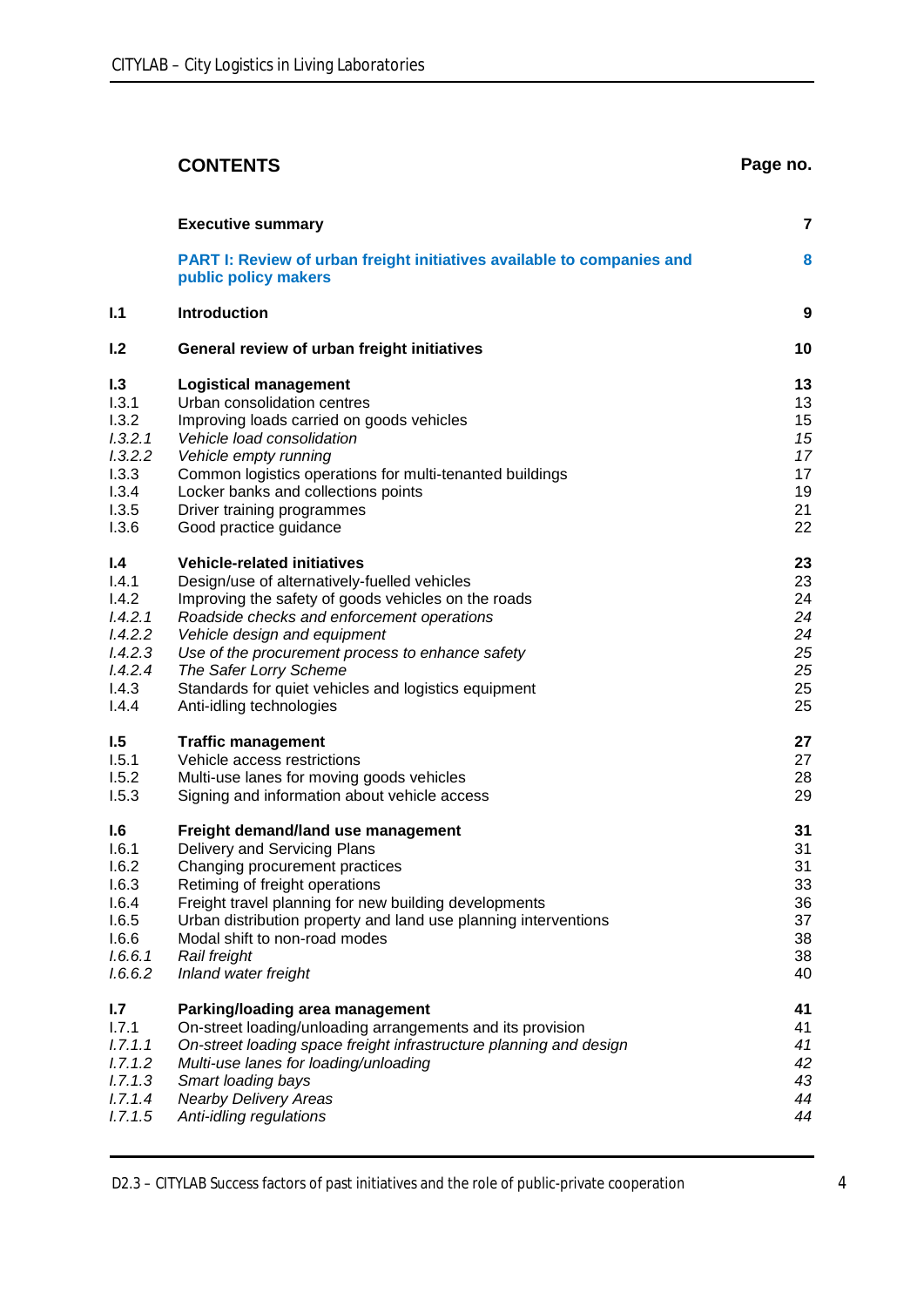| 1.7.2<br>1.7.2.1<br>1.7.2.2                                                                                                                             | Design and operational issues in off-street loading<br>Design issues for off-street loading facilities<br>Timed delivery systems                                                                                                                                                                                                                                                                                                                                                                                                                                                                                                                                     | 45<br>45<br>45                                                                         |
|---------------------------------------------------------------------------------------------------------------------------------------------------------|----------------------------------------------------------------------------------------------------------------------------------------------------------------------------------------------------------------------------------------------------------------------------------------------------------------------------------------------------------------------------------------------------------------------------------------------------------------------------------------------------------------------------------------------------------------------------------------------------------------------------------------------------------------------|----------------------------------------------------------------------------------------|
| 1.8<br>1.8.1<br>1.8.2<br>1.8.3                                                                                                                          | Pricing, incentives and taxation<br>Road pricing and charging schemes<br>Vehicle grants and subsidies<br>Urban freight transport accreditation schemes                                                                                                                                                                                                                                                                                                                                                                                                                                                                                                               | 47<br>47<br>47<br>48                                                                   |
| 1.9                                                                                                                                                     | Infrastructure management                                                                                                                                                                                                                                                                                                                                                                                                                                                                                                                                                                                                                                            | 49                                                                                     |
| I.10                                                                                                                                                    | Stakeholder engagement and partnership                                                                                                                                                                                                                                                                                                                                                                                                                                                                                                                                                                                                                               | 50                                                                                     |
| 1.11                                                                                                                                                    | Summary assessment and the role of the public and private sectors                                                                                                                                                                                                                                                                                                                                                                                                                                                                                                                                                                                                    | 53                                                                                     |
|                                                                                                                                                         | PART II: Analysis of the applications, impacts and success factors for<br>urban freight initiatives in CITYLAB                                                                                                                                                                                                                                                                                                                                                                                                                                                                                                                                                       | 58                                                                                     |
| II.1                                                                                                                                                    | <b>Introduction</b>                                                                                                                                                                                                                                                                                                                                                                                                                                                                                                                                                                                                                                                  | 59                                                                                     |
| II.2                                                                                                                                                    | <b>CITYLAB project implementations</b>                                                                                                                                                                                                                                                                                                                                                                                                                                                                                                                                                                                                                               | 60                                                                                     |
| II.3<br>II.3.1<br>II.3.2<br>II.3.3<br>II.3.4<br>II.3.5<br>II.3.6<br>II.3.7<br>II.3.8<br>II.3.9                                                          | Review of specific details of CITYLAB urban freight implementations<br>Urban consolidation centre/mobile depots<br>Improving loads carried on goods vehicles<br>Alternatively-fuelled vehicles<br>Procurement practices<br>Common internal logistics for a major multi-tenanted building or area<br>Retiming of logistics operations<br>Urban distribution property and land use planning interventions<br>Non-road modes<br>Partnership working in the supply chain operations                                                                                                                                                                                      | 64<br>65<br>66<br>67<br>68<br>69<br>70<br>71<br>72<br>73                               |
| II.4<br>II.4.1<br>II.4.2<br>II.4.3<br>II.4.4<br>II.4.5<br>II.4.6<br>II.4.6.1<br>II.4.6.2<br>II.4.7<br>II.4.8<br>II.4.9<br>II.4.10<br>II.4.11<br>II.4.12 | <b>SUCCESS FACTORS FOR URBAN FREIGHT INITIATIVES</b><br>Background to success factors<br>Methodology<br>Success factors identified for urban freight initiatives<br>Urban consolidation centres/mobile depots<br>Improving loads carried on goods vehicles<br>Alternatively-fuelled vehicles<br>Electric and other alternatively-fuelled goods vehicles<br>Cargo cycles for freight<br>Procurement practices<br>Common internal logistics for a major multi-tenanted building or area<br>Retiming of logistics operations<br>Urban distribution property and land use planning interventions<br>Non-road modes<br>Partnership working in the supply chain operations | 74<br>74<br>74<br>75<br>76<br>77<br>78<br>78<br>79<br>80<br>81<br>82<br>83<br>84<br>85 |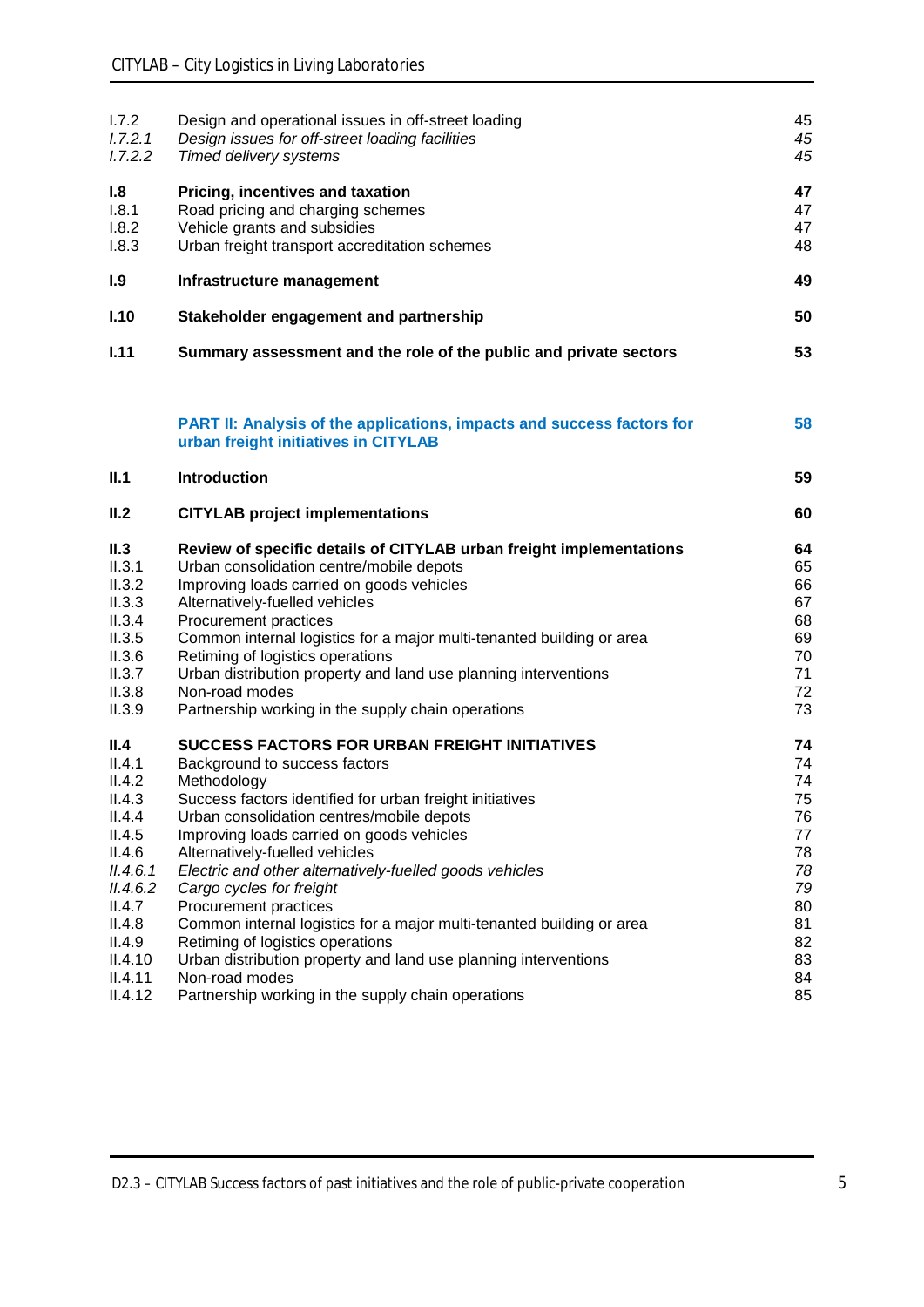|         | <b>PART III: Qualitative assessment of the urban freight initiatives in</b><br>CITYLAB and achieving higher levels of effective public-private<br>cooperation            | 86  |
|---------|--------------------------------------------------------------------------------------------------------------------------------------------------------------------------|-----|
| III.1   | <b>Introduction</b>                                                                                                                                                      | 87  |
| III.2   | <b>Expectations of the CITYLAB implementations</b>                                                                                                                       | 88  |
| III.3   | Assessment of the traffic and environmental impacts of the urban freight<br>initiatives in the CITYLAB implementations                                                   | 94  |
| III.4   | Assessment of the likely space requirements, financial implications and<br>planning timescales of the urban freight initiatives in the CITYLAB<br><b>implementations</b> | 97  |
| III.4.1 | Physical space required for urban freight initiatives                                                                                                                    | 97  |
| III.4.2 | Financial implications of urban freight initiatives                                                                                                                      | 98  |
| III.4.3 | Timescale required for implementation of urban freight initiatives                                                                                                       | 99  |
| III.5   | Achieving higher levels of effective public-private cooperation in urban<br>freight transport                                                                            | 101 |
|         | <b>References</b>                                                                                                                                                        | 104 |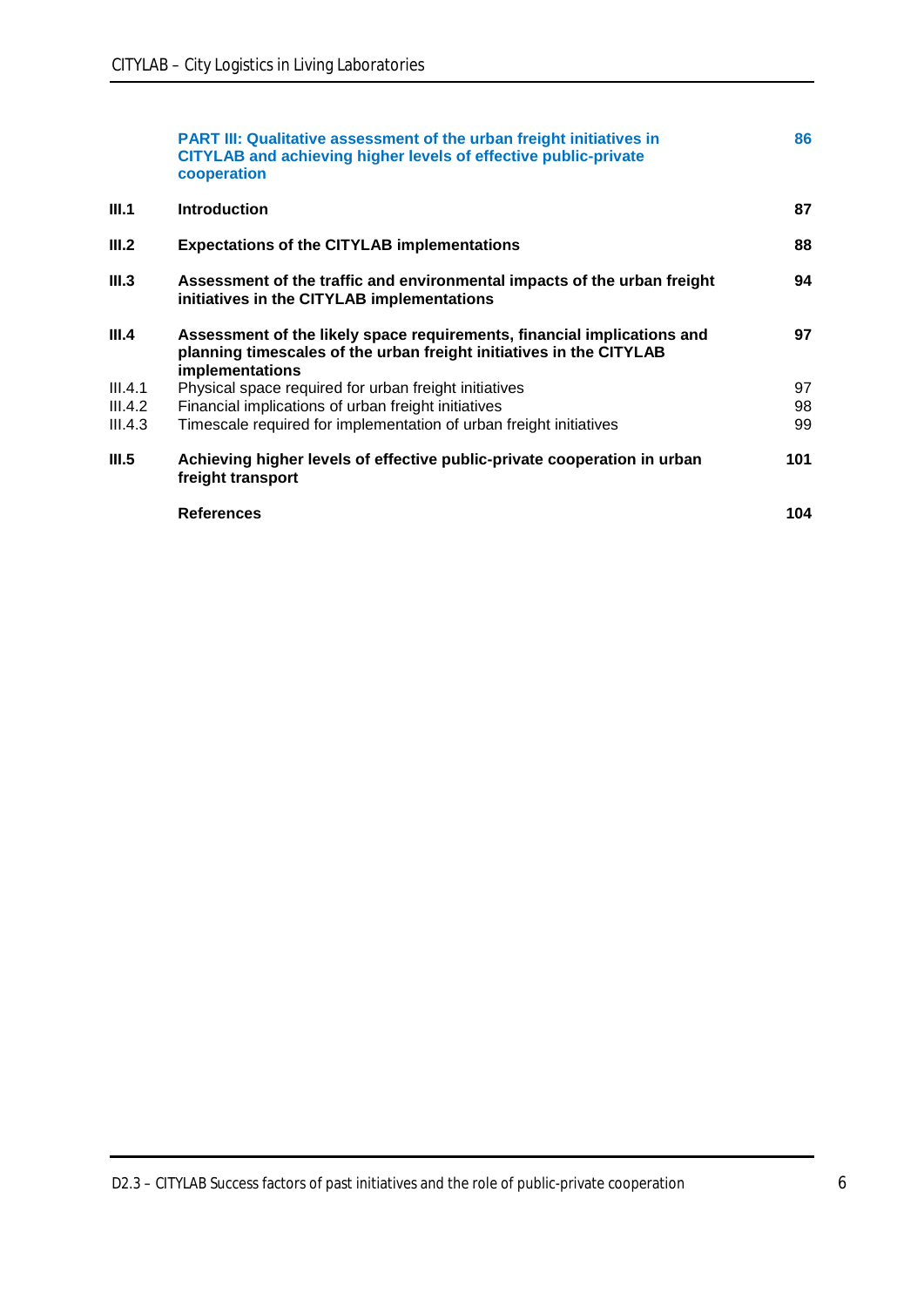### **Executive summary**

The objective of the CITYLAB project is to develop knowledge and solutions that result in roll-out, up-scaling and further implementation of cost effective strategies, measures and tools for emission free city logistics. In a set of living laboratories, promising logistics concepts will be tested and evaluated, and the fundament for further roll-out of the solutions will be developed.

CITYLAB Deliverable 2.3 is entitled **"Success factors of past initiatives and the role of public-private cooperation"**. The purpose of Deliverable 2.3 is to investigate the urban freight initiatives included in CITYLAB implementations, and also more widely, to better understand their role and potential impact in bringing about more sustainable urban freight transport. The task is also concerned with identifying the challenges that need to be addressed and overcome by the private and public sectors in ensuring the successful uptake and outcome of the initiatives included in the CITYLAB implementations. In this way, Deliverable 2.3 is intended to assist the CITYLAB Living Laboratories, as well as other cities and companies beyond the CITYLAB project with an interest in implementing these urban freight initiatives.

Deliverable 2.3 consists of three parts. An explanation of each of these three parts is provided below:

#### **Part I: Review of urban freight initiatives available to companies and public policy makers**

This part of the deliverable (part I) is concerned with providing a large-scale review of urban freight initiatives and their potential impacts. Within the CITYLAB project it has only been possible to implement a selection of promising urban freight initiatives in the seven participating Living Labs. This part of the report (part I) ensures that the CITYLAB project reflects the full range of urban freight initiatives available and their potential role in bringing about a more sustainable urban environment.

#### **Part II: Analysis of the applications, impacts and success factors for urban freight initiatives in CITYLAB**

The purpose of this part of the report (part II) is to provide insight into and analysis of the urban freight initiatives included in the seven CITYLAB implementations.

#### **Part III: Qualitative assessment of the urban freight initiatives in CITYLAB and achieving higher levels of effective public-private cooperation**

The purpose of this part of the report (part III) is to provide an initial qualitative assessment of the likely impacts of the urban freight transport initiatives included in the CITYLAB implementations. This has been informed by the findings of the review work and analysis presented in parts I and II of the report. In addition, this part of the report (part III) also provides insight into how effective public-private cooperation in urban freight transport can be achieved.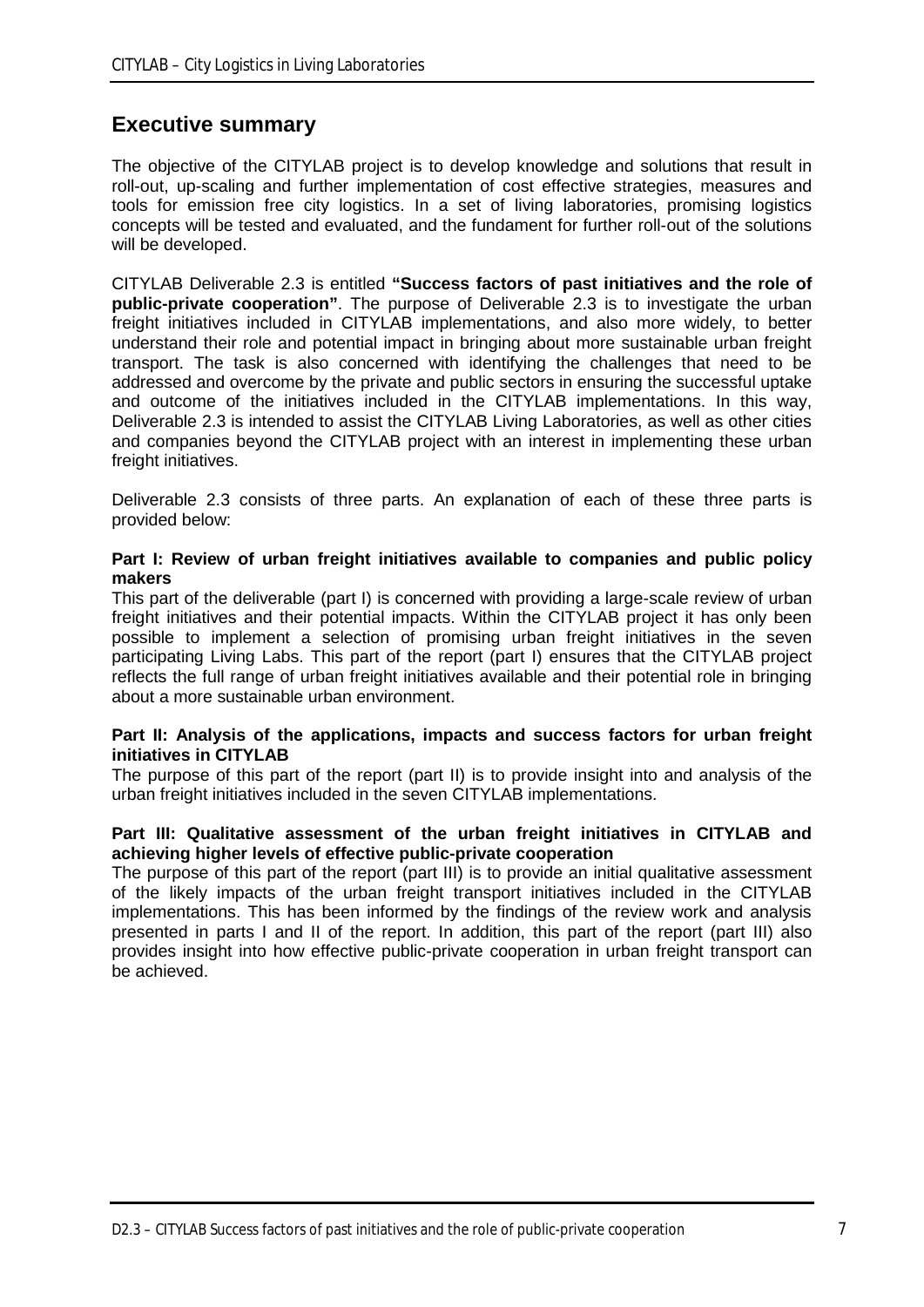# **I. Review of urban freight initiatives available to companies and public policy makers**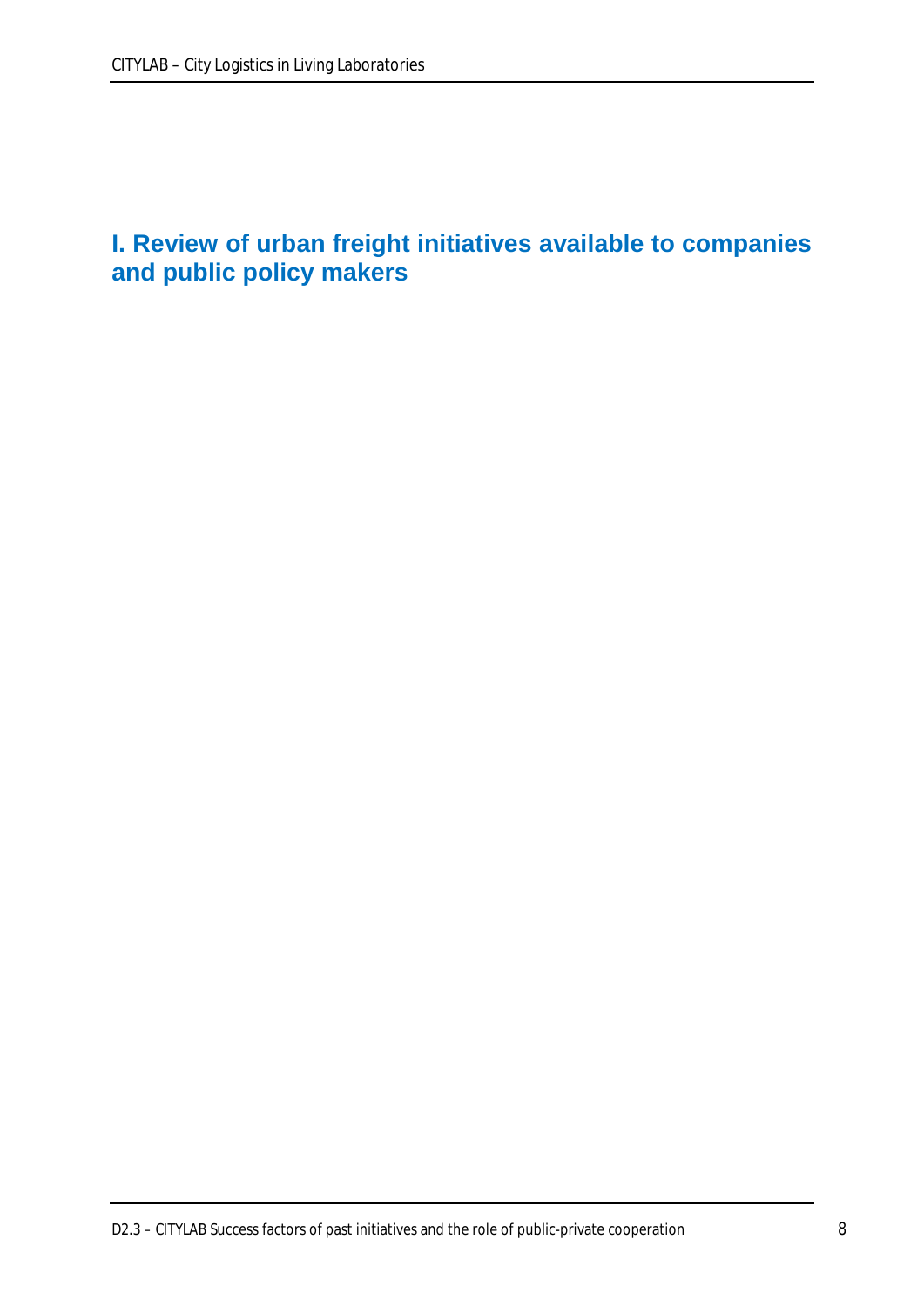### **I.1 Introduction**

CITYLAB Task 2.3 is entitled "Success factors of past initiatives and the role of public private cooperation". The purpose of Task 2.3 is to investigate the urban freight initiatives included in CITYLAB implementations, and also more widely, to better understand their role and potential impact in bringing about more sustainable urban freight transport. The task is also concerned with identifying the challenges that need to be addressed and overcome by the private and public sectors in ensuring the successful uptake and outcome of the initiatives included in the CITYLAB implementations. In this way, Task 2.3 is intended to assist the CITYLAB Living Laboratories (referred to as Living Labs in the rest of this document), as well as other city authorities and companies beyond the CITYLAB project with an interest in implementing these urban freight initiatives.

Deliverable 2.3 consists of three parts. This first part (part I) is concerned with providing a large-scale review of urban freight initiatives and their potential impacts. Within the CITYLAB project it has only been possible to implement a selection of promising urban freight initiatives in the seven participating Living Labs. This part of the report (part I) ensures that the CITYLAB project reflects the full range of urban freight initiatives available and their potential role in bringing about a more sustainable urban environment.

Section I.2 of this part of the report provides an explanation of the framework that has been applied to the urban freight initiatives reviewed.

Sections I.3 - I.10 contain the literature review of urban freight initiatives, both those being demonstrated in the CITYLAB implementations and more widely.

Section I.11 summarises the road freight transport initiatives reviewed in sections I.3 – I.10 and provides an assessment of their key characteristics and likely impacts, together with insight into whether they are primarily industry-led or public-sector led.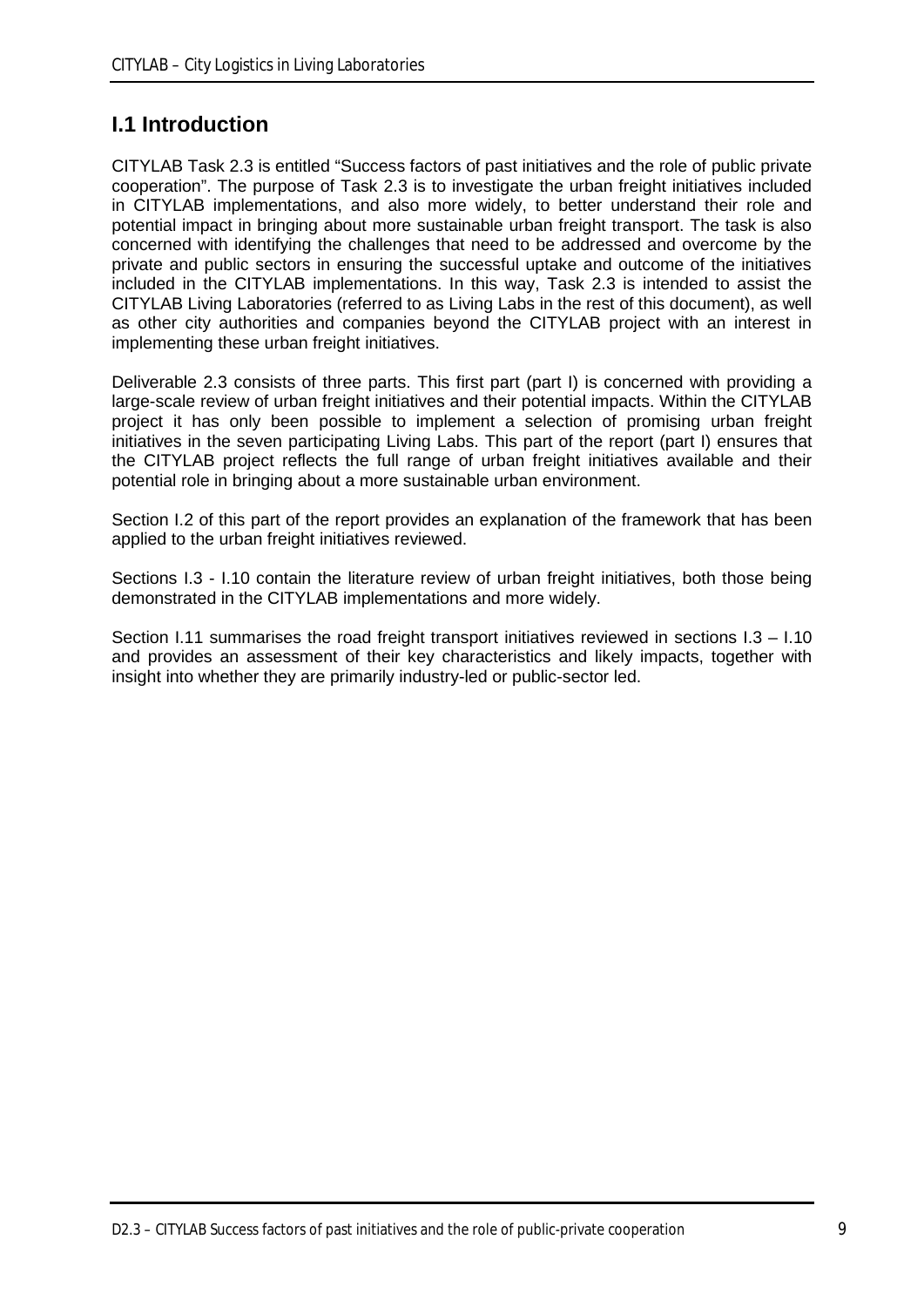### **I.2 General review of urban freight initiatives**

This part of the report (part I) consists of a review of urban freight initiatives, both those being adopted in the CITYLAB Living Lab implementations, as well as urban freight initiatives more widely. The purpose of this review is to set the CITYLAB implementations in the context of existing urban freight knowledge and experience more generally. Given that the CITYLAB project is primarily concerned with operational and behavioural initiatives, the review has placed more focus on these types of initiative rather than initiatives that are primarily infrastructural or technological in nature.

This review work was carried out using desk research. A wide range of online and printed sources have been consulted. These have included several key sources (European Commission-funded and other) that include international reviews of urban road freight transport initiatives. These are: BESTFACT best practice studies (BESTFACT, 2014e), the BESTUFS Good Practice Guide on Urban Freight Transport (Allen et al., 2007), the review of urban freight practices carried out as part of the C-LIEGE project (Torrentellé et al., 2011) and the STRAIGHTSOL project (Nathanail et al., 2013), ELTIS case studies (ELTIS, 2014), the SUGAR project (SUGAR, 2011), the PIARC urban freight report (PIARC, 2012), review work carried out for the Green Distribution of Goods in the City of Oslo project (Roche-Cerasi, 2012), papers presented at the International Conference on City Logistics which has taken place every two years since 1997, and publications by the US Transportation Research Board (Giuliano, et al., 2013; Holguín-Veras et al., 2015; Rhodes et al., 2012). These key sources were used as a starting point for identifying urban road freight initiatives. Further literature reviews were then carried out about these specific initiatives where additional information was required.

In considering the road freight transport initiatives that could be implemented it was necessary to employ a categorisation system that can be used to organise these potential initiatives. For the purposes of this work, a classification system developed as part of a project for the Transportation Research Board (TRB) in the USA has been adopted (by Rensselaer Polytechnic Institute and colleagues - Holguín-Veras et al., 2015). The review of initiatives carried out in this TRB project led to the identification of seven major categories, which were divided into supply initiatives at one end, and demand initiatives at the other. These are: Infrastructure Management; Parking/Loading Areas Management; Vehicle-Related Strategies; Traffic Management; Pricing, Incentives and Taxation; Logistical Management; and Freight Demand/Land Use Management. The first four are supply-side initiatives and the latter three are demand-side initiatives.

Descriptions of each of these seven categories are provided below, followed by a brief discussion of stakeholder engagement and partnership working, which although not specifically an urban freight initiative in itself has been applied to unite the public and privates sectors in decision-making and implementation of urban freight initiatives.

- Logistical Management these initiatives are intended to alter the way in which delivery and collection work is carried out to reduce negative externalities, so that commercial activity is more consistent with liveability and sustainability goals. They include the use of urban consolidation centres, locker banks, timed collections and deliveries, intelligent transport systems, driver training programmes, and anti-idling programmes.
- Traffic Management these initiatives aim to improve traffic conditions using techniques from traffic engineering and control including: vehicle access restrictions (such as vehicle size and weight restrictions, truck routes, and Low Emission Zones), time restrictions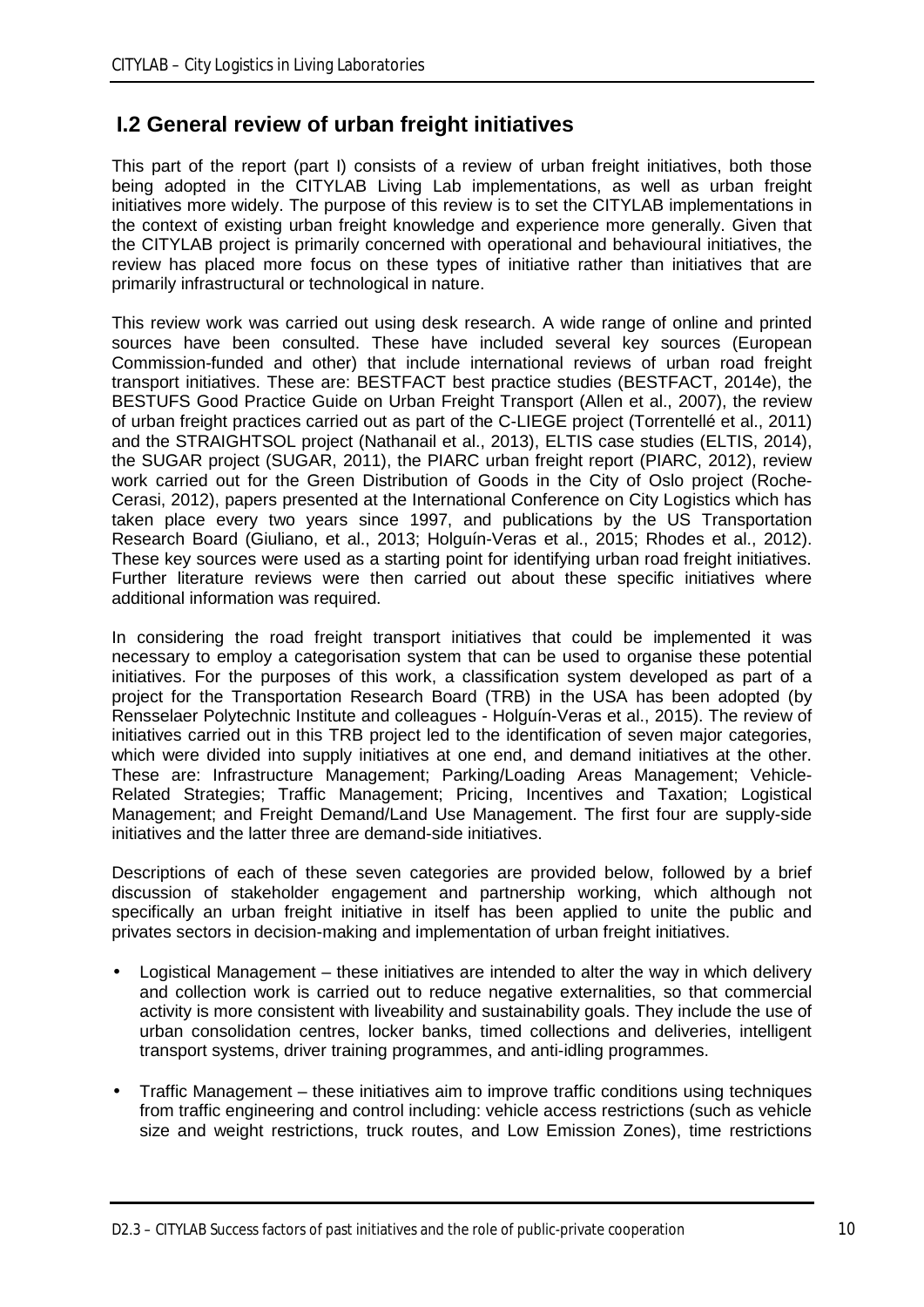(such as peak time restrictions), and traffic control and lane management (including multi-lane use, and dedicated truck lanes).

- Freight Demand/Land Use Management these initiatives focus on changing the underlying demand for freight rather than modifying the logistical activities or the vehicle traffic. This is the freight counterpart of transportation demand management, which aims to reduce passenger traffic. Such strategies include off-hours deliveries, staggered work hours programmes, receiver-led consolidation, land-use planning policies, mode shift and the relocation of large traffic generators.
- Parking/Loading Areas Management these initiatives are intended to improve the way in which loading and parking space used by freight vehicles for collections and deliveries are used. Both on- and off-street situations are included. Initiatives include loading time restrictions, parking reservation systems and loading zones.
- Vehicle-Related Initiatives these initiatives seek to improve the environmental conditions by fostering the use of technology and practices that reduce the negative externalities caused by vehicles. They include the use of cycles and electric vehicles, efforts to improve the safety of vehicles on the roads, engine emission standards, and noise reduction programmes.
- Pricing, Incentives and Taxation these initiatives use monetary signals to achieve public goals such as revenue gathering, fostering the use of emerging technologies and demand management. They include: road pricing, parking pricing, financial incentives for supply chain partners to take specific actions, and certification and recognition programmes.
- Infrastructure Management these initiatives are intended to enhance freight mobility and are often necessary due to increases in vehicle size and general traffic levels. Major improvements include ring roads, and new and upgraded intermodal terminals. Minor improvements include redesigning the geometry of intersections, and providing truck crawler lanes focus on improving the supply side of freight systems. Little emphasis was placed on major infrastructural initiatives in the review carried out as these are not the focus of the CITYLAB project.

In order to achieve successful urban freight transportation decision-making and implementation through the above strategies a constructive process of engagement between the relevant public and private sector actors is usually required. This multi-stakeholder partnership approach is often required as there are many different actors involved in urban supply chains and freight transport operations, and also because no one stakeholder is usually capable of solving the problem on its own. Such engagement processes include forming freight quality partnerships, carrying out surveys, and holding seminars. While not solutions in themselves to urban freight problems, these partnership efforts help to increase the likelihood that urban freight initiatives are successful and meet their objectives. The category of stakeholder engagement was therefore also included by Rensselaer Polytechnic Institute.

Of these eight categories of urban freight initiatives, in some cases the initial action is usually taken by the public sector, in others by the private sector, and in some jointly:

*Initial action usually taken by the public sector:* Infrastructure Management; Parking/Loading Areas Management; Traffic Management; Pricing, Incentives and Taxation; Freight Demand/Land Use Management, Vehicle-Related Strategies.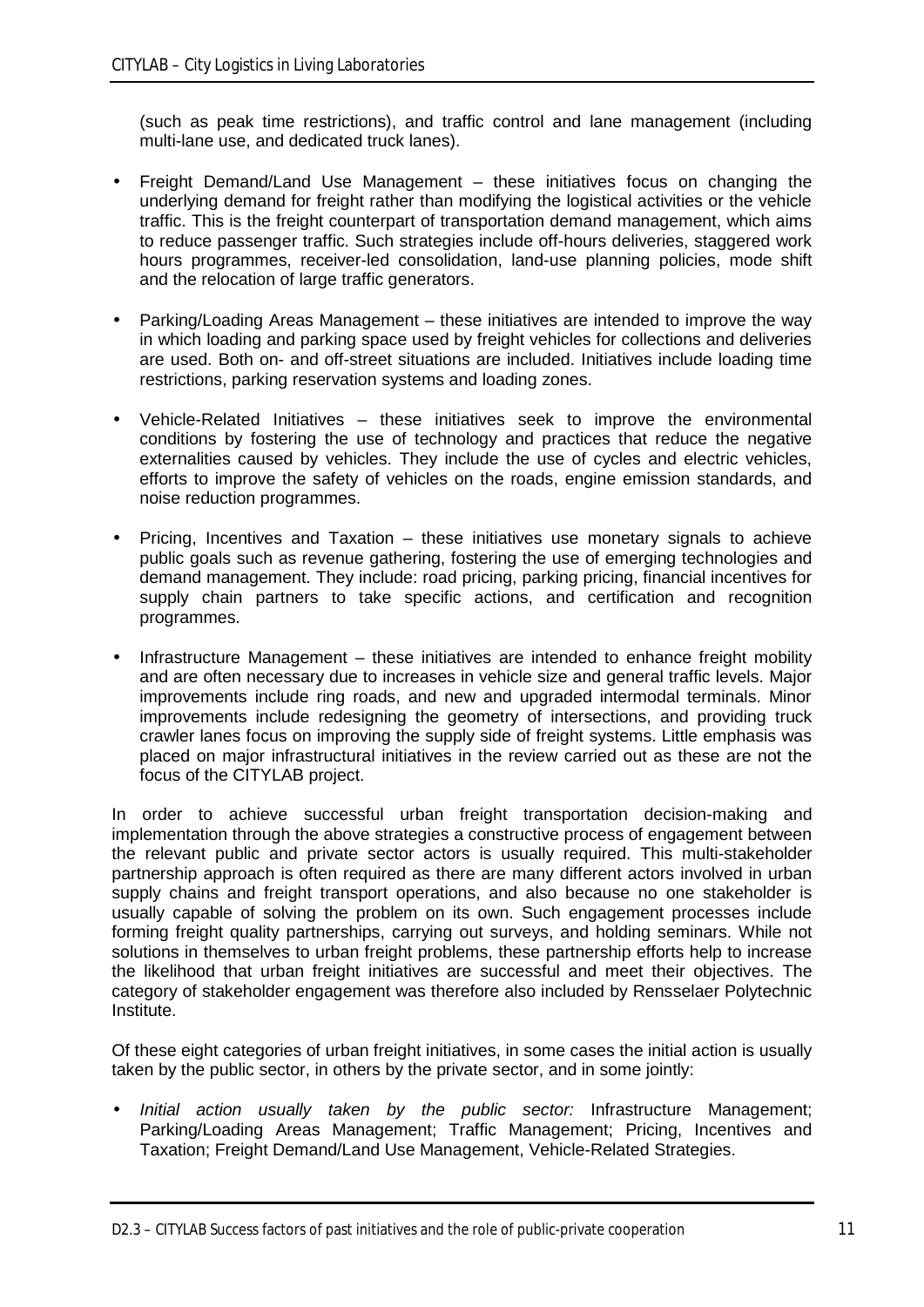- *Initial action usually taken by the private sector:* Logistical Management.  $\ddot{\phantom{a}}$
- *Initial action taken by either the public or private sectors*: Stakeholder Partnership. ä,

Further discussion of which of the individual urban freight initiatives reviewed in this part of the report are essentially industry-led or public sector-led, or jointly led by both can be found in section I.11 and Table I.2.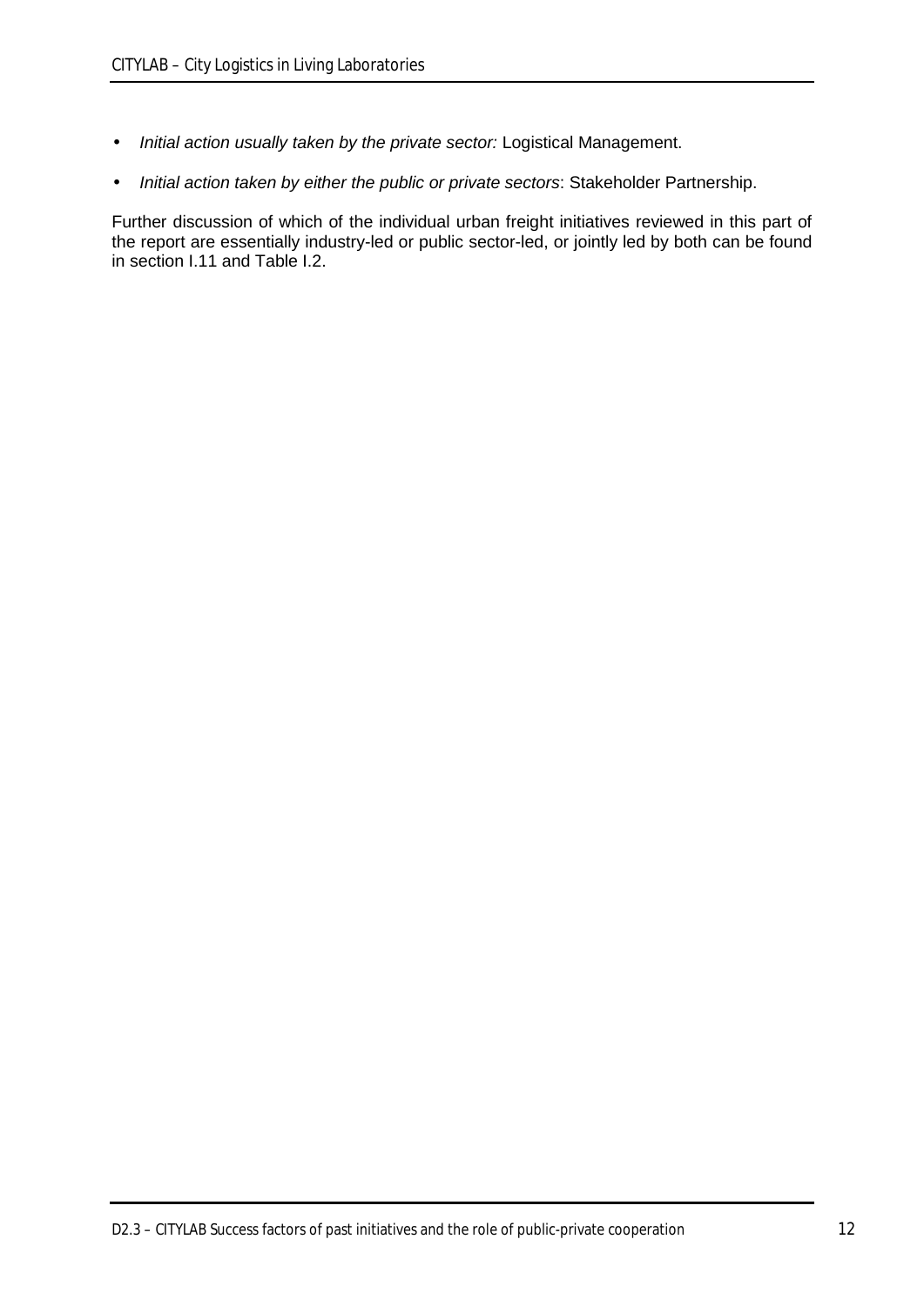## **I.3 Logistical management**

### **I.3.1 Urban consolidation centres**

Urban Consolidation Centres (UCCs) are logistics facilities that are situated in relatively close proximity to the geographical area that they serve. The key purpose of UCCs is the reduction in total distance travelled and the avoidance of poorly-loaded goods vehicles making deliveries in urban areas. This objective can be achieved by transhipping and consolidating goods at the UCC onto vehicles with high load factors for final delivery in the urban area. The UCC also offers the opportunity to operate electric and alternativelypowered goods vehicles for this urban delivery work. A range of other value-added logistics and retail services can also be provided at the UCC (such as ticketing, pricing, preparing goods for the shop floor, and handling returns and waste) (Allen et al., 2012).

The use of a UCC to make deliveries in urban areas (be that a city centre, an entire town or a specific site such as a shopping centre) can, through improved load consolidation, lead to reductions in the total distance travelled by goods vehicles in urban areas and their associated environmental impacts. The vehicles operated from UCCs to make the final deliveries are not necessarily small and light vehicles, and can range in size and type from bicycles and vans to large rigid vehicles (Allen et al., 2012).

There is much interest in UCCs as a means by which to alleviate local environmental and traffic problems within urban areas. However, outstanding questions about the success of UCCs in terms of their financial, transport and environmental impacts have remained largely unresolved (Allen et al., 2012; Browne et al., 2005; Gonzalez-Feliu and Morana, 2010; Marcucci and Danielis, 2007; TTR, 2010; WSP, 2010).

Numerous UCC trials have been established in the European and other international countries. Examples of such trials which have often involved public funding for schemes operated by a selected freight carrier / logistics company include: Ecologistics in Parma, Italy (Di Bartolo, 2012), Cityporto in Padua, Italy (Galli, 2012a), Elcidis in La Rochelle (SUGAR, 2011), the Centre for Eco-Friendly City Freight Distribution (CEDM) in Lucca, Italy (Galli, 2013), the Motomachi UCC in Yokohama, Japan (SUGAR, 2011), SpediThun UCC in Thun, Switzerland (SUGAR, 2011), Distripolis UCC in Paris (Galli, 2012b), UCC in San Sebastián, Spain (BESTFACT, 2014a), Binnenstadservice in several Dutch cities (van Rooijen and Quak, 2010), Gothenburg UCC in Sweden (BESTFACT, 2014b), and the LaMiLO consolidation centre serving the boroughs of Camden, Waltham Forest and Enfield in London, UK (LaMiLo, 2014). TNT has trialled the use of a mobile UCC (based on a trailer) that can easily be moved and relocated in a busy, city centre area (STRAIGHTSOL, 2012a).

In addition there are several UCC schemes in the UK that operate on an on-going commercial basis including the Heathrow Airport Retail Consolidation Centre (Freight Best Practice, 2002), the Meadowhall shopping centre consolidation centre (Clipper Logistics, 2014), the Bristol and Bath UCC (SUGAR, 2011) and the Regent Street retail consolidation centre in London TfL, 2011a). Similarly, Citydepot and Bubblepost are two companies operating UCCs in several Belgian cities on an on-going commercial basis. Neither receives structural funding from governmental authorities. Citydepot received some support from local governments when it commenced operating in Hasselt and it also received funding through the EU-funded LaMiLo project for its depot in Brussels. The same is true of Binnenstadservice in the Netherlands (which received some financial assistance initially but subsidies were not provided in an on-going, structured way).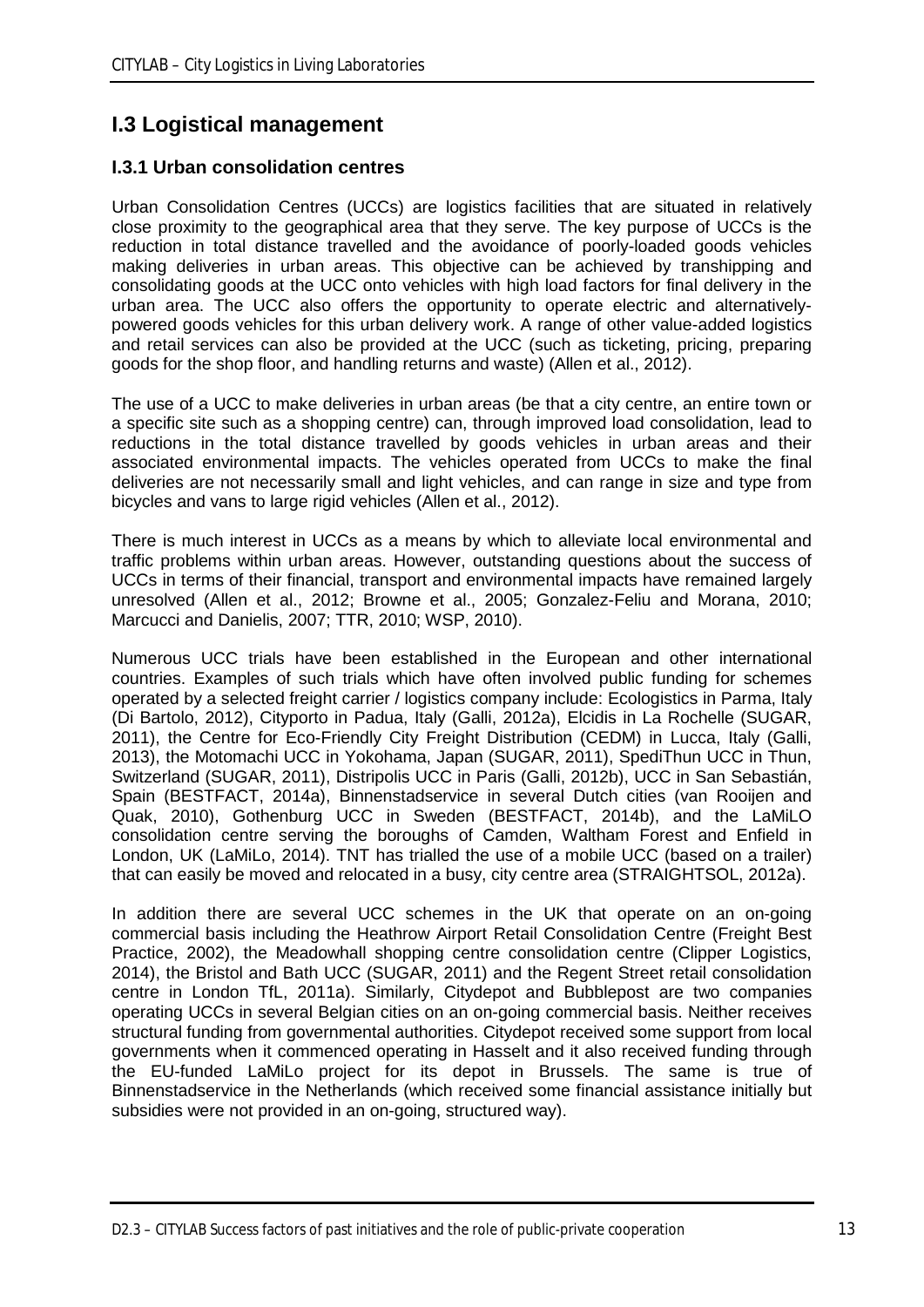By improving the load factor of goods vehicles making deliveries in congested locations, UCCs have the potential to reduce the total distance travelled in urban areas, as well as reducing greenhouse gas emissions and local air quality pollutants associated with these journeys (both through reductions in the total distance travelled, and through the use of low emission vehicles). Fewer goods vehicle kilometres are also associated with reductions in conflicts between goods vehicles and other road users, and greater pedestrian safety. In addition, the improved load consolidation resulting from the use of UCCs can reduce the total kerbside time and space occupied by vehicles making on-street deliveries, thereby further reducing the impact of freight operations on traffic congestion (Boudouin, 2006; Browne et al, 2005; Gonzalez-Feliu and Morana, 2010; WSP, 2008).

A review of 24 UCC trials and fully operational schemes for which results were available shows that improvements in vehicle load factors ranged from 15-100 per cent, reductions in vehicle trips and vehicle kilometres travelled were typically between 60-80 per cent, and reductions in greenhouse gas emissions from these transport operations ranged from 25-80 per cent. All of these improvements refer only to the change in transport activity that takes place between the UCC and the final point of delivery, rather than in the entire supply chain for the product (Allen et al., 2012). A UK project that modelled the impact of UCCs identified potential reductions in vehicle kilometres of approximately 4 per cent across the entire supply chain (Palmer and McKinnon, 2011; Greening et al., 2015).

Research in 2010 into a scheme in London using electric vans and electrically-assisted cycles operating from a micro-consolidation centre indicated the potential benefits of using a UCC in terms of reducing freight traffic and its environmental impacts in towns and cities. The study was based on the before and after evaluation of a trial led by a major stationery and office supplies company in which urban freight deliveries in central London made from a depot in the suburbs using diesel vehicles were replaced with the use of an urban microconsolidation centre located in the delivery area together with the use of electrically-assisted cargo tricycles and electric vans. The results showed that the total distance travelled and the  $CO<sub>2</sub>$  equivalent emissions per parcel delivered fell by 14 per cent and 55 per cent respectively as a result of this delivery system. However, the evaluation also indicated that the distance travelled per parcel rose substantially in the City of London delivery area as a result of the electric vehicles having far smaller load limits in both weight and volume compared with diesel vans. But, at the same time, the trial system was able to virtually eliminate  $CO<sub>2</sub>$  equivalent emissions per parcel delivered in the City of London. The trial proved successful from the company's perspective in transport, environmental and financial terms. The company therefore decided to continue the operation beyond the end of the trial (Browne et al., 2011).

In some UCC schemes the reduction in kerbside space or time occupied by vehicles making deliveries in the urban area has also been estimated. In the case of Monaco there was a 42 per cent reduction in the total space used by delivery vehicles after the introduction of the UCC, while in Tenjin there was a 7 per cent reduction in the time taken to make deliveries to receivers as a result of the UCC (Patier, 2006; Nemoto, 1997). In a UCC operation in the City of London the kerbside metre-hours occupied per hour were 10 per cent lower when using the UCC than before (Browne et al., 2011).

The results from UCC studies indicate that UCCs have the ability to improve the efficiency of freight transport operations and thereby reduce the congestion and environmental impacts of this activity. For construction project UCCs and UCCs serving major sites such as airports and hospitals the reduction in total freight activity and associated impacts surrounding the delivery locations can therefore be considerable. In the case of UCCs serving all or part of an urban area, as a result of their scale of operations, the reduction in total road freight traffic and environmental impacts in the urban area will be relatively limited and may be too small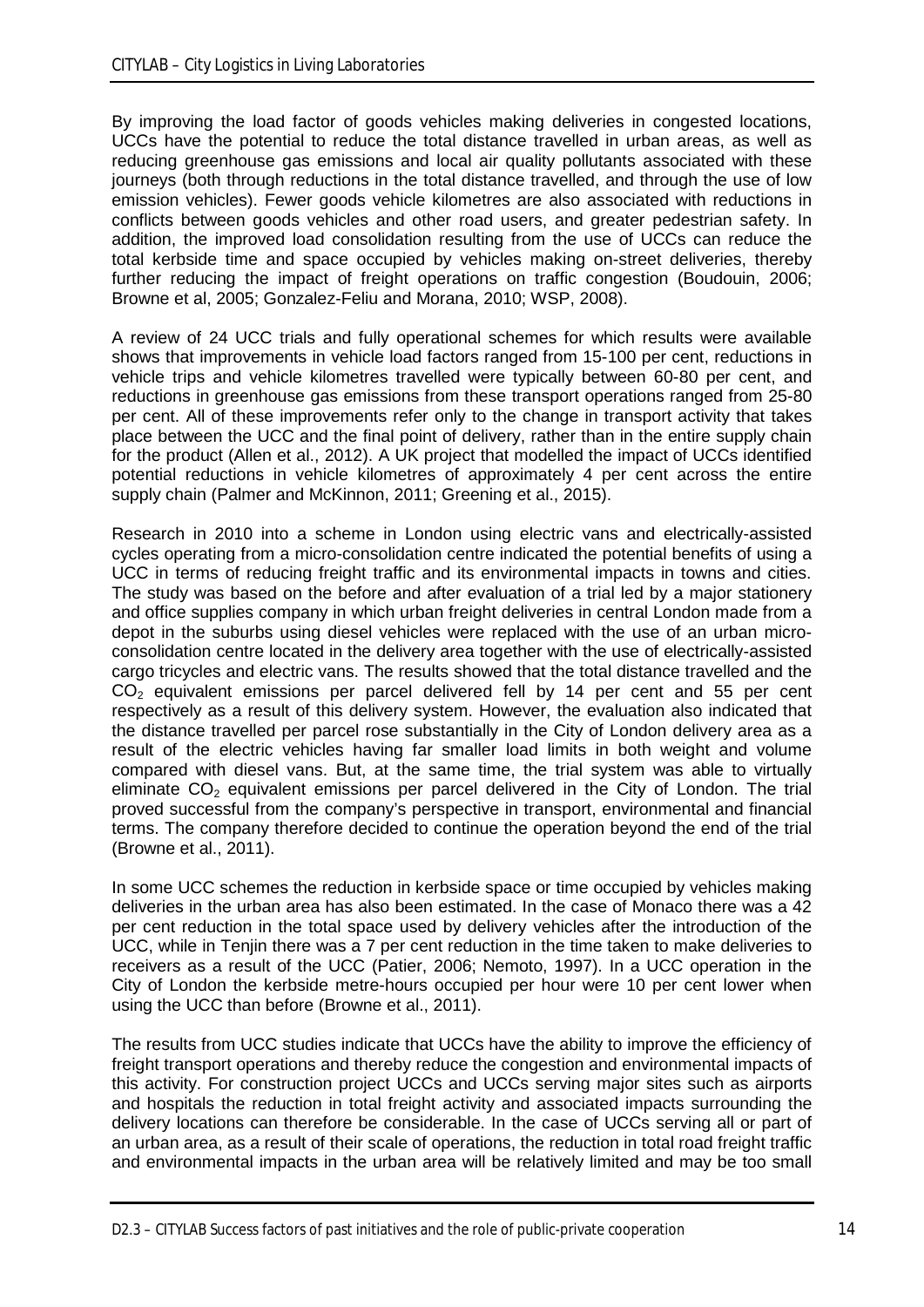to be measurable. The effect on total road freight activity within a given urban area is dependent on the proportion of all goods that are sent via the UCC rather than delivered directly (Allen et al., 2012).

### **I.3.2 Other means of improving loads carried on goods vehicles (vehicle fill and empty running)**

Improving loads carried on goods vehicles depends on two key factors: i) the extent to which load capacity is filled when vehicles are carrying loads (see section **I.3.2.1**), and ii) the extent to which vehicles are empty on return journeys (see section **I.3.2.2**). Vehicle utilisation can therefore be improved by increasing the amount of goods carried and reducing the extent of empty running. This will help to reduce the total distance travelled in order to distribute goods.

#### **I.3.2.1 Vehicle fill**

As vehicles have both volume and load constraints, the ability to fill vehicle load capacity is influenced by the product characteristics (especially the bulk density of the product) as well as the way in which the vehicle space is configured. Other factors that influence the extent to which vehicle capacity is utilised include: market constraints related to the spatial pattern of trade, regulatory constraints that govern vehicle size and weight limits, inter-company constraints imposed on transport departments by other departments of the business, infrastructural constraints that determine the physical capacity of the transport and storage network available, and equipment-related constraints arising from incompatibilities between vehicles, handling equipment and loads (McKinnon, 2010). Although many of these constraints can be overcome, relaxing them will, in some cases, require fundamental changes in business practice, regulation and equipment (Greening et al., 2015).

Several ways in which vehicle fill can be improved have been proposed (McKinnon and Edwards, 2012; McKinnon, 2015). These include: i) transport managers and carriers being given more advance warning of future demand in order to better plan vehicle use; ii) the modification of handling equipment to make it easier and quicker to load and unload vehicles; iii) vehicle redesign to accommodate a wider mix of products; and iv) reconsideration of weight and especially size limits by governments to allow greater vehicle fill, particularly to help reduce situations in which loads 'weigh-out' or 'cube-out'. Such changes in size restrictions, particularly in terms of vehicle height, can allow the insertion of double-decks to permit the carrying of two layers of pallets.

Other initiatives to achieve greater vehicle fill include: i) retailers grouping their deliveries from suppliers at a regional depot before forwarding them to their outlets in fully loaded vehicles; ii) shippers and carriers grouping goods for different receivers together on the same vehicle (as commonly practised by parcel carriers); iii) receivers ordering larger, less frequent deliveries (and holding greater stock levels); and iv) receivers with several establishments located in relatively close proximity to each other having all deliveries made to one location and then performing onward road distribution to the other locations when required.

The first approach listed above (i.e. retailers grouping their deliveries from suppliers at a regional depot for onward final delivery in full vehicle loads) is commonly practised by major grocery and other non-grocery retailers.

An example of the second approach above is the case of Select Service Partner (SSP - a food service company) that operates food outlets for several retailers in UK railway stations. SSP is also a catering contractor to the train operators. It operates well-loaded articulated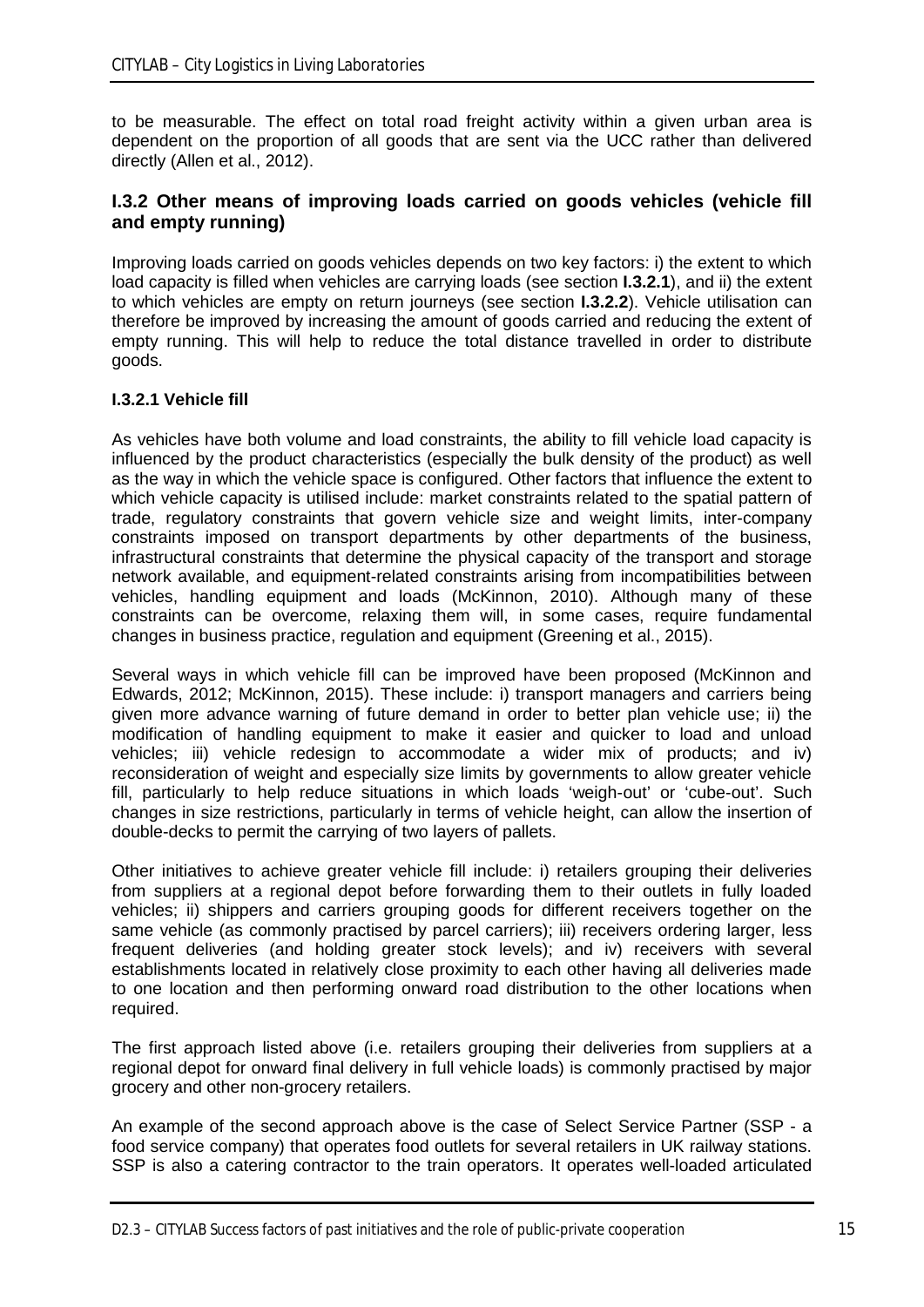goods vehicle deliveries to stations on which it combines the goods for all these retail outlets. Although this results in longer unloading times for its vehicles compared with the other deliveries made to individual retailers at stations by other operators, it substantially reduces the total number of vehicle deliveries required, and hence the total unloading time that would otherwise be required if numerous vehicles each made these deliveries individually. This approach also significantly reduces the total vehicle kilometres travelled in supplying goods to these retail outlets and the associated fuel consumption, carbon emissions and air pollutants (Browne et al., 2013). Another example is that of Intres, a Dutch service organisation that unites more than 1200 franchised retailers. Intres thought it would be cheaper and more convenient to its franchisees if deliveries for a particular shop were consolidated onto a single vehicle. Intres tested this concept on its Livera retail chain of 136 franchise stores selling women's underwear, nightwear and swimwear. However, the suppliers were not prepared to work together upstream to share their product flows and organise these onto a single vehicle, so Intres contracted a single carrier to whose depot these suppliers delivered their goods destined for the Livera shops. The trialling of this delivery approach proved successful for all parties, with suppliers having lower distribution costs, the selected carrier achieving high levels of efficiency, the retailers receiving fewer deliveries and hence less delivery disruption, and Intres charging a commission for its role in facilitating the initiative (Verlinde et al., 2012).

The Binnenstadservice in several Dutch cities is also an example of the second approach. In addition to using a consolidation centre based in the town or city for the grouping of goods destined for local receivers (and offering additional logistical services to these receivers), the system markets itself to shippers attempting to get them to become users. Shippers who join the scheme arrange with their chosen carriers to deliver goods to the Binnenstadservice urban depots rather than directly to the receiver and in this way vehicle load consolidation can potentially be enhanced (van Rooijen and Quak, 2010).

The third load consolidation method listed above (i.e. receivers ordering larger, less frequent deliveries is encouraged through changes to procurement practices of receivers, especially through the Delivery and Servicing Plans (DSPs) promoted by Transport for London (see sections **I.6.1 and I.6.2**).

An example of the fourth method of consolidation listed above is the case of Rail Gourmet, the provider of on-board food and catering services for train services at Euston, Kings Cross and St Pancras International stations in London. Rail Gourmet uses an unloading and goods handling area at Euston Station to receive consolidated deliveries of food supplies for each of these three stations. It then makes onward deliveries from Euston station to Kings Cross and St Pancras International during the day. This helps Rail Gourmet to overcome the constraint of limited storage space at St Pancras and Kings Cross (Browne et al., 2013).

Verlinde et al. (2012) provide further examples of the various types of approaches that have been used by operators and receivers to improve vehicle load factors.

The Transport Key Performance Indicator (KPI) surveys, commissioned by the UK government between 1997 and 2009, collected data on the utilisation of vehicle capacity on laden trips across six sectors (McKinnon and Piecyk 2009). It should be noted that these were not specifically urban freight trips. The surveys monitored the proportion of vehicles' weight carrying capacity used, the utilisation of vehicle's floorspace used, and vehicles' cubic capacity utilisation. These KPI survey results showed significant underloading of vehicles both in terms of weight and volume, suggesting that the potential exists to increase vehicle load factors by between 30-50 per cent (McKinnon and Piecyk 2009; Greening et al., 2015).

D2.3 – CITYLAB Success factors of past initiatives and the role of public-private cooperation 16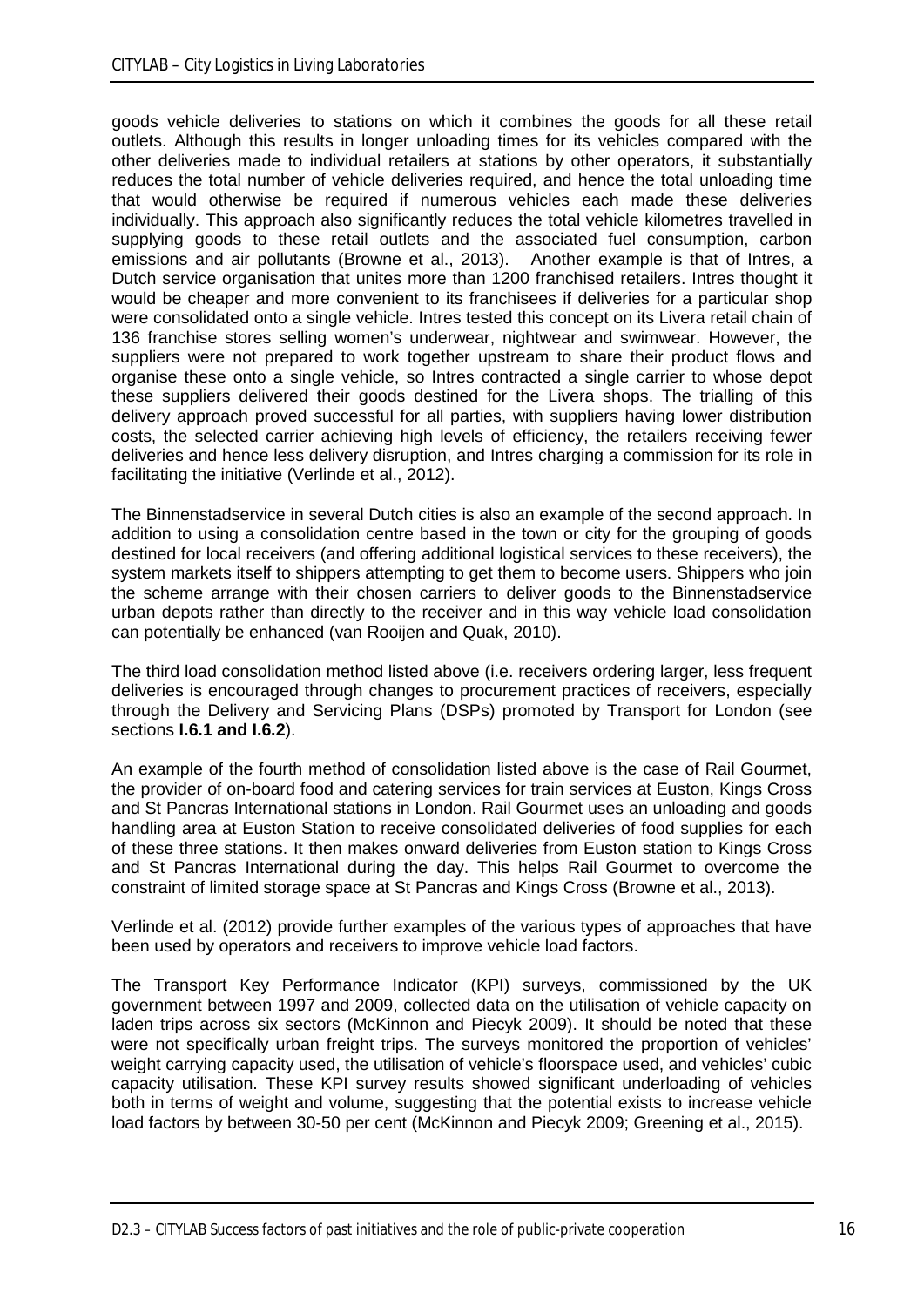Research suggests greater scope for improved load consolidation when companies collaborate together to share their vehicle capacity rather than attempt to improve vehicle fill in isolation. Modelling work in the fast moving consumer goods sector in the UK suggests that by combining part loads destined for similar geographical areas, companies could reduce HGV vehicle kilometres by approximately 1 per cent. More demanding efforts to improve load consolidation, such as channelling companies' freight through regional consolidation centres, were shown to result in vehicle kilometre reductions of approximately 5 per cent (Palmer and McKinnon, 2011; Greening et al., 2015).

#### **I.3.2.2 Vehicle empty running**

McKinnon and Ge (2006) and Abate (2014) have discussed several factors that can influence empty running including: geographical imbalances in traffic flow, the distance over which goods are transported (the further goods are transported, the greater the economic imperative to find a return load), the cost of freight transport (the greater the unit cost, the greater the incentive to reduce empty running), the extent of reverse freight flows (especially of packaging and other waste streams) and the availability of load matching services. This research also identified several factors that discourage the backloading of otherwise empty vehicles, these include: managers' reluctance to risk jeopardising the quality of outbound distribution to customers, the risk of backloading operations being delayed, inadequate knowledge of available loads, lack of co-ordination between purchasing and logistics departments, and the incompatibility of vehicles and products (McKinnon and Ge, 2006).

The analysis carried out by McKinnon and Ge (2006) indicated that in the grocery supply chains studied there was some potential for reducing the distance that the trucks ran empty (due to operational constraints due to tight scheduling and the need for refrigeration on many trips. Their analysis of HGV grocery trips focused on trips of over 100 km long (as it was felt greater opportunity existed on longer rather than shorter journeys) concluded that approximately 2 per cent of empty journeys could involve backhauling of goods, resulting in a 2 per cent reduction in vehicle kilometres driven. They also suggested that other sectors including automotive, non-food retailing, construction, chemicals and parcels may, however, provide greater opportunities for reducing empty running (McKinnon and Ge, 2006). Another UK study of non-grocery fast moving consumer goods (FMCG) identified a perceived opportunity to reduce vehicle kilometres driven by approximately 8 per cent through backhauling. This study found that these improvements in empty running could be achieved if time constraints were relaxed, permitting a greater coordination of delivery and pickup windows and hence greater exploitation of backloading opportunities (Palmer and McKinnon, 2011; Greening et al., 2015).

### **I.3.3 Common logistics operations for multi-tenanted buildings**

In major buildings and sites with a single tenant (such as city authority offices, hospitals, and office blocks occupied by a single company) it is usually the case that an internally-employed team will be responsible for receiving goods delivered, and dispatching goods collected from the site. This internal team will then carry out the internal logistics activities to make the final delivery of the goods from their reception area to the person or department who has placed the order (as well as often co-ordinating and collecting goods destined for dispatch - such goods can include post, larger items that are delivered of various types, and waste products).

Organising the internal logistics at major buildings and sites in this way, removes the need for vehicle drivers delivering goods to, and collecting goods from the site from having to convey the goods from the vehicle to their final destination inside the building (which often involves the use of lifts to visit different floors of the buildings). This reduces the time taken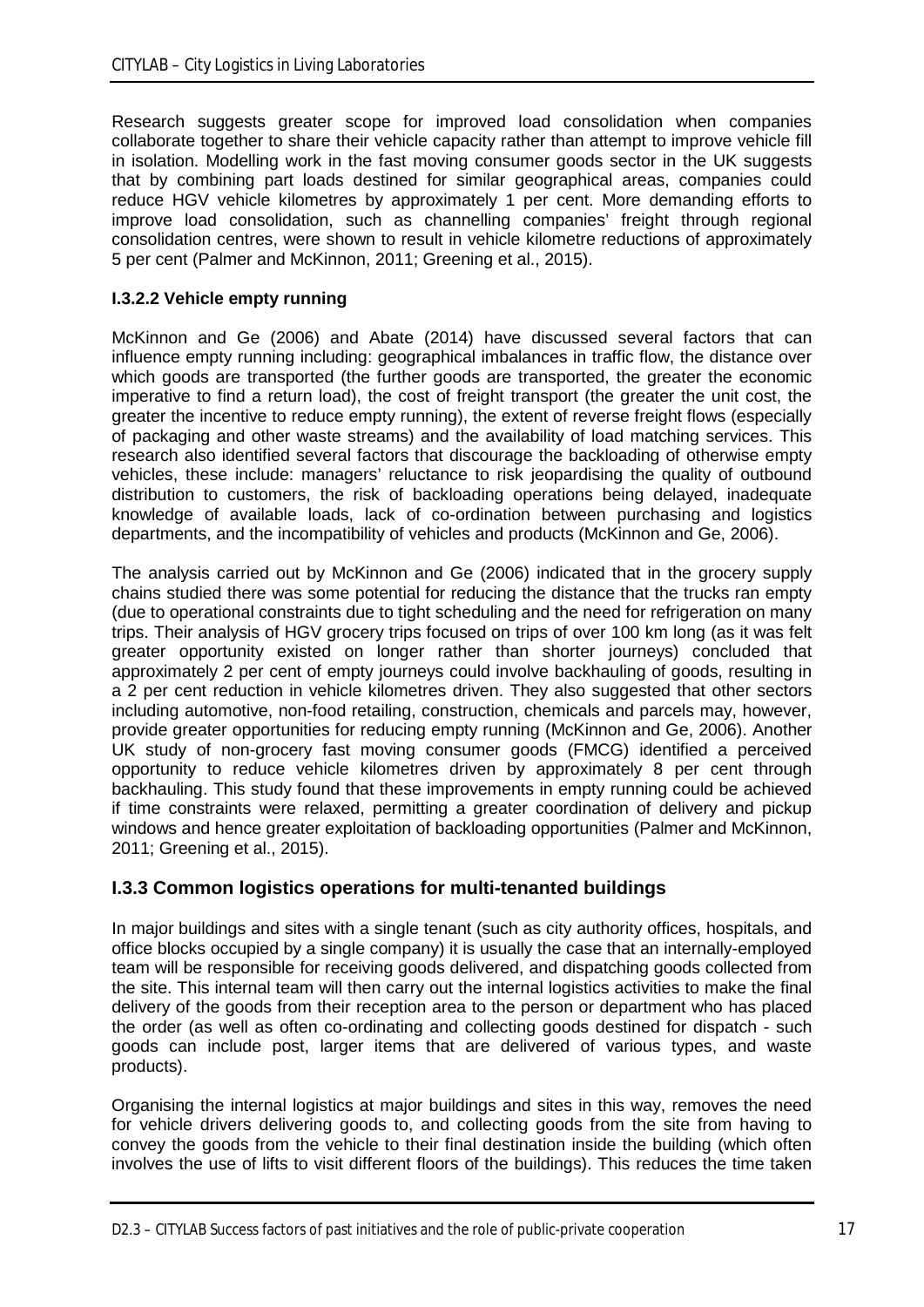by the driver for each collection and delivery and hence the total time spent by each collection and delivery vehicle at the building point.

In the case of multi-tenanted buildings (such as many office blocks and shopping centres) such internally-employed logistics personnel often do not exist. Instead it is necessary for the driver of the delivery or collection vehicle to visit the person placing the order to collect/deliver the goods. This can result in long vehicle dwell times at the building, and, in the case of buildings with substantial goods flows, can lead to externalities including vehicle queuing at the building or site, which in turn increases transport fuel consumption, noise disturbance, traffic congestion, and driver stress levels (Browne et al., 2016).

There is a trend towards ever-greater development and use of multi-tenanted rather than single-tenanted buildings in urban areas. Each of the tenants has its own goods requirements and places its own orders for these goods, which generate freight activity at the building. This results in freight transport inefficiencies, in terms of the number of delivery and collection vehicles making trips to and from the buildings, the time they spend queuing to make deliveries and the time spent by drivers away from vehicles making deliveries. The efficiency and environmental impact of these freight operations can be reduced by using common reception and storage facilities (where goods are received – either located at street level in the building or at a nearby site), and common internal logistics operations (in which staff employed of behalf of all the tenants are responsible for receiving goods from delivery drivers and then delivering these to the tenants) (Browne et al, 2016).

An initiative in the Marunouchi Central Business District of Tokyo which commenced in 2002 involved two key elements of co-operative urban freight. First, a common depot and stockholding point was set up approximately 500 metres from major office buildings in the CBD. Companies with goods destined for these buildings in the CBD, delivered goods to this depot instead of direct to the receivers. The goods were then delivered from the depot to the buildings in the CBD by designated delivery vehicles based at the depot. The intention was to reduce delivery trips in the CBD. Second, two workers were stationed at the loading bay in each of the major buildings in the initiative. These workers unloaded the required goods from the delivery vehicles on arrival and were then responsible for internal delivery of the goods within the buildings (i.e. common internal logistics). This approach was deemed especially useful for Marunouchi given the number of skyscrapers and major office developments it comprises. The experiment was organised by the Tokyo Metropolitan Government (Sinarimbo et al., 2004; Takahashi et al., 2004). The results of this initiative showed that the time taken for delivery trips, parking and unloading and delivery within the buildings was reduced by approximately 70 per cent (Takahashi et al., 2004).

A similar operation was set up at Heathrow airport, with goods used by catering and retail establishments inside the airport being delivered to a Consolidation Centre just outside the perimeter fence. From here consolidated loads of goods are delivered on fully-laden vehicles to the shops and catering establishments. Staff employed by the Consolidation Centre await the arrival of the delivery vehicles at the airport and are then responsible for delivering these goods to receivers while the vehicle returns to the Consolidation Centre (UK Department foe Transport, 2002).

In several French cities a system called 'nearby delivery areas' (Espace de livraison de proximité - ELP) has been established to provide goods vehicle drivers with assistance unloading and delivering goods to nearby retailers and businesses using on-street space. This functions in a similar manner to common logistics operations for a multi-tenanted building but covers a greater geographical area (see section **I.7.1.4** for further details).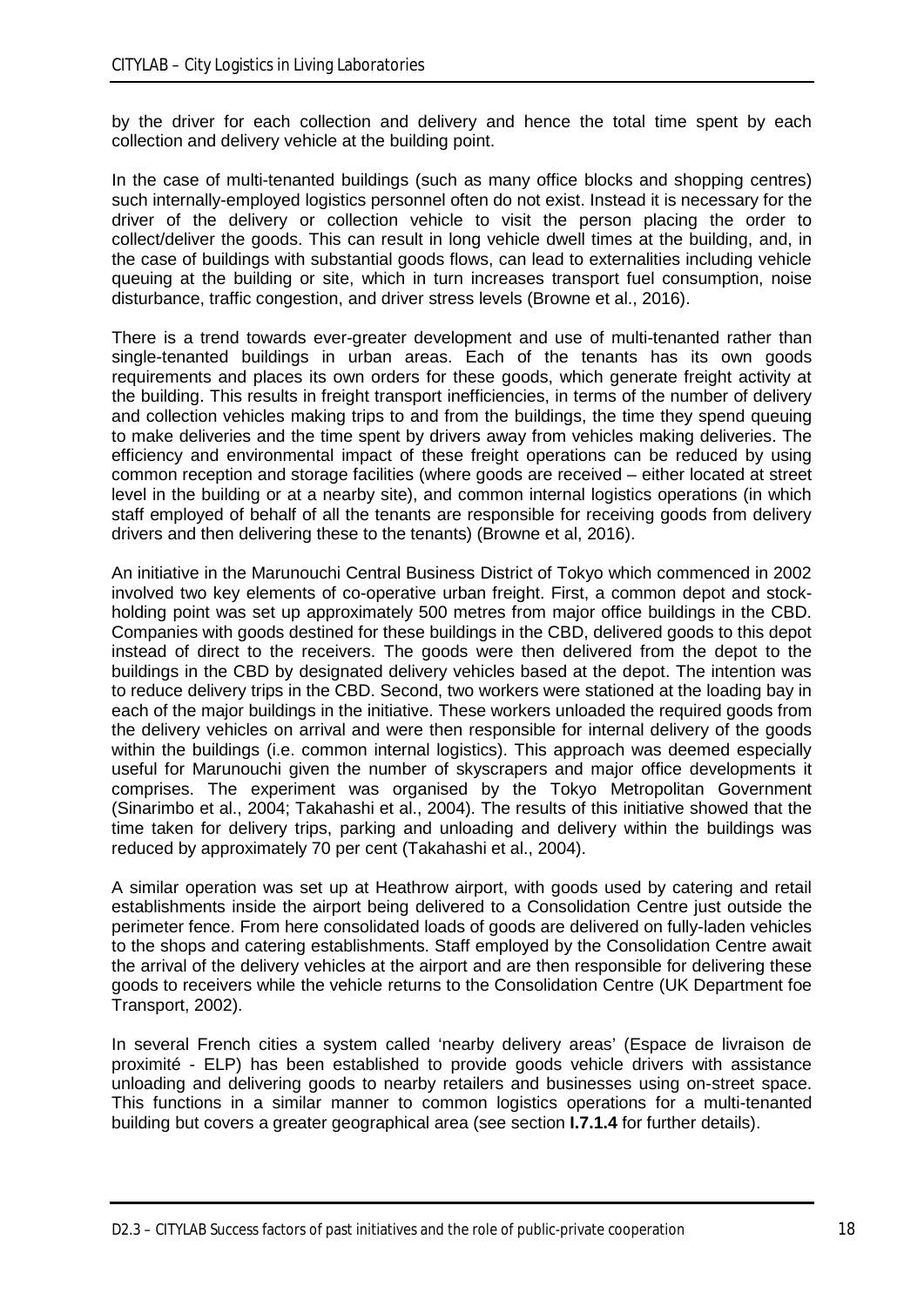### **I.3.4 Locker banks and collections points**

Rather than deliver goods to customers' homes or workplaces, fulfilment channels that offer deliveries to other locations are growing in importance. These include "click and collect" and "pick up and drop off point (also known as PUDO)". "Click and collect" is a fulfilment channel for online shopping which allows customers to order goods from a retailer's website and then collect them from a local branch or other standalone collection facility operated by the retailer. "Pick up and drop off point (PUDO)" is a place where goods can be left for customers for collection, or where customers can drop off goods to be returned. It can be a staffed or unstaffed locker bank, or a staffed counter in a building such as a shop or dedicated facility. (DHL, 2014). The concept first emerged for field engineers requiring parts for their daily activities, but was later transferred to online shopping as a customer fulfilment channel. It therefore includes locker banks (such as those operated by DHL, Amazon, and InPost) as well as collection points (including the Post Office, CollectPlus, Kiala, and Doodle).

Locker banks and standalone click and collect facilities can be located at railway stations, petrol stations, shopping centres, workplaces and residential estates. Collection points are located in either dedicated shops (in high streets or shopping centres) or in existing retail outlets (for instance CollectPlus in the UK has counters in branches of Asda, Costcutter, Nisa, Spar and McColls) (CollectPlus, 2014). Locker banks can also be used for unattended deliveries to companies that take place during the night (see section **I.6.3** on retiming freight activity for further details of changing the times at which freight activity takes place).

A major factor in the use of online shopping and click and collect and PUDO services is the increase in working hours of many people. Data in 2010 showed that the average working week in the EU27 was 38.2 hours with results close to or above 40 hours in many central and eastern Europe countries and in Greece and Cyprus (Verdict, 2011).

However other alternative delivery arrangements continue to prove more popular to most online shoppers than PUDO services. A UK survey showed that when asked about their choice of alternative delivery channel (if not delivered to their home) 43 per cent said their neighbour's home, 15 per cent said a friends' or family member's home, 12 per cent said a post office, 11 per cent said a Royal Mail sorting office, 11 per cent said a work address, and 6 per cent said a convenience store (i.e. collection point) (Royal Mail, 2014a).

The click and collect fulfilment channel is forecast to grow more rapidly in the next five years than other forms of home shopping as customers seek to avoid home delivery costs. The growing use of standalone collection points at locations other than retail stores is expected to feature importantly in this growth (Verdict, 2014a).

Several grocery retailers (including Tesco, Asda, Waitrose and Sainsbury) and locker bank providers (including Amazon and InPost) have been trialling online shopping collection services with Transport for London (TfL) from 25 London Underground station car parks since November 2013. Since the click and collect grocery service from Underground stations was started in November 2013, customers have placed 10,000 orders (Beard, 2014; TfL, 2014a and 2014b). TfL has announced that the trial has been successful and will be extended from 25 to 42 Underground station car parks. Ocado is planning to start click and collect services from four stations in September 2014 (TfL, 2014c). All of the London Underground station car parks offering these services are based in outer London, with the intention that customers collect their goods on their way home in the late afternoon-evening.

The PUDO fulfilment channel is forecast to treble in the UK over the next five years, but will still only account for £0.6 billion by 2019 (Verdict, 2014a). This growth is expected to be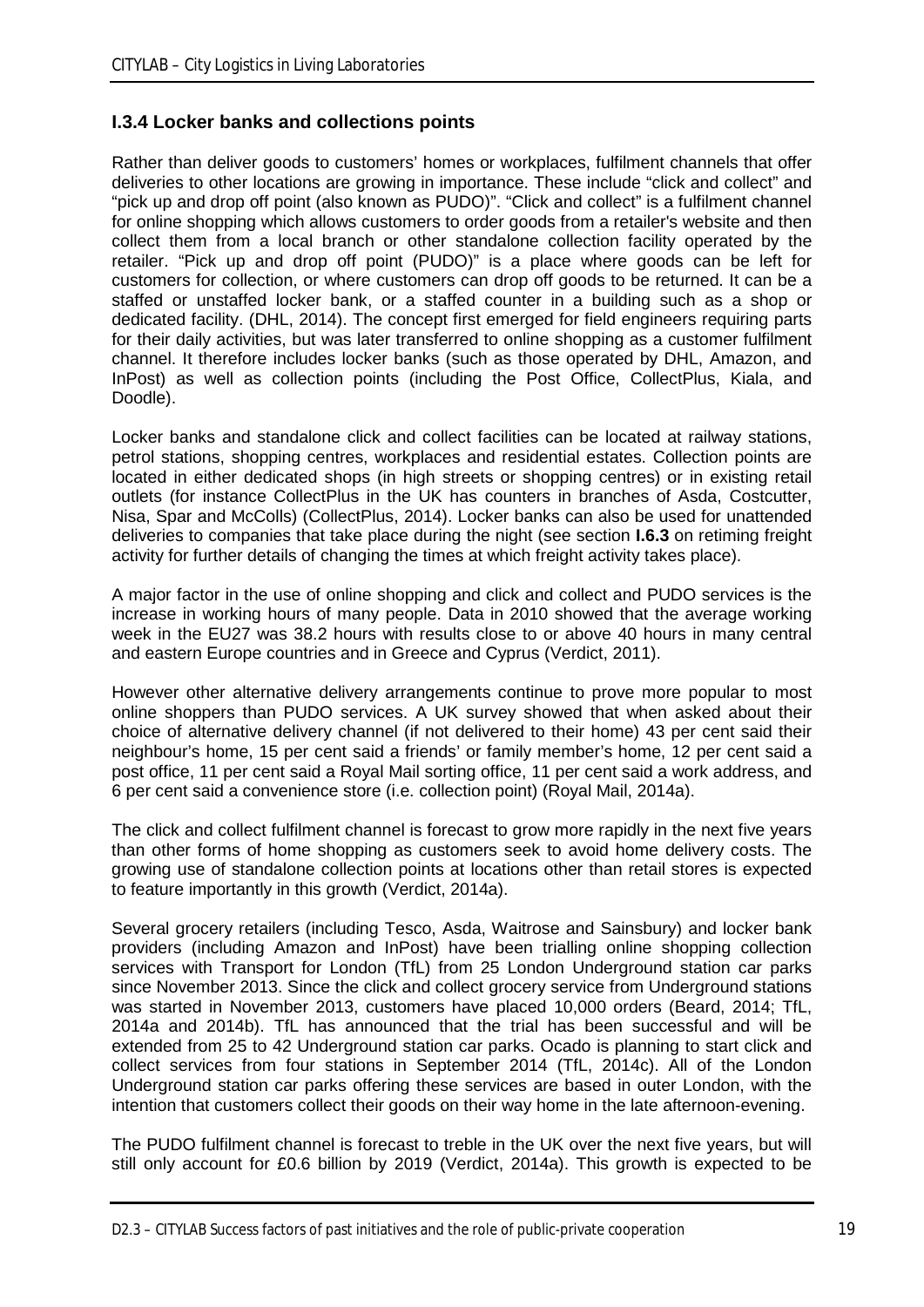driven by the growth in Post Office and CollectPlus services, as well as Amazon and InPost locker banks. Despite having a network of 5500 collection points (based in a range of retail outlets) CollectPlus is reported to be substantially behind the Post Office in terms of its collection point network. However, it is forecast that the CollectPlus network will overtake the Post Office in the next five years to become the leading PUDO provider in the UK (Verdict, 2014b).

It has been estimated that there are approximately 100,000 PUDO locations across Europe. Germany has the largest number of PUDO locations. France, the UK and the Benelux countries are also well-served while Southern and Eastern European countries have far fewer sites (Morganti, 2014a; Morganti et al., 2014b; Proud, 2014).

Kiala began its collection point network in Belgium in 2001. This was subsequently extended to France, Luxembourg, the Netherlands and Spain, with a network is more than 7,000 collection points handling up to 145,000 parcels per day. More than 300 retailers make use of this Kiala service. Most collection points are stores and customers can track their goods online and receive text, e-mail, or phone when notification when their goods have arrived at the selected collection point. Kiala was purchased by UPS in 2012 (Berman, 2012).

CollectPlus is jointly owned by Yodel (a UK parcel carrier that handles approximately 135 million parcels per year) and PayPoint (an international provider of convenience store payments to major utility companies in the utility, housing, water, and telecoms sectors). It has a network of 5500 collection points based in a range of retail outlets (Collectplus, 2014).

Relais Colis provides 4200 collection points in France and handles approximately 35 million items per year. Many of its users are small online retailers (Relais Colis, 2014). The Post Office has a network of approximately 10,500 branches in the UK. It offers a parcel collection service from its branches for orders made from participating retailers – this service is called Local Collect. Customers can track their items online and receive notification when their items are ready for collection (Royal Mail, 2014b).

A joint venture between Network Rail and Lloyd Dorfman has resulted in the development of Doddle, a new collection point service that commenced in the UK in autumn 2014. The service allows customers to collect goods ordered online from dedicated Doddle "shops" that are based at railway stations. These "shops" can be used to collect goods ordered from and delivered by any store-based retailer, online and other non-store retailers, and carriers. A pilot scheme was trialled at Milton Keynes station. Doddle has opened collection point "shops" at several UK stations and has plans to be operating from 300 locations (BBC, 2014, Network Rail, 2014).

Locker banks for are also forecast to expand rapidly in the next five years as the likes of Amazon and InPost continue to increase their facilities. However, it is reported there is currently a lack of penetration of locker banks in some European countries, and that customers hold concerns about the use of locker banks and the service offered by their providers. In a 2013 survey, 85 per cent of respondents who had never used locker banks stated that they did not intend to in the future. These concerns include that locker banks are generally unstaffed, and therefore no help is available at the point of use. It is argued that getting customers to use locker banks for the first time is the major challenge facing providers – this could be achieved by providing staff to assist for a temporary, start-up period (Verdict, 2014b).

Locker bank providers include: ByBox, InPost (which has 1000 locker banks in the UK), and Amazon (whose locker banks are dedicated for their own use at present) Cleveron (an Estonian companies with networks in several countries including Finland; Keba (an Austrian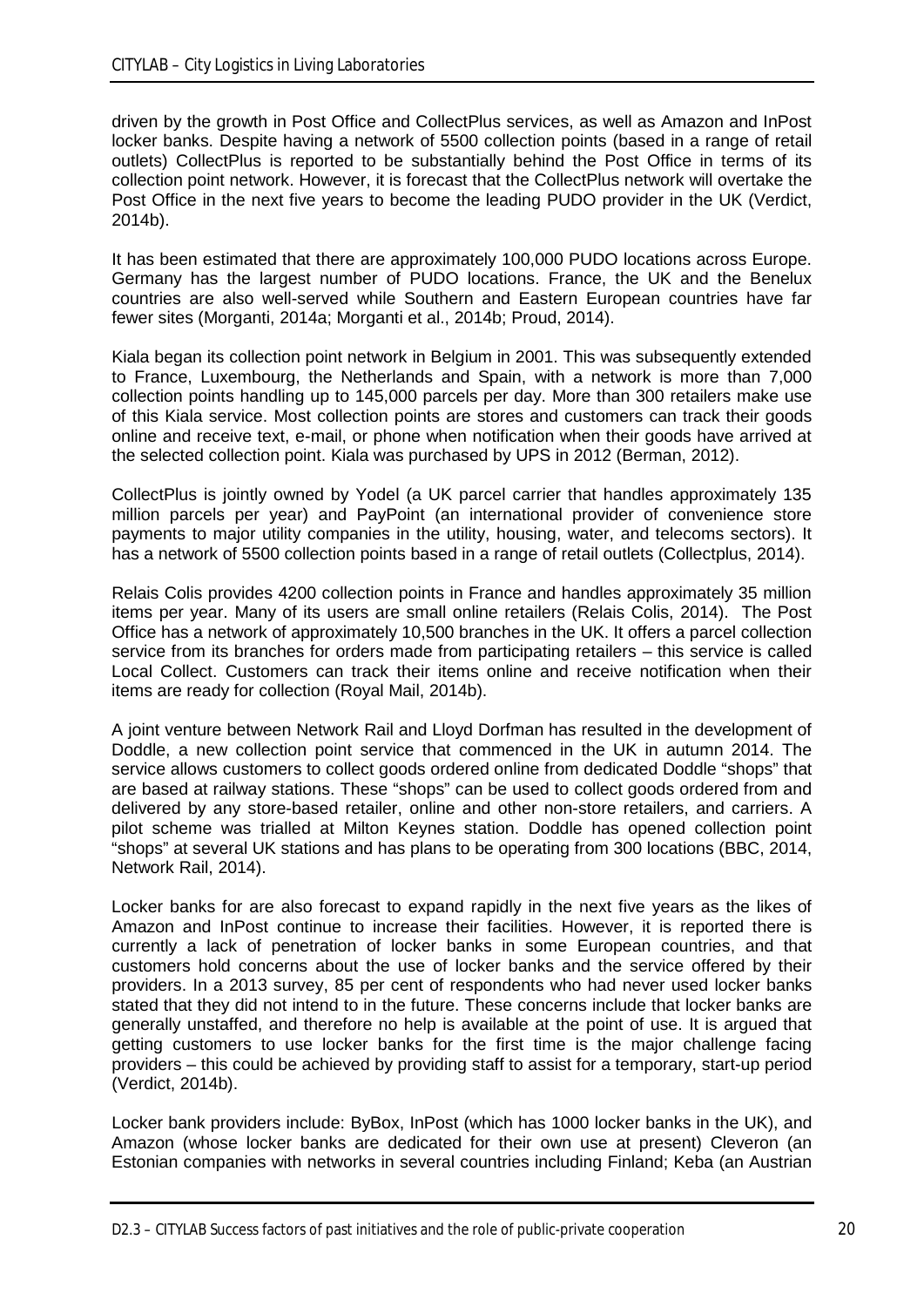company), which assisted DHL/Deutsche Post in establishing its Packstation network in Germany, and is now establishing a network in the Czech Republic (Morganti, 2014a; Morganti et al., 2014b; Fulfillment and elogistics, 2013).

Locker banks have several benefits as a means of receiving home shopping including their accessibility at any time of day or day of week, and their security. However, current limitations of locker banks include their limited size which prevents their use for larger products such as furniture, certain electrical products, clothing, DIY and gardening products, and their inability to handle chilled or frozen food. Locker banks are likely to continue to be most suited to shoebox-sized parcels. Many staffed collection points located in existing retail outlets also tend to have limited storage space which also affects the goods they can hold for collection, and their ability to handle larger returns (Verdict, 2014b). Locker banks have been taken up far more rapidly in Germany in the UK. DHL has installed Packstations in all German cities with populations of more than 100,000 inhabitants, and 2,400 of them are located in railway stations. In total DHL Packstations have approximately 800,000 customers in Germany (SUGAR, 2011).

Research suggests that groceries purchased online are likely to continue to be collected from stores and standalone collection facilities operated by retailers rather than from collection points or locker banks (Verdict, 2014b). Smaller retailers offering click and collect services can consider collaborating with other smaller retailers to extend their collection network. However a focus on high levels of customer service must be maintained to ensure customer loyalty (Verdict, 2011).

Customer charges for locker banks and collection points are also a deterrent in their use. A 2012 European survey indicated that free delivery is the most important and appealing factor for online grocery shoppers (Verdict, 2012). Survey work in 2010 showed that 22 per cent of respondents in the UK stated that they would be more likely to use home shopping for clothing and footwear purchases in delivery charges were lower, and 26 per cent would be more like to purchase health and beauty products online (Verdict, 2011). The lack of delivery charges are an important factor in the popularity of click and collect as a fulfilment channel (Verdict, 2011). Click and collect is also beneficial to retailers as it helps prevent the costs of failed home deliveries, and increases the density of goods to collection facilities.

### **I.3.5 Driver training programmes**

Driver training programmes can help to increase fuel efficiency and improve driver safety. Using fuel more efficiently can result in lower costs, improved profit margins, reduced emissions, and improved environmental performance. Safer driving can result in reduced accidents involving goods vehicles (leading to fewer injuries and fatalities), less accident damage to vehicles, less unproductive downtime for vehicle repair, and reduced running costs (in terms of maintenance and tyres costs). Such schemes can be organised and funded by private companies or by the public sector. It has been noted that "driver training is widely acknowledged to be one of the most cost-effective means of reducing fuel consumption and GHG emissions in the road freight sector" (Greening et al., 2015). In order to ensure that improvements generated by driver training are maintained in the longer term it is necessary that the programme involves performance monitoring, debriefing, publicity and incentive schemes (Greening et al., 2015).

Safe And Fuel Efficient Driving (SAFED) was a driver training programme run for goods vehicle and van drivers by the UK government from 2003 to 2007. Approximately 5,500 drivers were provided with training as part of SAFED. The candidate's driving was initially assessed by a qualified instructor. The candidate then received training on best practice in safe and fuel efficient driving techniques. The candidate's driving was then reassessed to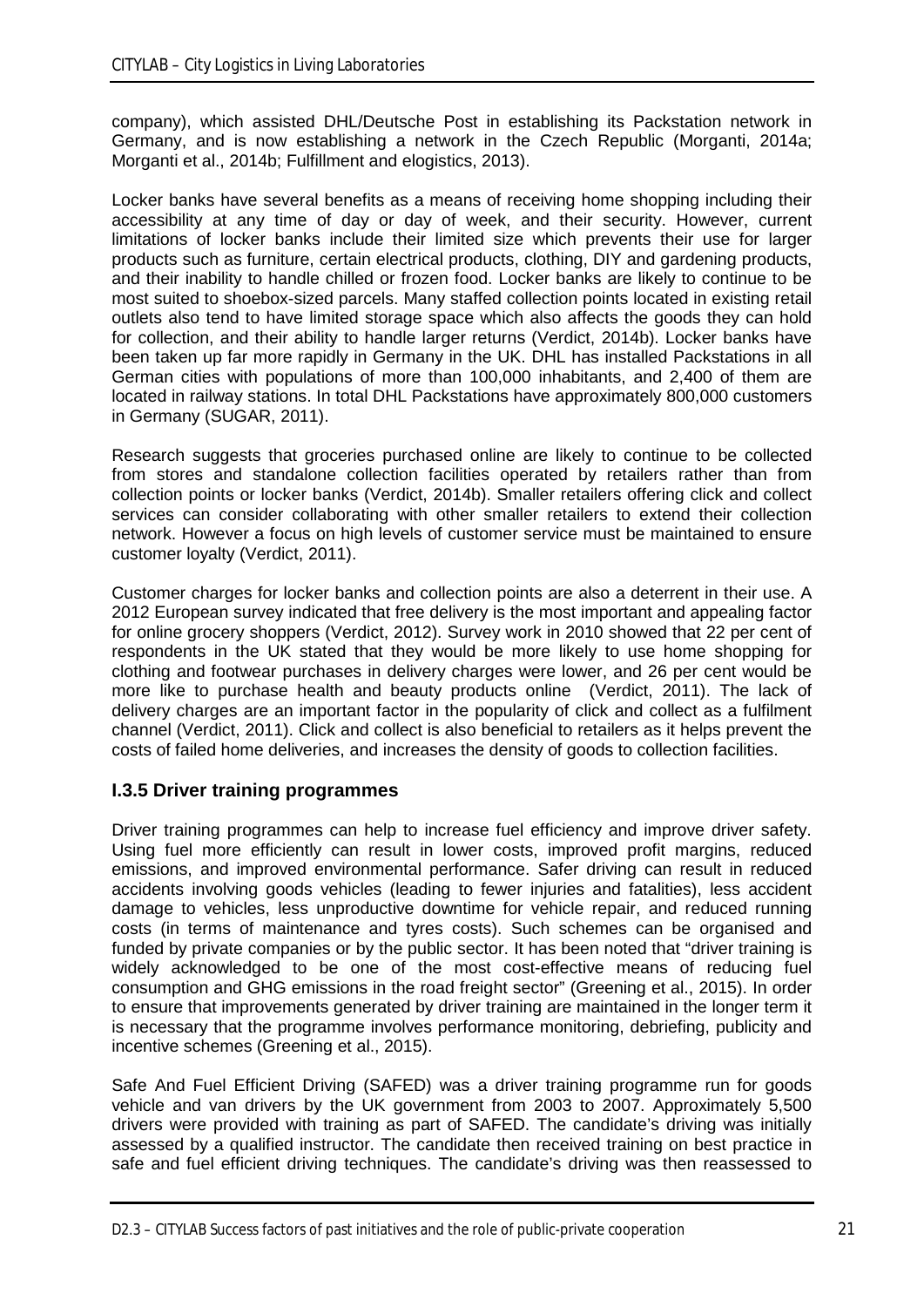record improvements in driving performance and actual fuel consumption. The final grade allocated to each candidate depended on performance in safety check and theory test exercises as well as the number of faults recorded during the day's practical driving sessions. Successful candidates receive a certificate of achievement. Trials conducted with seven different drivers of varying experience, using a range of vehicles from 7.5 to 44 tonnes maximum permissible weight, over a variety of training routes as part of the pilot phase of the SAFED project resulted in fuel savings of between 4.3 and 9.2 per cent among these drivers and vehicles (University of Huddersfield, 2003). Overall, SAFED driver training was assessed to result in average fuel savings of approximately 7 per cent (Greening et al., 2015). Survey work carried out with companies that made use of SAFED showed that approximately 40 per cent of respondents believed that participation in the scheme had led to reductions in the number of vehicle accidents their drivers were involved in (Databuild, 2007).

In a recent modelling project that investigated the likely carbon emissions of road freight it was assumed long haul freight journeys will provide greater opportunity for improvements in fuel savings and GHG reduction (9 per cent), than regional journeys (7 per cent) and urban journeys (5 per cent) (Greening et al., 2015).

### **I.3.6 Good practice guidance**

There have been efforts to research and make available guidance that provides the freight transport industry and policy makers with insight into logistics management techniques that offer the opportunity to improve operational efficiency while at the same time reducing the negative social and environmental impacts of road freight activities. Such guidance was developed as part of the Freight Best Practice scheme funded by the UK Department for Transport until 2011. The scheme provided reports, guides and factsheets on topics including: fuel saving, developing skills, equipment and systems, and performance management. As well as providing guidance on logistics operations and management, the scheme also provided advice on vehicle selection and fleet management. Literature provided by the scheme is still available online (Freight Best Practice, 2014).

Guidance and information to help improve the efficiency and reduce the negative impacts of logistics operations is also provided by some local authorities. For instance, Transport for London provides such information and advice on Delivery and Servicing Plans (DSPs), Construction Logistics Plans (CLPs), (see section **I.6.1**), making out-of-hours deliveries (see section **I.6.2**), an online freight journey planner and traffic and roadwork information (TfL, 2014f).

Several European Commission-funded and other international projects have also provided case studies of trials and schemes that are intended to improve the efficiency and environmental sustainability of logistics operations. These include: BESTFACT best practice case studies (BESTFACT, 2014e), ELTIS urban freight case studies (ELTIS, 2014), SUGAR case studies (SUGAR 2011), the PIARC report on urban freight (2012), and TRB publications on urban freight transport (Giuliano, et al., 2013; Holguín-Veras et al., 2015; Rhodes et al., 2012).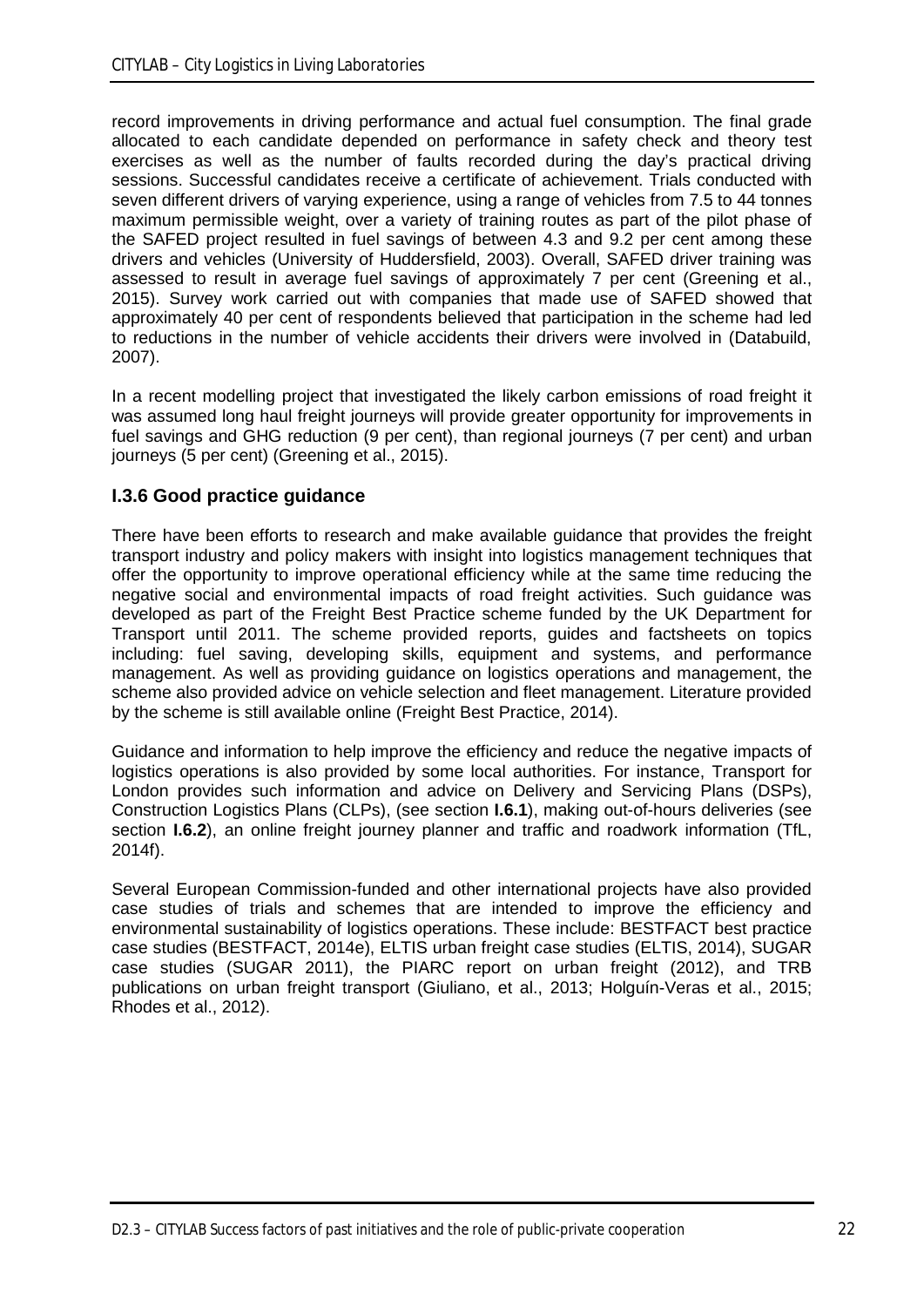## **I.4 Vehicle-related initiatives**

### **I.4.1 Design/use of alternatively-fuelled vehicles**

Urban freight transport operations can be made more environmentally sustainable through the use of cleaner vehicles to make collections and deliveries in dense, polluted locations. This can involve the use of alternatively-fuelled goods vehicles (such as electric vans, and gas and biofuel-powered goods vehicles) as well as the use of conventional and electricallyassisted cargo bicycles. A current EU-funded project, FREVUE (Freight Electric Vehicles in Urban Europe), is testing and evaluating the use of electric vehicles in urban freight (FREVUE, 2016; Quak et al., 2015). Meanwhile, an American study has investigated the breakeven points at which electric commercial vehicles become competitive compared with conventionally-powered ones (Feng and Figlizzi, 2012). The use of cycles for freight transport (conventional and electrically-assisted) has been the subject of studies by Transport for London (TfL, 2009b) and an EU-funded project which ran from 2011-2014 called Cyclelogistics (Cyclelogistics, 2014a). Other work has also summarised the use of cycle freight in Belgium (Maes and Vanelslander, 2012), Germany (Gruber and Kihm, 2015) and in Europe more widely (Lenz and Riehle, 2012; Wrighton and Reiter, 2015).

Some logistics companies have specialised in using clean goods vehicle for last mile deliveries in urban areas. Some examples are provided below.

Gnewt Cargo in the UK is a last mile logistics start-up company providing zero-emission last mile delivery services in central London. It operates an all-electric fleet of vans and cargocycles to make efficient and environmentally friendly deliveries from micro consolidation hubs. It has operated last mile delivery services for Office Depot in the City of London. It has also been working with several parcels carrier to perform their last mile deliveries. Gnewt Cargo also works with the Crown Estate to offer environmentally-friendly services to tenants on Regent Street. This service uses pushbikes, cargo-cycles, electric vans, LPG Vans and carbon offset vehicles to collect all consignments carbon free from clients in Regent Street (BESTFACT, 2013b; European Cyclists' Federation, 2013; Gnewt, 2014).

The Cargohopper vehicle (a small electric road train which pulls three trailers that carry containers loaded with packages) is used for distribution within the city centre of Utrecht – this is a private initiative run by an existing operator but which originated from an initiative organised by the city authority. The containers are preloaded at a consolidation centre outside the city and transported to a hub located in the inner city close to their intended delivery area by means of a regular truck. At the hub the containers are loaded onto the Cargohopper trailers and are then delivered by the Cargohopper. The vehicles can be used during the existing time restrictions in the pedestrianised area (BESTFACT, 2013c; Browne et al., 2012; Quak et al., 2015).

The Green Link (TGL) is a parcel delivery company based in central Paris that operates only electric vehicles. TGL commenced operations in 2009 and is currently using three urban depots (green hubs) in Paris and also planning to develop operations in other French cities and other countries. At the end of 2013, TLG was delivering 2,500 parcels per day with expectations that the volume would double during 2014. The TLG vehicle fleet consists of 2 small electric vans and 28 electrically-assisted cycles (BESTFACT, 2014c).

UPS has initiated a trail for its parcel operations in Karlsruhe, Germany. The company UPS has adapted its existing diesel-powered vehicle fleet to electric battery power. The intention is to prepare for future potential regulations on urban delivery vehicles and to develop a fleet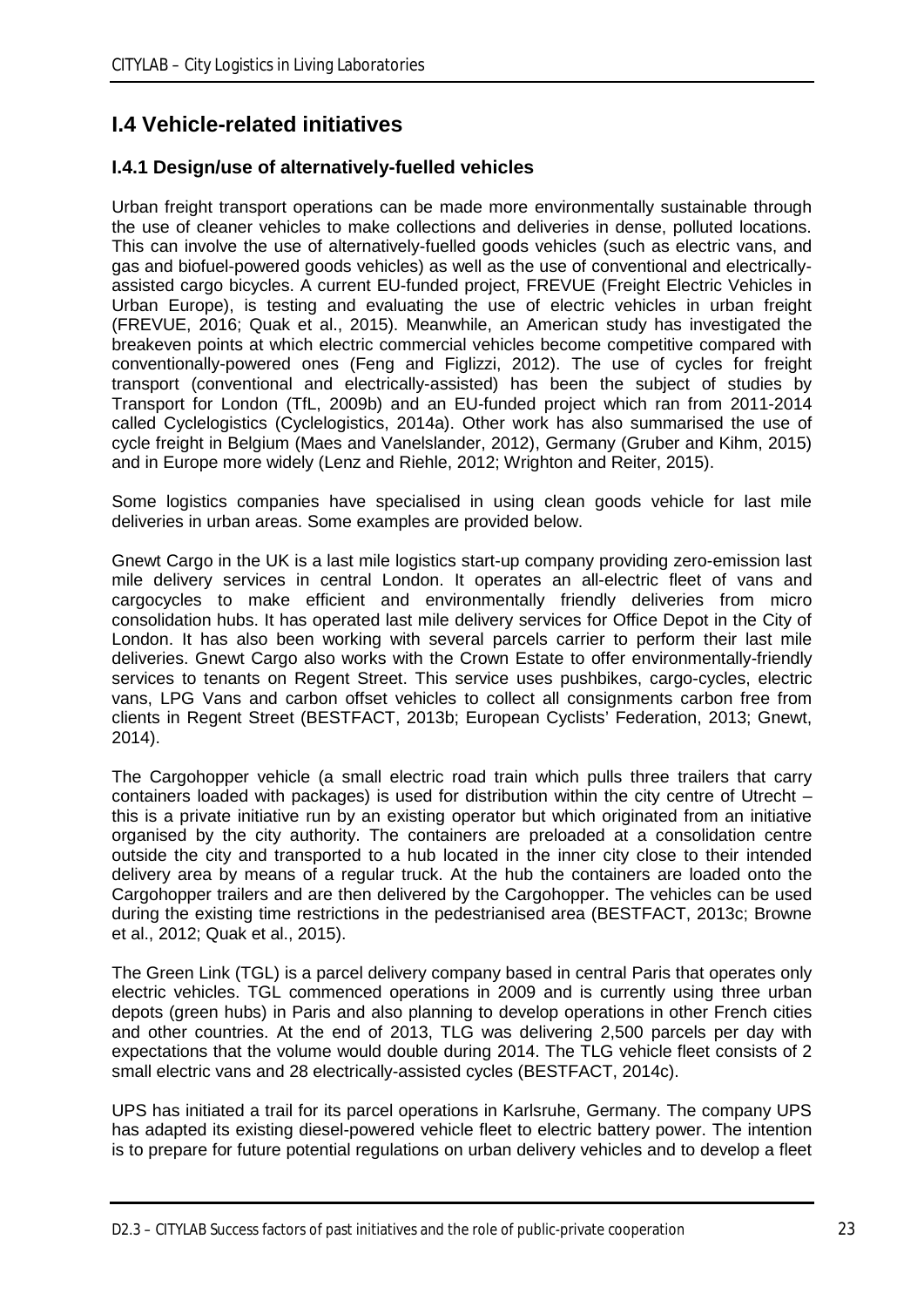that is capable of benefitting from possible future incentives for clean vehicles in inner city areas by reducing emissions and noise through the use of electricity (BESTFACT, 2014c).

Many of the urban consolidation centre (UCC) schemes reviewed in section **I.3.1** use environmentally-friendly vehicle fleets to make final deliveries from the UCC. For example Ecologistics in Parma, Italy use electric, CNG and bi-fuel vehicles (Di Bartolo, 2012), Cityporto in Padua, Italy uses hybrid and CNG vehicles (Galli, 2012a), Elcidis in La Rochelle uses electric vehicles (SUGAR, 2011), the Centre for Eco-Friendly City Freight Distribution (CEDM) in Lucca, Italy uses electric vehicles (Galli, 2013), Distripolis UCC in Paris uses electric vehicles and electrically-assisted cargo tricycles (Galli, 2012b), the UCC in San Sebastián, Spain uses electrically-assisted cargo cycles (BESTFACT, 2014a), the Bristol and Bath UCC uses electric rigid HGVs (SUGAR, 2011) and the Regent Street retail consolidation centre in London uses electric rigid HGVs (TfL, 2011). A case study in London has shown that the use of electric vehicles in conjunction with the use of consolidation centres can have a major impact on greenhouse gas and pollutant emissions in the supply chain, without disrupting the successful commercial functioning of the operation (Browne et al., 2011 – see section **I.3.1** for further details).

### **I.4.2 Improving the safety of goods vehicles on the roads**

Efforts by public sector authorities to improve the safety of goods vehicles on the roads, and thereby reduce their involvement in collisions with other road users, have gained much attention in London in recent years. This has particularly related to reducing the incidence of collisions between goods vehicles and cyclists. An example of the efforts being taken by Transport for London to achieving this goal can be subdivided into three distinct types of approach described in the sub-sections below.

### **I.4.2.1 Roadside checks and enforcement operations**

Roadside checks and enforcement operations against non-compliant operators, drivers and vehicles can be used to improve vehicle safety. For instance, in London, Transport for London (TfL) and the UK Department for Transport (DfT) established the Industrial HGV Task Force (IHTF) in October 2013. The IHTF is staffed by officers from Driver and Vehicle Standards Agency (DVSA), the Metropolitan Police Service (MPS) and the City of London Police (CoLP). The IHTF has the aim of contributing to a reduction in fatalities and serious injuries involving vulnerable road users and HGVs through coordinated, targeted roadside enforcement operations. A particular focus of the IHTF's enforcement work is HGVs in the construction and waste industries due to their involvement rates in cyclist fatalities. The roadside checks carried out by IHTF are in addition to the usual commercial vehicle compliance activities of DVSA and the Police (TfL, 2014d).

### **I.4.2.2 Vehicle design and equipment**

TfL has established the Construction Logistics and Cyclist Safety (CLOCS) project which aims to reduce the risk of collisions between vulnerable road users and construction vehicles. This is to be achieved through the design and manufacture of safer new vehicles and by retrofitting appropriate equipment to existing vehicles, establishing a culture in the construction industry where it is normal to take both road and site safety seriously, and encouraging the construction logistics industry to adopt best practice. In addition, TfL has published a cycle safety toolkit aimed at fleet managers (TfL, 2013a). The Mayor of London is also trying to encourage the DfT to make basic safety equipment mandatory for all HGVs and is lobbying the DfT and the EU to introduce mandatory safer lorry designs to HGVs across Europe.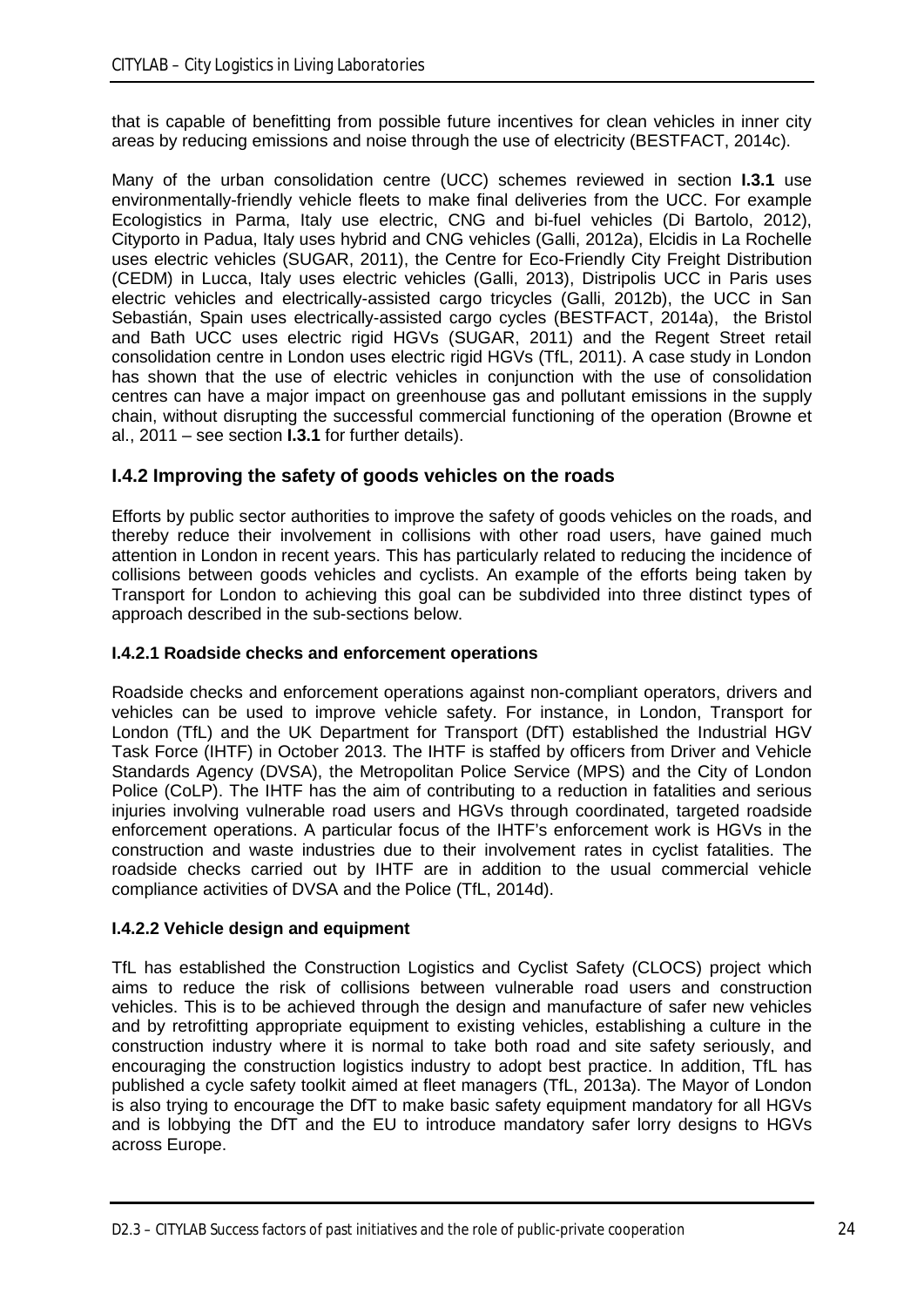### **I.4.2.3 Use of the procurement process to enhance safety**

The safety specification of goods vehicles used by operators can be improved through contractual requirements imposed by customers. For instance, in London Transport for London (TfL) requires that all businesses working for or on behalf of it take measures to improve the Work Related Road Risk (WRRR) standards of its goods vehicles to help reduce the risk of collisions with cyclists and other vulnerable road users. These WRRR standards require that operators working for TfL have at least Bronze status in the Fleet Operator Recognition Scheme (FORS), vehicle are fitted with close proximity warning systems, Class VI mirrors and rear warning signs, drivers are trained in approved safe urban driving practices, and drivers' licences are checked regularly with the DVLA. It is now mandatory, under all new and existing contracts, for contractors and their sub-contractors who deliver to TfL premises or sites to adopt these WRRR cycle safety requirements. TfL also issued a guidance document in 2013 to help other organisations and companies include WRRR clauses into their procurement activities (TfL, 2013b). Other organisations such as Crossrail and Mace have also introduced, or plan to introduce, some or all of these WRRR contractual requirements. Collaboration between TfL and developers, operators and trade associations in the construction industry led to the publication of a standard for Work Related Road Risk specifically for construction logistics (TfL, 2013c). See section **I.6.2** for further discussion of efforts to change procurement practices to make urban freight operations more sustainable.

### **I.4.2.4 The Safer Lorry Scheme**

The Mayor of London and London Councils have set up a Safer Lorry Scheme to prevent HGVs without basic safety equipment from operating in London (TfL, 2014e). A study carried out by the Transport Research Laboratory for TfL as part of the Mayor of London's consultation on "Safer Lorries" in 2014 has estimated that the presence of safety equipment on all currently exempted HGVs would have led to between 3.20 and 6.85 fatalities and between 1.24 and 4.75 serious casualties among vulnerable road users (i.e. cyclists and pedestrians) being prevented in London in the five year period between 2008 and 2012 (Robinson and Cuerden, 2014).

As part of CLOCS, TfL promotes Construction Logistics Plans (CLP) as a means by which the negative impact of construction on road transport and the local environment can reduced (see section **I.9.1**).

### **I.4.3 Standards for quiet vehicles and logistics equipment**

The PIEK programme in the Netherlands was instrumental in researching and demonstrating quiet technologies for urban night delivery. This led to the development of the Dutch Government-backed PIEK certification scheme for vehicles and equipment operating under 60dB(A) which was deemed suitable for use in out-of-hours deliveries without causing noise disturbance. The PIEK standard has been adopted in several other countries including Belgium, France, Germany and the UK (PIEK, 2014). A standardised noise measurement technique for urban freight delivery work was also commissioned by the Dutch Government (TNO, 2010).

### **I.4.4 Anti-idling technologies**

The US Department of Energy has invested in research programmes to reduce the pollution caused by idling goods vehicles (i.e. vehicles that keep their engines running when stationary). This research has focused on developing engine technology using fuel cells (Skukowski, 2012). Hybrid diesel-electric vans that switch to electric battery technology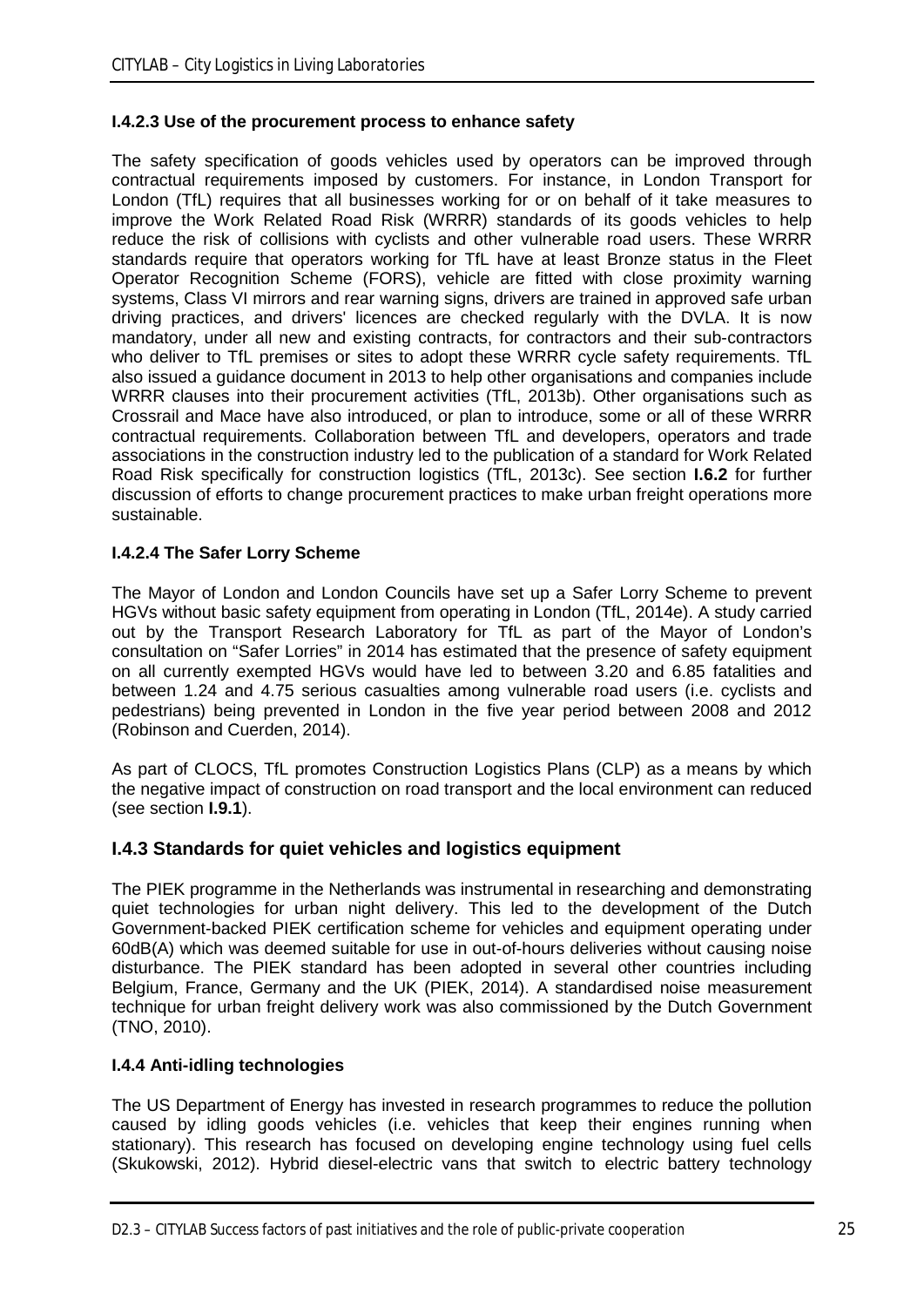when the vehicle is not moving are also available. Also, there are efforts in the USA to provide truck electrification facilities at truck stops so that long-distance drivers using these facilities overnight can heat, cool, and power additional auxiliary devices on their vehicles at truck stops without needing to idle their engines.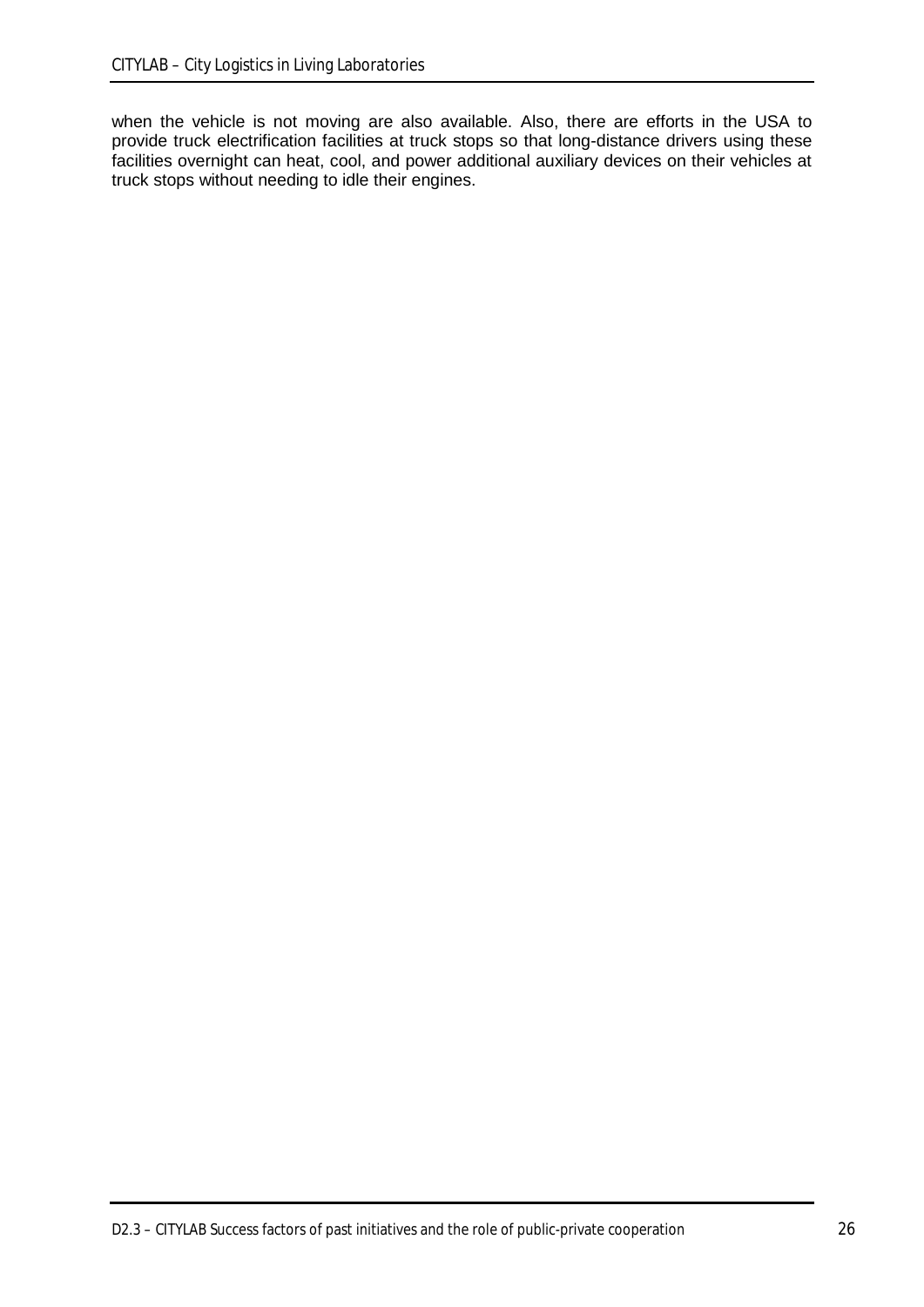### **I.5 Traffic management**

### **I.5.1 Vehicle access restrictions**

Access restrictions are commonly used in urban areas to limit the activities of certain types of, or all, goods vehicles. These access restrictions can vary in numerous ways including:

- The geographical area that they cover (either the entire town or city, a specific local area or route, or a specific street)
- Whether the restriction is based on time of day, vehicle weight, vehicle size, vehicle emissions, type of goods carried, vehicle load factors or some other aspect (or a combination of these factors)
- Whether the restriction is in place at all times of day and days or week or at specific times/days

Access time regulations for urban goods transport are an instrument commonly used by city authorities to influence urban goods transport. Access time regulations can be used to prevent vehicles from entering a road or area at particular times of day. They can be imposed on all road vehicles or just on goods vehicles (they can also be imposed only on goods vehicles of a certain size or weight). These regulations are usually imposed on roads or areas that are particularly sensitive to road traffic. Examples include (Allen et al., 2007):

- pedestrianised shopping areas often all vehicles are banned during the main shopping  $\mathcal{L}^{\mathcal{L}}$ hours
- residential streets goods vehicles above a certain weight or size are sometimes banned from a road or urban area at night to prevent disturbance, or during the day near to a school to prevent accidents
- entire urban areas weekend bans are imposed on goods vehicles in some European towns and cities. In Paris vehicles of more than 29 square metres are not permitted access during the daytime.

Permanent weight restrictions are applied in some urban areas or specific locations. For instance, in parts of Tokyo goods vehicles over 3 tons gross weight are not allowed to operate (Giuliano et al., 2013).

Advisory or statutory lorry routes can be used by urban authorities to prevent goods vehicle drivers using unsuitable or sensitive routes. Whilst advisory lorry routes require little or no enforcement, statutory routes (which prohibit specified goods vehicles from using nondesignated routes) require enforcement, and are therefore more complex and expensive to implement and manage. In London, the Lorry Control Scheme restricts goods vehicles over 18 tonnes gross weight to a specified route network during the night and weekends (London Councils, 2014).

Vehicle emissions based access restrictions have become increasingly common in European cities in recent years. Commonly referred to as Low Emission Zones (LEZs) these geographical areas (either an entire urban area or a specific part of the city) can only be entered by vehicles meeting certain emissions criteria. The purpose of an LEZ is to either restrict or charge the most polluting vehicles if they enter the LEZ when their emissions exceed the set level. In this way, an LEZ can lead to air quality improvements because it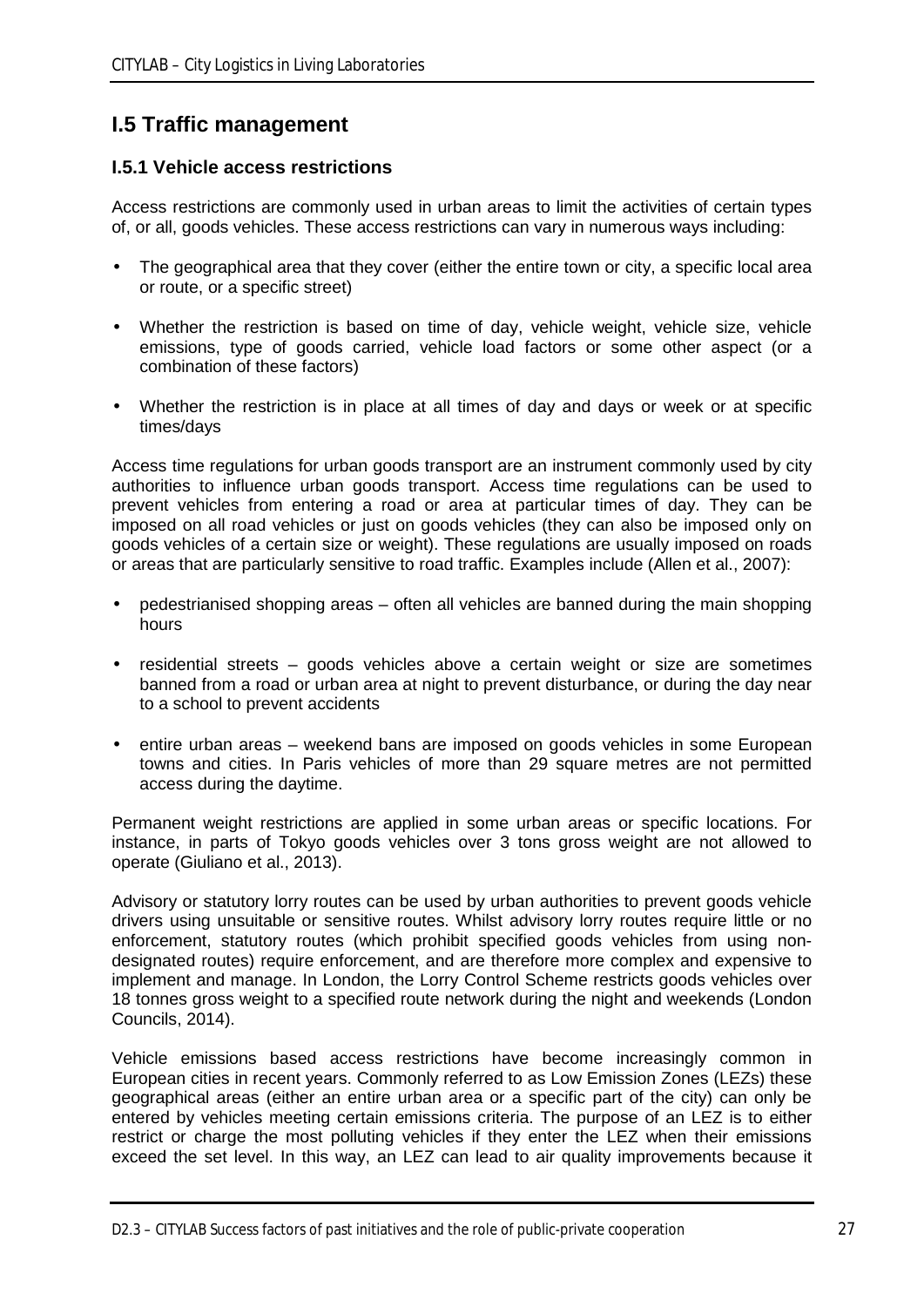capitalizes on recent EU legislation for road vehicles, which has set progressively tighter emission limits on new vehicles manufactured over the past decade. LEZs are typically implemented in locations in which air pollution has reached levels that are dangerous to public health. By introducing an LEZ it is hoped that air quality will improve and that this will reduce the health problems and fatalities associated with poor air quality. An LEZ can be applied to just goods vehicles, a selection of motor vehicles or all motor vehicles (Allen et al., 2014; CLARS, 2016; Cruz and Montenon, 2015). A study has identified 197 LEZs in Europe, which are distributed in 10 different countries (Dablanc and Montenon, 2015). It can be argued that not all LEZs are technically restrictions, as in some schemes it is possible for vehicle operators to pay a (usually large) fee to enter the restricted area if their vehicle does not comply with the emissions requirements. However, in practice the overwhelming majority of vehicles entering the area do comply.

There have also been attempts to limit access to the urban area (or part of it) to those goods vehicles that attain certain load factors. For example such a scheme based on vehicle load factors by volume was trialled in Copenhagen (Jensen, 2000; BESTUFS, 2006). However this approach to vehicle access is difficult to check and enforce, and is difficult to apply to vehicles engaged in multi-drop or multi-collection work in which their load factors vary as they make collections and/or deliveries over the course of their journeys.

A website has been established that provides details of vehicle access restrictions that have been implemented in European urban areas including Low Emission Zones, Urban Road Tolls, Traffic Limited Zones and Traffic Restrictions. These restrictions have been introduced in order to improve air quality, reduce traffic congestion and make historic city centres attractive to tourists. The website provides details and maps of where it is permissible to drive in European urban areas (CLARS, 2016).

### **I.5.2 Multi-use lanes for moving goods vehicles**

It is common to allocate lanes to bus use in urban areas. It is far less common to prioritise lanes for goods vehicles. However the following options have been trialled and in some cases implemented:

- Dedicated lorry lane lane only for heavy goods vehicles
- Bus and lorry lane (also called "no-car lane) lane that all essential vehicles can use (but cars are not allowed to use)
- High occupancy vehicle lane lane for buses, cars and other vehicles with a specified number of occupants (goods vehicles may or may not be permitted to use them)

Introducing these lanes can help to reduce traffic delays and improve journey reliability for goods vehicles on sections of congested urban roads.

In designing one of these lanes, urban planners need to decide which types of vehicles it should be made available to (goods vehicles, buses, and/or high occupancy vehicles) and work out how well these vehicles will interact with each other on the section of proposed road. Urban planners also have to decide whether all goods vehicles will be allowed to use it or whether it will only be made available to certain types of goods vehicles (based on weight, length, number of axles etc.).

A lane that is available to all goods vehicles is easier to monitor and enforce than one which is only available for certain types of goods vehicles. However allowing all goods vehicles (including vans) to use it may result in too many vehicles using the lane and thereby prevent improvements in journey reliability.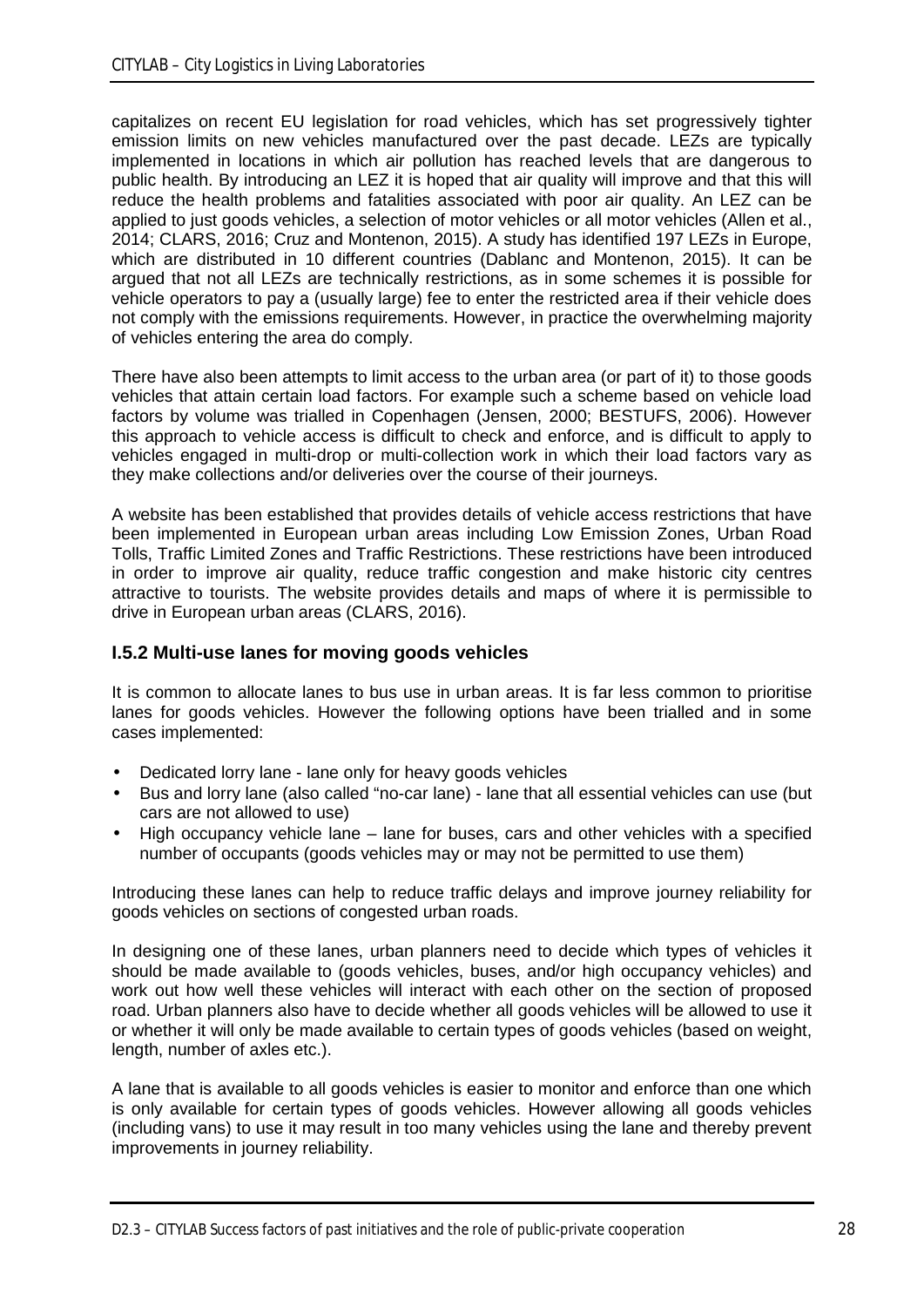Dedicated lorry lanes are more often used on steep, major roads (often referred to as "crawler lanes") to separate lorries that can only climb slowly from other traffic. However, there are situations in urban areas where lorry only lanes can be considered including providing access to industrial areas with large numbers of lorry movement, or to attract lorries away from sensitive roads.

No-car lanes can be a more effective use of road space than bus only lanes. They can help to reduce congestion and the unreliability of journeys. No-car lanes give priority for essential vehicles facilitating the movement of goods as well as people in congested urban centres. In the UK, Newcastle City Council led the way in the implementation of no-car lanes, with many already implemented. However, in 2013 following consultation it converted many of these No-Car lanes to Bus Lanes in order to improve road safety, which ended their use by goods vehicles (Tyne and Wear Freight Partnership, 2013; Proctor, 2014). The first no-car lane on Strategic Road Network in London was introduced in 2003 in Battersea. The northbound lane is on the approach to the Vauxhall Cross intersection and can be used by buses, goods vehicles (over 3.5 tonnes), taxis and cyclists. The lane was developed as the low number of buses using the road did not justify a traditional bus lane. In an urban freight project in Gothenburg, Sweden clean goods vehicles have been permitted to use bus lanes in the city (Volvo Trucks, 2014). In Paris, some bus lanes are shared with goods vehicles (Giuliano et al. 2013).

High Occupancy Vehicle (HOV) or '2 Plus' lanes were introduced on the A647 Stanningley Road and Stanningley By-Pass by Leeds City Council in the UK in 1997 to improve journey times. This HOV lane in Leeds is available to buses, coaches, other vehicles carrying 2 or more people, motorcycles and pedal cycles at specified times during the morning and evening peaks. Only goods vehicles up to 7.5 tonnes are permitted to use the 2+ lane (UK Department for Transport, 2006).

A Canadian study of truck-only lanes (TOL) on arterial roads concluded that, based on travel cost considerations, implementing TOL on arterial urban roads appears to be marginally justifiable only under specific traffic volume, truck percentage and value of time conditions. If truck proportions are too low or too high this results in higher travel costs than if all lanes are left as general purpose lanes (Rudra and Roorda, 2015).

### **I.5.3 Signing and information about vehicle access**

Traffic authorities responsible for roads in urban areas typically use signage to notify goods vehicle drivers about access regulations and loading/unloading regulations, as well as for advisory routes and information. Clear and accurate road signs have traditionally proved to be the most effective means by which these authorities can explain these regulations and routeings. Road signs should be used to (Allen et al., 2007):

- Warn drivers about roads that may be inappropriate for their vehicle (e.g. narrow streets,  $\mathbf{r}$ low bridges etc.)
- Inform drivers about access regulations (e.g. vehicle weight, size, and time regulations)
- Inform drivers about on-street parking and loading regulations
- Direct drivers on statutory advisory lorry routes
- Direct drivers to lorry parks and key industrial areas

In providing such signage, urban traffic authorities should ensure that: (i) the road signs convey the correct information, (ii) the signs are easy to see and read and are in good condition, (iii) the most up-to-date version of the road sign is being used, (iv) there are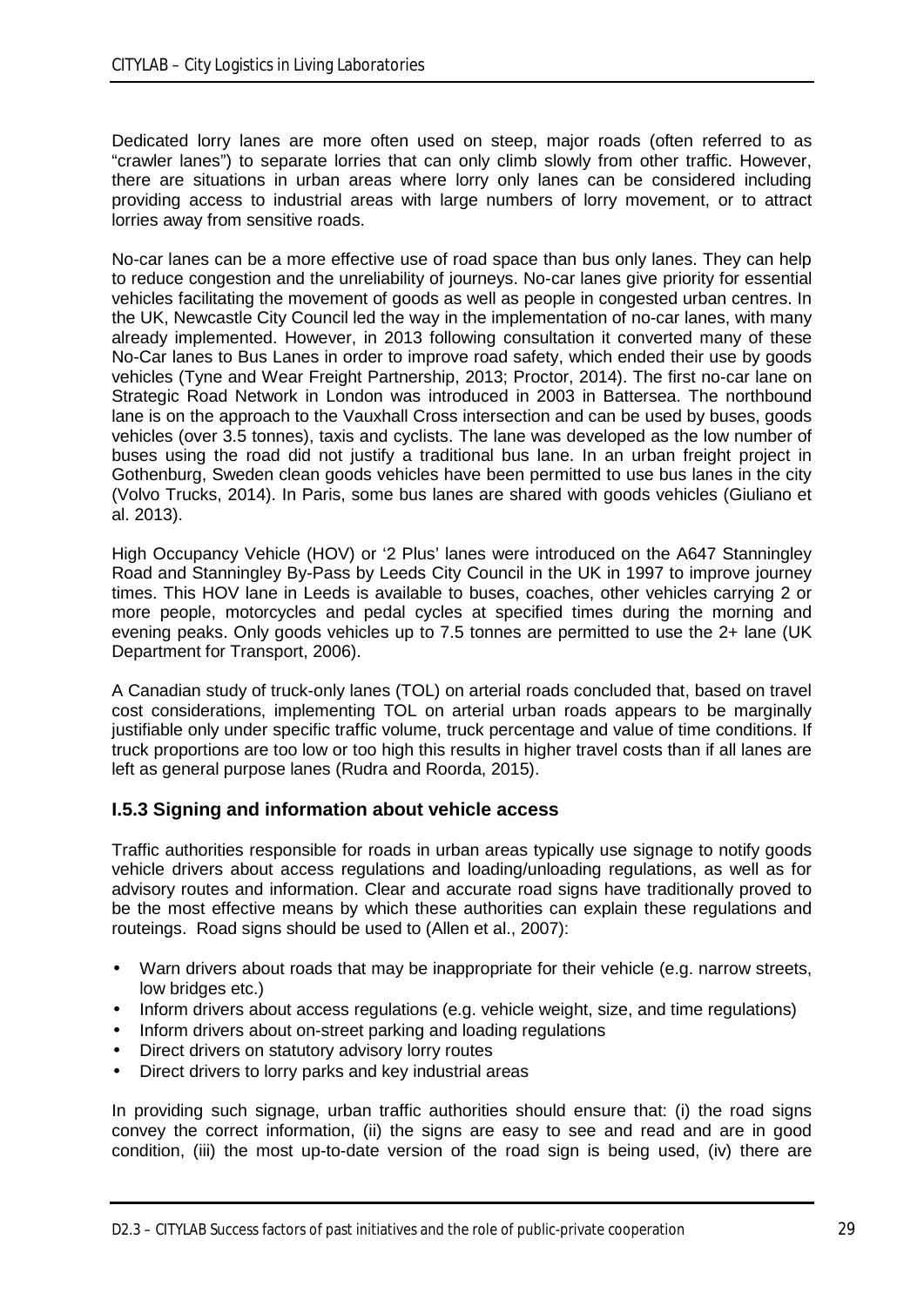sufficient signs with parking and loading information (so that drivers do not need to walk a long way to read the sign) (Allen et al., 2007). Increasingly, variable message signs (VMS) are being used to convey real-time traffic and parking information to road users.

Some urban traffic authorities have also tried using printed and digital maps to provide valuable information to freight transport companies and drivers about: lorry routes (both to the urban area and within it), vehicle weight, size, time access and loading regulations, key buildings and locations such as industrial estates and lorry parks. Some authorities have produced entire freight atlases of their areas for goods vehicle drivers. Information boards (printed or digital) can be installed at lorry parking areas to provide essential local information and contact details for local help and assistance. Transport for London provides useful information about operating in London to freight companies via a dedicated website, and sends weekly bulletins about travel conditions to registered freight users (TfL, 2014f).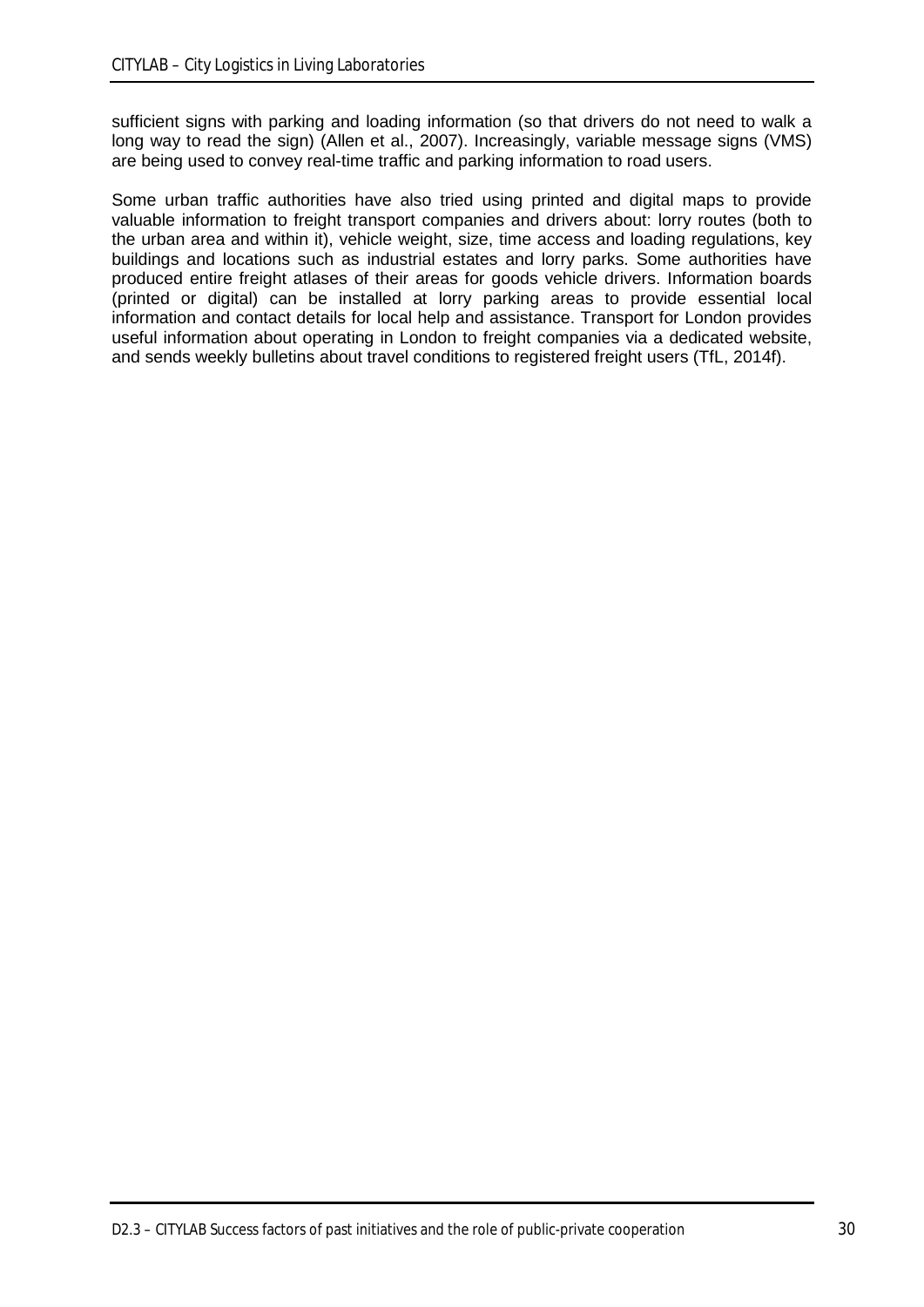## **I.6 Freight demand/land use management**

### **I.6.1 Delivery and Servicing Plans**

Delivery and Servicing Plans (DSPs) and Construction Logistics Plans (CLPs) were introduced by Transport for London (TfL) in 2008 in its London Freight Plan (TfL, 2008). DSPs are intended to provide a framework to better manage all types of freight vehicle movement to and from individual buildings of all types (including shops, offices, factories, and depots). DSPs are the equivalent of a staff workplace travel plan for freight and can be made compulsory for new developments with more than a specified number of staff or over a certain size. By better managing freight flows and freight-related vehicle activity at sites the safety, efficiency and reliability of deliveries to that location will be improved. DSPs are designed to cut  $CO<sub>2</sub>$  emissions, congestion, collisions and overall freight costs by reducing delivery and collection journeys at sites (especially during peak periods) and ensuring use of safe and legal loading facilities. These journeys can be reduced using a DSP approach by changing procurement practices in terms of the way materials and supplies are ordered at the site (see section **I.6.2**) , by better stock control, and by reducing the number of suppliers used. DSPs can also be used to improve management of the delivery process (through the use of a delivery booking system, and out-of-hours deliveries) (TfL, 2014h).

CLPs are similar to DSPs but provide a framework for freight vehicle movements to and from construction sites in London (TfL, 2014i).

### **I.6.2 Changing procurement practices**

Companies and public sector organisations can reorganise their procurement practices when purchasing goods in order to make this activity more sustainable in terms of the freight transport trips that it generates, while at the same time saving money (DEFRA, 2011; WRAP, 2012). This can be achieved in two key ways: i) encouraging those placing orders within an organisation or businesses sharing a given building or location to use the same suppliers (which is often referred to as joint procurement), and ii) encouraging those placing orders to review how frequently the goods ordered need to be delivered (for instance having the goods delivered one per week rather than daily or several times per week). Both of these approaches will help to reduce the number of delivery vehicle trips required to deliver the same quantity of goods to a specific building or location.

As explained in Section **I.6.1**, reviewing and changing procurement practices is encouraged in Delivery and Servicing Plans (DSPs) (Leonardi et al., 2014; Browne et al., 2012; Cherrett et al., 2012). A pilot DSP project carried out at one of TfL's main offices in central London investigated the potential benefits of reviewing procurement practices. This resulted in a 20 per cent reduction in the total number of delivery journeys to the site. Stationery supplies to the site were reduced from twice daily to three visits a week, and daily paper records deliveries were also reduced from daily to three times per week. Catering deliveries were also reduced by 40 per cent (TfL, 2009c).

Another study has indicated the potential for changes in procurement practices in large, public sector organisations as a means to reduce freight vehicle activity (Balm et al., 2015). This work showed that in one UK university there are 466 so-called "expert" buyers (who purchase of behalf of a department), and 1058 additional individual buyers who are also able to raise orders. At two universities in the Netherlands, a survey of 278 suppliers found that they were responsible for approximately 35,000 deliveries to the universities over the previous 12 months. Meanwhile, survey work at the Municipality of Rotterdam showed that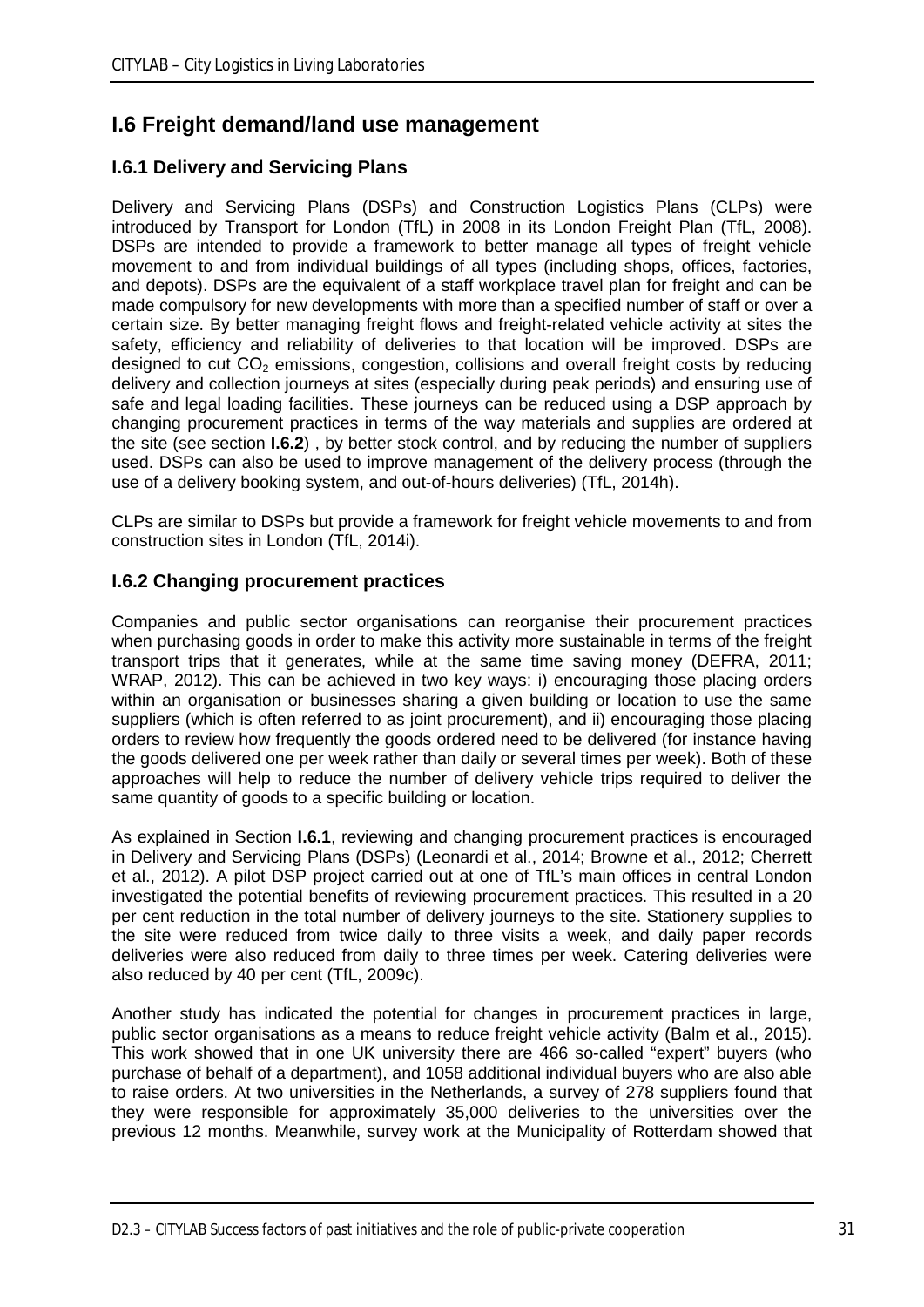245 suppliers were responsible for 37,600 deliveries in 2013 (Aditjandra and Zunder, 2015; Balm et al., 2015).

Research into procurement was also carried out at the University of Westminster. It was found that there were over 2,000 registered suppliers and contractors to meet the needs of the various faculties, with products ranging from stationery to instrumentation and capital equipment for engineering studies. Stationery was ordered by a wide range of University employees with no minimum spend limits on individual orders or central storage and supply activity. In 2009/10 the University received over 400 invoices from its principal stationery supplier a year, with an average value of £30 per delivery. It was decided that this was inefficient, as the cost of processing each invoice in the University's accounts department was about £20. On the assumption that each invoice represented a vehicle delivery to one of the sites within the University, approximately 2 stationery deliveries per day were being made during the academic year. Changes to procurement arrangements were made so that each school had responsibility and accountability for its procurement (rather than this taking place at a higher campus level – which was further removed from the actual demand for stationery products). A new computer-based procurement system was also introduced that increased the ability of schools to coordinate their procurement needs and reduce the number of individuals able to place stationery orders with suppliers. As a result, the University was able to increase the average order value from £30 to approximately £300. This significantly reduced the administrative costs associated with invoice processing. On the basis that each delivery became ten times larger, there were ten times fewer invoices to process; therefore approximately £180 was been saved per delivery. The number of stationery deliveries were estimated to have been reduced from 400 to 70 per year (approximately an 80 per cent reduction) and, as well as reducing delivery costs in the supply chain and goods reception and accounts administrative costs at the University, also helped to reduce vehicle activity on the road network, together with fossil fuel consumption and vehicle emissions (AEA, 2010).

Further examples of changes to procurement practices emerged from the logistics systems operated by companies during the London 2012 Olympic and Paralympic Games. These examples include the Living Room a national chain of restaurants and bars, with a central London branch just off Regent Street. Given the delivery restrictions imposed during the 2012 Games the Living Room arranged with its suppliers to pre-order up to twice the normal amount of certain goods and stockpile them to reduce deliveries during the busiest periods. Non-perishable and long-shelf-life stock, such as soft drink concentrate, draft and bottled beers, and dry food stuffs, were particularly suitable (TfL, 2011b). Bike Dock Solutions, a London-based company selling bicycle parking products including cycle racks, shelters and lockers, also put in place a plan to order key products in bulk and arrange extra storage facilities during the 2012 Games (TfL, 2011c). The Brewery, a shopping and entertainment centre with approximately 30 shops, attractions and restaurants in Romford, close to the Olympic Park put in place a plan to encourage businesses to pre-order goods, where possible, to reduce the number of deliveries needed during the 2012 Games. To help facilitate this, the management team provided large containers for businesses to use temporary stockrooms (TfL, 2011d).

The procurement process can also be used to influence the type of vehicles used by operators – this has been achieved through contractual requirements by TfL and other public sector purchasers of freight services in the UK, especially in relation to improving the safety of vehicles used to supply materials for construction and building projects (see section **I.4.2.3** for further details).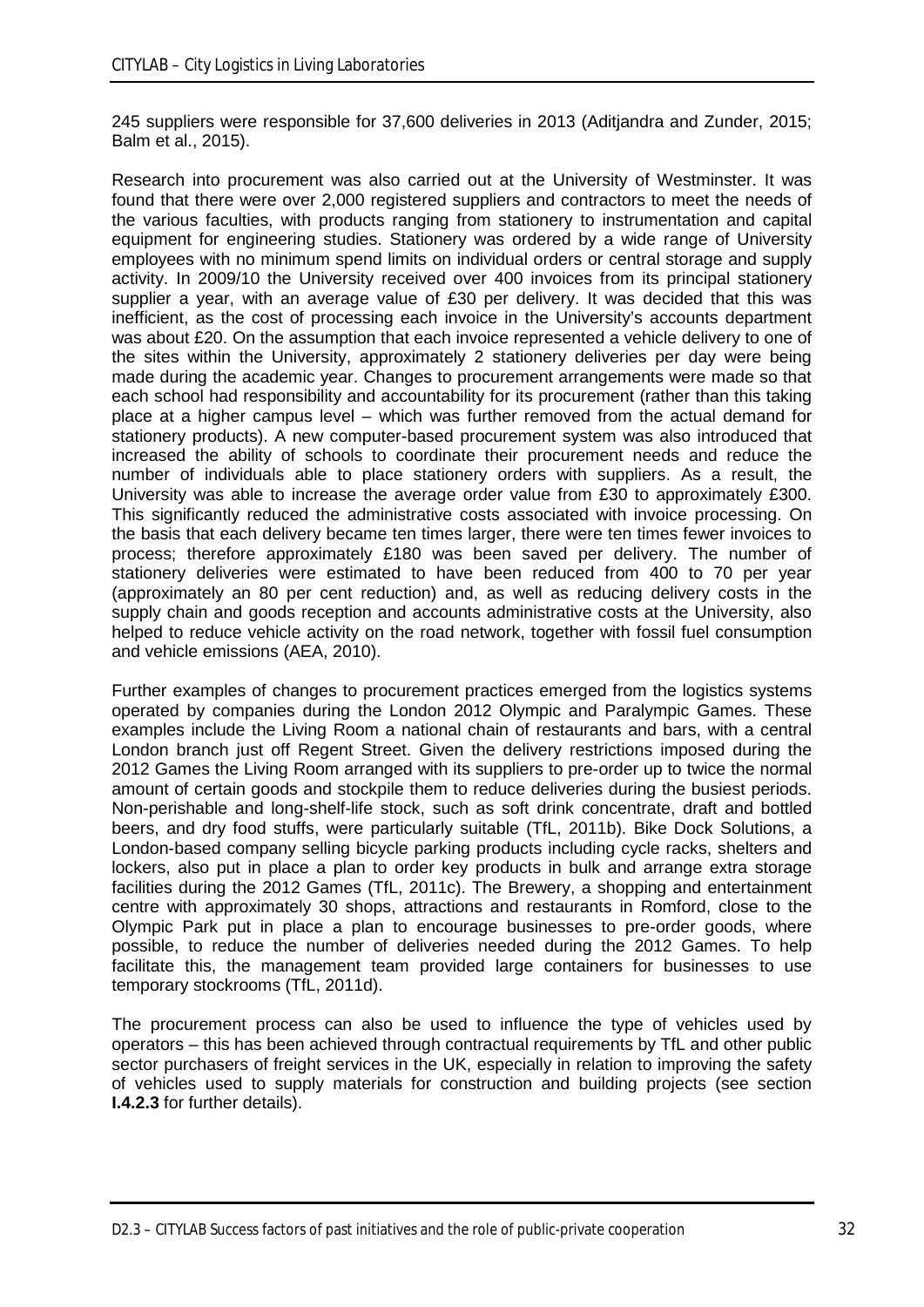### **I.6.3 Retiming of freight operations**

Retiming urban freight transport refers to carrying out collection and delivery activities during the evening, night and early morning (i.e. outside peak traffic hours). This approach helps to reduce delays for freight operators by using the road network when it is relatively quiet and thereby also takes traffic demand away from peak periods. By carrying out freight operations when it the roads are uncongested helps to reduce fuel consumption, carbon emissions and air pollutants, and improves road safety. It also allows companies (especially retail outlets) to receive goods when they are relatively quiet and thereby increases the efficiency and disruption caused to businesses by deliveries and collections (Browne et al., 2007; NICHES, 2005b). Retiming freight transport activity can therefore potentially offer significant operational benefits for both operators and receivers, as well as some environmental and safety advantages. In the case of night deliveries, even businesses without staff on site may be able to make use of this approach by receiving unattended deliveries, in which the driver leaves the goods in a secure location such as a locker bank at the delivery point.

One of the most significant drawbacks of retiming deliveries is the potential disturbance they can cause to residents at delivery points. However, when performing freight transport operations at night there is a greater likelihood of them causing disturbance to local residents especially those located close to delivery and collection locations. There is therefore a need to put in place measures to ameliorate any such potential causes of noise disturbance through the application of vehicle and loading bay technologies, and driver and staff training (NICHES, 2005b). This is why locations currently subject to local curfew regulations need to be carefully reviewed before permission can be granted by planning authorities for night-time deliveries to take place.

In November 2009, the Department for Transport (DfT) commissioned a project called Quiet Deliveries Demonstration Scheme (QDDS), which involved the setting up, running and reporting on quiet delivery demonstration trials at selected retail premises across England. The purpose of the project was to investigate and demonstrate the potential benefits from the relaxation of delivery curfews for quiet deliveries. Four of the selected test sites carried out successful 'out-of-hours' delivery trials. Results of the project confirm that out-of-hours deliveries can produce operational and limited environmental benefits. It has also shown that resident complaints can be managed and resolved through training and technology. However, the key to overall success of the scheme was the development of a close working partnership between local authorities and retailers (TTR, 2011). Following the QDDS, the DfT has produced guidance document on quiet deliveries for freight operators, retailers, local authorities, and construction projects (UK Department for Transport, 2014b).

Much experience in quiet deliveries was gained during the London 2012 Olympic and Paralympic Games. Transport for London (TfL) produced a code of practice for out-of-hours deliveries and also carried out case studies based on out-of-hours delivery trails carried out by several companies (TfL, 2012a). These included the Dorchester Hotel in Park Lane, central London which receives approximately 60 deliveries per day, usually between 07:30 and 15:00. During the London 2012 Games Park Lane was part of the Olympic Route Network (ORN). This meant that deliveries to the hotel's off-street delivery bay could only take place between midnight and 06:00 due to road restrictions. The Dorchester Hotel trialled this night delivery approach in 2011 with a range of suppliers prior to the Games in order to demonstrate that it was operationally possible. The hotel worked in partnership with Westminster City Council and Transport for London (TfL) and used TfL's quiet delivery code of practice to minimise potential disturbance to local residents. The trial was deemed a success by all members of the working group, including suppliers, endorsing the effectiveness of TfL's quiet delivery code of practice (TfL, 2011e).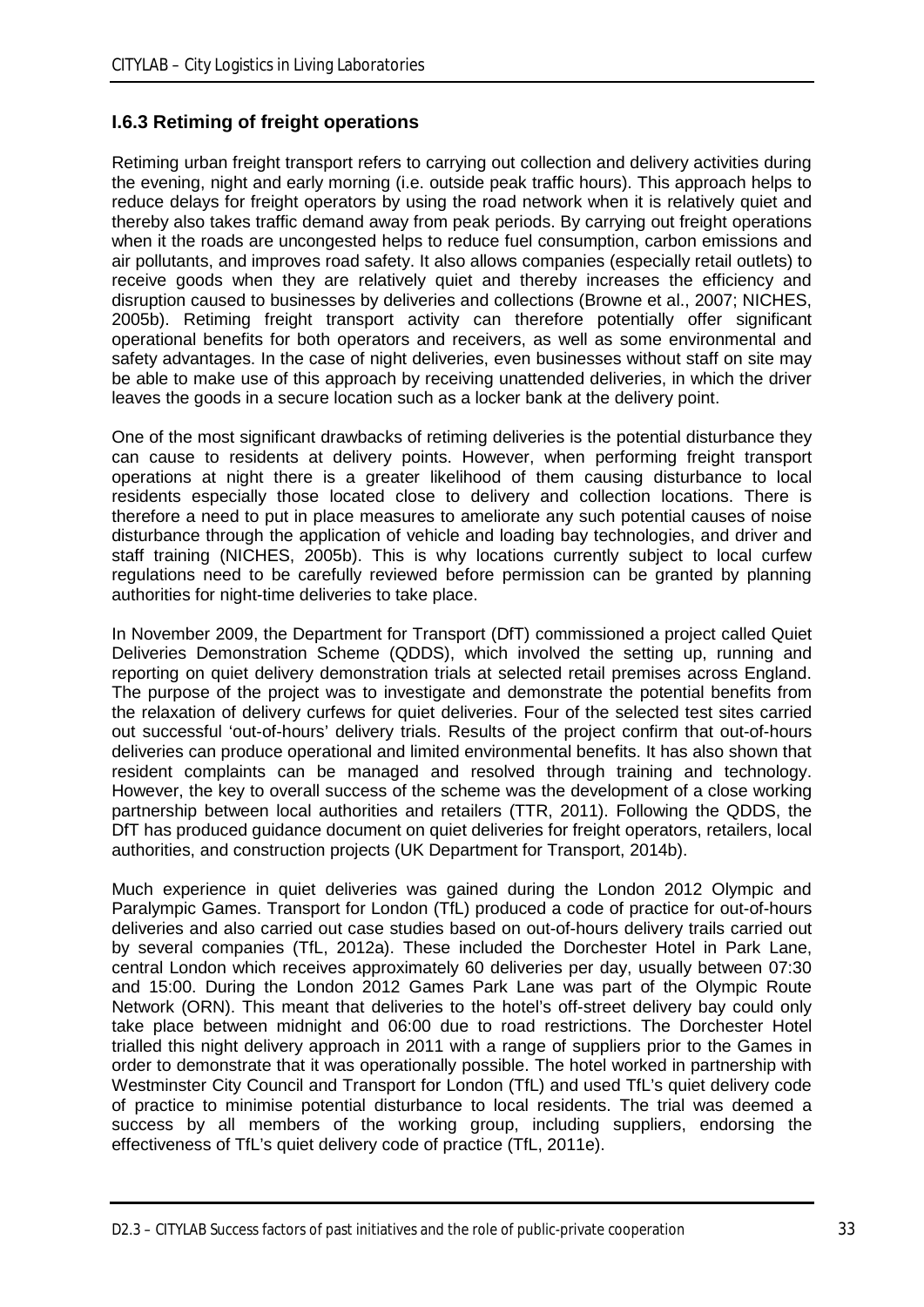Another example of quiet deliveries during the London 2012 Games involved London Linen Supply, a company that provides linen hire and laundry services to restaurants in the UK. It is based in west London and operates six 7.5-tonne delivery vehicles in central London, serving around 240 businesses. During the London 2012 Games the company changed the times at which it made deliveries to customers, arranging access to premises where staff were not present. Their operations during the 2012 Games took place smoothly and reliably (TfL, 2013d).

In terms of traffic levels as a whole across London, a greater proportion of road traffic took place in the overnight hours compared to normal during the 2012 Olympics. In central London there was 13 per cent more traffic in the period from midnight to 07:00, and in outer London there was 16 per cent more. Morning peak (07:00-10:00) traffic in central London during the Olympics was 13 per cent below the non-Games baseline, with inter-peak traffic 12 per cent down and evening peak traffic down by 11 per cent. During the Paralympics road traffic showed similar time shift patterns but were less marked than during the Olympics (TfL, 2012b).

Large scale telephone surveys with businesses and freight operators were carried out by TfL before and during the Games to establish its impact on business activity, the effectiveness of their plans to minimise disruption, and any long term impacts. Results showed that approximately 50 per cent of respondent companies put retiming initiatives in place during the 2012 London Olympics (TfL, 2012b). Heavy goods vehicles (HGVs – i.e. vehicles with a gross weight above 3.5 tonnes) were shown to have done the most time shifting during the Olympics period, in terms of increases in journeys made in the evening, night and early morning, together with reductions in the proportion of HGV traffic across the working day (Browne et al., 2014a). The changes in the time of goods vehicle operations during the 2012 Olympics were even more marked in central London, than in London as a whole for both LGVs and HGVs, with greater relative use during the evening, night and early morning, and less relative use during the day than in 2011 (Allen et al., 2013).

Research into the fast moving consumer goods (FMCG) sector nationally in the UK rather than solely in an urban context indicated that making deliveries outside the peak periods and thereby avoiding congested periods could reduce travel time by up to 16 per cent. This would lead to less time constraints on delivery/collection round planning leading to higher rates of vehicle fill and hence fewer journeys resulting in a 3 per cent reduction in vehicle kilometres by HGVs. The study also noted that greater reductions in vehicle kilometres travelled would be possible if relaxed time constraints permitted the extension of the journey plan to incorporate more destinations (Palmer and McKinnon, 2011). Another UK study that built on this research used the assumption in its modelling work that the benefit of rescheduling deliveries to inter-peak periods would result in a 4.25 per cent reduction in vehicle kilometres, reflecting both better vehicle fill and the reduced number of journeys as a consequence of more efficient journey plans (Greening et al., 2015).

Research into night-time deliveries in New York has investigated the economic conditions needed to achieve a shift in operating time together with alternative policies to foster such a move (Holguín-Veras, 2008). The work has shown that freight road pricing is not the most effective way to encourage goods vehicle traffic to operate outside of peak hours. This is due to the fact that delivery time decision-making is not solely made by the freight operator but is instead jointly made between the operator and the receiver of the goods. Even if operators are able to pass these costs on to receivers, the price signal often has no effect as it is very small compared to receivers' incremental costs of accepting night-time deliveries (Holguín-Veras et al., 2006). The work has shown that providing incentives to receivers, if they accept night deliveries, is more effective than charging operators higher levels of road tolls during the peak hours. In New York City, this new policy has made an important difference as the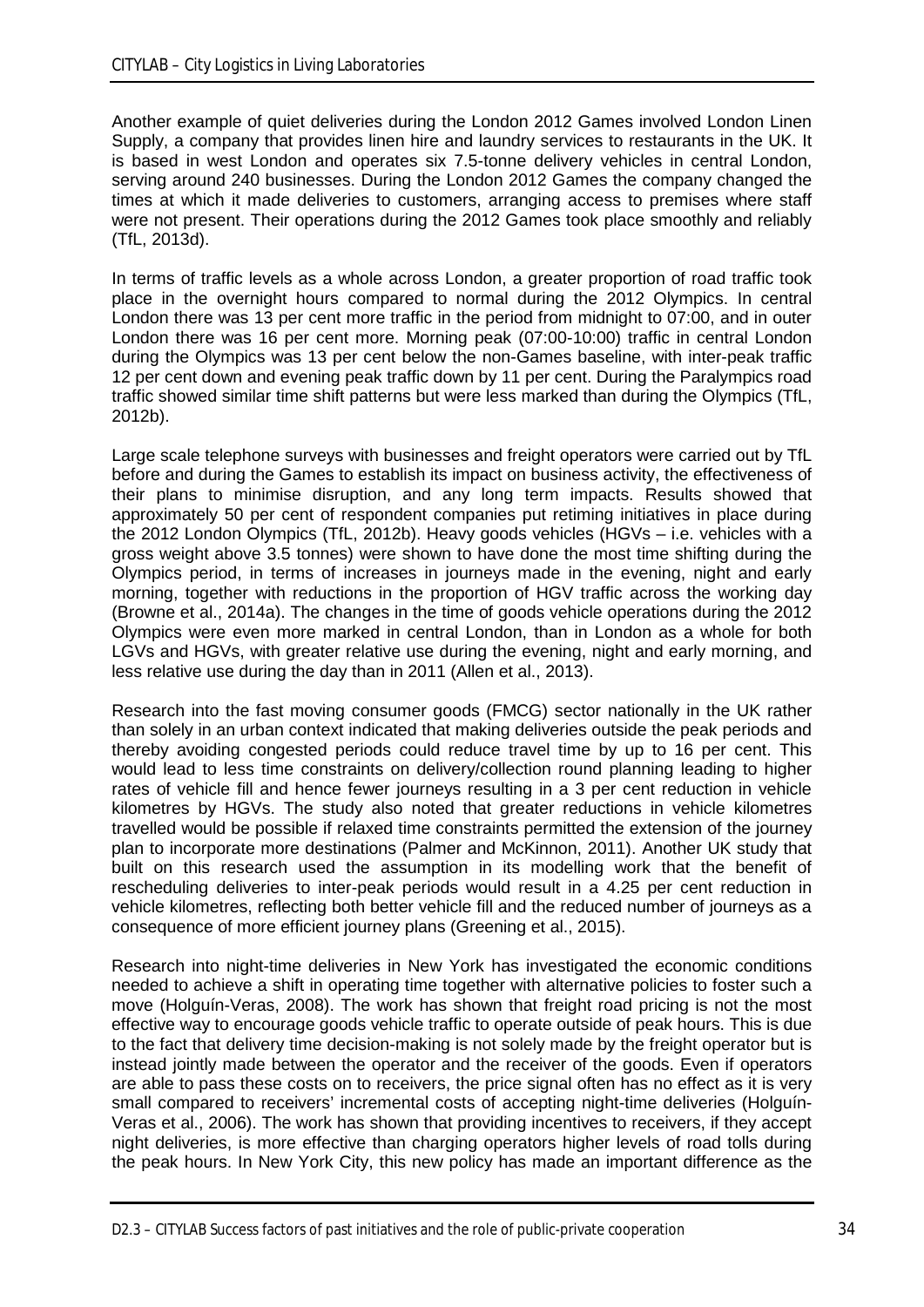operators have supported it, and the receivers (who were compensated) were also supportive because of the increased delivery reliability (Holguín-Veras et al., 2011).

Therefore, in New York a voluntary goods delivery programme has been implemented to reduce the contribution of delivery vehicles to congestion and pollution during the period 06:00-19:00 by providing initial financial incentives (\$2,000) to receivers for their commitment to accept off-hours deliveries (OHD). The project enlisted restaurants, grocery stores, retailers, and other businesses in Manhattan to accept their freight deliveries between the hours of 19:00-06:00. The initiative targets receivers of goods as key decision makers; once their involvement has been achieved the support of suppliers and freight transport operators is forthcoming as they stand to gain from the lower operational costs associated with delivering outside of peak hours. Research suggests that once receivers have trialled the approach can lead to them agreeing to continue to receive deliveries outside of peak hours without the need for further financial incentives. Receivers' willingness to accept off-peak deliveries can be influenced by factors including delivery cost discounts, company stance on environmental and social issues, and public recognition (Holguín-Veras et al., 2014; Holguín-Veras et al., 2015).

A 2008 study in the Netherlands attempted to estimate whether the benefits of Dutch supermarkets switching to night-time deliveries would offset the additional costs of measures that would be required to mitigate negative impacts. Six grocery retailers participated in the study and provided data. The results indicated that a major grocery retailer could reduce fuel costs by 10 per cent through switching to night deliveries, while carbon dioxide and pollutant emissions would also be reduced (Dassen et al., 2008).

As discussed in section **I.4.3**, PIEK standard developed in the Netherlands for noise resulting from retimed delivery activities has been adopted in several other countries including Belgium, France, Germany and the UK (PIEK, 2014).

In 2003 the Mercadona supermarket chain worked with the Municipality of Barcelona to test the feasibility of quiet night deliveries in the city centre using an adapted vehicle with a carpeted loading platform and truck bed, low-noise pneumatic truck ramp and fork lift, and low-noise rubber wheels. This trial proved successful and led to the company implementing the same approach nationally for night deliveries to one-third of all its stores by the end of 2010 (Chiffi, 2012). The original 2003 trial showed that it was possible to replace 7 mediumsized goods vehicles operated in the daytime, with two large goods vehicles at night to do the same quantity of delivery work (SUGAR, 2011).

In 2006 night delivery to book shops was initiated in Paris within the framework of the Paris Charter and with some financial support from ADEME (l'Agence De l'Environnement et de la Maitrise de l'Energie). About 20 bookshops in Paris and the inner suburbs received night deliveries. An evaluation was carried out and the results were very positive for all the links in the chain (economic, social and environmental). Other experiments have been started with transport operators in the grocery sector to deliver to small supermarkets at night using clean vehicles. The city authority provided some regulatory dispensation and monitoring was conducted to measure the acceptability of the initiative. Operators were required to ensure that vehicle performance in terms of pollution and especially noise was met the PIEK standards (for vehicles and material handling noise) (Browne et al., 2012).

Research in Belgium has applied multi-actor multi-criteria analysis (MAMCA) to the issue of night deliveries in order to consider the potentially conflicting interests of the different stakeholders involved. The results indicated that employees and receivers prefer deliveries to take place in the day-time. By contrast the transport sector prefers night-time deliveries, while society also prefers night-deliveries, but only if it is accompanied by a subsidy scheme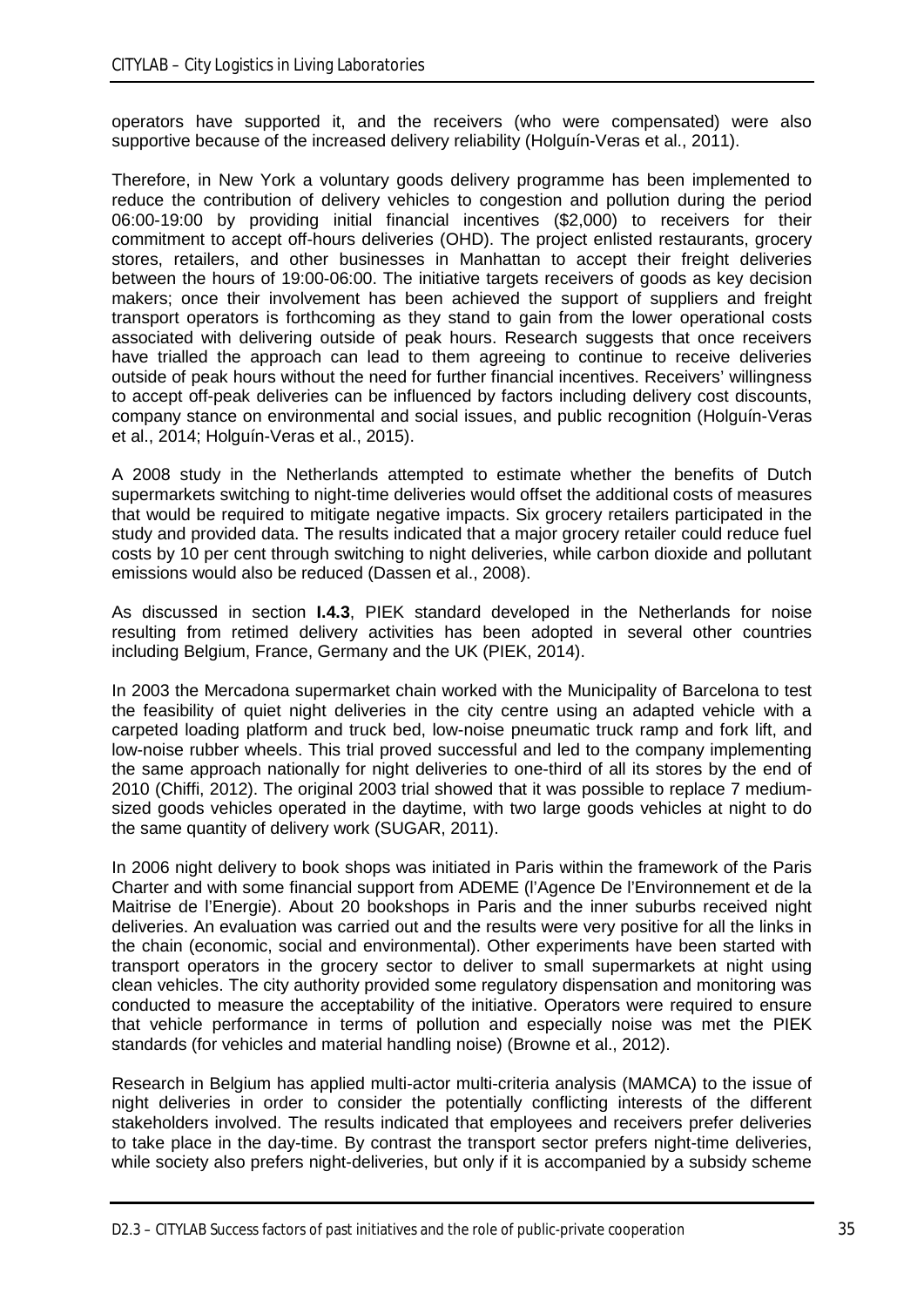and noise standards. The findings suggest that the public support for an overall implementation of night-time deliveries is rather low (Verlinde et al., 2010).

MAMCA was also applied to a pilot scheme in which a mobile depot (a goods vehicle trailer equipped with a loading dock, warehousing facilities and an office) was used as a mobile central city base in Brussels from where last-mile deliveries and first-mile pick-ups were carried out with electrically-assisted freight cycles. The mobile depot was also used to transport parcel shipments to and from a peripheral depot in the evenings and early mornings (Verlinde et al., 2014).

### **I.6.4 Freight travel planning for new building developments**

Requirements by city planners for specified off-street loading facilities to be included in new and altered buildings during the planning process can help to take reduce demand for onstreet loading/unloading space. This approach is commonly used for large buildings in urban areas in many countries. However it has been argued that in Europe, many city planning authorities that have required the inclusion of off-street loading bays have then failed to inspect these bays and their use after the completion of new buildings. This can lead to offstreet loading bays becoming car parking areas, waste product locations or storage areas (Giuliano, 2012). These off-street loading facility policies can be reviewed and amended to make them more appropriate to current urban traffic and environmental problems. For instance, rules can be put in place or amended that specify standards for the presence, quantity and design of loading bays, and for off-street loading and parking space (Giuliano et al., 2013; Holguín-Veras, et al, 2015). This helps to reduce the need for vehicles servicing these buildings to have to stop on-street to carry out loading and unloading activities.

In London, developers making a planning application for a new building must complete a "travel plan statement" or a "full travel plan" if the proposed development equals or exceeds specified thresholds of employment levels or development size for the given land use. A travel plan is "a long term management strategy which encourages sustainable travel for new and existing developments. It sets out transport impacts, establishes targets and identifies a package of measures to encourage sustainable travel" (TfL, 2014h). This travel plan has to include: (i) trip rates and modal splits agreed in the transport assessment produced for the planning application, (ii) one-, three- and five-year (and sometimes longer) traffic targets, (iii) packages of measures by which these targets will be achieved, and (iv) the monitoring programme that will be used to check progress against targets. Freight and servicing vehicle considerations are sometimes included in the travel plan, or often in a separate delivery and servicing plan (DSP) (TfL, 2014j – see section **I.6.1** for further details of DSPs). The travel plan or DSP is usually secured by a "section 106 agreement" or a "planning condition". A section 106 agreement is a legal document that ensures all the key elements of the approved travel plan are effectively protected and to facilitate monitoring and compliance with the outcomes anticipated. The Section 106 agreement will include details of the penalties that will result if the targets in the travel plan are not achieved. Failure to meet the targets of a section 106 agreement can result in: financial sanctions, implementation of works needed to remedy the failure, and limitations on the way the site can be used in future. A planning condition is usually a rigid restriction on certain transport activity that is more limited in scope than a section 106 agreement (TfL, 2014j).

In Tokyo the 2002 off-street parking ordinance requires new department stores, offices, or warehouses of over 2,000 square metres to provide off-street loading facilities. Planning authorities in European cities often require such loading facilities for buildings with floor areas as low as 400 to 1,000 square metres. The City of New York regulations also specify the size, design, and location of the loading bays required (Giuliano et al., 2013).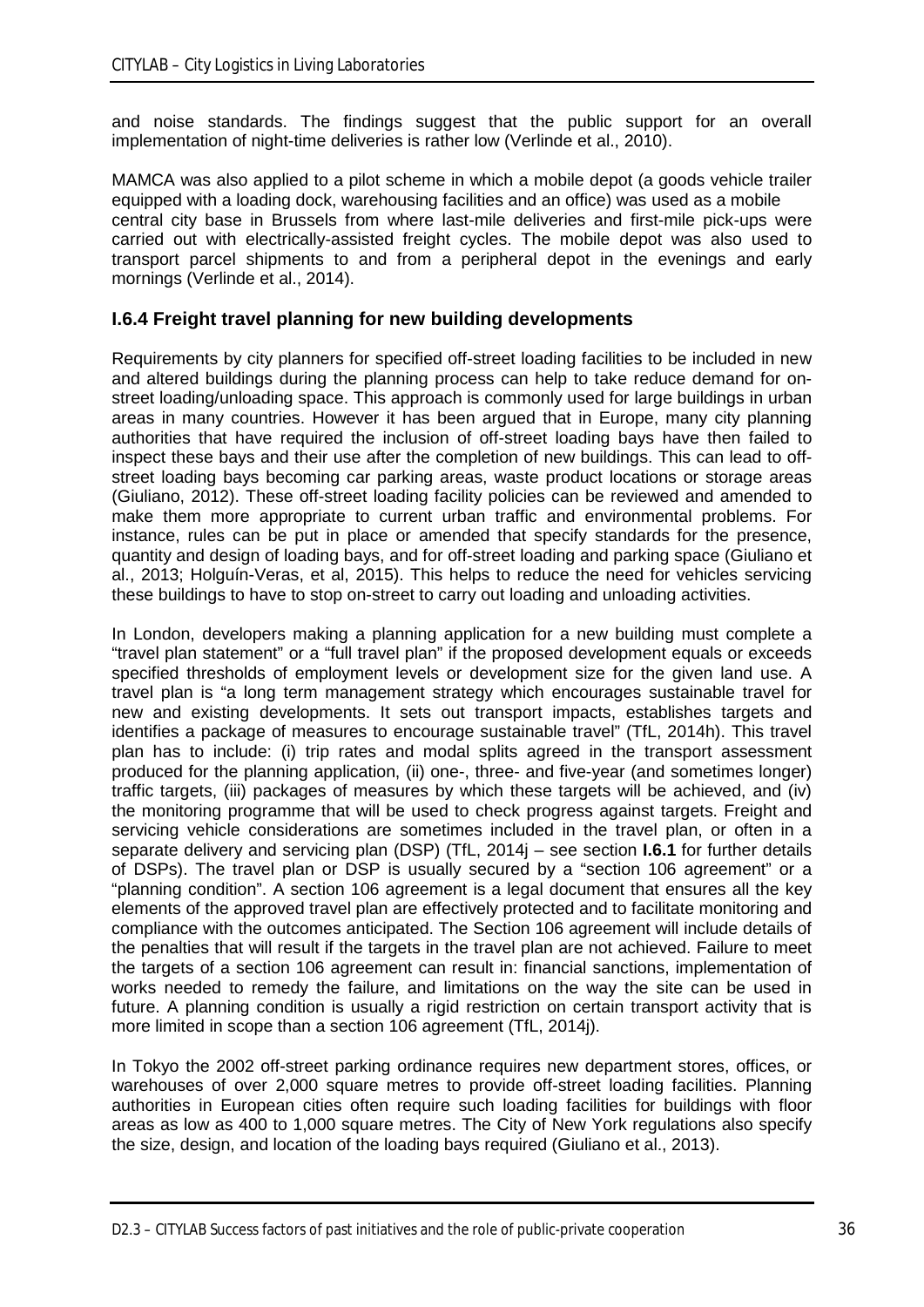In Barcelona, in addition to common practice of specifying the number of loading bays required based on the size of the development, the city-wide rules imposed by the planning authority also require that new bars and restaurants must accommodate a storage area of at least  $5m<sup>2</sup>$  for drinks. This is intended to reduce the frequency of delivery needed by these businesses (which otherwise, is usually daily) (Giuliano et al., 2013).

See section **I.7.2.1** for further details of design-related issues concerning off-street loading facilities.

## **I.6.5 Urban distribution property and land use planning interventions**

Rising land prices in urban areas have forced freight operators to relocate central urban depots and warehouses to locations with relatively lower prices (Hesse, 2008). In addition, high urban land prices have encouraged retailers and other users of commercial floor-space to limit storage space in their premises, converting for activities which will provide better financial returns (e.g. increased sales areas). This has led to the suburbanisation of warehousing, being relocated to the edge of the urban area or even outside (Cidell, 2010; Hesse, 2008; Dablanc and Rakotonarivo, 2010). This is often referred to as "logistics sprawl" (Dablanc et al., 2014). In the case of Paris, research has indicated that between 1974 and 2010 the typical distance of parcel companies' depots to their delivery areas resulted in a 10 kilometre increase (from 6 km to 18 km) (Dablanc et al., 2016).

However, in the last couple of vears there are some initial signs of a limited quantity returning to central and inner urban areas. This is being driven by two factors:

- 1. New last-mile delivery solutions developed by logistics operators in the ecommerce and parcels sectors that require relatively small depots in central locations which are used for goods transhipment, the despatch of vehicles performing delivery rounds to final customers, and the overnight storing of vehicles (and their recharging in some cases). These facilities are required by logistics operators to avoid the traffic unreliability associated with long distance journeys from depots on the edge of, or outside, the urban area to central locations, especially in situations in which delivery is guaranteed within short lead times and narrow time windows. Examples of operators establishing these central depots include Amazon and Gnewt Cargo in London (Gnewt, 2014).
- 2. Efforts by some urban authorities to ensure that centrally-located logistics facilities and depots are made available in order to reduce the vehicle stem distances otherwise necessary from remote depots and to help encourage the use of intermodal solutions. The front runner in the provision of such facilities is the municipality of Paris (see below for further details).

The municipality of Paris is working jointly with industrial partners in an effort to overcome the potentially detrimental effect of these depot relocations on traffic and environmental impacts in the urban area through land use planning. The intention is to increase the mix of activities taking place in specific locations within Paris (to include logistics, leisure, retail, sport and office facilities). It is hoped that including efficient, modern logistics depots in this mixed-use development will help to reduce freight vehicle journey distances in the urban area and also provide the opportunity to transfer goods to cleaner, alternatively-fuelled vehicles for final delivery. This approach is being implemented at Beaugrenelle (a 3000 sq m parking facility turned into a parcel cross dock facility), and at Chapelle International (a railconnected site). These two sites are referred to by the Paris authority as "logistics hotels" and are both included in the CITYLAB project implementation in Paris. The 2016 zoning ordinance of the city of Paris provides dedicated areas and land parcels for future logistics land uses.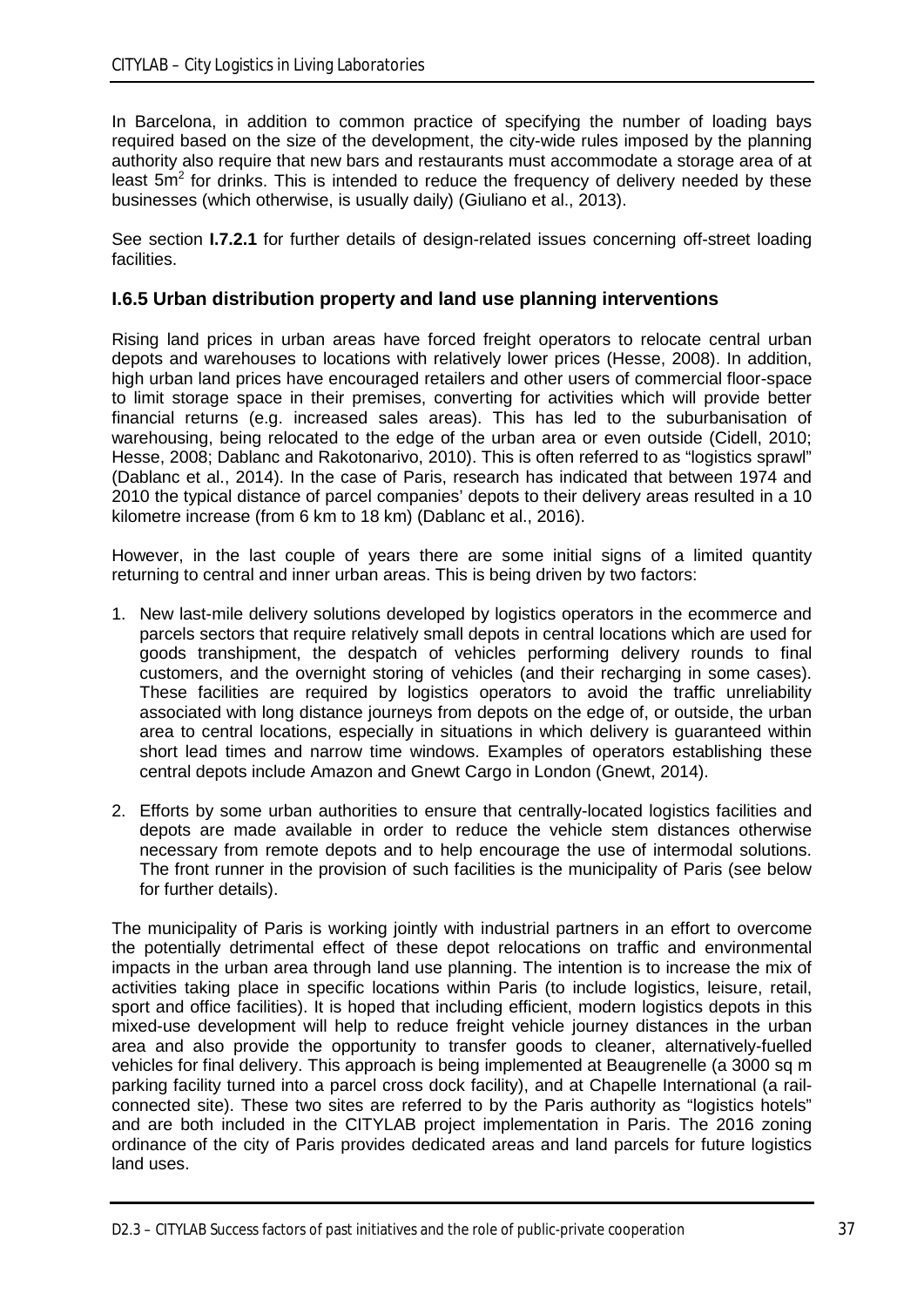Responses to applications for new buildings are usually dealt with by urban planning authorities. In terms of suitable urban locations for facilities that generate substantial goods vehicle movements, some planning authorities have land use zoning policies. The geographical zones in an urban area are divided into accepted types of land use to help ensure compatibility between land uses in a given zone, and to help minimise the negative impacts of certain commercial land uses on other activities in the same or adjacent zones (MDS Transmodal, 2012). Types of zoning classification typically include: residential, commercial/retail, office, industrial, institutional and mixed-use (Rhodes et al., 2012). Planners will thereby aim to use their zoning strategies and the planning process to keep those land uses that generate substantial negative freight transport impacts away from those land uses that are most affected by these impacts. For instance, manufacturing and warehousing sites will typically be kept away from residential and retail locations.

Better understanding of the freight vehicle trip generation rates associated with different types of land use is an important component in developing a suitable approach to land use planning and zoning for businesses based on their freight impacts, as well as in city planning to support sustainable last-mile delivery operations in central and inner urban locations. Another important component is an understanding of the sources of freight transport conflicts between different land uses so that strategies based on compatible land use development can be identified (Holguín-Veras et al., 2015).

## **I.6.6. Modal shift to non-road modes**

Alternative methods of distributing goods in urban areas using rail and inland water transport are being investigated and implemented in some European cities. Some examples are provided in sub-sections **I.6.6.1** and **I.6.6.2**.

#### **I.6.6.1 Rail freight**

Rail has been involved in urban freight activities for a number of years but complex requirements and obstacles have often prevented the operations to become a long-term success. However, although some schemes failed, others succeeded and have become valuable examples of how rail can be successfully incorporated in European urban supply chains (Browne et al., 2013; Woodburn et. al., 2015).

In Paris a scheme has been in operation since 2007 that was initiated by Monoprix, a French retail firm (from Casino Group) owning 300 shops. The concept makes use of a logistics centre located in Paris-Bercy and rail carries 30 per cent of flows (120,000 tonnes or 210,000 pallets a year) destined for almost 90 shops in Paris. Final delivery to the shops is made using CNG-powered road vehicles. This operation has helped avoid 12,000 peak-time diesel-powered lorry movements into Paris per year, and that  $CO<sub>2</sub>$  emissions have been reduced by 25 per cent compared to the previous operation (Alessandrini et al., 2012; Dablanc, 2009; Maes and Vanelslander, 2010, SUGAR, 2011).

Also in Paris, Sogaris is a public-private organisation, 80 per cent owned by local government, which specialises in urban logistics facilities (Sogaris, 2012). The organisation has a number of ongoing initiatives in Paris (and elsewhere in France, Luxembourg and Belgium) which are aimed at meeting local government sustainability and business objectives. Sogaris is aiming to develop urban logistics facilities based on the following integrated strategy: i) whole urban areas, with logistics parks as points of entry, ii) 'logistics hotels' in the densest parts of urban areas, and iii) final delivery points within neighbourhoods. Multimodal terminals feature as components of the first two categories of facilities with the large Sogaris Rungis (Paris) logistics gateway as an example of the former

D2.3 – CITYLAB Success factors of past initiatives and the role of public-private cooperation 38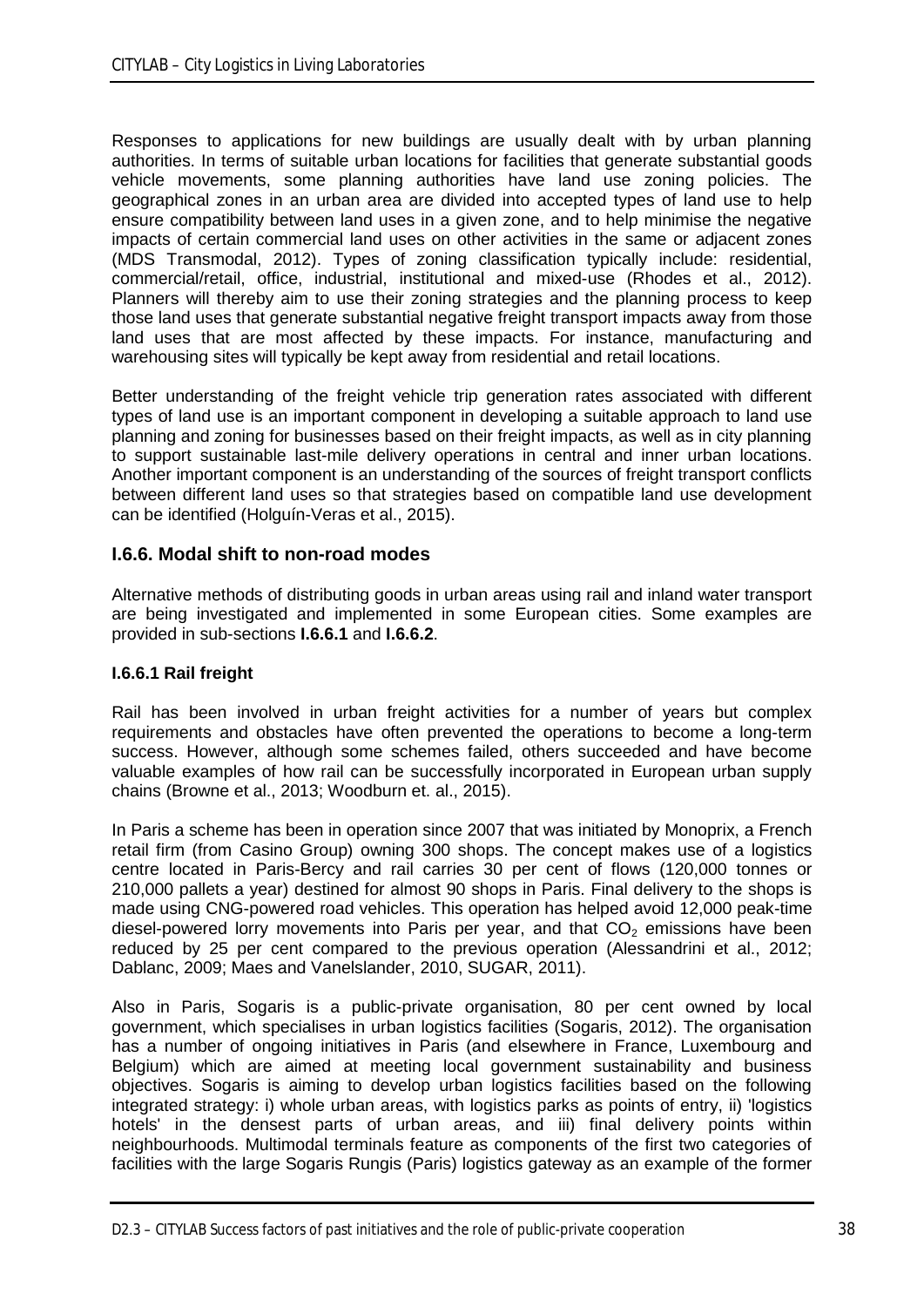and the planned logistics hotels in Paris is an example of the latter. While multimodal urban logistics gateways are reasonably well established, and usually located at the edge of large urban areas, the logistics hotel concept is more innovative and aims to bring rail freight (or large lorries) closer to city centre areas. The Paris Chapelle International project (in the vicinity of Gare du Nord-related railyards in the North of Paris) includes 20,000  $m^2$  of land and  $40,000$  m<sup>2</sup> of buildings housing logistics activities, offices and community facilities (CITYLAB).

A new initiative is planned for the Fresh Food Centre S.p.A. (FFC) which provides logistics services for the distribution of fresh food to supermarket chains (SMA, Auchan, Cityper) in central Italy and, in particular, in Rome. The FFC's logistics platform is located 30 kilometres south of Rome in the area of Santa Palomba from where it is planned to distribute fish to stores in Rome. It is planned to move the fish by shuttle trains from the existing rail terminal of Pomezia Santa Palomba (located near to the FFC platform) to the MUDC in Scalo San Lorenzo, where the product will be transferred to road vehicles, preferably low-pollution trucks, for the delivery to stores in Rome. Since passenger traffic dominates at Scalo San Lorenzo during the day, the train shuttle linking the two terminals will have to operate at night. It is expected that 2.2 tonnes of fish will be delivered daily to the MUDC, replacing four separate lorry journeys and saving 287 kilometres travelled by road per day, with 18 supermarkets served (Alessandrini et al, 2012).

A rail-borne flow of waste materials has operated within Kawasaki City since 1995. The distance between the loading terminal in the north of the city and the Ukishima waste disposal centre in the city's southern region is just 23 kilometres, with the waste being conveyed in dedicated containers. Different types of waste, including general waste, incinerated ash, cans and bottles, are carried. Road transport is required at both ends of the rail journey, with many collection points served by the pre-haulage while the post-haulage links the destination rail terminal with the waste disposal centre (Diziain et al., 2014; Taniguchi & Nemoto, 2008).

Since 2001, cargo trams have been used to supply automotive components to Volkswagen's "transparent factory" located close to Dresden city centre. This location was chosen so as to be easily accessible to the general public, but this posed challenges for freight flows. A distribution centre to serve the factory on a just-in-time basis was established in a logistics zone around 4 kilometres west of the factory, linked by the tram network. Short sections of tram route were constructed at either end to connect in to the city's existing tram network and two bespoke 60 metre long trams were constructed. The route from distribution centre to factory is 5 kilometres in length, takes 15-25 minutes and trams run every 40-60 minutes, operated by DVG (the operator of the city's tram system). Each tram can carry 60 tonnes, avoiding the need for three lorries per journey and around 60 lorries per day. The trams are unloaded in 20 minutes using forklift trucks. A diversionary route is available in the event of non-availability of the direct route. The unusual characteristics of this operation are recognised, limiting transferability to other cities (Arvidsson & Browne, 2013; De Langhe, 2013.

The Cargo Tram is a non-commercial municipal service operated by ERZ (Entsorgung und Recycling Zürich) in cooperation with VBZ, the public transport operator, which started in 2003 with the collection of bulky household waste from four tram stops in the Zürich suburbs. The number of collection points quickly increased and then, from 2006, the collection of electrical and electronic waste commenced with the E-Tram initiative. A new container design was developed, with the containers being carried on flat wagons and pulled along by a converted tram. Nine tram stops are now served; at each location there are additional tracks which allow segregation of passenger and freight operations. Originally, the Cargo Tram operated only four times per month, but this has since increased to almost daily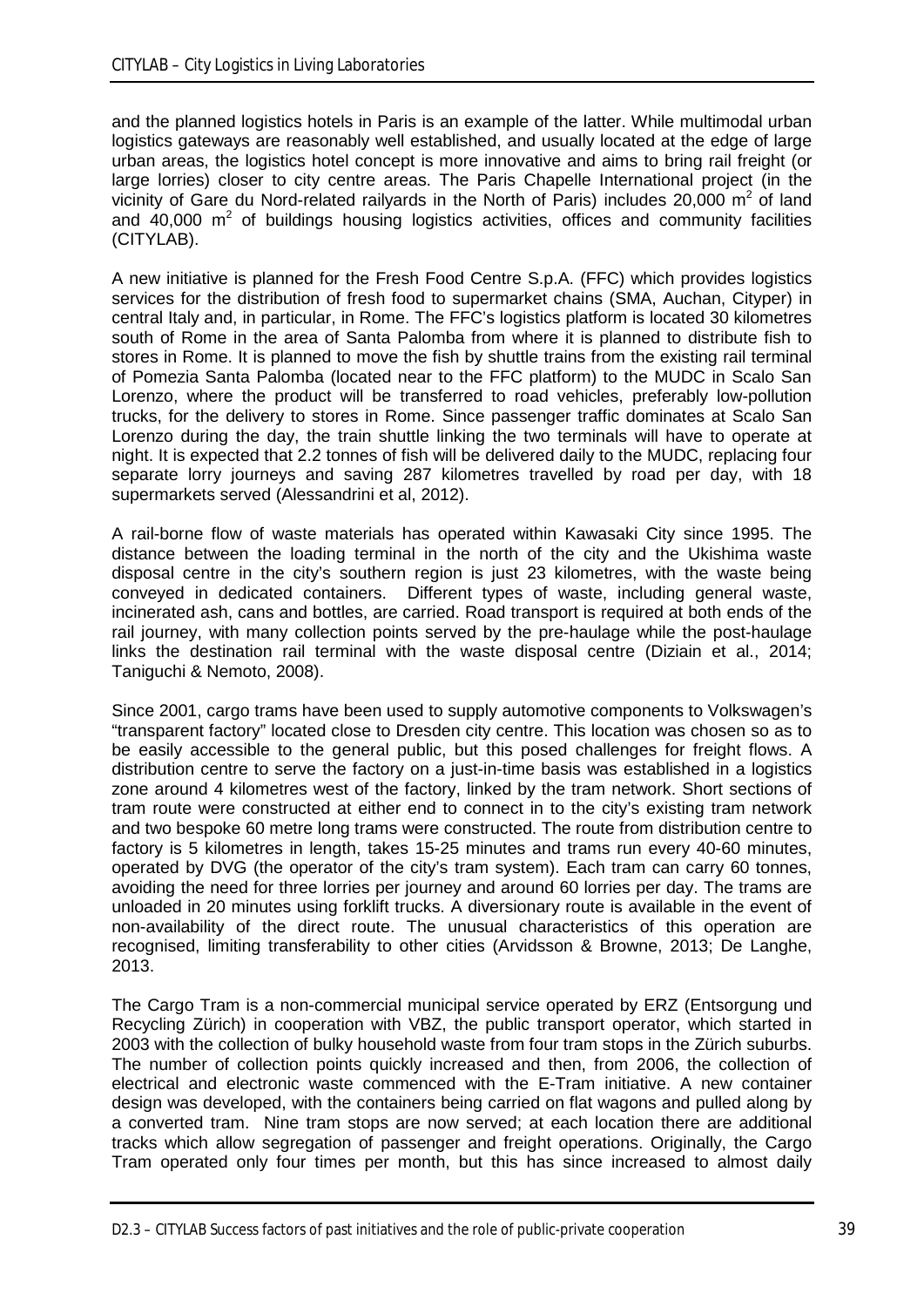operation. The trams take the waste to the Werdhölzli terminus which is near to an ERZ depot (Arvidsson & Browne, 2013; De Langhe, 2013; Marinov et al., 2013.

In Kyoto, a freight operation using light rail has existed since 2011. Accompanied by staff from the Yamato parcels company, parcels are carried on regular vehicles on the Keifuku Electric Railroad on a daily service from the city centre to Arashiyama (10 kilometres to the west) prior to the morning peak period. Onward delivery of parcels is made by electric bicycles (Diziain et al., 2014).

### **I.6.6.2 Inland water freight**

In Utrecht, a so-called 'beer-boat' is operated on the canal network to reduce the damage on the roads and the historical city infrastructure caused by goods vehicles and unloading from these vehicles that damaged stairways to basement areas. In the mid-1990s, to help address this impact the city of Utrecht, in conjunction with the national department of inland shipping, worked with the breweries to implement a distribution system to supply catering business with beer that used the canals. In 2008 the original diesel-fuelled vessel was replaced with an electric one. Suppliers that declined to use the beer boat could continue to deliver by road but were subject to vehicle length and weight restrictions that only permitted the use of small goods vehicles in order to minimise damage. The beer boat has the equivalent capacity of approximately ten of the permitted goods vehicles. Carriers deliver the goods destined for bars and catering businesses to a depot on the edge of the city centre using their standard goods vehicles. These goods are transferred onto the beer boat for final delivery. The beer boat carries approximately 30 roll cages per trip, delivering to between 10 and 15 customers. Empty roll cages are collected at the same time as delivery. A round trip takes about six hours, which includes having to accommodate specific delivery times requested by customers (de Clerk, 2015; Riedel and Dziekan, not dated).

From 2012 to 2014, a so-called "warehouse barge" was operating on the Seine river which has on-board a fleet of electrically-assisted cargocycles to make final delivery of parcels of up to 10 kg. Approximately 4,000 parcels were delivered every day by the service, provided by Vert chez Vous. The main customers of this service include: Raja (office supplies), Wala (cosmetics), Sanofi Aventis (pharmaceuticals), Muji and Okaidi (children's clothes). The service was put on hold due to inadequate configuration and the cost of operating the barge. Also since 2012, Franprix (a grocery retailer - part of the Casino Group) has delivered to its 80 stores in Paris by using the waterway, with final deliveries made by conventional road vehicles (Diziain et al., 2014).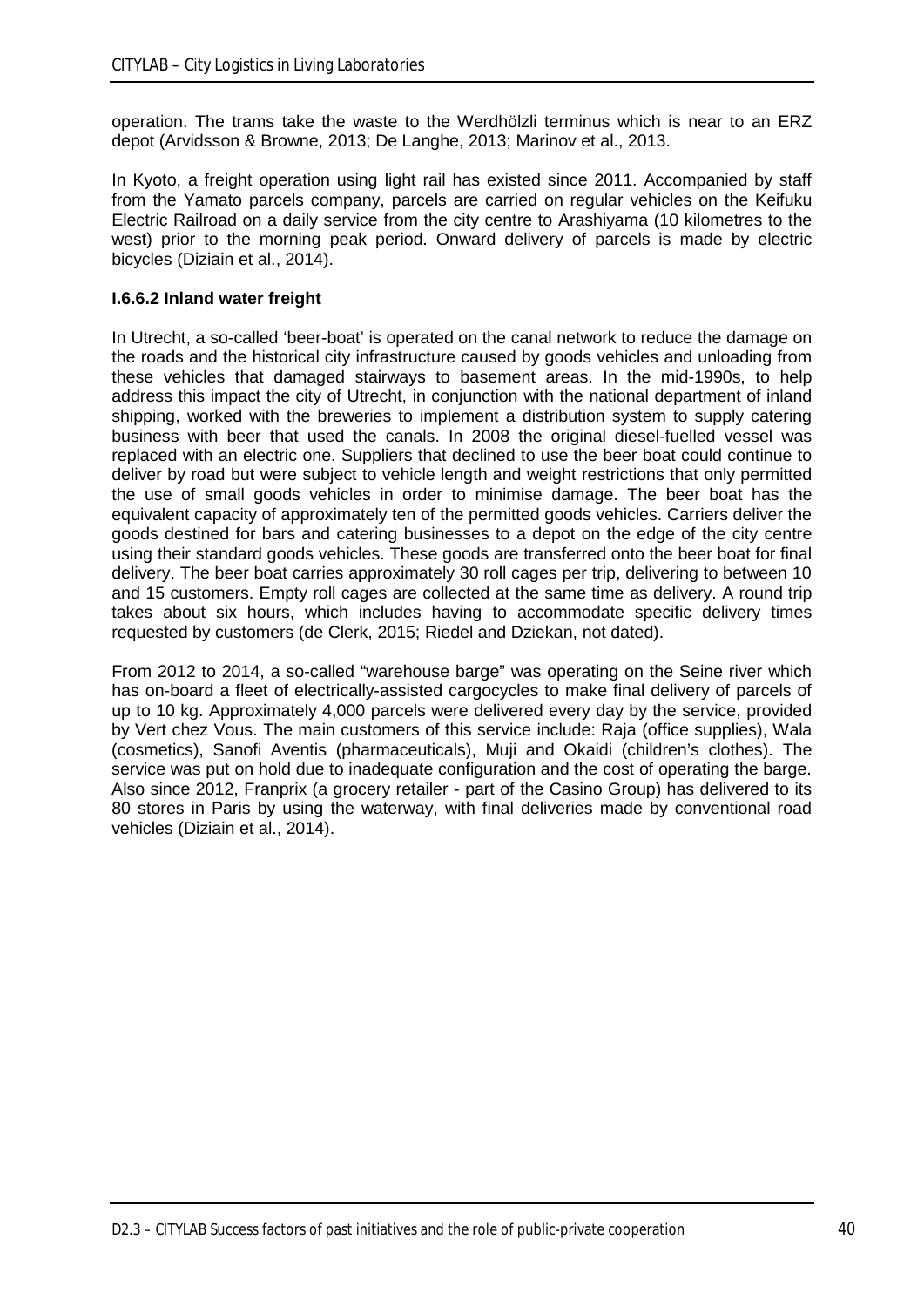# **I.7 Parking/loading area management**

# **I.7.1 On-street loading/unloading arrangements and its provision**

A range of kerbside regulations exist in urban areas to help ensure that obstructions caused to other road users by goods vehicles carrying out on-street loading/unloading activities are minimized or avoided. These are among the most common type of freight transport regulation in urban areas imposed by policy makers. These regulations have existed for many years and are intended to minimise the traffic disruption and disturbance caused by these activities. However, such regulations and the lack of provision of on-street infrastructure can result in operational inefficiencies for goods vehicle operators when carrying out loading/unloading activities in urban areas (Allen et al., 2000). Freight stakeholders are very concerned about loading/unloading facilities. Gatta and Marcucci (2016b) show that transport providers are more interested in the number of loading/unloading bays than the probability of finding them free of other vehicles to use, while the opposite is true for retailers. This has led to a recognition in some cities in recent years that a review of these restrictions in particular locations or in general is required both in terms of the detail of these time restrictions, and also in terms of the provision of on-street space made available for these freight activities. These issues are reviewed in the following sub-sections.

## **I.7.1.1 On-street loading space freight infrastructure planning and design**

In order to inform local authority planners about the design of on-street infrastructure for goods vehicles Transport for London (TfL) published a design guide in 2009. This guide provides information and aids decision-making to those planning and designing kerbside loading facilities (TfL, 2009a). As well as explaining how reviews should be carried out it also provides examples of how kerbside loading facilities can be provided in locations with limited space include the use of inset bays, on-footway loading and half-on, half-off facilities (TfL, 2009a). An inset bay is an area just outside the carriageway and as such it allows loading operation to be completed at a distance from the traffic and with no obstruction to the pedestrians. This solution reduces also the need for restrictive hours of operation which is especially desirable in areas with significant traffic. On-footway and half-on half-off loading facilities can also be provided however these solution have the potential to obstruct pedestrians and cause damage to the infrastructure so are usually only used suitable in specific situations.

In the UK, TRL has developed a software tool called "streetaudit", which is intended to help policy makers review existing streetspace allocation. It contains three modules: PERS - audit of pedestrian environment, CERS - audit of cycling environment, FERS - audit of freight environment. FERS is used to assess the quality and sustainability of freight activity, including kerbside space and time use in street environments in terms of loading capacity, signage, infrastructure provision, access routes, and safety (TfL and TRL, 2014; TRL, 2014).

The double parking of goods vehicles was becoming a major problem in New York, in terms of its impact on traffic congestion and air pollution. This double parking was due to parking by cars and long stays by goods vehicles. To improve traffic flow and increase the efficiency of urban freight transport, the traffic authority implemented several kerbside management strategies. This included providing additional kerbside spaces for goods vehicles, reducing the amount of time these spaces can be occupied, and increasing enforcement. Some loading spaces are positioned at an angle to the curb to increase the vehicles that can be accommodated.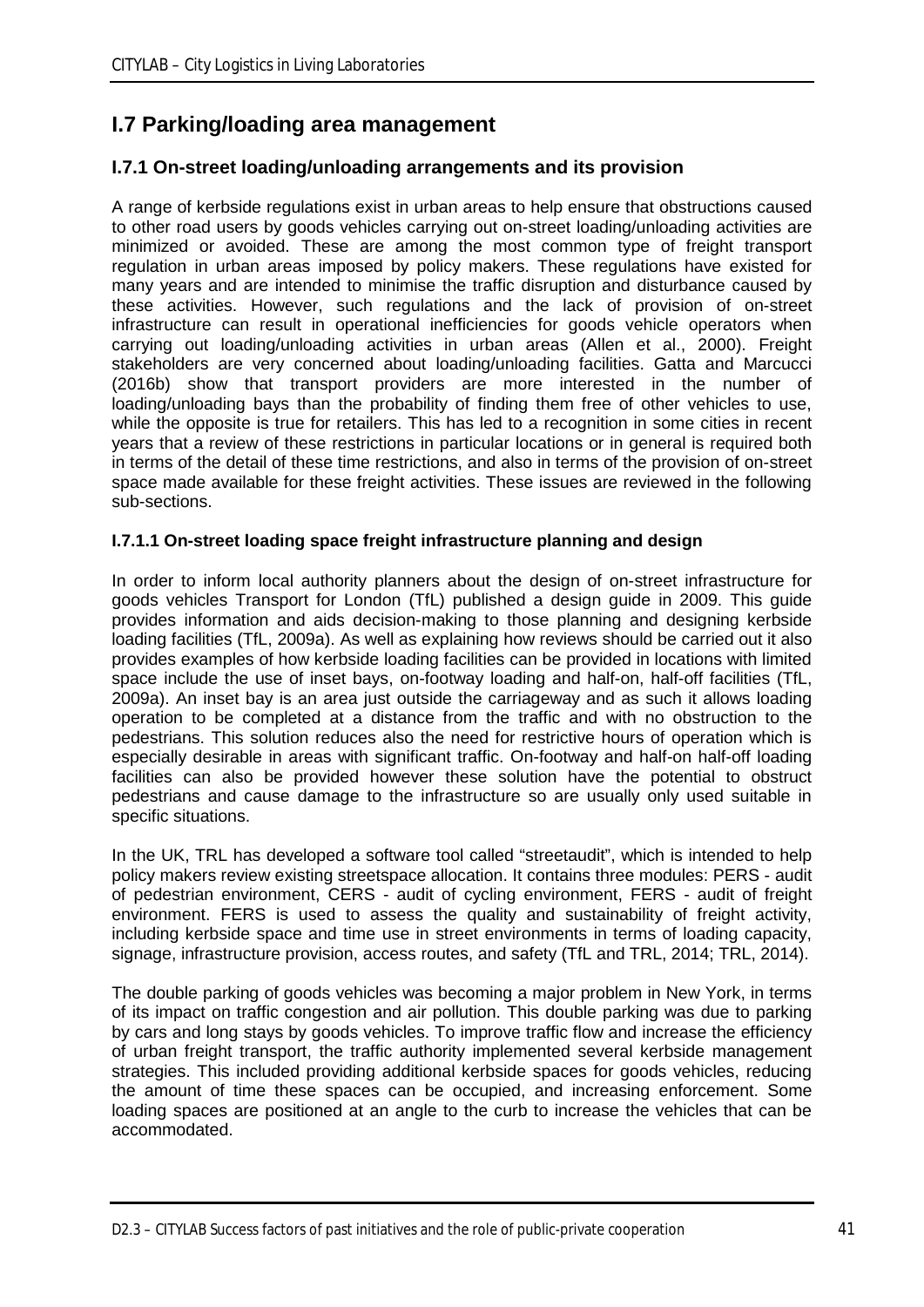In the newly designated commercial vehicle loading zones, single-space parking meters were replaced with ticket dispensers that allowed goods vehicle drivers to purchase prepaid parking tickets for up to three hours. By using a pricing structure that escalated with duration of stay it was possible to a substantially reduce goods vehicle dwell times in the loading spaces. The program was initially implemented between 43rd and 59th streets and Fifth Avenue and Seventh Avenue. However its success led to the scheme being expanded to the streets between Second and Ninth Avenues. Evaluation of the scheme has shown that the percentage of occupied kerb space has reduced from an average of 140 percent (i.e. all spaces were occupied, with double parking occurring at 40 percent of these locations) to 95 percent, and average dwell times have reduced from 160 minutes to 45 minutes, with only approximately 25 percent of goods vehicles occupying spaces for more than one hour (Rhodes et al., 2012; USDOT-FHA, 2014).

In Paris (France) prior to 2004 there was a problem with cars parking in the 10,000 on-street loading bays, and them therefore being unavailable for goods vehicles. The City of Paris therefore took steps to address this problem. This included: (i) developing a method to quantify the required number of delivery bays for given types of street based on the businesses located there. A guide was produced that imposed a minimum standard of one delivery bay every 100 meters in the city's streets with each bay being at least 10 meters long, (ii) imposing a maximum unloading time of 30 minutes per vehicle, and (iii) making this delivery space shared-use with cars – in 2010, 80 per cent of the delivery bays were available for car parking from 20:00 to 07:00), (iv) increasing levels of enforcement of these regulations (Giuliano et al., 2013).

In Toulouse (France) a scheme was installed in which a section of on-street space reserved for car parking vehicles was altered so that at particular times of day it was only for use by goods vehicles making deliveries (Giuliano et al. 2013).

In Sendai (Japan) a 2005-6 project identified that there was insufficient on-street loading space for goods vehicles. It was found that loading activities accounted for approximately 40 per cent of kerbside space use, and only 20 per cent of receivers had off-street loading facilities. A consultation process was established which led to the city authority converting more kerbside space into loading bays, and in some cases sharing this space with taxi bays at specified times (PIARC, 2012). Similar efforts to improve the provision of on-street loading space and reduce the illegal use of kerbspace by cars has also been implemented in Tokyo City in 2000 and in the Shibuya district of Tokyo in 2002-3 (PIARC, 2012).

A scheme in Musashino (Japan) in 2005 has addressed the issue of illegal parking and loading in the vicinity of Kichijoji station through a stricter enforcement regime as this was impacting on passengers and pedestrians shopping and affecting (PIARC, 2012). In Belgium a stricter enforcement regime to prevent illegal car parking together with improved signage to make the parking and loading restrictions clear was implemented in 2010 (PIARC, 2010).

#### **I.7.1.2 Multi-use lanes for loading/unloading**

An example of an innovative street use management solution which involves the idea of multi-use lanes was introduced in the commercial centre of Barcelona in order to reduce the impact of increasing traffic in the area. The lanes are linked to VMS (variable message signs) technology which informs who is allowed to use them according to the time of the day (e.g. bus or general traffic, freight operators making deliveries or residents parking their cars). During peak hours the lanes are bus lanes, during off-peak hours freight drivers can use them for loading and unloading and they thereby remove the double parking of goods vehicles. The multi-use lane approach has also helped to eliminate illegal car parking. Although expensive to implement, the multi-use lanes have been a success, reducing travel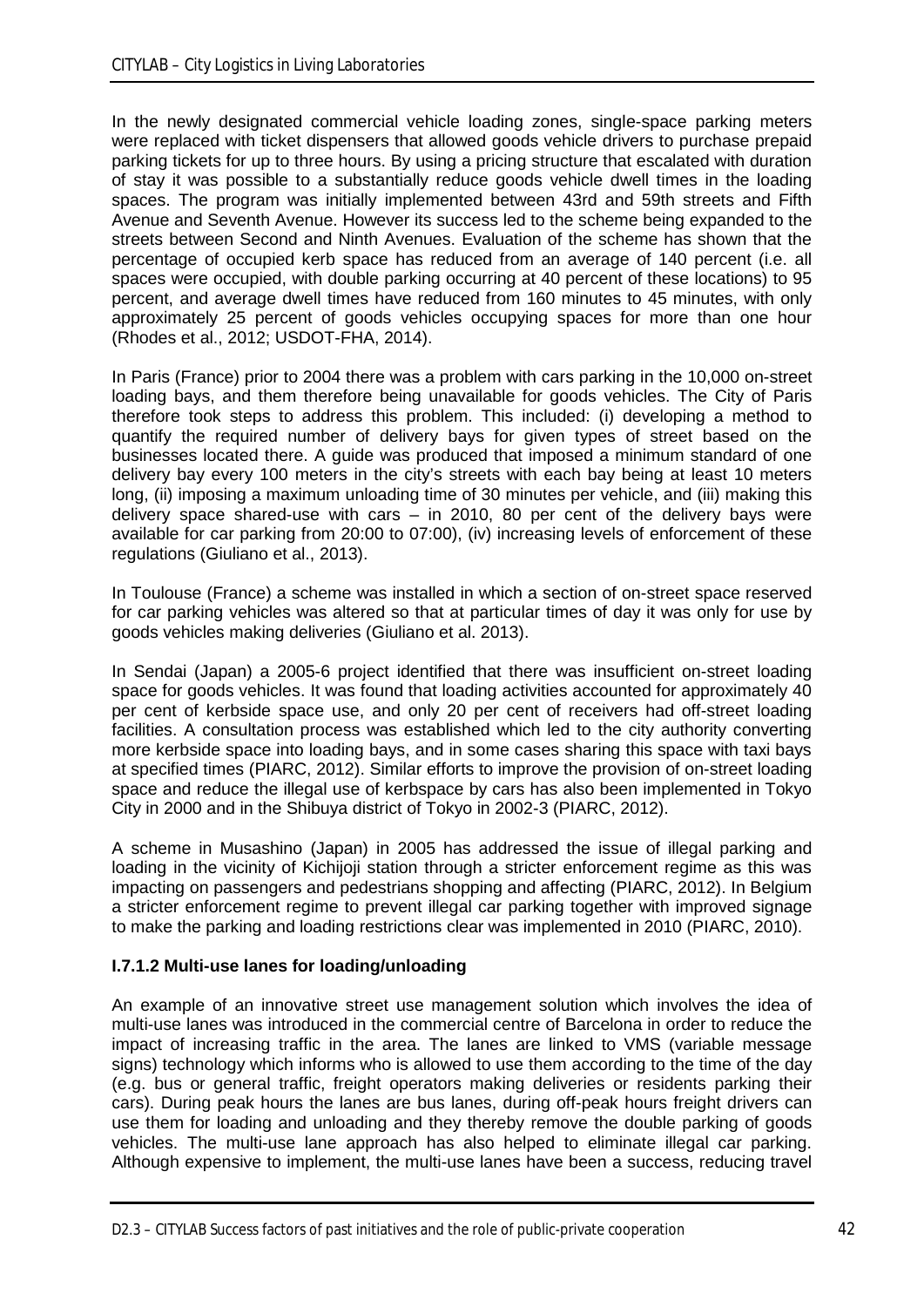time along the section by between 12 to 15 per cent (NICHES, 2005a; Hayes, 2007). The Barcelona approach of using roadspace for different purposes by time of day has also been implemented in Bilbao. The left hand lane varies in use between: i) loading and unloading for goods vehicles (08.00 to 12.00), ii) moving traffic (12.00 to 21:00), and iii) car parking (21.00 to 08.00) (BESTFACT, 2013a).

## **I.7.1.3 Smart loading bays**

In 2010 Greater Lyon was involved in an experiment about the "loading bay of the future" in which operators could reserve an on-street loading bay 24 hours in advance. This led to more efficient vehicle trips and routes in the city. The results showed a 40 per cent reduction in double parking for delivery vehicles, reduced congestion and pollution in the city centre, and an improved environment for city users and other road users. Following the experiment, the intention was improve the scheme to make this a dynamic booking system thereby allowing for changes to schedules and optimisation of the allocation of loading 'slots' (Browne et al., 2012; Patier et al., 2015).

In Poitiers (France) in 2007 the redevelopment of a major car park located near to the station that is also used for parking due to its close proximity to shops was used to trial an experimental system of dynamic space allocation. Specific spaces were reserved for goods vehicles loading and unloading between 05:00-11:00, and for short term car parking outside of these hours. Information points with screens displaying the vehicle type that can use the space and the time remaining were installed next to these trial shared spaces. Sensors were fitted in the bays to identify vehicle presence and type. The screens could display alerts for illegally parked and overstaying vehicles (SUGAR, 2012).

The City of Westminster in London has carried out a trial in which parking bay sensors are installed in parking bays. Drivers can then use the ParkRight app to check in real-time whether on-street parking space is available at their destination. This trail proved successful and is now being rolled out for parking bays on a larger scale, including approximately 3000 on-street parking spaces, including all disabled parking bays in the West End (City of Westminster, 2014). This system currently only relates to car parking, but there is some potential for on-street freight loading and unloading bays in future.

Between 2006 and 2010, the London CVIS (Co-operative Vehicle Infrastructure Systems) trial took place to establish whether vehicles communication with each other and with the roadside infrastructure can be used to facilitate freight operations. It was the first such application tested in the UK and first European CVIS trial involving authentic freight operators and their daily activities. In order to accommodate the trial, an existing roadside loading bay on Earls Court Road, in west London, was altered into a purposely created CVIS. During the trial, freight operators booked the bay in advance via a web booking system. Dynamic in-trip information about the estimated arrival time was sent to the vehicle and when it was approaching the bay, the booking was confirmed by the road side unit. The trial's results confirmed that innovative co-operative systems technology can not only improve freight delivery in London, but be also easily transferable to other locations in the UK or Europe and used by a wide range of operators and vehicle types (ITS, 2010).

A demonstration project was carried out in Lisbon that tested two technology-based loading bay schemes: i) Adapted Parking Meters that issued special tickets for a 30 minute period of unloading/loading operations when the users present a contactless card that activates the system, and ii) Loop Vehicle Detection sensors that were installed in the on-street loading bay that detect the presence of a vehicle in the bay and sent an automated notification to a control centre, and which provides the vehicle driver with a 30 minute period to carry out their loading/unloading activities (STRAIGHTSOL, 2012b).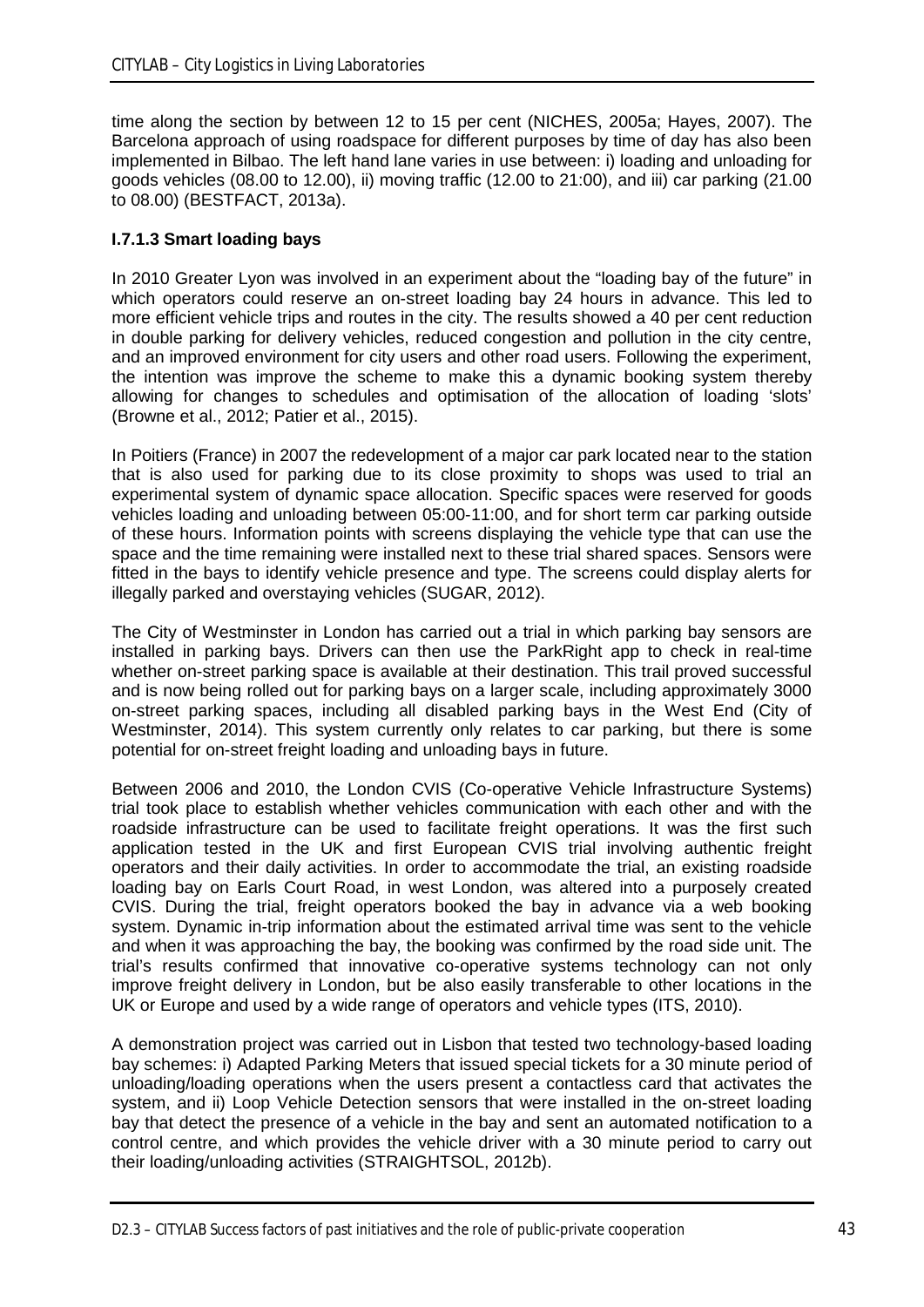## **I.7.1.4 Nearby Delivery Areas**

In Bordeaux, a system was first trialled in 2003 to ease the delivery of goods in the city centre, involving the creation of 'nearby delivery areas' (Espace de livraison de proximité - ELP). The ELP approach comprises the installation of an urban transhipment platform on which dedicated ELP staff provide assistance for the dispatching of consignments for the last leg of the delivery in the city centre. Goods are unloaded from incoming vehicles, and can be loaded onto trolleys, carts, electric vehicles and bicycles for the final distribution leg to shops and offices in the surrounding area. A second ELP area was established in Bordeaux in 2005, and both locations have been running as on-going schemes since then. The ELP is intended to make the delivery of goods to the city centre easier and reduce traffic congestion, noise and pollution associated with deliveries. It is a collaboration between freight transport companies, the Chamber of Commerce of Bordeaux and the Bordeaux metropolitan authority; these parties set up and co-finance the ELP system.

A dedicated area of street space has been allocated for the ELP for goods vehicle loading and unloading. The ELP space can accommodate up to 6 delivery vehicles at once (it is about 30 metres wide, and has a total area of approximately 75  $m^2$ ). The ELP also requires a small cabin of about 15-20 $m^2$  for use by the staff, road markings, and handling equipment. The ELP operates from Monday to Friday between 09.00 and 17.00 and on Saturday between 09.00 and 11.00. Results show that the ELP system is very popular with freight transport companies because it offers the guarantee of an available and secure unloading area close to the commercial area in the city centre. By 2009, the ELP scheme in Bordeaux had 12 employees, and made use of 13 electrically-assisted cargo cycles and one electric vehicle. An impact assessment in 2005 showed that the ELP scheme prevented the need for 9,400 goods vehicles to enter the inner city area in Bordeaux, with an average of 1.4 km saved per vehicle trip. Receiver and carrier satisfaction with the scheme was high.

This system has proved successful in Bordeaux, and has since been replicated in Rouen, Paris, Lyon, Clermont Ferrand, and Montpellier. Most of these projects have been initiated by the private sector but the role of the city authority is important because of the need to use public space for the ELP itself (e.g. a car park or other public space). The city typically rents the space at a price that does not necessarily reflect the true market value – thereby assisting logistics activities in the heart of the city (Allen et al., 2007; Browne et al., 2012; Huschebeck, 2012; SUGAR, 2011).

#### **I.7.1.5 Anti-idling regulations**

The US Department of Energy has invested in research programmes to reduce the pollution caused by idling goods vehicles (i.e. vehicles that keep their engines running when stationary). This research has focused on developing engine technology using fuel cells (Skukowski, 2012). Hybrid diesel-electric vans that switch to electric battery technology when the vehicle is not moving are also available.

In the USA a majority of states have enacted regulations that specify a maximum period of time that diesel vehicle engines can idle for. For instance, in Hawaii goods vehicles are not allowed to run their engines at all when stationary while loading/unloading and in Vermont running an engine when a vehicle is unattended in prohibited. In Virginia, goods vehicle can only run their engines for a maximum of three minutes when parked (unless providing heating or cooling).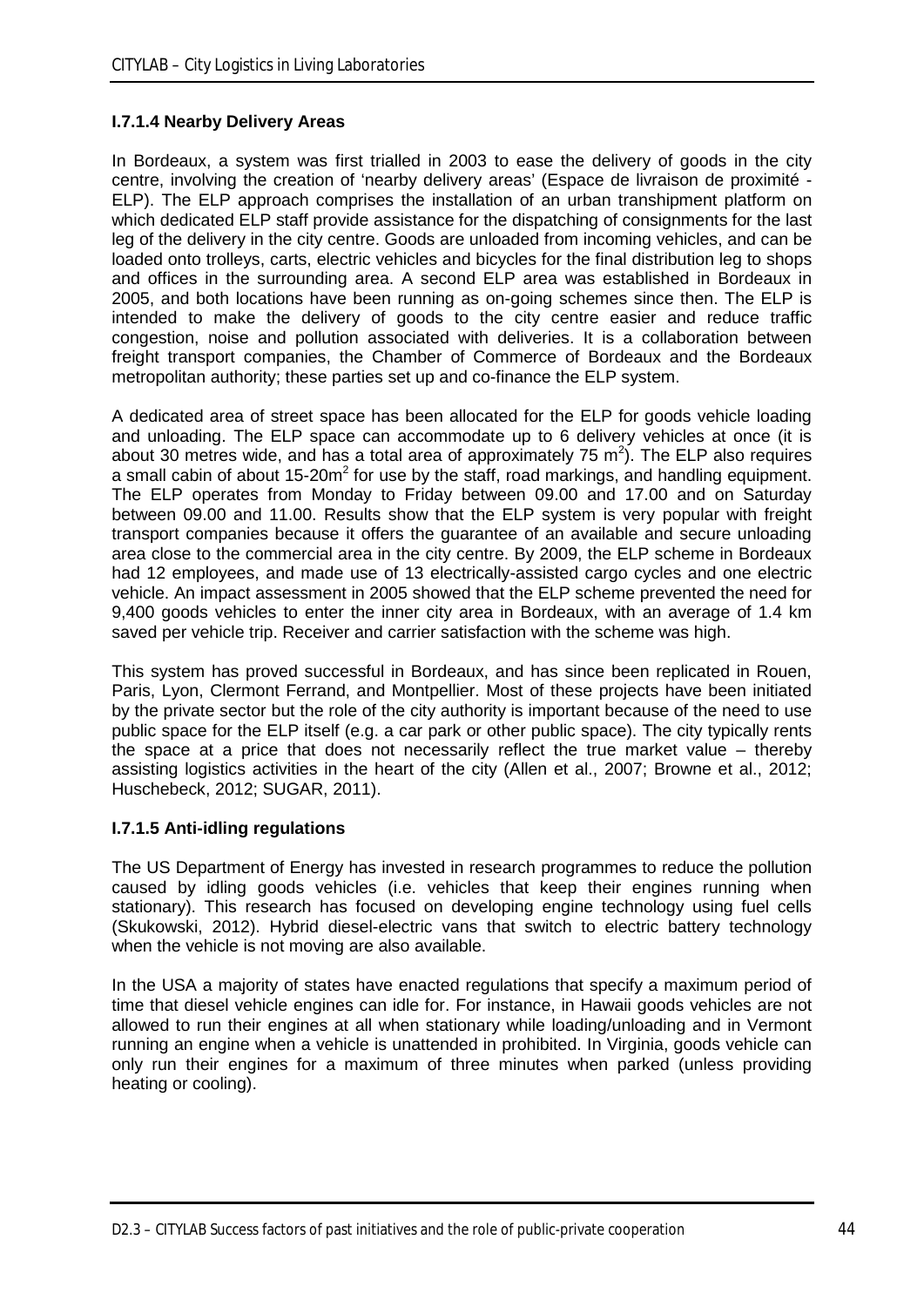# **I.7.2 Design and operational issues in off-street loading**

### **I.7.2.1 Design issues for off-street loading facilities**

In designing off-street space for freight activities it is important to attempt to ensure that these facilities are capable of coping with current and future demand for goods flows and hence vehicle activity, and that they are designed in such ways goods vehicles making collections and deliveries can operate in these off-street locations efficiently and safely.

Designing the quantity and layout of off-street freight facilities correctly and to a high standard when a building is first constructed can lead to several benefits including: easier and safer site ingress and egress and few impacts on traffic flow; reductions in conflicts between goods vehicles and other users of the off-street space (including pedestrians) and hence improved traffic safety; reduced negative impacts for site neighbours and the surrounding local environment (by preventing the need for on-street loading/unloading, and minimising the noise and other impacts of off-street operations); reducing the business impacts of vehicle queuing and on-site congestion; and reduction/elimination of the need to redesign such freight facilities at a later date which can be very disruptive to business efficiency as well as expensive. Inadequate off-street vehicle facilities can also result in having to use smaller goods vehicles than would otherwise have been used and hence generate additional vehicle movements (Environment Canterbury, 2007; Rhodes et al., 2012).

A study was carried out in New York in 1997 into the adequacy of freight handling facilities at office blocks in the central business district. This work considered the size and design of the off-street loading space, the extent to which of-street facilities are used by goods vehicle drivers, the location and number of goods lifts, and the times at which delivery and collection activity was permitted by the building managers. Although based on a limited sample size the work concluded that inadequate off-street freight facilities were adding to cost, reliability and time taken for freight transport (Morris and Kornhauser, 2000).

Issues to consider in designing off-site freight facilities for a new building include site access routes and site layout issues such as loading bays, vehicle turning circles, goods handling locations and storage facilities, and access points to buildings and goods lifts and their proximity to vehicle loading locations.

Environment Canterbury, a regional council in New Zealand has produced a guide to assist in site design for freight activities including commercial vehicle and on-site design standards (Environment Canterbury, 2007). The Freight Transport Association (FTA) in the UK has also produced a guide for companies designing off-street sites for goods vehicle deliveries and collections. It has also produced CD templates and scale drawings for designing layouts for goods vehicles of all sizes and configurations (FTA, 2006).

#### **I.7.2.2 Timed delivery systems**

In the case of larger buildings and construction sites with confined off-street loading facilities a timed booking system can be implemented to remove the occurrence of vehicle queuing, which can seriously disrupt traffic flow when vehicles are backed up onto the public road. By organising arrival time slots for goods vehicles collecting and delivering goods to the site (or carrying out servicing activities) it can increase the efficiency of the off-street space available and avoid these negative external impacts. Such an approach requires collaboration between tenants of such sites, property managers, shippers and freight transport operators.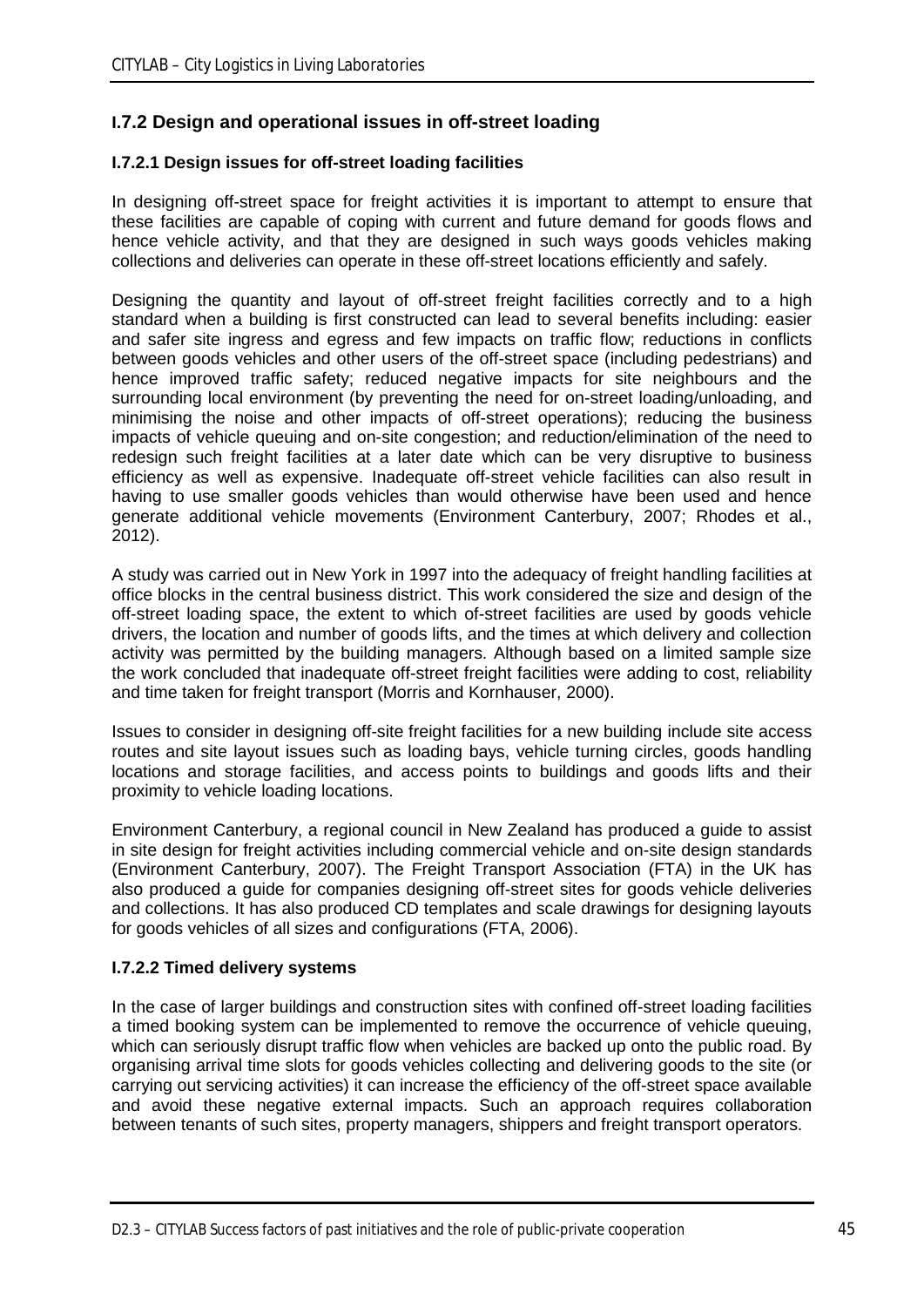This timed approach has been implemented by GrainCorp at their sites and for port-based road movements in Australia, and at the Port of Vancouver (Grain Corp, 2014). Another scheme in Toyota City in Japan has made use of part of a public car park for off-street loading and unloading operations destined for businesses located nearby that do not have off-street loading facilities. Freight operators make advance reservations for vehicle space in the off-street facility at a specified time. This Japanese scheme has thereby transferred vehicles from on-street to off-street loading facilities using a booking system (PIARC, 2012).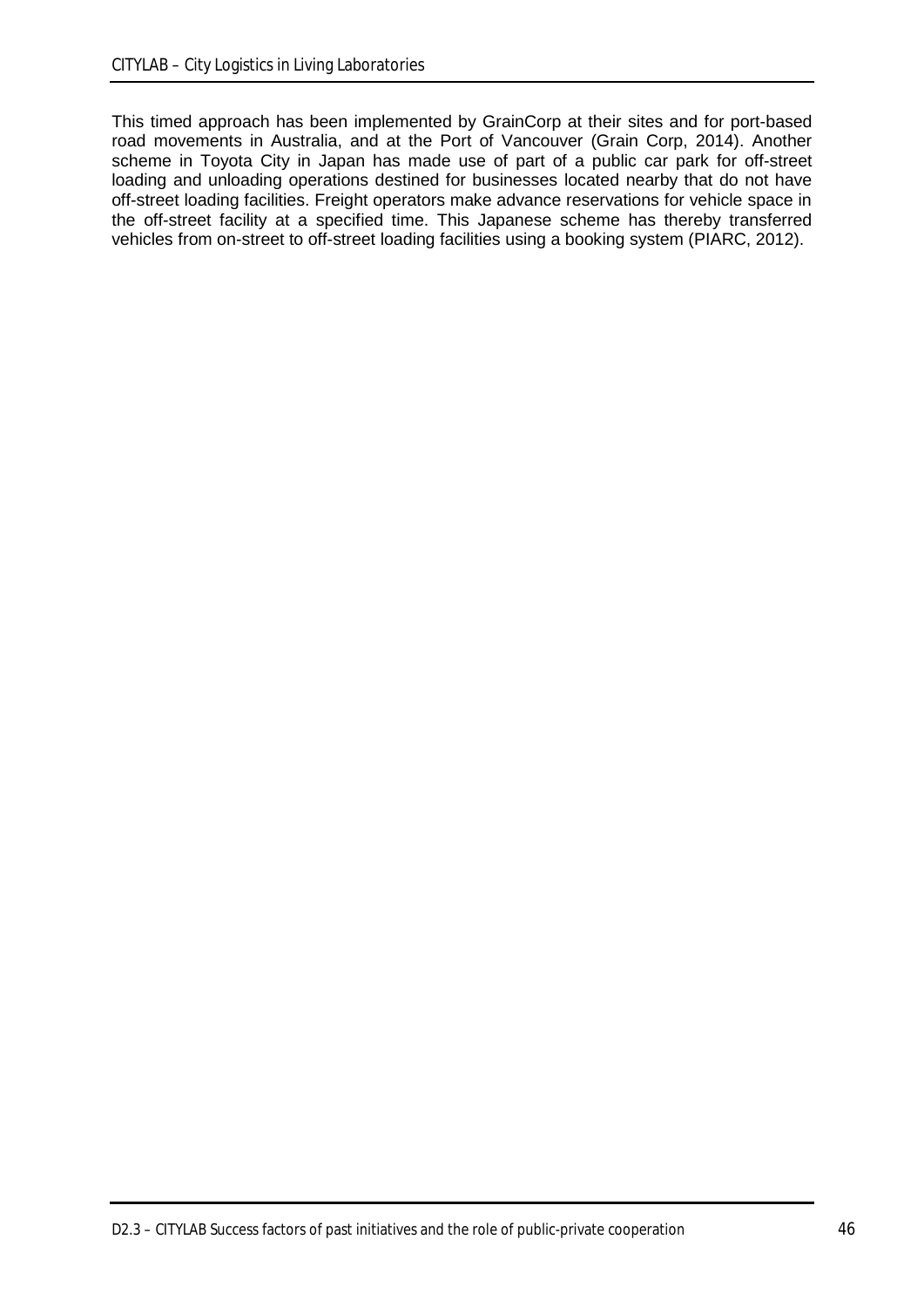# **I.8 Pricing, incentives and taxation**

# **I.8.1 Road pricing and charging schemes**

Several examples of urban road charging schemes exist in European cities. The most common and long-standing examples are infrastructure charging schemes for single tunnels or bridges (such as the Öresund bridge connecting Copenhagen in Denmark and Malmo in Sweden, and the Warnow Tunnel in Rostock, Germany). One of the first successful examples of urban road pricing is from the cities of Bergen, Oslo and Trondheim in Norway. Other examples include the London and Stockholm Congestion Charging Schemes (Swedish Transport Agency, 2014; TfL, 2014g). Three main objectives are often followed in urban pricing schemes:

- To cover construction and maintenance costs of urban infrastructure
- To influence the transport demand for inner city transport processes
- To charge external costs from transport processes

These road user charging schemes are usually directed at all motor vehicles rather than specifically at goods vehicles and the freight industry. However, in some schemes vehicles that meet specified standards are exempted. For instance, electric vans and cars do not have to pay the Congestion Charge in London. A similar pricing scheme, differentiated on the basis of emission standards, applies in Rome where a policy variation, substantially increasing the yearly entrance fee, has been recently introduced (Marcucci et al., 2015a). In Milan, the congestion charging scheme is referred to as 'Area C', and requires goods vehicles entering during operational hours to pay a fee, from which alternatively-fuelled vehicles are exempt. Vehicles entering this central area in Milan must also comply with specified vehicle emission standards (Comune di Milano, 2016).

Several other urban freight initiatives have attempted using monetary signals to achieve public goals such as revenue gathering, fostering the use of emerging technologies and demand management. These include: parking pricing schemes and financial incentives for supply chain partners (such as the off-hours delivery trials in New York – see section **I.6.3**).

# **I.8.2 Vehicle grants and subsidies**

Some national governments provide grants to assist with the purchase cost of clean goods vehicles. For example, in the UK since 2012 government financial support has been available to reduce the purchase cost to operators of electric vans (up to 3.5 tonnes gross weight) which are more expensive than diesel- or petrol- powered ones. This scheme is known as the "Plug-in Vehicle Grant", and provides 20 per cent (up to £8,000) towards the purchase price of electric vans with a minimum range of 60 miles for fully electric vans (10 miles for plug-in hybrids) and a minimum top speed of 50 miles per hour (UK Department for Transport, 2014a).

In some countries, national governments charge lower annual road tax rates for cleaner vehicles. For example, in the UK vans since that meet Euro 4 or 5 standards are charged lower rates than older vehicles, and goods vehicles over 3.5 tonnes that meet specified standards have Reduced Pollution Certificates that provide lower rates of road tax. This lower rate is intended to encourage the uptake of cleaner goods vehicles and reflect the lower external costs that they impose. However, since the introduction of the Road User Levy scheme in the UK in April 2014, this reduced rate of VED for cleaner goods vehicles is being removed for goods vehicles over 3.5 tonnes gross weight (HM Revenue and Customs, 2014).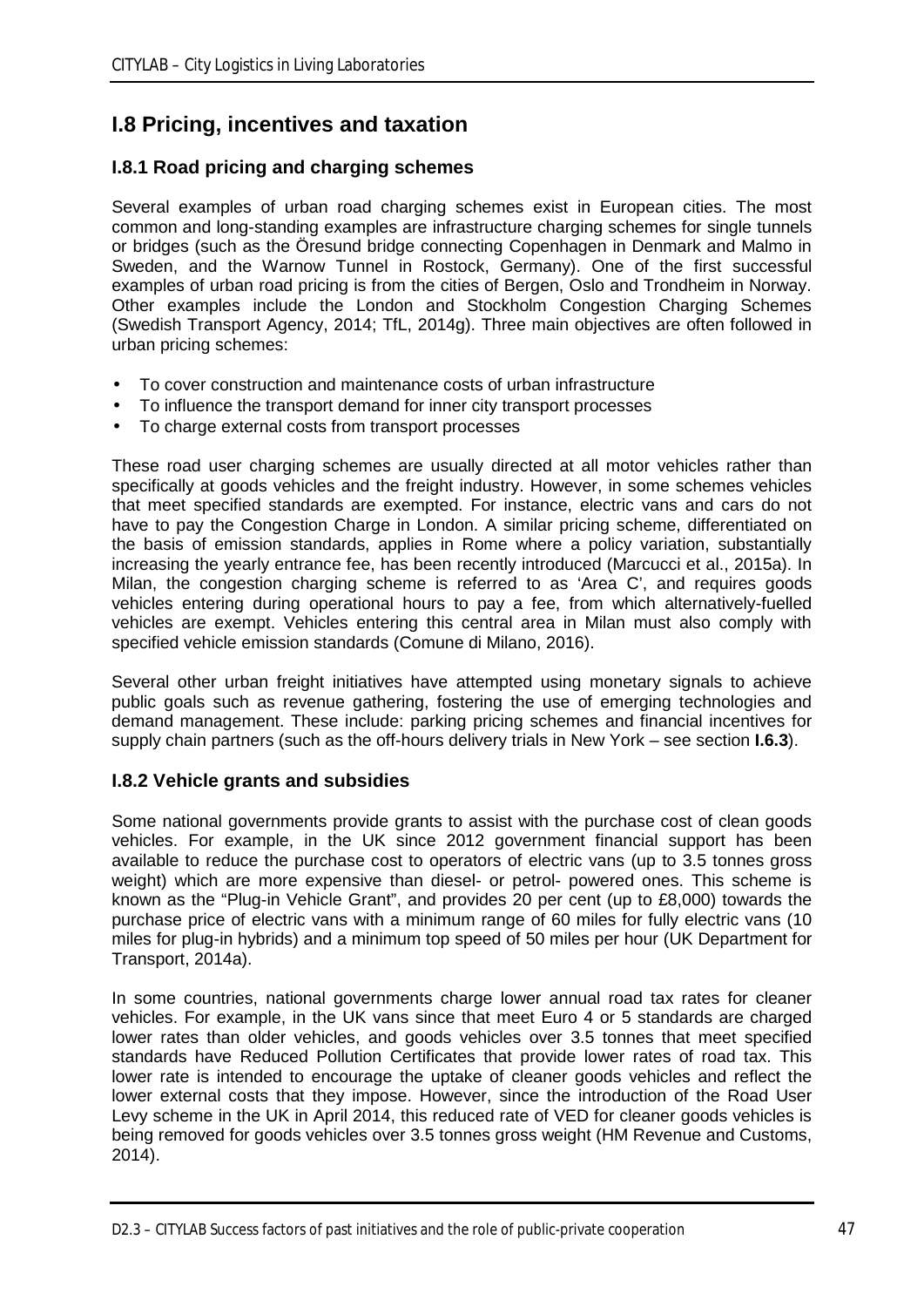## **I.8.3 Urban freight transport accreditation schemes**

Freight accreditation schemes can be established by public authorities to help improve the safety and environmental sustainability standards of freight transport operators in urban areas, while at the same time assisting operators to improve their efficiency and reduce costs. While such schemes are voluntary rather than compulsory they are usually developed and run by public sector organisations. It is also the case that some public and private sector consumers of freight transport services can require membership of such a scheme in their selection of a suitable freight transport provider.

The Freight Operator Recognition (FORS) Scheme was launched by Transport for London (TfL) in the UK in 2006. It is a key part of the London Freight Plan. FORS is a membership scheme that is available free of charge to any company operating vans or lorries in London. FORS provides operators with practical advice and guidance to help reduce fuel consumption,  $CO<sub>2</sub>$  emissions, vehicle collisions, and penalty charges. This is achieved through improving driver behaviour, vehicle and fleet management, and safety and efficiency in transport operations. The programme is delivered through company training, workshops and electronic guides and tools. Three levels of FORS membership are available: bronze, silver and gold. To gain bronze membership operators need to demonstrate that they have put in place the specified FORS management systems, policies and procedures on: drivers and driver management, vehicle maintenance and fleet management, transport operations, and performance management. Achieving silver and gold membership levels also requires the on-going provision of operational data for benchmarking purposes, and producing and achieving an excellence plan detailing the steps that will be taken to operations becoming even safer, greener and more efficient, together with on-going independent assessment (FORS, 2014).

Another freight operator accreditation scheme is ECOSTARS, which was established in 2009 for the South Yorkshire Transport Plan Air Quality Steering Group in the UK as a means by which to reduce the impact of road transport emissions from goods vehicles on local air quality. ECOSTARS is intended to assist road transport operators to invest in and improve their fleet environmental performance. Scheme participants receive ECOSTARS Fleet Recognition status. The scheme was expanded through a European project which has resulted in other authorities having now established their own ECOSTARS schemes. These authorities include: Edinburgh, Falkirk, Nottingham, mid-Devon, Thurrock and York (UK), Ostrava (Czech Republic), Parma (Italy), Rotterdam (the Netherlands), South East Sweden, and the Basque region and Cantabria regions (Spain) (ECOSTARS, 2014).

PIEK has also become an international standard for noise levels associated with out-ofhours delivery and collection operations in urban areas (see section **I.4.3**).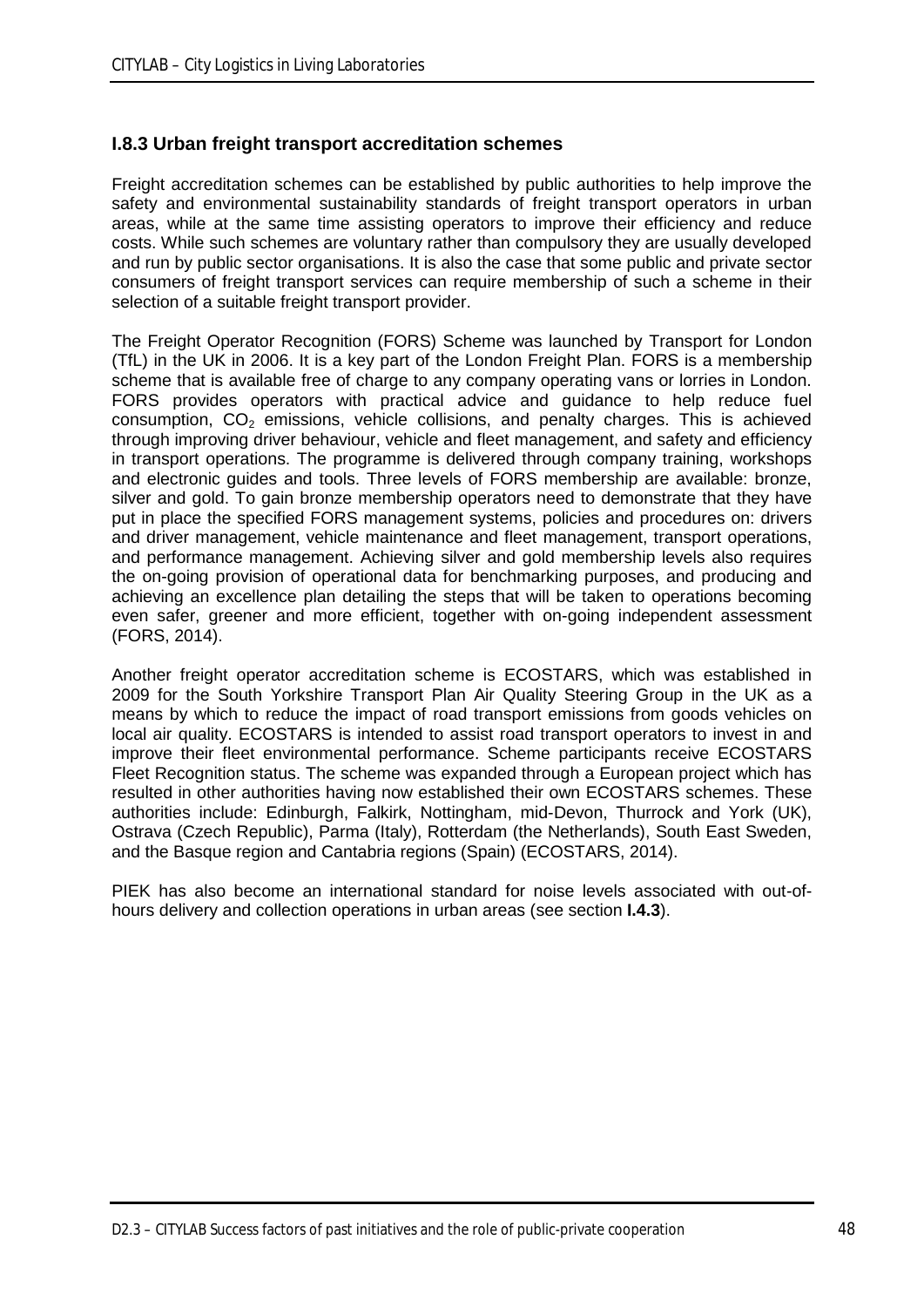# **I.9 Infrastructure management**

As previously noted, given that the CITYLAB project is concerned with operational and behavioural initiatives to make urban freight more sustainable, little attention has been given to infrastructure-related initiatives in this review.

The vast majority of infrastructural initiatives are intended to enhance freight mobility and are often necessary due to increases in vehicle size and general traffic levels. Major infrastructure initiatives can include the implementation of ring roads, and new and upgraded intermodal terminals. Minor improvements include initiative such as redesigning the geometry of intersections, and providing truck crawler lanes focus on improving the supply side of freight systems. Further details of these urban infrastructure initiatives to improve freight mobility can be found in Holguín-Veras et al., 2015. In addition, research by Kawamura and Sriraj (2012) has indicated that the design of on-street freight infrastructure in the USA can be sub-optimal and has implications for the efficiency of freight transport operations. On-street infrastructure that they identify includes the presence of bridges with limited height clearance, and street design that restricts turning radii.

Achieving modal shift from road to rail and inland waterways for urban freight transport often requires infrastructure improvements to provide or enhance transhipment points between modes, and to provide suitable handling facilities. The safeguarding of existing sites with rail and water freight potential if not currently in use is also necessary to protect the future potential of non-road modes (Holguín-Veras et al., 2015; MDS Transmodal, 2012).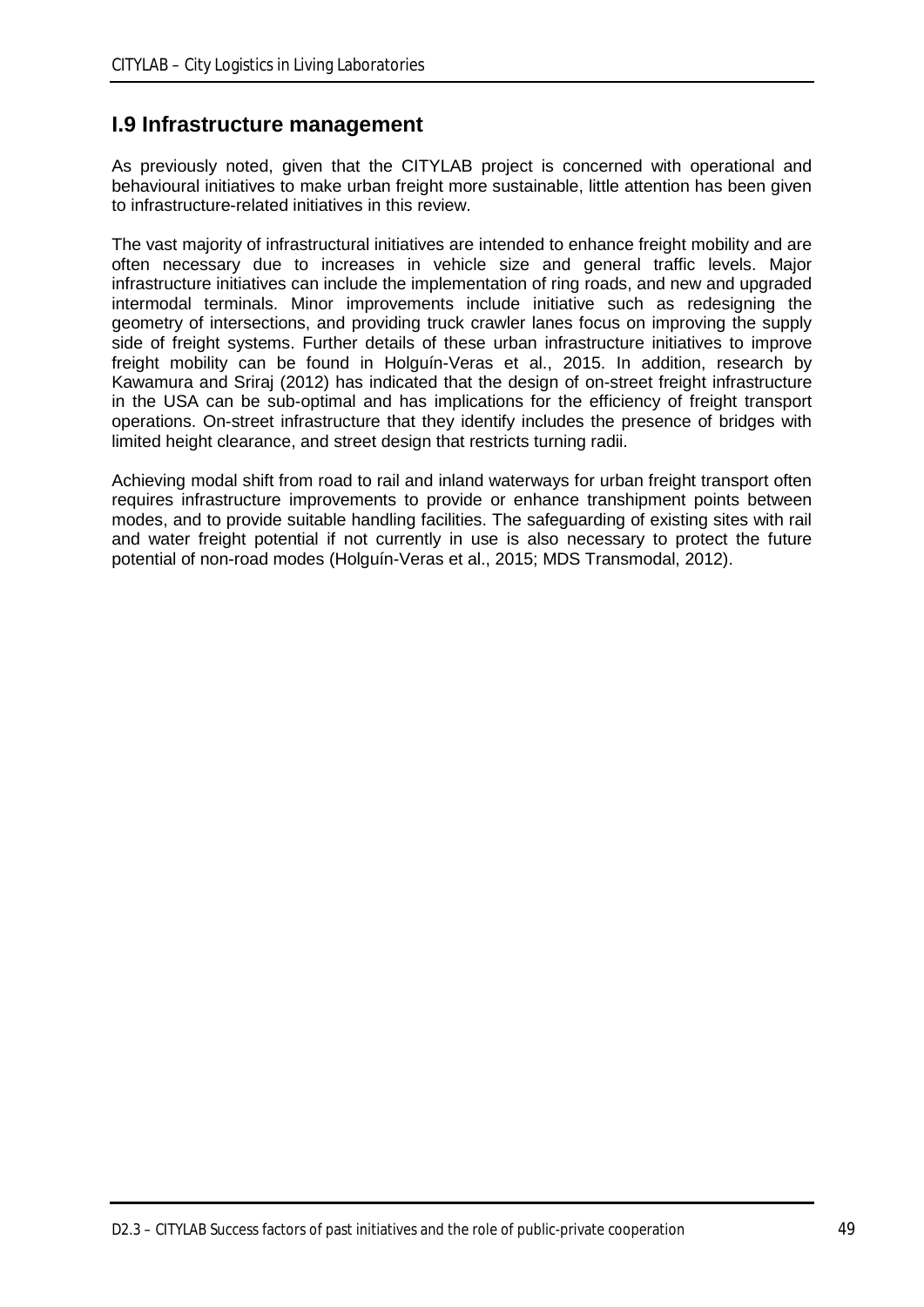# **I.10 Stakeholder engagement and partnership**

Freight transport and logistics involves many different stakeholders with diverse interests including policy makers, enforcement bodies, retailers, wholesalers, freight operators, warehousing companies, residents, shoppers and workers. Taking account of the views, needs and interests of such a wide range of public and private stakeholders can be difficult. Behavioural aspects should be considered to characterise stakeholders' heterogeneous preferences and, consequently, their behaviour (Gatta and Marcucci, 2016a; Holguín-Veras et al., 2016). This would increase decision makers' awareness and help taking better decisions (Gatta and Marcucci, 2014). Developing engagement and partnerships between these public and private sector stakeholders can lead to improved problem identification and resolution in relation to urban freight transport issues. Interaction among them is a peculiar and strong characteristic of this complex environment.

It is important to note that this relevant issue is, in general, little researched from a theoretical point of view both in passenger and, even less, in freight. One should acknowledge that appropriate methods and tools can be used to adequately and jointly consider: (i) behavioural issues; (ii) preference heterogeneity; (iii) agent interaction (e.g. Marcucci et al., 2015b).

Such public-private urban freight partnerships tend to require the public authorities to take the lead in setting up and establishing them. An example of such an effort to bring together private and public stakeholders with an interest in urban freight together is that of Freight Quality Partnerships (FQPs) in the UK. This approach was launched by the Freight Transport Association (FTA) in 1996 and then subsequently promoted by the UK Department for Transport (UK Department for Transport, 2003a, 2003b). In 2010, a total of 58 FQP were operating in the UK (Allen et al., 2010). Other examples of urban freight partnerships between the public and private sector exist in London (UK), Paris (France), Utrecht (the Netherlands), Lidköping (Sweden), Greater Toronto and Hamilton Area (Canada), Gothenburg (Sweden) and Osaka (Japan) (Lindholm and Browne, 2013; PIARC, 2012). Boxes 1-4 provide summaries of these partnerships in Osaka, Paris, Greater Toronto and Hamilton Area, and London.

#### **Box 1: Japan: East Osaka City**

In Japan, a partnership in East Osaka City was set up by stakeholders in 2006 in order to find ways to tackle various problems that occur in the city centre and its surrounding area. The main problem was related to illegal parking of heavy trucks, and the Osaka Prefecture considered a partnership approach to be a viable solution in addressing those problems.

The partnership is organised as a formal partnership and managed by the Osaka Prefecture and East Osaka City, gathering approximately twenty stakeholders at five meetings yearly. The work with the partnership is funded by the Ministry of Land, Infrastructure, Transport and Tourism.

Outcomes from the partnership have included providing dedicated off-street parking space for heavy trucks, as well as providing guidance and information about parking spaces to truck drivers. The strengths of the partnership are mainly that it provides a good opportunity for discussing freight transport issues, sharing data and discussing solutions. However, the partnership has been focused on reaching consensus in the discussions and that has been proven to be very difficult. Further, the funding is limited and that makes implementation of measures difficult

Source: Browne et al., 2014b.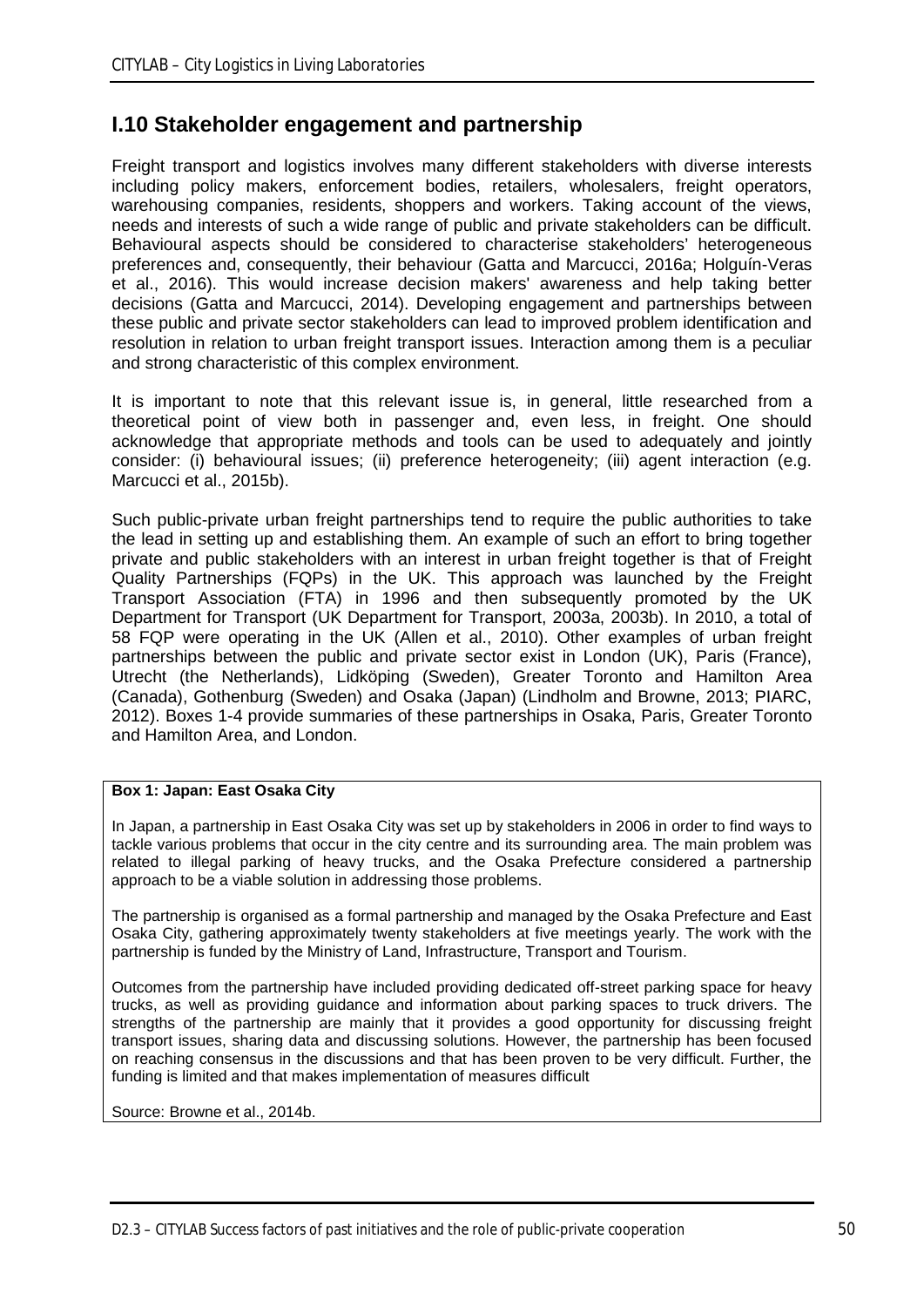#### **Box 2: Paris**

Paris has a Charter for Sustainable Logistics. The Charter, established by Paris City Hall hopes to bring together all the public and private urban freight transport stakeholders "in order to put in place regulatory, technical and organisational systems which will help create a positive dynamic".

This public-private partnership in Paris was first initiated in 2001 in an initial consultation with all the professional and institutional urban freight stakeholders. This led to the drafting of the "Charter for good transport practices and freight deliveries in Paris" that was signed on 28 June 2006. This Charter brought together 47 partners (shippers, senders and recipients,

stakeholders from the rail and waterways sectors, delivering carriers, institutions,

chambers of agriculture, skilled occupations, trade and industry). The Charter was structured around several important shared principles and specific commitments on the various partners, based around a joint desire to preserve Paris' commercial activities while optimising and modernising the transport and delivery of freight transport so as to limit its negative environmental impacts.

It was a pioneering partnership process which generated several results including the introduction of new environmental regulations applied uniformly within Paris.

A review of the 2006 Charter by a wide range of public and private sector partners concluded that this collective commitment should be updated to include logistics practices that better meet urban, environmental and economic needs.

The new Charter of 2013, signed by 80 stakeholders, focuses on four main areas: i) monitoring work to increase vehicle compliance with existing rules; ii) land use, especially to develop Urban Logistics Zones; iii) communication, to increase firms' awareness and foster public acceptance of freight transport; and iv) the region, to promote the use of logistics land and bring the policies of the city and the region's local authorities into line with each other. The actions resulting from this 2013 Charter consist of 16 specific projects, that are agreed on and monitored by a body consisting of representatives of all the stakeholders.

Source: Mairie de Paris, 2013.

#### **Box 3: Canada: Greater Toronto and Hamilton Area**

Metrolinx established an Urban Freight Forum in the Greater Toronto and Hamilton Area (GTHA) in 2012. This partnership, which is managed and funded by Metrolinx, has the purpose of informing and guiding the development of the actions and strategic directions outlined in the GTHA Urban Freight Study (2011). The partnership attracts approximately thirty participants for meetings twice a year. These two meetings are complemented with another two intergovernmental subcommittee meetings.

The partnership is formal in the sense that the members of the group have agreed on a Terms of Reference that guides the work within the partnership. The outcomes of the partnership have been new pilot projects in urban freight, data sharing and exchange of information and guidance regarding urban goods movement projects. The partnership has involved all three levels of government (municipal, provincial and federal) and has led to networking among the members as well as providing industry insight to the governmental partners.

However, the members of the partnership lack a detailed understanding and agreement of urban freight issues (even though it is improving). There is an acknowledged lack of participation from some industry sectors and Metrolinx does not currently have enough resources to dedicate more time to the partnership.

Source: Browne et al., 2014b.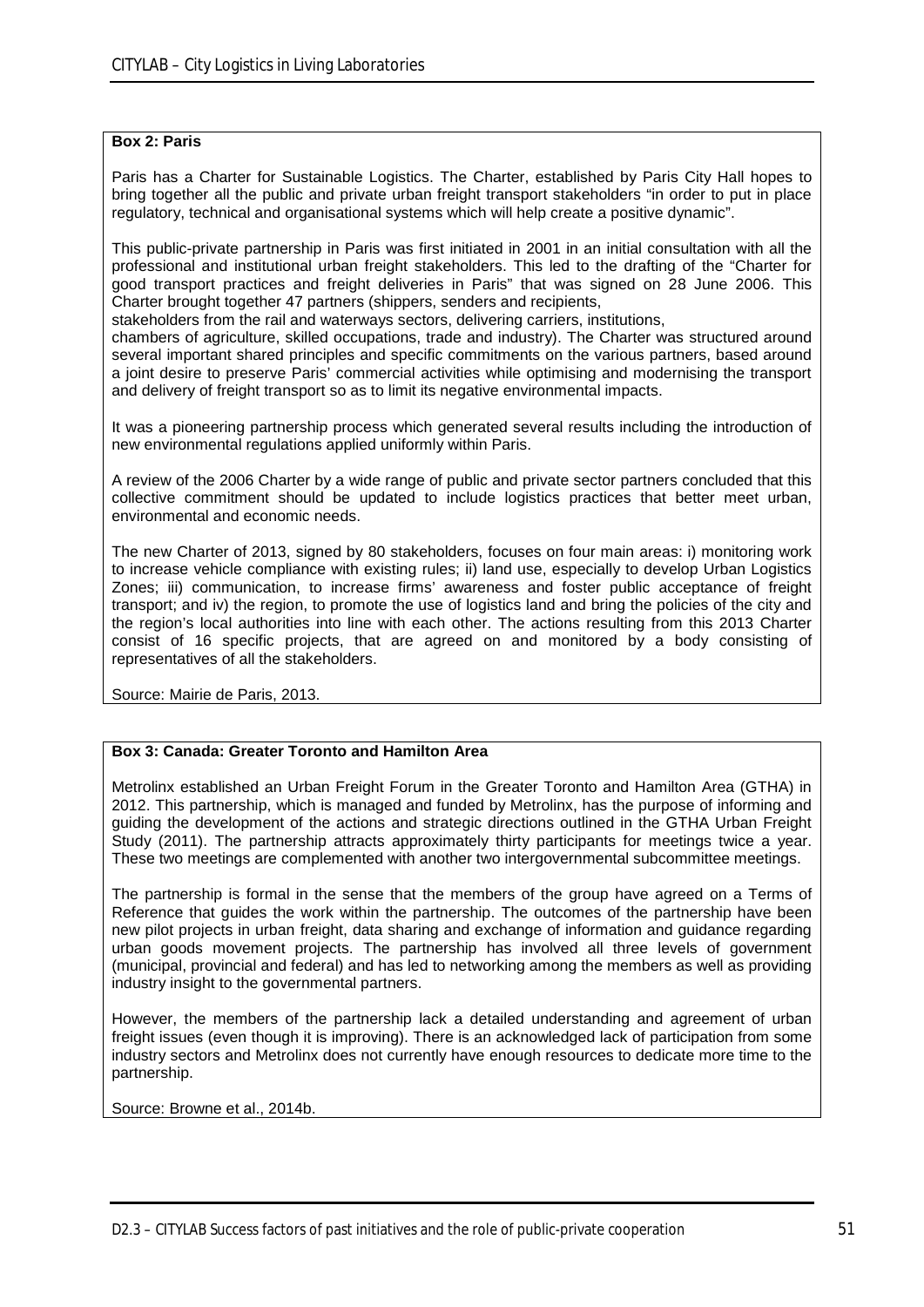#### **Box 4: UK: Central London**

The Central London Freight Quality Partnership (CLFQP) is a partnership between local government (the seven boroughs of: City of London, Westminster, Camden, Islington, Southwark, Kensington and Chelsea and, Lambeth), local businesses, freight industry and others with an interest in freight issues within central London. The aim of the partnership is to develop an understanding of freight transport problems and to develop constructive solutions. The partnership was initiated in 2005 by the government after a recommendation from a public-private collaboration. The membership is free of charge and has no formal responsibility or mission from the government.

However, the CLFQP is used as an advisory board in certain issues. The CLFQP has ordinary meetings 3-4 times per year plus 4-5 meetings per year regarding special issues. The meetings are open to anyone with an interest in participating, but there are usually no more than thirty people attending, with a regular attendance of approximately twenty persons (that come to most meetings). After each meeting there is a steering group meeting consisting of 12 persons from the boroughs and key stakeholders from industry. The CLFQP and the steering group is managed and chaired by the University of Westminster.

The CLFQP (and other urban freight partnerships in London) were initially funded by Transport for London (TfL), however the direct support from TfL stopped during 2011, which led to a decrease in activity amongst the other freight partnerships. However, the CLFQP receives funding from the central London sub-region, the boroughs and the private sector and it is operating as a "low-cost solution" in a very efficient way, due mainly to the information exchange focus.

Source: Browne et al., 2014b.

Such urban freight partnerships can provide the opportunity for stakeholders to work closely together to address specific freight transport problems, and can provide a forum to achieve good practice in environmentally sensitive, economic, safe and efficient freight transport. Although they do not in themselves represent a regulatory approach (as they are typically voluntary in terms of their stakeholder membership) they are often used as a suitable forum in which to discuss the potential need for regulation and the specific detail of regulation. While not solutions in themselves to urban freight problems, these partnership efforts help to increase the likelihood that urban freight initiatives are successful and meet their objectives.

It is also possible for partnerships to involve only private sector partners who work to seek and potentially jointly implement new services that increase the efficiency of their urban freight operations. Such a private sector approach seeks to reduce operating costs to collaborating businesses while also reducing the level of freight activity necessary and its associated social and environmental impacts.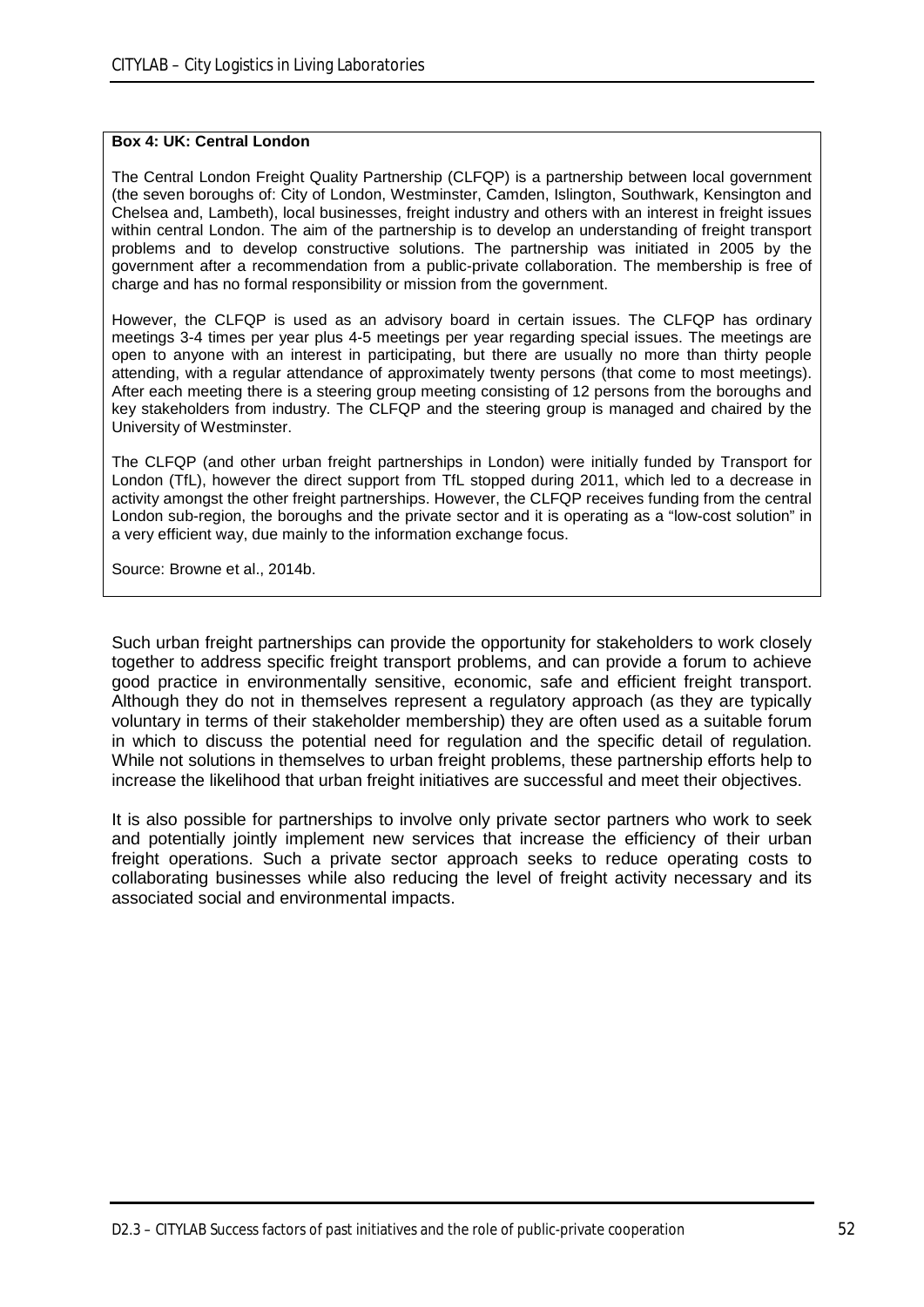# **I.11 Summary assessment and the role of the public and private sectors**

Sections I.3 to I.10 contain a wide-ranging review of urban freight transport initiatives that are available. This section provides a summary assessment of these initiatives, together with consideration of the role of the public and private sectors in relation to these urban freight initiatives.

Table I.1 provides a summary assessment of the urban freight initiatives discussed in this part of the report (i.e. part I). It is based on a decision-matrix approach developed by Rensselaer Polytechnic Institute and colleagues (Holguín-Veras et al., 2015) as part of a project for the Transportation Research Board. For each of the urban freight initiatives it provides insight into its:

- Geographical coverage (whether the geographical scope should be national, city-wide, a specific area, or a specific point/building)
- Investment requirements (whether these are likely to be high, moderate or low for the public and private sectors)
- Implementation timescale (whether it is likely to take a short, medium or long period of time to implement the initiative)
- The type of traffic to be targeted (whether the initiative should be targeted at all freight traffic, at large freight vehicles, at urban deliveries, or at large traffic generating sites)
- Major impacts (whether the initiative is primarily intended to address, traffic congestion, fuel efficiency/emissions, noise, safety or inadequate infrastructure)

In developing this approach Rensselaer Polytechnic Institute intended to provide a decision matrix that would help to identify and select suitable potential initiatives for existing problems resulting from urban freight operations. For the urban freight initiatives considered by Rensselaer Polytechnic Institute in their research we have adopted their view on each of these five factors in Table I.1. For urban freight initiatives in Table I.1 that were not directly considered by Rensselaer Polytechnic Institute we have used our own judgement in completing the table in relation to these five factors.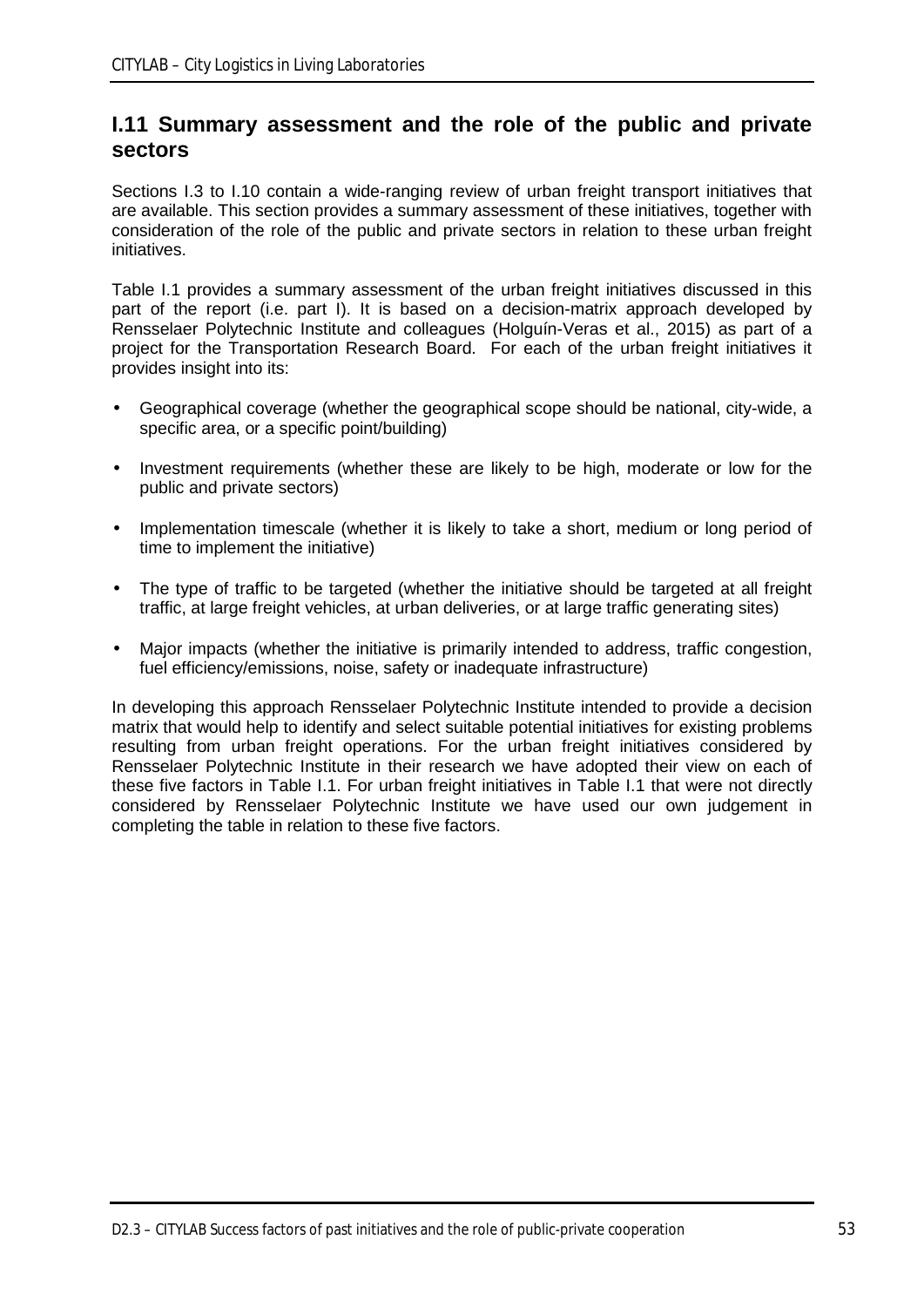|  |  | Table I.1 Summary of main aspects of urban freight initiatives |
|--|--|----------------------------------------------------------------|
|--|--|----------------------------------------------------------------|

| Urban freight initiative                                                      | Geographical<br>coverage | <b>Investment</b> | Impleme<br>ntation<br>time | <b>Target</b> | Major<br>impact |
|-------------------------------------------------------------------------------|--------------------------|-------------------|----------------------------|---------------|-----------------|
| <b>Logistical Management</b>                                                  |                          |                   |                            |               |                 |
| <b>Consolidation centres</b>                                                  | A                        | Н                 | M                          | UD            | C               |
| Other means of improving<br>loads carried (vehicle fill<br>and empty running) | N/C                      | M/L               | S/M                        | <b>UD</b>     | C               |
| Common logistics<br>operations for multi-<br>tenanted buildings               | C/A/P                    | L                 | S/M                        | <b>LTG</b>    | C/E             |
| Driver training<br>programmes                                                 | N/A                      | M                 | M                          | AT            | Е               |
| Locker banks/collections<br>points                                            | C/A/P                    | M/L               | м                          | UD            | $\mathsf{C}$    |
| Good practice guidance                                                        | N/C                      | M                 | S                          | AT            | C/E/S           |
| <b>Vehicle-Related</b><br><b>Initiatives</b>                                  |                          |                   |                            |               |                 |
| Design/use of<br>alternatively-fuelled<br>vehicles                            | N/C                      | M/H               | M/L                        | AT            | E/S/N           |
| Improving the safety of<br>goods vehicles on the<br>roads                     | C                        | M/H               | S/M                        | AT            | S               |
| Standards for quiet<br>vehicles and logistics<br>equipment                    | N/C                      | M/L               | M                          | AT            | N               |
| Anti-idling technologies                                                      | N                        | M                 | M                          | AT/LV         | Е               |
| <b>Traffic Management</b>                                                     |                          |                   |                            |               |                 |
| Vehicle time access<br>restrictions                                           | A                        | L                 | S                          | AT/LV         | $\mathsf{C}$    |
| Vehicle weight and size<br>access restrictions                                | C/A                      | L                 | S                          | AT            | $\mathsf{C}$    |
| Emissions-related access<br>restrictions (e.g. LEZs)                          | A                        | L                 | S                          | AT/LV         | Е               |
| <b>Truck routes</b>                                                           | C/A                      | L                 | $\mathsf S$                | LV            | C               |
| Multi-use lanes for moving<br>goods vehicles                                  | A                        | L                 | S                          | AT/LV         | $\mathbf{I}$    |
| Signing and information<br>about vehicle access                               | A                        | M/L               | S                          | AT            | $\mathsf{C}$    |
| <b>Freight Demand/Land</b><br><b>Use Management</b>                           |                          |                   |                            |               |                 |
| Delivery and Servicing<br>Plans                                               | C/A/P                    | L                 | S/M                        | <b>LTG</b>    | C/E/S           |
| Changing procurement<br>practices                                             | C/A/P                    | L                 | S/M                        | <b>LTG</b>    | C/E             |
| Retiming freight operations                                                   | A/P                      | H/M               | M                          | <b>UD/LTG</b> | $\mathsf{C}$    |
| Freight travel planning for<br>new major developments                         | P                        | L                 | $\mathbb S$                | <b>LTG</b>    | C               |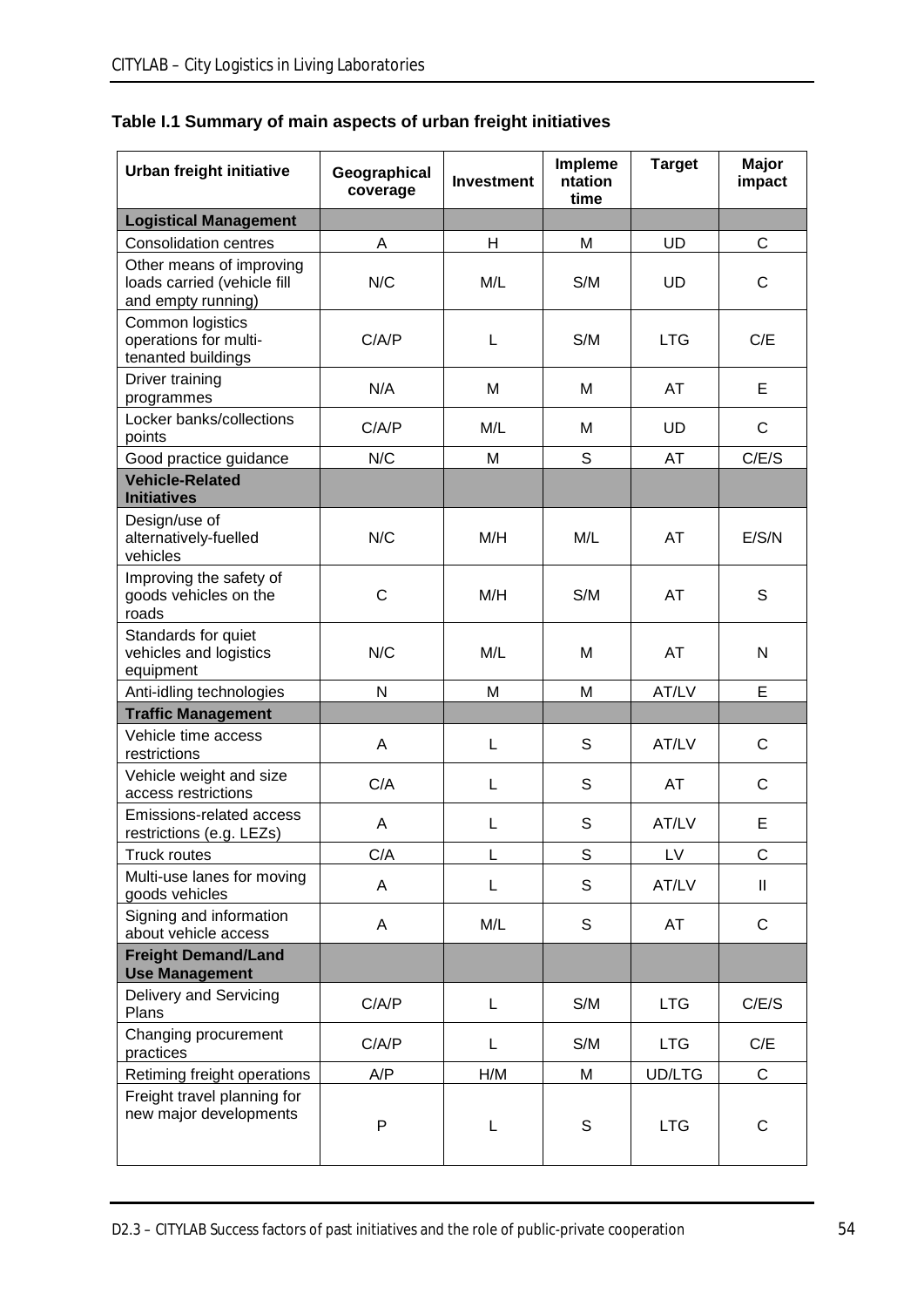| Urban freight initiative<br>(continued)                               | Impleme<br>Geographical<br>ntation<br><b>Investment</b><br>coverage<br>time |                | <b>Target</b> | Major<br>impact |             |
|-----------------------------------------------------------------------|-----------------------------------------------------------------------------|----------------|---------------|-----------------|-------------|
| Urban distribution property<br>and land use planning<br>interventions | C/A                                                                         | L              | M/L           | UD/LTG          | C/E/S/II    |
| Modal shift: Rail freight                                             | C/A                                                                         | H/L            | M             | UD              | C/E         |
| Modal shift: Inland water<br>freight                                  | C/A                                                                         | H/L            | M             | UD              | C/E         |
| <b>Parking/Loading Area</b><br>management                             |                                                                             |                |               |                 |             |
| <b>On-street management</b>                                           |                                                                             |                |               |                 |             |
| On-street<br>loading/unloading<br>restrictions                        | P                                                                           | L              | S             | LTG/UD/<br>AT   | C           |
| Design of on-street loading<br>facilities                             | P                                                                           | M              | M             | UD              | C           |
| Multi-use lanes for<br>loading/unloading                              | P                                                                           | М              | м             | UD              | $\mathsf C$ |
| Loading bay<br>locating/reserving/booking<br>technology               | C/A/P                                                                       | M              | M             | UD              | C           |
| <b>Nearby Delivery Areas</b>                                          | A                                                                           | M/H<br>м       |               | UD              | C           |
| Anti-idling regulations                                               | C/A                                                                         | M/S<br>M<br>LT |               |                 | Е           |
| <b>Off-street management</b>                                          |                                                                             |                |               |                 |             |
| Design of off-street loading<br>facilities                            | P                                                                           | M              | M             | LTG/UD          | $\mathsf C$ |
| Timed delivery systems                                                | C/A/P                                                                       | M/S<br>L       |               | LTG/UD          | $\mathsf C$ |
| <b>Pricing, Incentives and</b><br><b>Taxation</b>                     |                                                                             |                |               |                 |             |
| Road pricing and charging<br>schemes                                  | C/A                                                                         | M              | M             | AT/LV           | C           |
| Vehicle grants and<br>subsidies                                       | N/C                                                                         | Н              | M             | AT              | E/S         |
| Urban freight transport<br>accreditation schemes                      | N/C                                                                         | M/L            | M             | AT/LV           | E/S         |
| <b>Infrastructure</b><br>management                                   |                                                                             |                |               |                 |             |
| Road and junction design                                              | $\mathsf C$                                                                 | Н              | L             | AT/LV           | Ш           |
| Stakeholder engagement                                                |                                                                             |                |               |                 |             |
| Public-private sector<br>partnerships                                 | C/A                                                                         | L              | M             | AT              | C/E/S/II    |

#### **Key:**

Geographical coverage – N: national, C: city-wide, A: specific area, P: specific point/building.

Investment requirements – H: high, M: moderate, L: low.

Implementation timescale – S: short, M: medium. L: long.

Type of traffic to be targeted – AT: all freight traffic, LV: large freight vehicles, UD: urban deliveries, LTG: large traffic generating sites.

Major impacts – C: traffic congestion, E: fuel efficiency/emissions, N: noise, S: safety, II: inadequate infrastructure.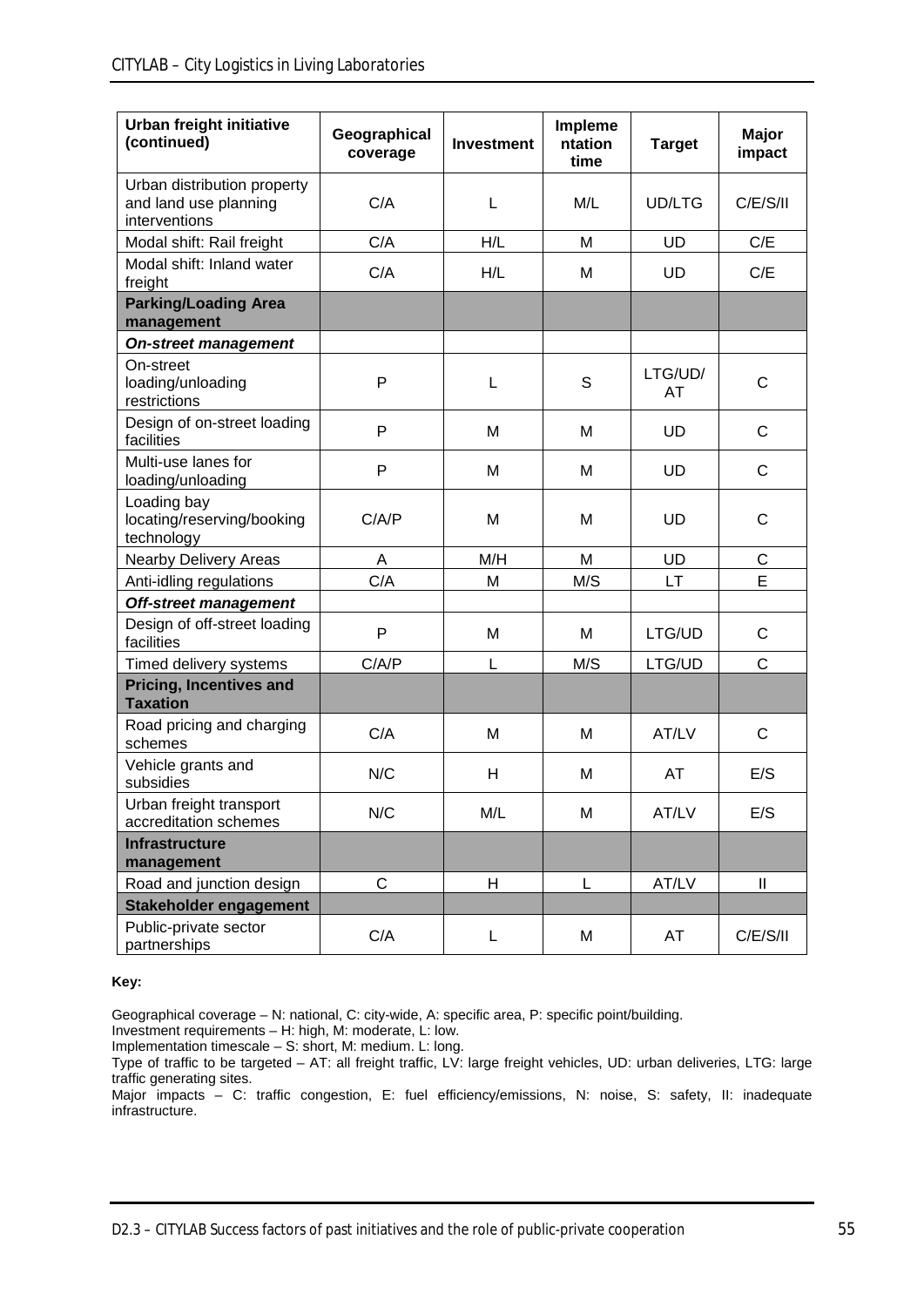Table I.2 provides insight into whether the urban freight initiatives reviewed earlier and listed in Table I.1 are essentially industry-led or public sector-led, or jointly led by both. For those initiatives that are public sector-led, a further distinction is made between those that are regulatory, those that are advisory / voluntary, and those that simply relate to the provision of infrastructure.

| Urban freight initiative                                                      | Party that typically takes the<br>lead                      | If public sector initiative -<br>whether regulatory,<br>voluntary, advisory or<br>infrastructural |
|-------------------------------------------------------------------------------|-------------------------------------------------------------|---------------------------------------------------------------------------------------------------|
| <b>Logistical Management</b>                                                  |                                                             |                                                                                                   |
| <b>Consolidation centres</b>                                                  | Public sector or private sector                             | Regulatory and voluntary                                                                          |
| Other means of improving loads<br>carried (vehicle fill and empty<br>running) | Private sector                                              |                                                                                                   |
| Common logistics operations for<br>multi-tenanted buildings                   | Private sector                                              |                                                                                                   |
| Driver training programmes                                                    | Public sector or private sector                             | Voluntary                                                                                         |
| Locker banks/collections points                                               | Private sector                                              |                                                                                                   |
| Good practice guidance                                                        | Public sector                                               | Voluntary                                                                                         |
| <b>Vehicle-Related Initiatives</b>                                            |                                                             |                                                                                                   |
| Design/use of alternatively-fuelled<br>vehicles                               | Private sector                                              |                                                                                                   |
| Improving the safety of goods<br>vehicles on the roads                        | Public sector or private sector                             | Regulatory and voluntary                                                                          |
| Standards for quiet vehicles and<br>logistics equipment                       | Public sector or private sector                             | Regulatory and voluntary                                                                          |
| Anti-idling technologies                                                      | Private sector                                              |                                                                                                   |
| <b>Traffic Management</b>                                                     |                                                             |                                                                                                   |
| Vehicle time access restrictions                                              | Public sector                                               | Regulatory                                                                                        |
| Vehicle weight and size access<br>restrictions                                | Public sector                                               | Regulatory                                                                                        |
| <b>Emissions-related access</b><br>restrictions (e.g. LEZs)                   | Public sector                                               | Regulatory                                                                                        |
| <b>Truck routes</b>                                                           | Public sector                                               | Regulatory and advisory                                                                           |
| Multi-use lanes for moving goods<br>vehicles                                  | Public sector                                               | Regulatory                                                                                        |
| Signing and information about<br>vehicle access                               | Public sector                                               | Advisory                                                                                          |
| <b>Freight Demand/Land Use</b><br><b>Management</b>                           |                                                             |                                                                                                   |
| Delivery and Servicing Plans                                                  | Public sector                                               | Regulatory and voluntary                                                                          |
| Changing procurement practices                                                | Public sector or private sector                             | Voluntary                                                                                         |
| Retiming freight operations                                                   | Private sector                                              |                                                                                                   |
| Freight travel planning for new<br>major developments                         | Public sector                                               | Regulatory                                                                                        |
| Urban distribution property and<br>land use planning interventions            | Public sector or private sector<br>Regulatory and voluntary |                                                                                                   |
| Modal shift: rail freight                                                     | Public or private sector<br>Regulatory and voluntary        |                                                                                                   |
| Modal shift: inland water freight                                             | Public or private sector                                    | Regulatory and voluntary                                                                          |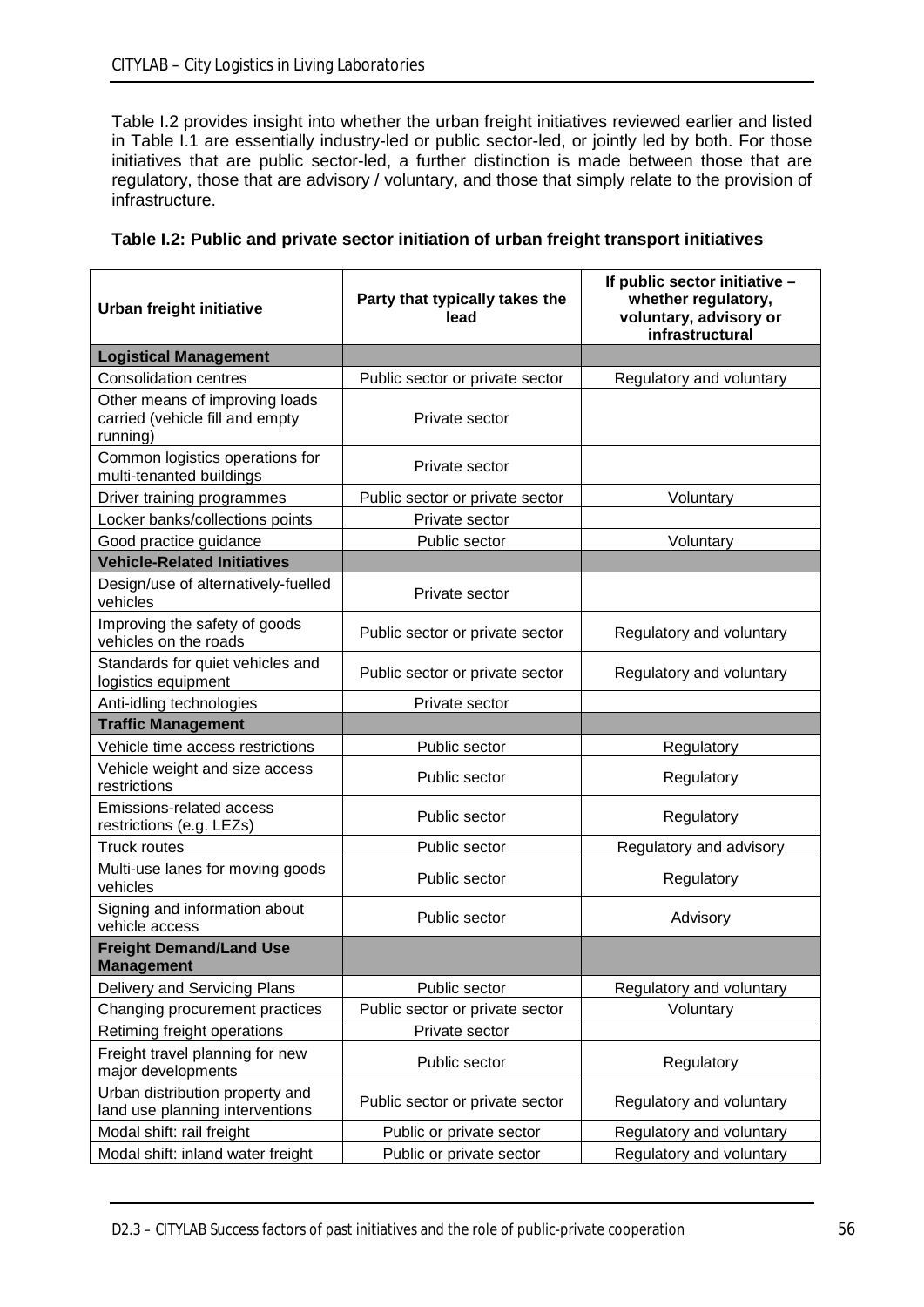| Urban freight initiative<br>(continued)                 | Party that typically takes the<br>lead | If public sector initiative -<br>whether regulatory,<br>voluntary, advisory or<br>infrastructural |
|---------------------------------------------------------|----------------------------------------|---------------------------------------------------------------------------------------------------|
| <b>Parking/Loading Area</b><br>management               |                                        |                                                                                                   |
| <b>On-street management</b>                             |                                        |                                                                                                   |
| On-street loading/unloading<br>restrictions             | Public sector                          | Regulatory                                                                                        |
| Design of on-street loading<br>facilities               | Public sector                          | Regulatory                                                                                        |
| Multi-use lanes for<br>loading/unloading                | Public sector                          | Regulatory                                                                                        |
| Loading bay<br>locating/reserving/booking<br>technology | Public sector                          | Regulatory                                                                                        |
| <b>Nearby Delivery Areas</b>                            | Public sector and private sector       | Regulatory or voluntary                                                                           |
| Anti-idling regulations                                 | Public sector                          | Regulatory                                                                                        |
| <b>Off-street management</b>                            |                                        |                                                                                                   |
| Design of off-street loading<br>facilities              | Private sector                         |                                                                                                   |
| Timed delivery systems                                  | Private sector                         |                                                                                                   |
| <b>Pricing, Incentives and</b><br><b>Taxation</b>       |                                        |                                                                                                   |
| Road pricing and charging<br>schemes                    | Public sector                          | Regulatory                                                                                        |
| Vehicle grants and subsidies                            | Public sector                          | Regulatory                                                                                        |
| Urban freight transport<br>accreditation schemes        | Public sector                          | Voluntary                                                                                         |
| Infrastructure management                               |                                        |                                                                                                   |
| Road and junction design                                | Public sector                          | Infrastructural                                                                                   |
| <b>Stakeholder engagement</b>                           |                                        |                                                                                                   |
| Public-private sector partnerships                      | Public sector                          | Voluntary                                                                                         |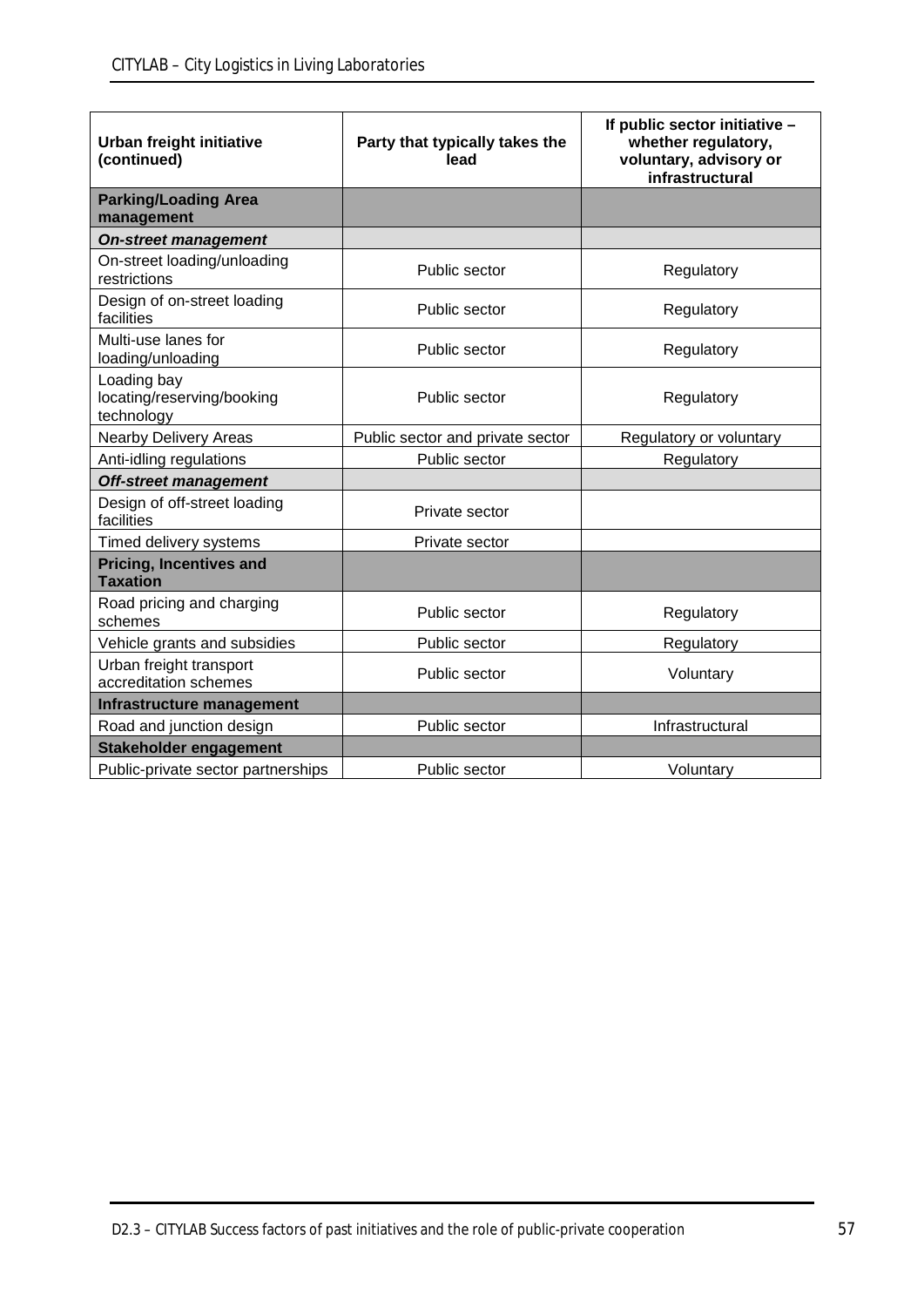# **II. Analysis of the applications, impacts and success factors for urban freight initiatives in CITYLAB**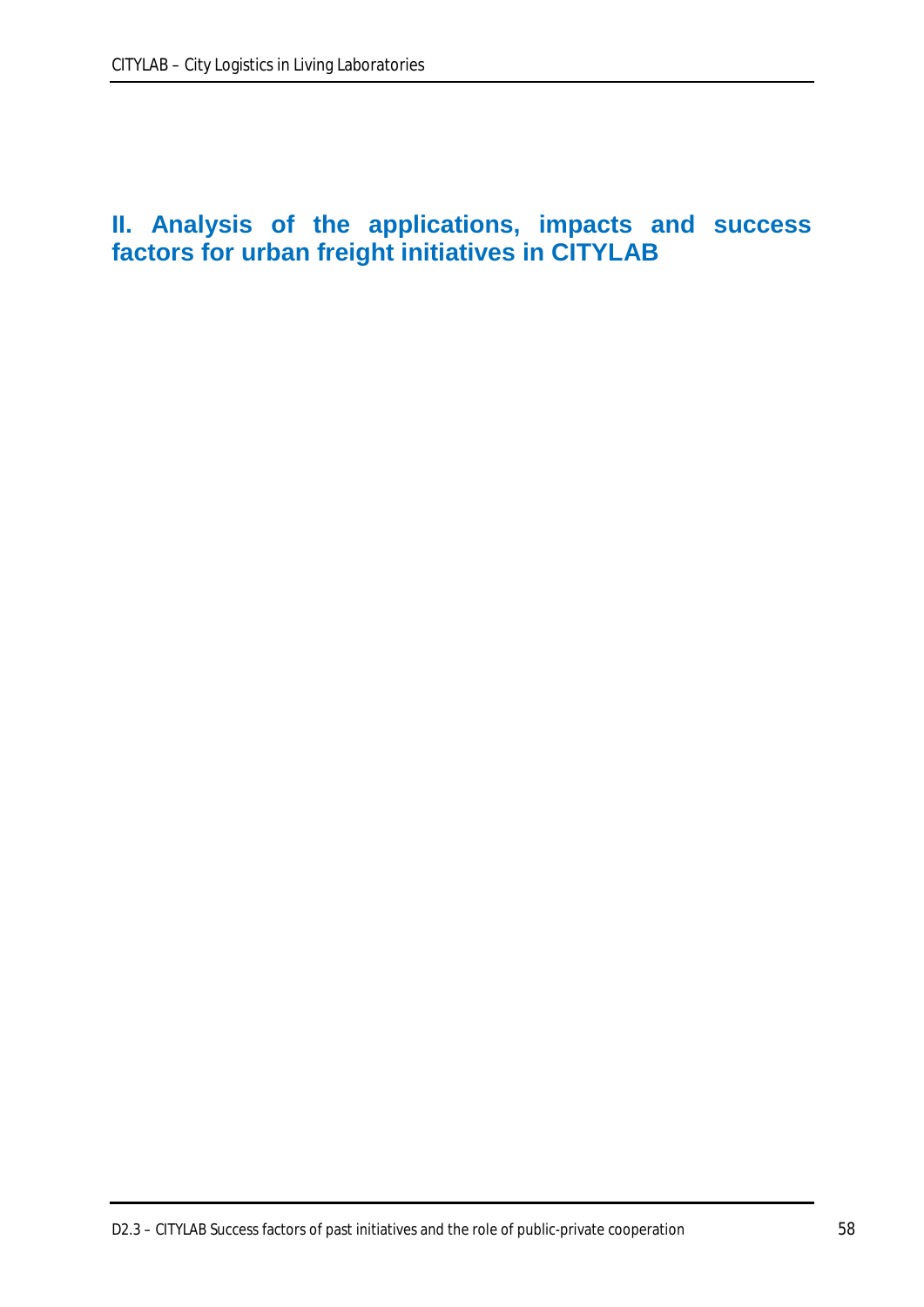# **II.1 Introduction**

CITYLAB Task 2.3 is entitled "Success factors of past initiatives and the role of public-private cooperation". The purpose of Task 2.3 is to investigate the urban freight initiatives included in CITYLAB implementations, and also more widely, to better understand their role and potential impact in bringing about more sustainable urban freight transport. The task is also concerned with identifying the challenges that need to be addressed and overcome by the private and public sectors in ensuring the successful uptake and outcome of the initiatives included in the CITYLAB implementations. In this way, Task 2.3 is intended to assist the CITYLAB Living Laboratories (referred to as Living Labs in the rest of this document), as well as other cities and companies beyond the CITYLAB project with an interest in implementing these urban freight initiatives.

Deliverable 2.3 consists of three parts. The purpose of this part of the report (part II) is to provide insight into and analysis of the urban freight initiatives included in the seven CITYLAB implementations.

Section II.2 provides an overview of the urban freight initiatives included in the seven CITYLAB implementations.

Section II.3 provides further insight into the initiatives in the CITYLAB implementations using material drawn from a literature review exercise (see part I of the report for further details of the results of this literature review work beyond the initiatives being implemented in CITYLAB Living Labs). In section II.3 each of these initiatives is summarised in terms of the circumstances in which it has previously been applied or deemed potentially suitable for, whether or not it is likely to require public sector involvement, its success or otherwise in achieving its traffic and environmental impact reduction objectives, and difficulties experienced in successfully achieving these objectives.

Section II.4 provides an analysis of success factors associated with each of the urban freight initiatives included in the seven CITYLAB implementations.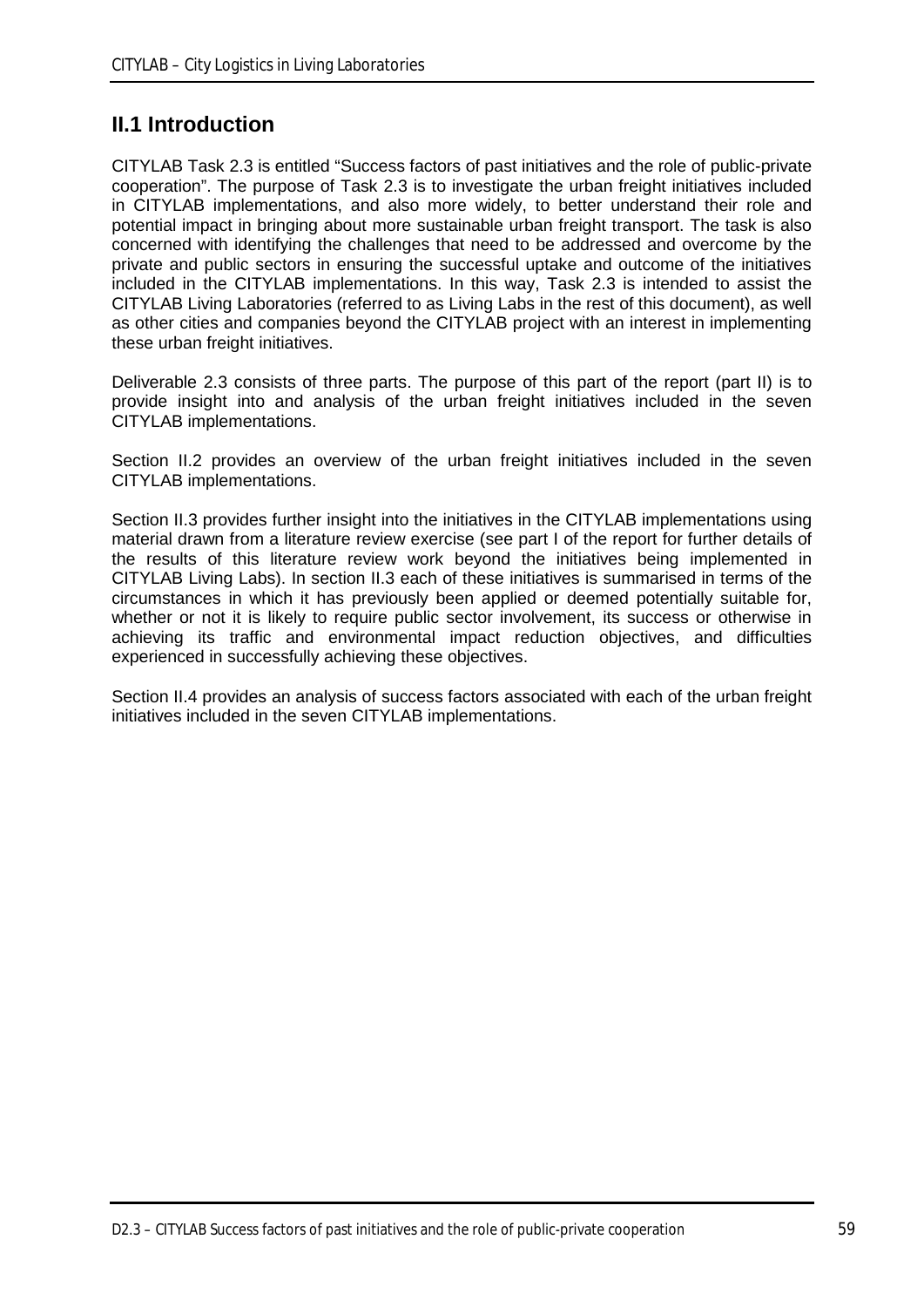# **II.2 CITYLAB project implementations**

The CITYLAB project includes seven city-based urban freight implementations that are being established in the Living Labs set up within the project. These implementations will be demonstrated and evaluated as part of the CITYLAB project. These seven urban freight implementations have been categorised under four axes of intervention as shown in Table II.1.

| Axes of<br>intervention                                             | <b>Urban freight implementations</b>                       | <b>Implementation city</b> |
|---------------------------------------------------------------------|------------------------------------------------------------|----------------------------|
|                                                                     | 1. New distribution hubs and<br>clean vehicles             | London                     |
| <b>Highly fragmented</b><br>last-mile deliveries<br>in city centres | 2. Floating depot with clean<br>vehicles                   | Amsterdam                  |
|                                                                     | 3.<br>Increased load factors using<br>free van capacity    | <b>Brussels</b>            |
| <b>Inefficient</b><br>deliveries to large                           | 4. Reduction of trips at public<br>buildings               | Southampton                |
| freight attractors<br>and public<br>administrations                 | 5. Common logistics function at<br>shopping centres        | Oslo                       |
| Urban waste,<br>returns and<br>recycling                            | Integration of direct and<br>6.<br>reverse logistics flows | Rome                       |
| Logistics sprawl                                                    | Logistics hotels<br>7.                                     | Paris                      |

| Table II.1: CITYLAB axes of intervention and implementations |  |
|--------------------------------------------------------------|--|
|--------------------------------------------------------------|--|

A brief summary of each of these seven CITYLAB Living Lab urban freight implementations is provided below.

#### *1. New distribution hubs and clean vehicles (London)*

Parcel carrier TNT currently delivers parcels destined for central London on diesel vans from its depot in Barking in east London (approximately 15 km from the delivery area). In the CITYLAB London implementation, TNT will instead collaborate closely with Gnewt Cargo, a last-mile carrier's carrier. TNT will deliver all these parcels overnight on a single larger vehicle to the depot of Gnewt Cargo, which is based far closer to central London. Gnewt Cargo will then carry out these daytime deliveries on behalf of TNT using its electric van fleet.

#### *2. Floating depot with clean vehicles (Amsterdam)*

In the CITYLAB Amsterdam implementation PostNL will use an electric floating depot based on a barge in Amsterdam for delivery of food and drink items for bars, restaurants and hotels in an area of the city that is easily reachable by canals and waterways. On the way back the waste will be packed-up at the customers. The items will be distributed to and from the floating depot to customers by small electric vehicles.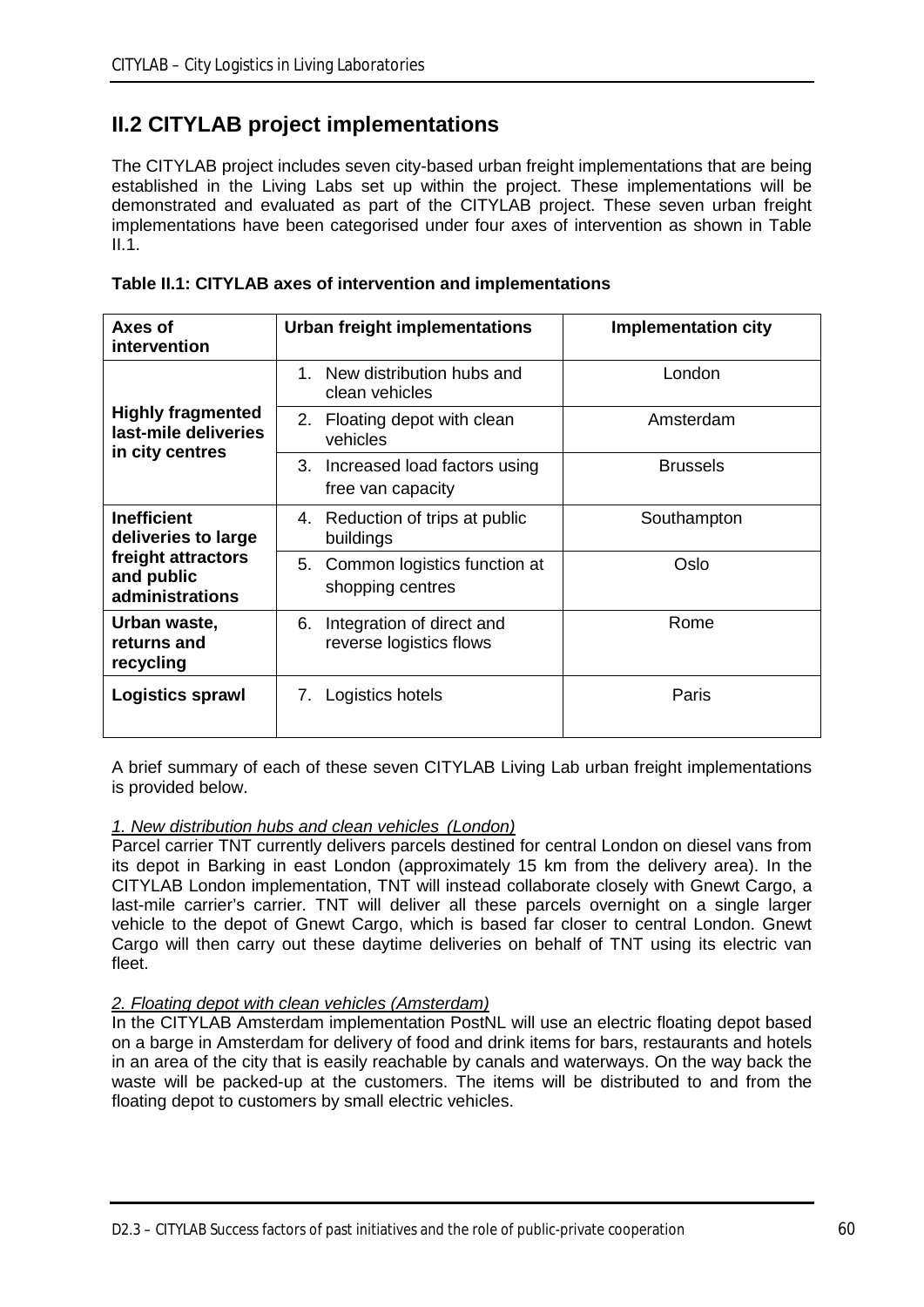### *3. Increased load factors using free van capacity (Brussels)*

In the CITYLAB Brussels implementation Proctor and Gamble Business Services (PGBS) will combine its deliveries for smaller independent retail stores in Brussels with the flows of other suppliers that are also serving the same delivery addresses. This concept is intended to improve vehicle load factors and reduce the quantity of vehicle trips generated by each store and their associated impacts. It will also help reduce the need for retailers for visit wholesalers in their own vehicles.

## *4. Reduction of trips at public buildings (Southampton)*

The Southampton Sustainable Distribution Centre (SSDC) which was established in 2013 by freight company Meachers Global Logistics will be used to consolidate vehicle flows and reduce freight trips to large public institutions in the surrounding urban area in the CITYLAB Southampton implementation. Work is involving St Marys Hospital on the Isle of Wight and the two local universities (University of Southampton and Southampton Solent University) to improve freight efficiency through procurement practices, Delivery and Servicing Plans, and vehicle load consolidation to these institutions.

### *5. Common logistics function at shopping centres (Oslo)*

Steen & Strøm AS is a Nordic branch of the Klépierre group. Steen & Strøm is planning a new shopping centre at Økern in Oslo. The goal of Steen & Strøm in the CITYLAB Oslo implementation is to plan and establish common functions for inbound and outbound freight flows at the new shopping centre. The implementation will facilitate identification of consolidation opportunities for logistics service providers as well as off-hour deliveries. It will also reduce goods vehicle dwell times at the shopping centre and increase the efficiency of internal logistics activities. The shopping centre is expected to open by 2020.

## *6. Integrating direct and reverse logistics flows (Rome)*

In the CITYLAB Rome implementation Poste Italiane (the national post carrier) will integrate direct and reverse logistics. On its mail and parcel trips to the University of Rome Tre, the vehicle will be used to collect used bottle tops for recycling, thereby reducing empty vehicle trips, congestion and  $CO<sub>2</sub>$  emissions.

#### *7. Logistics hotels (Paris)*

The CITYLAB Paris implementation is addressing the negative consequences of logistics sprawl. The municipality and the region of Paris, together with a logistics real estate developer (SOGARIS), are developing a model for logistical zones and facilities, called logistics hotels. Logistics hotels are appropriate for dense urban environments, combining logistics with other activities such as offices, retail and public services. CITYLAB Living Lab is focusing on two "logistics hotels", at different stages of implementation: Beaugrenelle (which has been operating since 2012) and Chapelle (which is at construction phase - works began in September 2015). At Beaugrenelle, Chronopost, the express parcels operator, is consolidating parcels and operating last mile deliveries, with an intention to increase the proportion of deliveries made by electric vans.

Each of these seven CITYLAB Living Lab urban freight implementations combines several different logistics innovations and initiatives. These include: consolidation centres, improved vehicle utilisation, clean/environmentally friendly road freight vehicles, partnership working, freight retiming, and the use of non-road modes. An analysis of the planning descriptions for each CITYLAB implementations has been carried out in order to clearly illustrate these various initiatives in each implementation and compare them across cities. The results of this analysis are provided in Table II.2. The inclusion of urban freight initiatives in each of the CITYLAB implementations are shown as either "expected" or "possible". The reason for showing initiatives as "possible" rather than "expected" for a CITYLAB implementation are due to the ultimate details of some of the implementations still being finalised - this is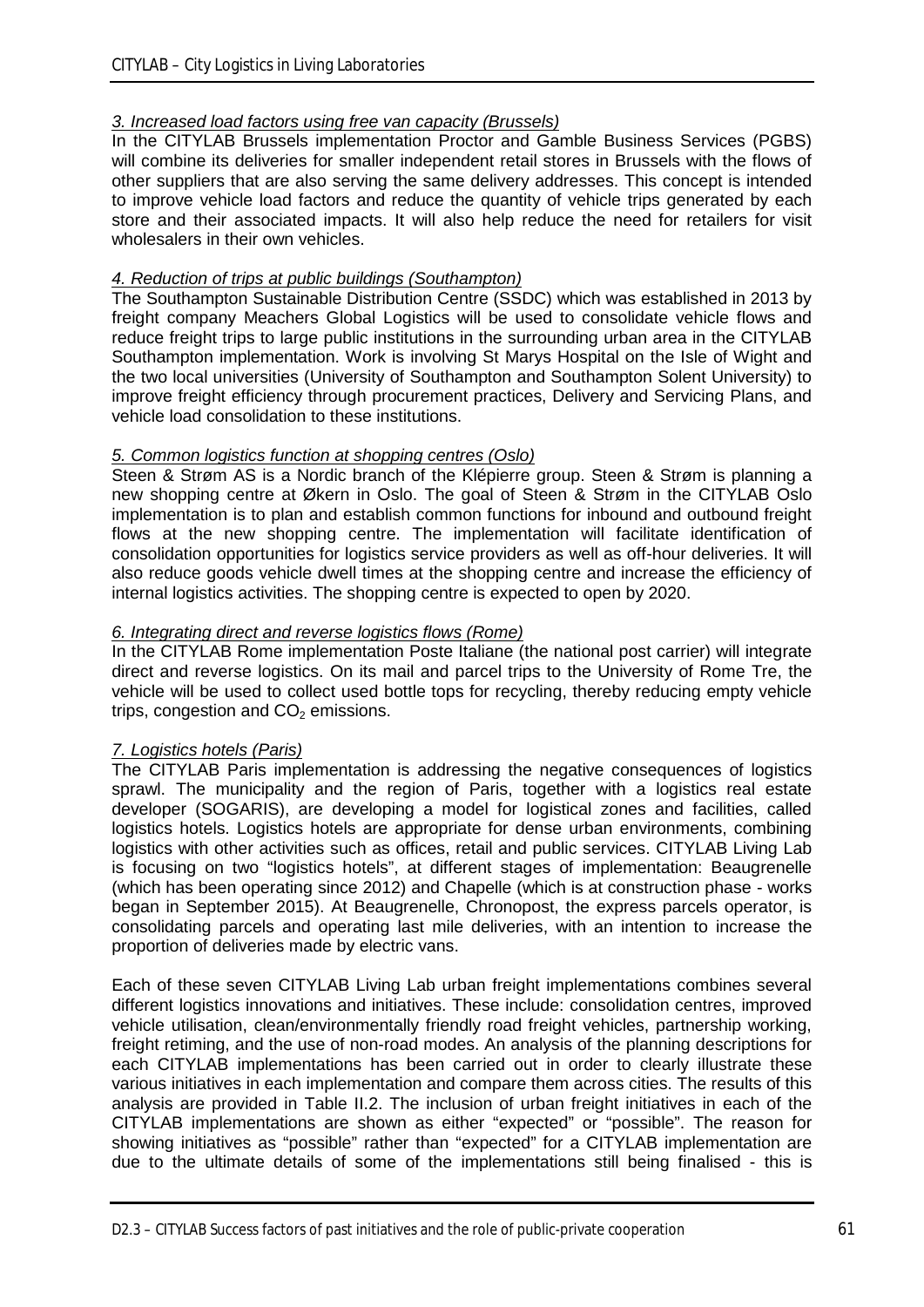especially true of Oslo as the implementation will not take place within the timescale of the project, and instead the work in CITYLAB is focusing on providing support in designing this implementation.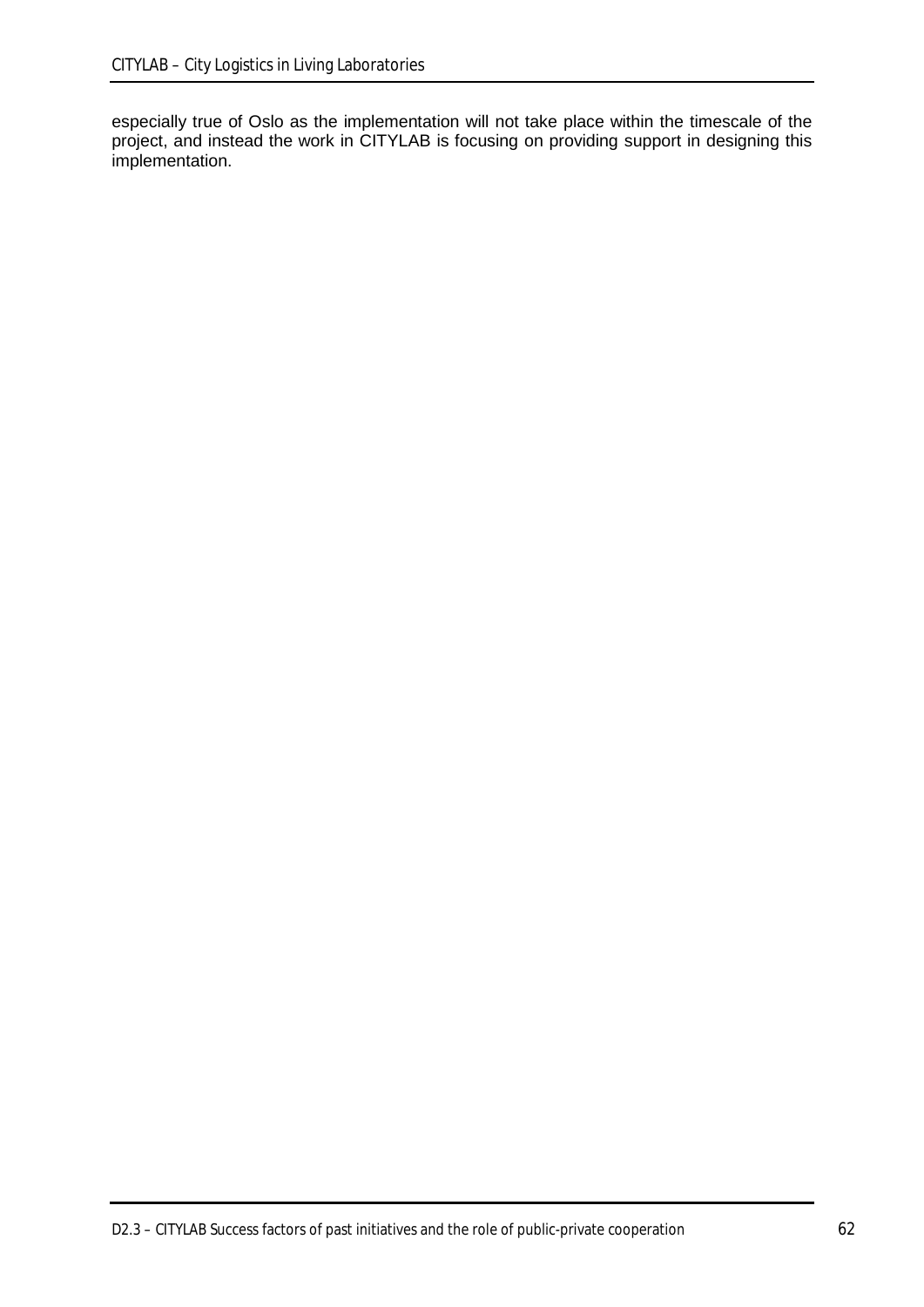## **Table II.2: Analysis of logistics initiatives included in the CITYLAB implementations**

| Initiatives in the implementations                                            | London | Amsterdam | <b>Brussels</b> | Southampton | Oslo | Rome | <b>Paris</b> |
|-------------------------------------------------------------------------------|--------|-----------|-----------------|-------------|------|------|--------------|
| Consolidation centre/mobile depot                                             | üü     | üü        |                 | üü          | ü    |      | ü            |
| Electric vehicles                                                             | üü     | üü        |                 | ü           |      | üü   | üü           |
| Improved loads on delivery vehicles                                           | üü     | üü*       | üü              | üü          | ü    | üü   | üü           |
| Generating return vehicle loads<br>(reduced empty running)                    |        |           |                 |             | ü    | üü   |              |
| Procurement practices by receivers                                            |        |           |                 | üü          |      |      |              |
| Common internal logistics for major<br>multi-tenanted buildings               |        |           |                 |             | üü   |      |              |
| Use of non-road modes                                                         |        | üü        |                 |             |      |      | üü           |
| Partnership working between<br>companies in supply chain                      | üü     | üü        | üü              | üü          | ü    |      | ü            |
| Partnership working between city<br>authority and private sector<br>companies | üü     | ü         |                 | üü          | üü   | üü   | üü           |
| Urban distribution property and land<br>use planning interventions            | üü     |           |                 |             | üü   |      | üü           |

**Key:**

**üü** - expected inclusion

ü - possible inclusion

\* - also expected to reduce car trips by shop owners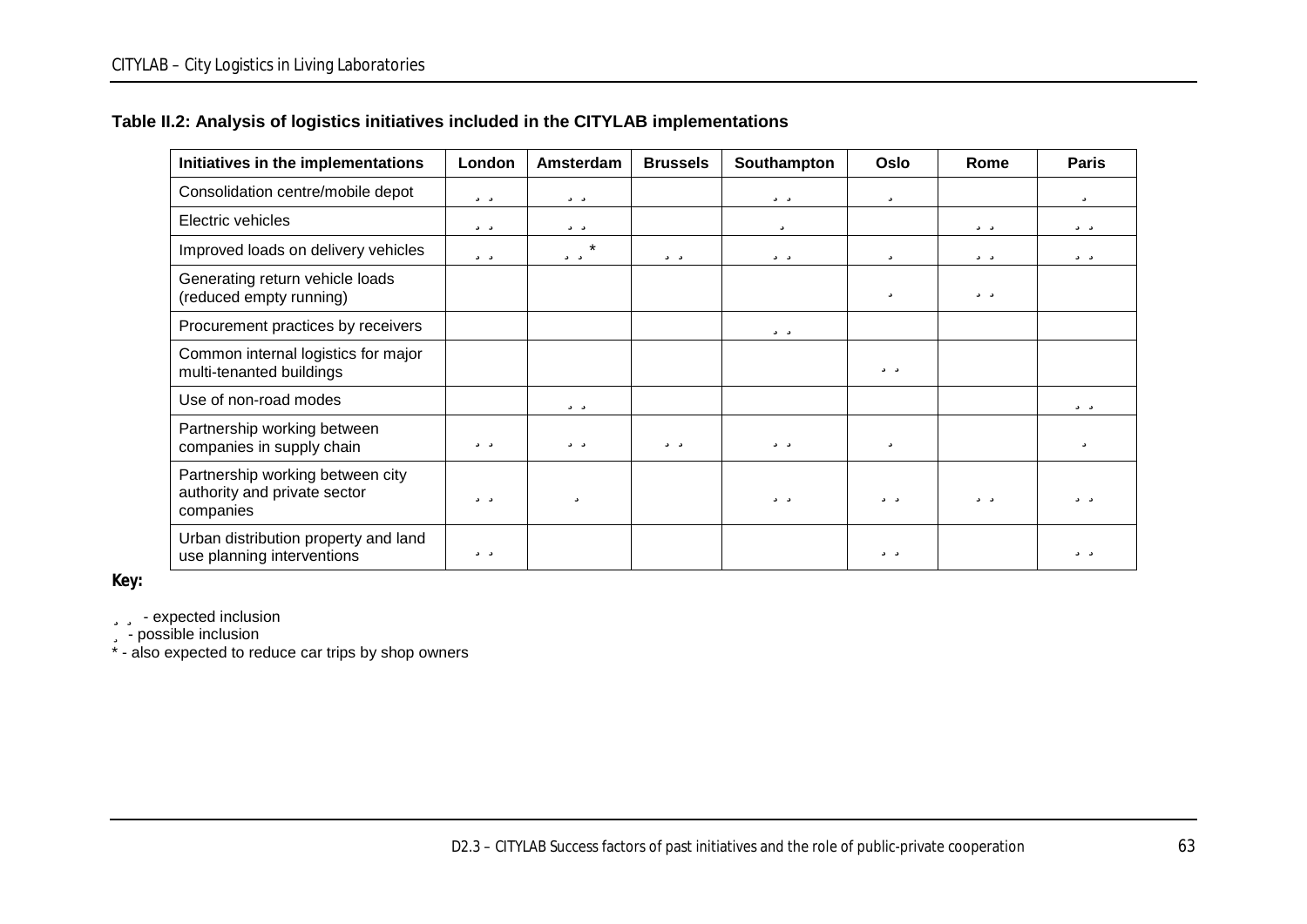# **II.3 Review of specific details of CITYLAB urban freight implementations**

A review of a wide range of urban freight initiatives was carried out and presented in Report 2.3a. During this literature review more specific consideration was given to the urban freight initiatives in the CITYLAB Living Lab implementations in order to gain a better understanding from existing projects, trials and research about the following issues:

- the circumstances in which the initiative has been applied
- sectors in which the initiative has been applied
- key products to which the initiative has been applied
- key stakeholders involved (i.e. public and/or private sectors)
- need for public sector involvement in regulatory and funding aspects
- success or otherwise in achieving their impact reduction objectives (traffic and environmental)
- their potential to make urban freight transport more sustainable
- key reasons for discontinuation of trials and schemes

The findings of this analysis are presented in table form using the above headings in the following sub-sections for each of the urban freight initiatives in the CITYLAB Living Lab implementations.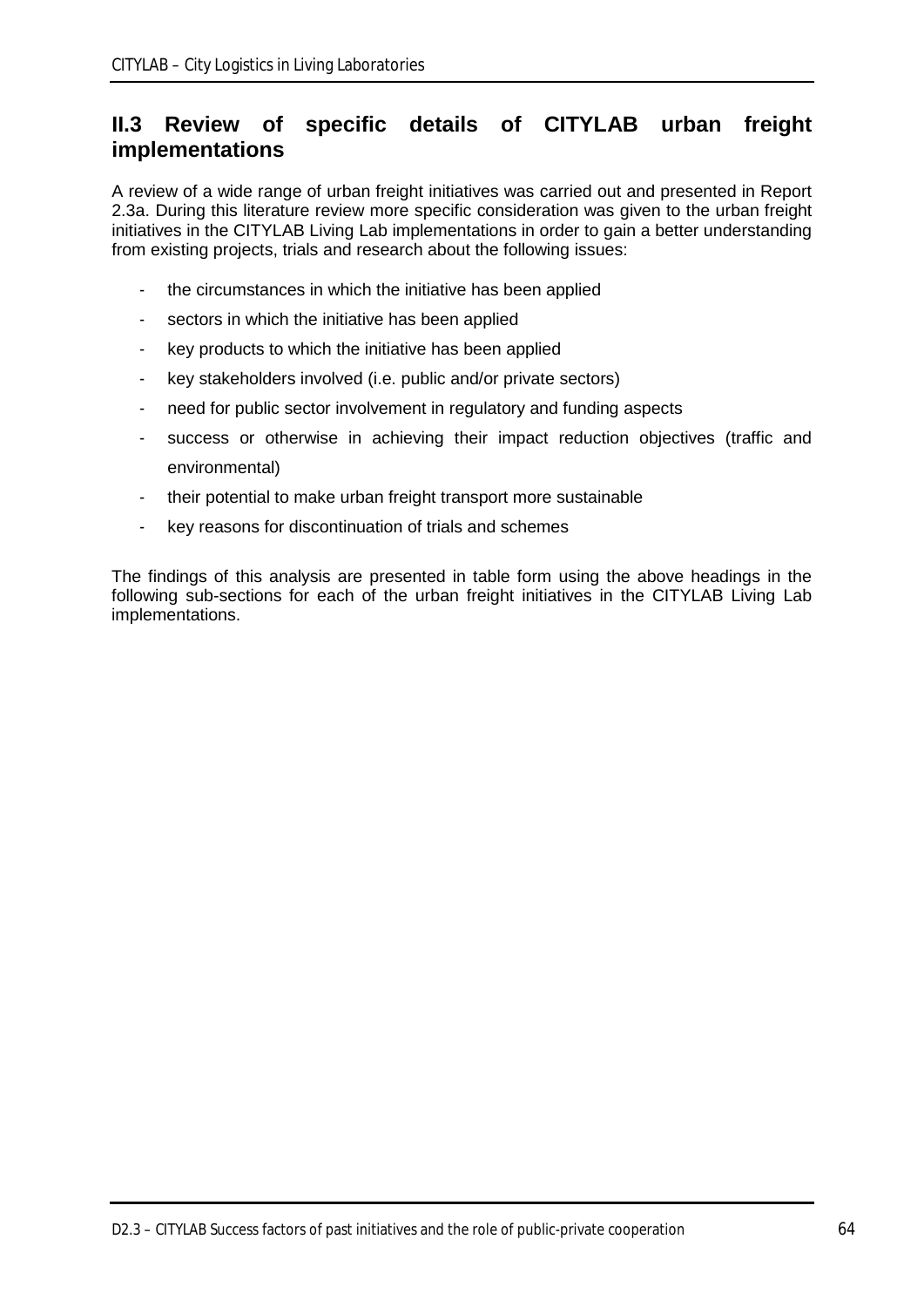# **II.3.1 Urban consolidation centres/mobile depots**

*Definition:* Urban Consolidation Centres (UCCs) are logistics facilities that are situated in relatively close proximity to the urban area that they serve. The key purpose of UCCs is the reduction in stem mileage and the avoidance of poorly-loaded goods vehicles making deliveries in urban areas. This objective can be achieved by transhipping and consolidating goods at the UCC onto vehicles with high load factors for final delivery in the urban area. The UCC also offers the opportunity to operate clean vehicles for this last-mile urban delivery work. Mobile depots refer to the UCC concept implemented in a moveable logistics facility such as a lorry or a barge.

| <b>Factors</b>                                                                | <b>Outcomes</b>                                                                                                                                                                                                                                                                                                                                                                                                                                                                                                                                                                                                         |
|-------------------------------------------------------------------------------|-------------------------------------------------------------------------------------------------------------------------------------------------------------------------------------------------------------------------------------------------------------------------------------------------------------------------------------------------------------------------------------------------------------------------------------------------------------------------------------------------------------------------------------------------------------------------------------------------------------------------|
| Circumstances in<br>which applied                                             | Feasibility studies, Experiments and trials, On-going commercial<br>schemes.                                                                                                                                                                                                                                                                                                                                                                                                                                                                                                                                            |
| Sectors in which<br>implemented                                               | Used to serve: shopping centres, retail facilities at airports, high<br>streets, offices, construction sites, hospitals, universities.                                                                                                                                                                                                                                                                                                                                                                                                                                                                                  |
| Key product groups for<br>which implemented                                   | Retail (mostly non-food), parcels, stationery products, building<br>materials, medicines and medical supplies.                                                                                                                                                                                                                                                                                                                                                                                                                                                                                                          |
| Key stakeholders<br>involved                                                  | Receivers and shippers of goods - have to agree to change in<br>practice.<br>Logistics companies / freight carriers – may need to change<br>operations.                                                                                                                                                                                                                                                                                                                                                                                                                                                                 |
|                                                                               | City authorities - see below.                                                                                                                                                                                                                                                                                                                                                                                                                                                                                                                                                                                           |
| Need for public sector<br>involvement in<br>regulatory and funding<br>aspects | Possible need for:<br>Public sector funding at outset.<br>Assistance with locating and acquiring suitable sites.<br>l,<br>Regulatory changes to provide Urban Consolidation Centre<br>l,<br>with operating advantages/incentives.                                                                                                                                                                                                                                                                                                                                                                                       |
| Success in achieving<br>impact reduction<br>objectives                        | Traffic impact: Reduction in vehicle movements of 60-80% on final<br>delivery leg from Consolidation Centre to final receivers. But trip<br>reduction of goods vehicle delivering goods to the Centre often<br>unquantified (i.e. whether they still made deliveries in the urban<br>area despite using the Centre). A UK project identified potential<br>reductions in vehicle kilometres of approximately 4% across the<br>entire supply chain from using Urban Consolidation Centres.<br>Environmental impact: Reduction in $CO2$ and air pollutants due to<br>reduced vehicle kilometres and use of clean vehicles. |
| Potential to make<br>freight more<br>sustainable                              | Evidence suggests can help reduce vehicle movements and<br>increase use of alternatively fuelled vehicles but often only over<br>relatively short distances on the final delivery leg with the<br>remainder of the supply chain unaltered.                                                                                                                                                                                                                                                                                                                                                                              |
| Key reason for<br>discontinuation of trials<br>and schemes                    | Inability of experiments and schemes that have closed to generate<br>sufficient goods throughput and commercial income.<br>Lack of compulsion to make receivers, shippers and delivery<br>companies use the Urban Consolidation Centre in some schemes.<br>Lack of business models to equitably share the costs and benefits<br>resulting from the UCC scheme.                                                                                                                                                                                                                                                          |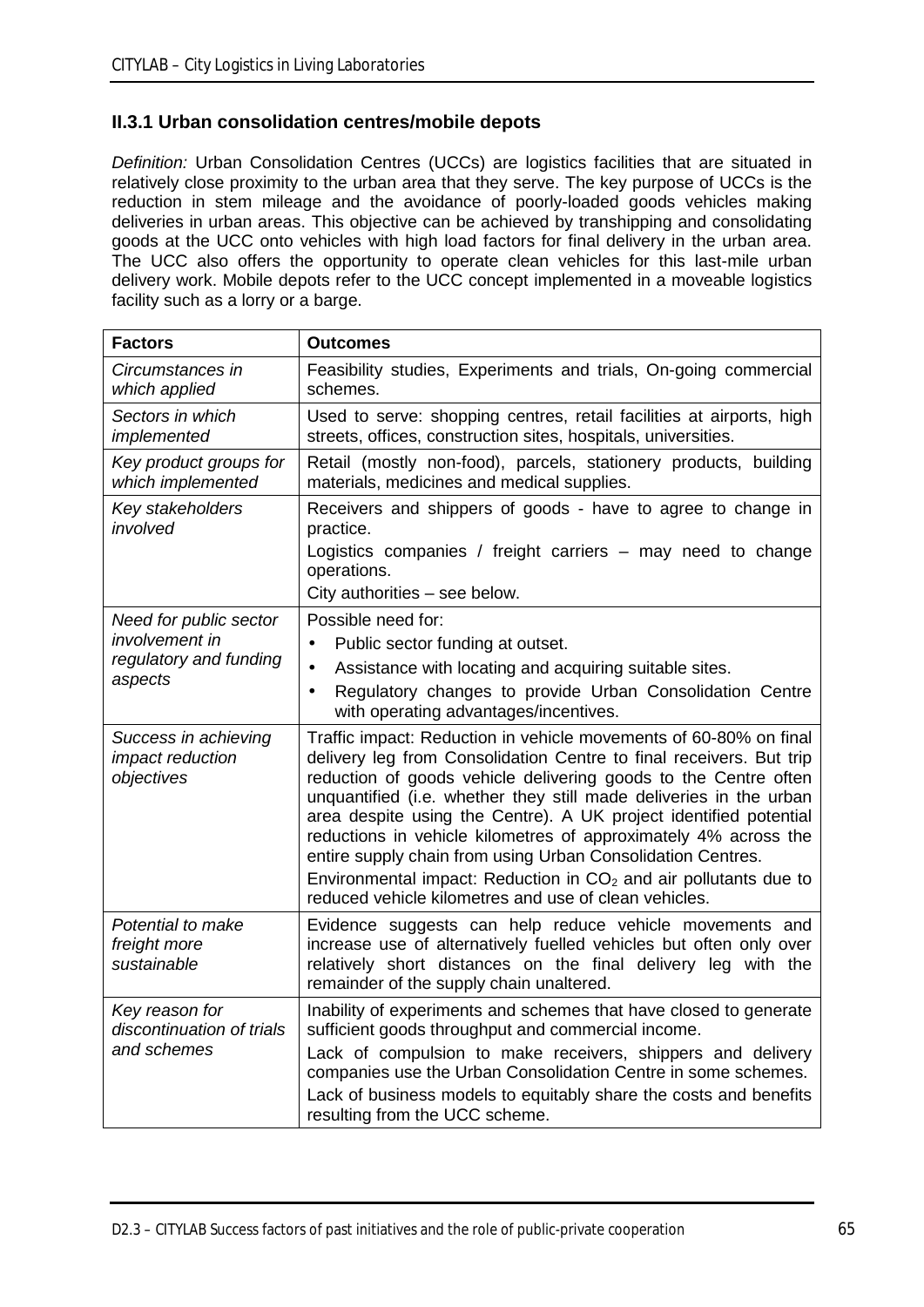# **II.3.2 Improving loads carried on goods vehicles**

*Definition:* Improving the loads carried on goods vehicles reduces the number of goods vehicle trips required and hence the vehicle kilometres travelled. It is possible for freight operators to achieve such efficiency improvements in two ways: by carrying more on loaded vehicle trips, and by reducing the extent of return trips on which no goods are carried (i.e. empty running). Improving vehicle capacity is utilised through the reorganisation of their vehicle operations (including improved transport planning, collaboration with other operators, vehicle redesign, and modifying handling equipment). Vehicle empty running can be reduced by operators identifying reverse goods flows, and through collaborating with other freight companies by means such as the use of load matching services**.**

| <b>Factors</b>                                                                       | <b>Outcomes</b>                                                                                                                                                                                                                                                                                                                                                                                                                                                                                                                                                                                                                                                                                                                                                                                                                                                 |
|--------------------------------------------------------------------------------------|-----------------------------------------------------------------------------------------------------------------------------------------------------------------------------------------------------------------------------------------------------------------------------------------------------------------------------------------------------------------------------------------------------------------------------------------------------------------------------------------------------------------------------------------------------------------------------------------------------------------------------------------------------------------------------------------------------------------------------------------------------------------------------------------------------------------------------------------------------------------|
| Circumstances in<br>which applied                                                    | On-going commercial schemes.                                                                                                                                                                                                                                                                                                                                                                                                                                                                                                                                                                                                                                                                                                                                                                                                                                    |
| Sectors in which<br>implemented                                                      | Various (potentially any). Empty running may have greater potential<br>in automotive, non-food retailing, construction, chemicals and<br>parcels than in grocery sector.                                                                                                                                                                                                                                                                                                                                                                                                                                                                                                                                                                                                                                                                                        |
| Key product groups for<br>which implemented                                          | Potentially any – but can be constrained by product bulk density,<br>vehicle configuration and extent to which delivery of goods is time-<br>critical or subject to scheduling constraints.                                                                                                                                                                                                                                                                                                                                                                                                                                                                                                                                                                                                                                                                     |
| Key stakeholders<br>involved                                                         | Logistics companies / freight carriers together with their customers.                                                                                                                                                                                                                                                                                                                                                                                                                                                                                                                                                                                                                                                                                                                                                                                           |
| Need for public sector<br><i>involvement in</i><br>regulatory and funding<br>aspects | Possible need for public sector change in maximum vehicle size and<br>weight regulations but unlikely to have a major bearing on urban<br>freight activity. (Trials with compulsory urban load factor schemes<br>have not proved successful).                                                                                                                                                                                                                                                                                                                                                                                                                                                                                                                                                                                                                   |
| Success in achieving<br><i>impact reduction</i><br>objectives                        | Traffic impact: Reduction in total vehicle movements and hence<br>vehicle kilometres travelled. Modelling work in the fast moving<br>consumer goods sector in the UK suggests combining part loads<br>destined for similar geographical areas, companies could reduce<br>HGV vehicle kilometres by approximately 1 per cent. More<br>demanding efforts to improve load consolidation, such as channelling<br>companies' freight through regional consolidation centres, were<br>shown to result in vehicle kilometre reductions of approximately 5 per<br>cent. Two studies that have estimated the impact of backhauling of<br>goods on reducing empty running in different sectors in the UK have<br>suggested vehicle kilometre reductions of 2 and 8%.<br>Environmental impact: Reduction in $CO2$ and air pollutants due to<br>reduced vehicle kilometres. |
| Potential to make<br>freight more<br>sustainable                                     | Potential to make important reduction in road freight activity but<br>typical imbalances in freight flows in urban flows (with more goods<br>being transported in than out) could hinder initiatives to reduce<br>empty running. Empty running is likely to also have greater potential<br>over relatively long-distance activities. Improving vehicle fill on<br>loaded journeys may therefore have greater scope than reducing<br>empty running in urban areas.                                                                                                                                                                                                                                                                                                                                                                                               |
| Key reason for<br>discontinuation of trials<br>and schemes                           | Inter-company constraints.                                                                                                                                                                                                                                                                                                                                                                                                                                                                                                                                                                                                                                                                                                                                                                                                                                      |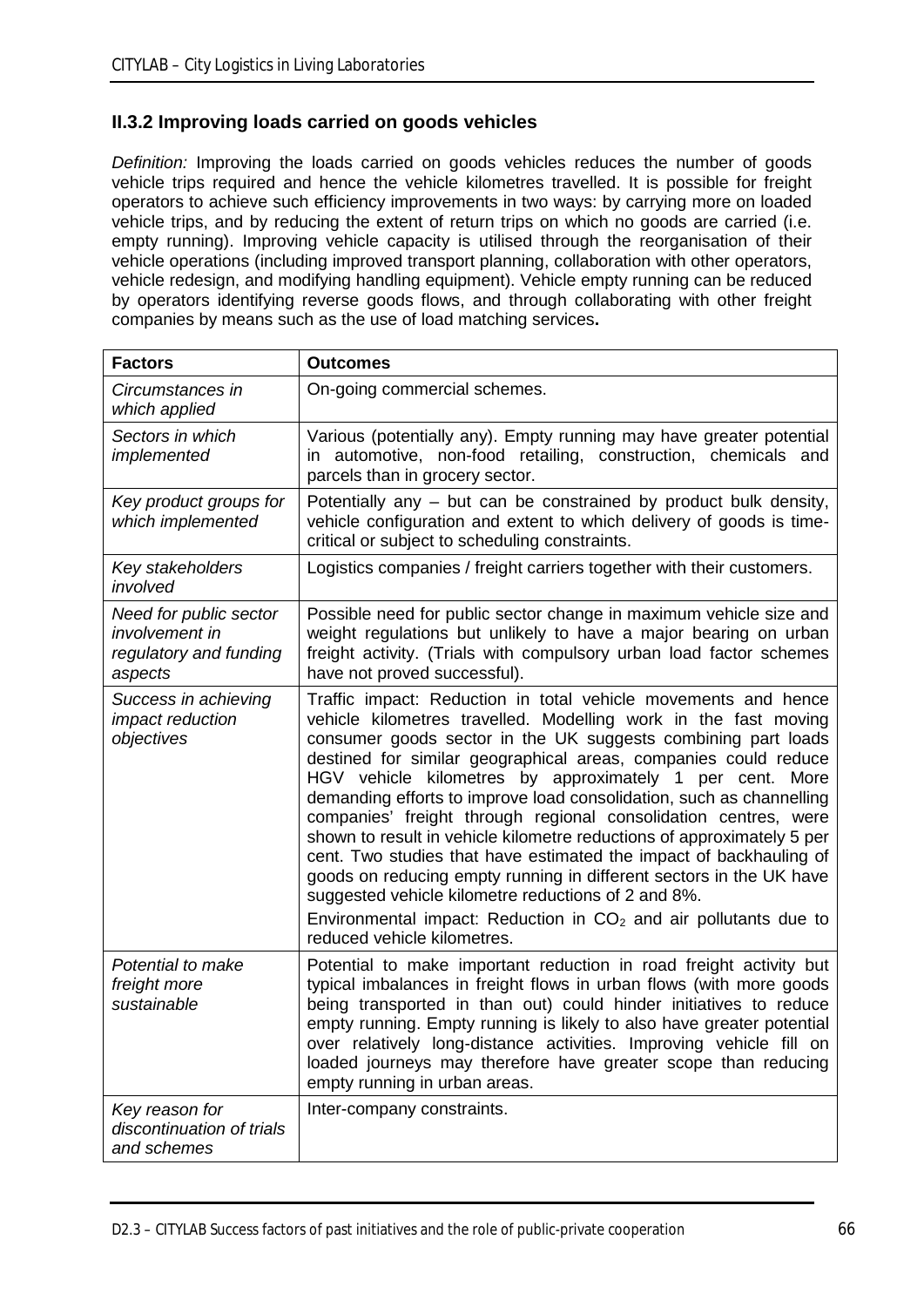# **II.3.3 Alternatively-fuelled vehicles**

*Definition:* Alternatively-fuelled vehicles refers to the use of goods vehicles powered by nondiesel fuels. These fuels include: electricity, gas (compressed natural gas and liquefied petroleum gas), bioethanol, biomethane and hydrogen. In addition, the use of nonelectrically assisted cycles is also used for some small, lightweight product delivery in urban areas.

| <b>Factors</b>                                      | <b>Outcomes</b>                                                                                                                                                                                                                      |  |  |
|-----------------------------------------------------|--------------------------------------------------------------------------------------------------------------------------------------------------------------------------------------------------------------------------------------|--|--|
| Circumstances in which<br>applied                   | Feasibility studies,<br>Experiments<br>trials.<br>On-going<br>and<br>commercial schemes.                                                                                                                                             |  |  |
| Sectors in which implemented                        | Parcels, retail.                                                                                                                                                                                                                     |  |  |
| Key product groups for which<br>implemented         | Van and lorries: wide range of products.<br>Cycles: parcels, small shop purchases.                                                                                                                                                   |  |  |
| Key stakeholders involved                           | Logistics companies / freight carriers.                                                                                                                                                                                              |  |  |
| Need for public sector                              | Possible need for:                                                                                                                                                                                                                   |  |  |
| involvement in regulatory and<br>funding aspects    | Public sector grants/subsidies to assist with additional<br>vehicle<br>acquisition<br>costs<br>and<br>planning/providing<br>refuelling networks.                                                                                     |  |  |
|                                                     | The implementation of vehicle access regulations linked<br>to vehicle pollution (such as Low Emission Zones) can<br>potentially encourage the uptake of alternatively-fuelled<br>vehicles.                                           |  |  |
| Success in achieving impact<br>reduction objectives | Traffic impact: No impact.<br>Environmental impact: Reduction in $CO2$ and local air<br>pollution due to non-fossil fuel engines.                                                                                                    |  |  |
| Potential to make freight more<br>sustainable       | Evidence suggests can substantially reduce local air<br>pollutant emissions at point of use and<br>also<br>can<br>reduce/eliminate $CO2$ emissions at point of use (and more<br>widely entirely if carbon-free electricity is used). |  |  |
| Key reason for                                      | Purchase price differentials with conventional vehicles.                                                                                                                                                                             |  |  |
| discontinuation of trials and                       | Payload disadvantages with conventional vehicles.                                                                                                                                                                                    |  |  |
| schemes                                             | Vehicle distance limitations.                                                                                                                                                                                                        |  |  |
|                                                     | Refuelling network availability.                                                                                                                                                                                                     |  |  |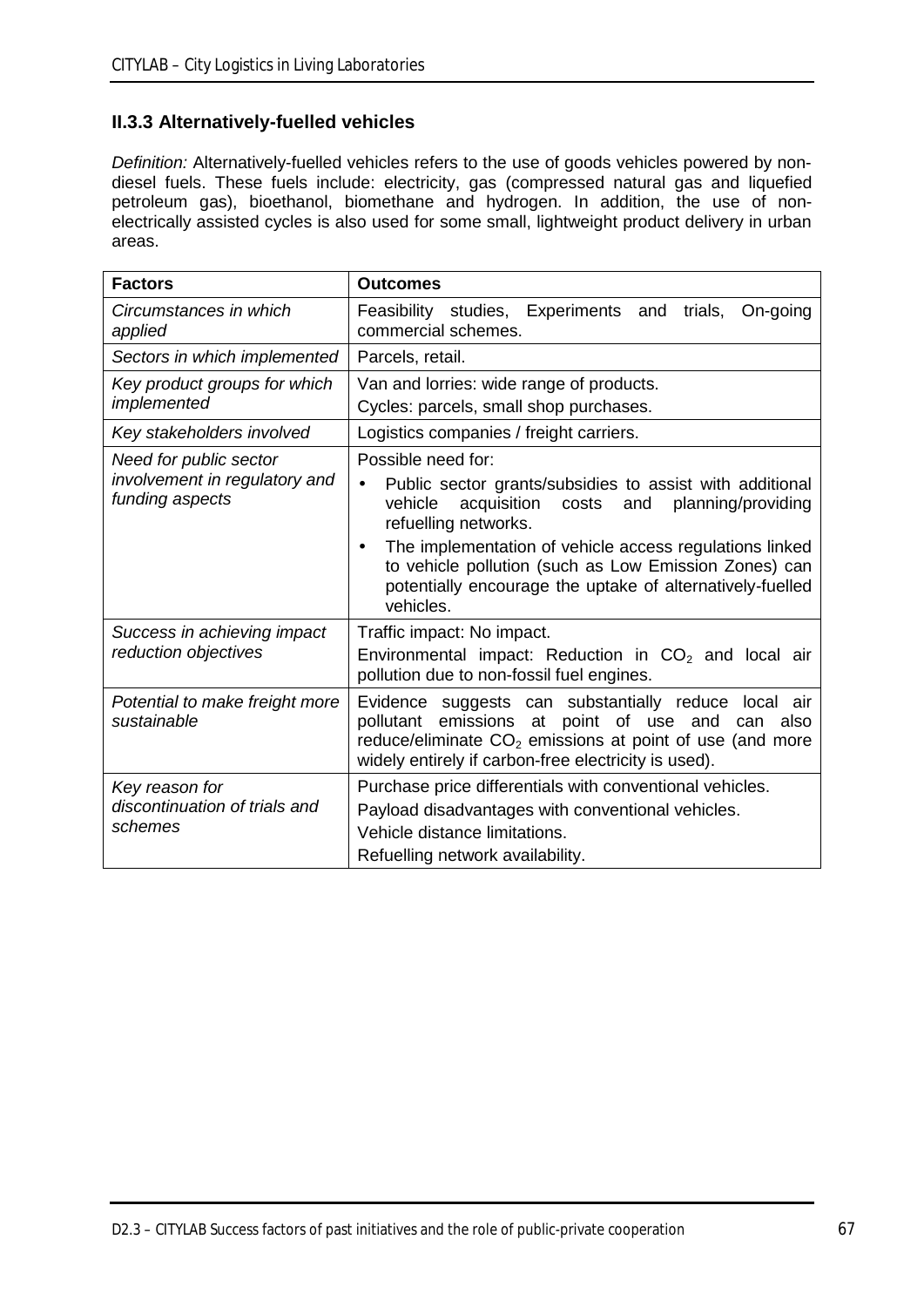## **II.3.4 Procurement practices**

*Definition:* Changing procurement practices refers to the receiver of goods in buildings located in urban areas implementing more sustainable forms of goods ordering to reduce freight activity to and from their buildings. This can be achieved in two key ways: i) encouraging those placing orders within an organisation or businesses sharing a given building or location to use the same suppliers (often referred to as joint procurement), and ii) encouraging those placing orders to review how frequently the goods ordered need to be delivered. Both of these approaches will help to reduce the number of delivery vehicle trips required to deliver the same quantity of goods to a specific building or location.

| <b>Factors</b>                                                             | <b>Outcomes</b>                                                                                                                                                                                                                                                                                                                                                                                                                                                                                         |
|----------------------------------------------------------------------------|---------------------------------------------------------------------------------------------------------------------------------------------------------------------------------------------------------------------------------------------------------------------------------------------------------------------------------------------------------------------------------------------------------------------------------------------------------------------------------------------------------|
| Circumstances in which<br>applied                                          | Feasibility<br>studies, Experiments and<br>trials,<br>On-going<br>commercial schemes.                                                                                                                                                                                                                                                                                                                                                                                                                   |
| Sectors in which implemented                                               | Public sector buildings, offices, hotels.                                                                                                                                                                                                                                                                                                                                                                                                                                                               |
| Key product groups for which<br>implemented                                | Potentially any, more commonly focused on items that are<br>non-business critical to begin with.                                                                                                                                                                                                                                                                                                                                                                                                        |
| Key stakeholders involved                                                  | Receivers (have to agree to change in practice).                                                                                                                                                                                                                                                                                                                                                                                                                                                        |
| Need for public sector<br>involvement in regulatory and<br>funding aspects | May be scope for consideration of reductions in business<br>taxation for participating organisations.<br>Public sector can encourage such practices through<br>initiatives such as Delivery Servicing Plans in London.                                                                                                                                                                                                                                                                                  |
| Success in achieving impact<br>reduction objectives                        | Traffic impact: Reduction in total vehicle movements and<br>hence vehicle kilometres travelled due to less frequent<br>deliveries and use of fewer suppliers.<br>Environmental impact: Reduction in $CO2$ and air pollutants<br>due to reduced vehicle kilometres and use of clean<br>vehicles.                                                                                                                                                                                                         |
| Potential to make freight more<br>sustainable                              | Has substantial potential scope to reduce freight activity to<br>receivers (existing trials and schemes suggest a reduction<br>of 20-80% in vehicle deliveries for products involved). In<br>case of part load deliveries to participating receivers,<br>research does not currently identify the extent to which<br>freight vehicle trip reduction is reduced in the surrounding<br>area (or whether the vehicles still need to make same<br>number of deliveries to non-participating organisations). |
| Key reason for<br>discontinuation of trials and<br>schemes                 | Difficulty getting receivers to change their procurement<br>practices especially where the organisation already has<br>nationally agreed contracts in place.<br>Culture of non-pooling of procurement activities with<br>perceived competitors in multi-tenanted buildings.<br>Lack of on-site storage space to facilitate less frequent,<br>larger deliveries.                                                                                                                                         |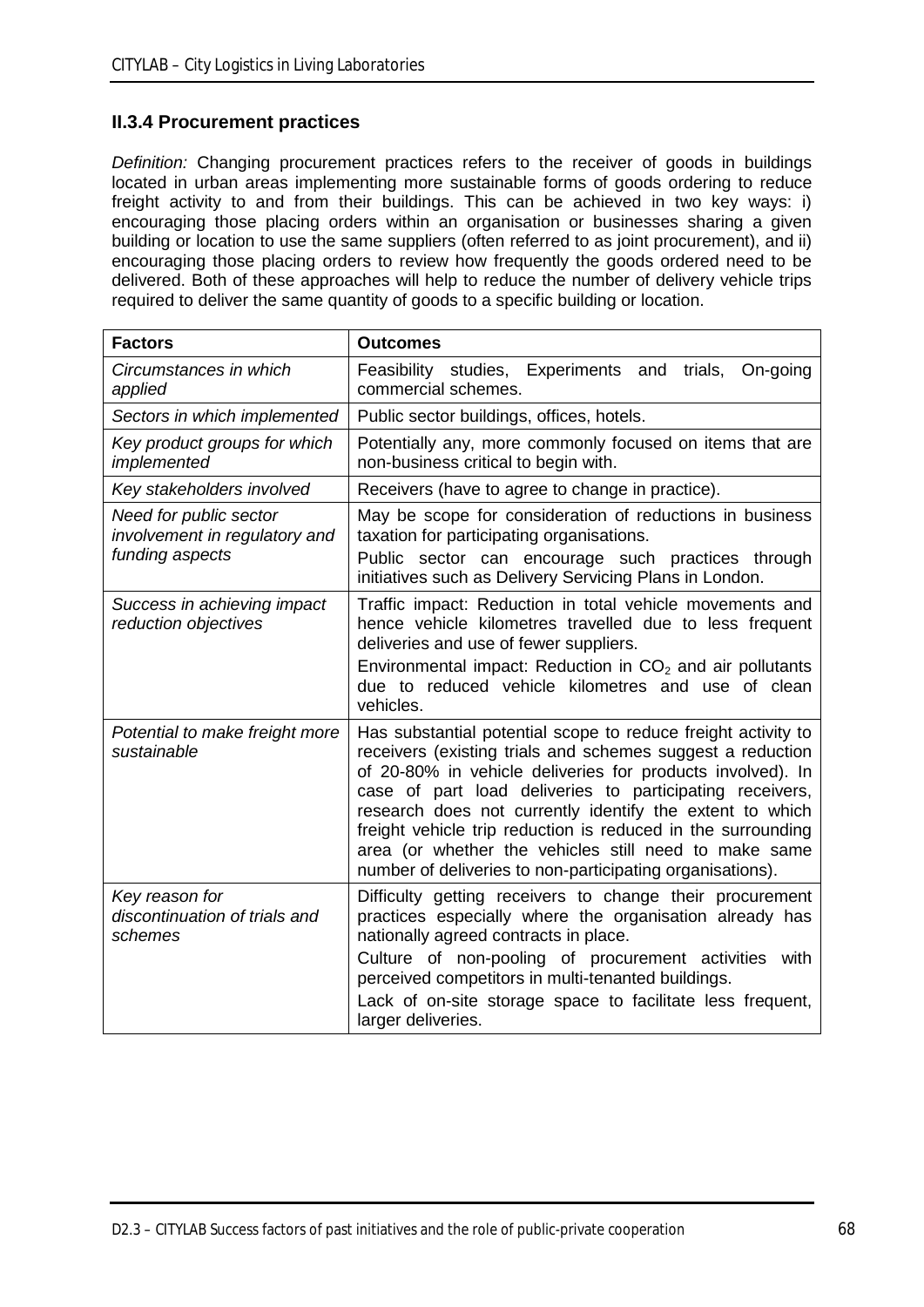## **II.3.5 Common internal logistics for a major multi-tenanted building or area (including reception and storage facilities and internal logistics)**

*Definition:* Common internal logistics for multi-tenanted buildings and areas refers to the deployment of a single team of logistics staff responsible for receiving goods delivered and dispatching goods collected from the site. These staff also carry out the final delivery of the goods within the building from the building's goods reception area to the tenant or department that placed the order (as well as often co-ordinating and collecting certain goods destined for dispatch). This removes the need for drivers delivering goods to the building site from having to convey the goods from the vehicle to their final destination inside the building. This reduces the time taken by the driver for each collection and delivery and hence the total time spent by each collection and delivery vehicle at the building point. The concept also exists for deliveries to retail streets in some French cities (referred to as Nearby Delivery Areas / Espace de livraison de proximité (ELP).

| <b>Factors</b>                                                             | <b>Outcomes</b>                                                                                                                                                                                                                                                                                                                                                                                                                                                                                                                                                                                                                                                                                                                 |
|----------------------------------------------------------------------------|---------------------------------------------------------------------------------------------------------------------------------------------------------------------------------------------------------------------------------------------------------------------------------------------------------------------------------------------------------------------------------------------------------------------------------------------------------------------------------------------------------------------------------------------------------------------------------------------------------------------------------------------------------------------------------------------------------------------------------|
| Circumstances in which<br>applied                                          | studies, Experiments<br>Feasibility<br>and<br>trials,<br>On-going<br>commercial schemes.                                                                                                                                                                                                                                                                                                                                                                                                                                                                                                                                                                                                                                        |
| Sectors in which implemented                                               | Shopping centres, shared offices, retail streets.                                                                                                                                                                                                                                                                                                                                                                                                                                                                                                                                                                                                                                                                               |
| Key product groups for which<br>implemented                                | Potentially any (sometimes excludes business critical items<br>such as couriered documents).                                                                                                                                                                                                                                                                                                                                                                                                                                                                                                                                                                                                                                    |
| Key stakeholders involved                                                  | Tenant receivers at the site together with management<br>company/property owner.                                                                                                                                                                                                                                                                                                                                                                                                                                                                                                                                                                                                                                                |
| Need for public sector<br>involvement in regulatory and<br>funding aspects | Unlikely for internal logistics in multi-tenanted buildings.<br>Role for city authority in on-street schemes serving retail<br>streets (such as ELP scheme in French cities) in terms of<br>providing suitable space for goods reception, helping build a<br>between receivers and possible financial<br>partnership<br>support.                                                                                                                                                                                                                                                                                                                                                                                                |
| Success in achieving impact<br>reduction objectives                        | Traffic impact: Reduction in total vehicle movements and<br>hence vehicle kilometres and also vehicles required due to<br>time savings. Time taken for delivery trips, parking and<br>unloading and delivery within the buildings was reduced by<br>approximately 70% in case of Marunouchi CBD scheme in<br>Tokyo, Japan. In the case of the ELP scheme in Bordeaux<br>an average of 1.4 km per diesel-powered vehicle trip was<br>removed as a result.<br>Environmental impact: Reduction in $CO2$ and air pollutants<br>due to reduced vehicle kilometres and use of alternatively-<br>fuelled vehicles, as well as reduced vehicle queuing and<br>engine idling and associated noise disturbance in sensitive<br>locations. |
| Potential to make freight more<br>sustainable                              | Has substantial potential scope to reduce freight vehicle<br>dwell times and queuing at busy multi-tenanted sites and in<br>busy retail streets.                                                                                                                                                                                                                                                                                                                                                                                                                                                                                                                                                                                |
| Key reason for<br>discontinuation of trials and<br>schemes                 | Costs of common operations among receivers.<br>Receiver and site management concerns about legal liability<br>for goods in a common logistics environment.                                                                                                                                                                                                                                                                                                                                                                                                                                                                                                                                                                      |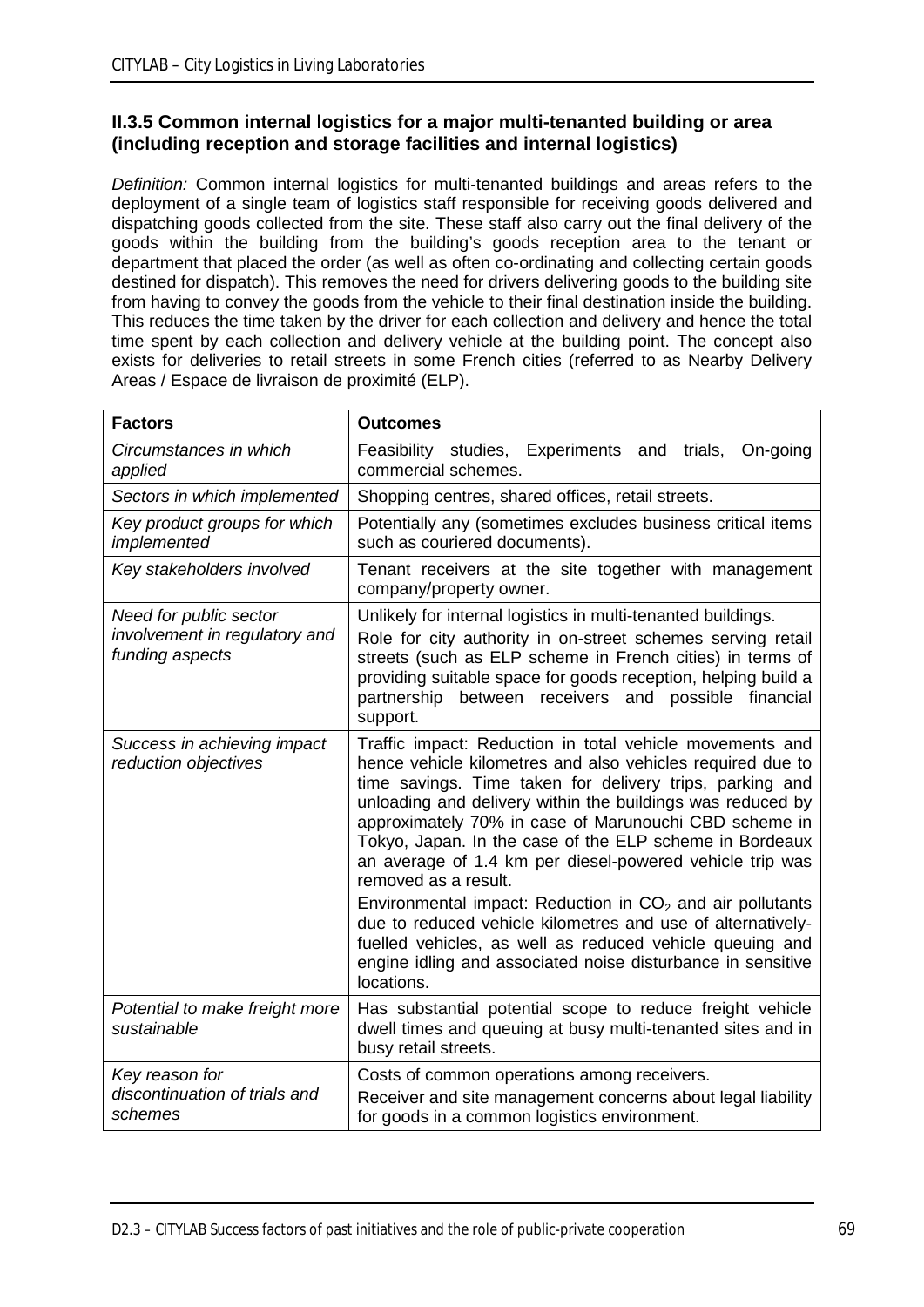# **II.3.6 Retiming of logistics operations**

*Definition:* Retiming refers to carrying out urban collection and delivery activities during the evening, night and early morning (i.e. outside peak traffic hours). This approach helps to reduce delays for freight operators by using the road network when it is relatively quiet and thereby also reduces demand for road space in peak periods. By carrying out freight operations when roads are uncongested helps to reduce fuel consumption, carbon emissions, air pollutants, and improves road safety. It also allows companies to receive goods when they are relatively quiet and thereby reduces the disruption caused to businesses by deliveries and collections.

| <b>Factors</b>                                             | <b>Outcomes</b>                                                                                                                                                                                                                                                                                                                                                                                                                                                                              |
|------------------------------------------------------------|----------------------------------------------------------------------------------------------------------------------------------------------------------------------------------------------------------------------------------------------------------------------------------------------------------------------------------------------------------------------------------------------------------------------------------------------------------------------------------------------|
| Circumstances in which<br>applied                          | Feasibility studies, Experiments and trials, On-going commercial<br>schemes.                                                                                                                                                                                                                                                                                                                                                                                                                 |
| Sectors in which<br>implemented                            | Various (most typically sites with out-of-hours staffing already<br>available).                                                                                                                                                                                                                                                                                                                                                                                                              |
| Key product groups for<br>which implemented                | Potentially most products - more limited if involving unattended<br>deliveries (which may preclude valuable items, large items and<br>those with specialist storage requirements such as food). Not<br>appropriate for some critical deliveries.                                                                                                                                                                                                                                             |
| Key stakeholders involved                                  | Public and private sector working together. Likely to require local<br>and city-wide public authorities together with freight carriers and<br>receivers.                                                                                                                                                                                                                                                                                                                                     |
| Need for public sector                                     | Possible need for:                                                                                                                                                                                                                                                                                                                                                                                                                                                                           |
| involvement in regulatory<br>and funding aspects           | Relaxation of existing time regulations on specific sites or more<br>generally on-street.                                                                                                                                                                                                                                                                                                                                                                                                    |
|                                                            | Monitoring of outcomes of trials to ensure negative impacts for<br>local residents not increased.                                                                                                                                                                                                                                                                                                                                                                                            |
| Success in achieving<br>impact reduction objectives        | Traffic impact: Reduction in contribution of freight to peak traffic<br>levels. In the case of the London 2012 Olympics peak-time traffic<br>was reduced by approximately 10-15% compared to the non-<br>Games baseline, with a comparable increase during the early<br>evening and night. In a trial in Barcelona, it was possible to replace<br>7 medium-sized goods vehicles operated in the daytime with 2<br>large goods vehicles at night to do the same quantity of delivery<br>work. |
|                                                            | Research in the UK fast moving consumer goods (FMCG) sector<br>nationally indicated that making deliveries outside the peak periods<br>could reduce travel time by up to 16%, and vehicle kilometres by<br>3%.                                                                                                                                                                                                                                                                               |
|                                                            | Environmental impact: Reduction in $CO2$ and air pollutants due to<br>fuel savings from higher average journey speeds, and improved<br>vehicle fill per vehicle round.                                                                                                                                                                                                                                                                                                                       |
| Potential to make freight<br>more sustainable              | Substantial scope to reduce peak-time urban freight traffic, thereby<br>improving peak time urban traffic flow.                                                                                                                                                                                                                                                                                                                                                                              |
| Key reason for<br>discontinuation of trials and<br>schemes | Existence of regulations that prevent it.<br>Inability to meet noise requirements to prevent disturbance at night.<br>Cost implications in terms of higher driver wages and cost of<br>additional out-of-hours receiving staff.                                                                                                                                                                                                                                                              |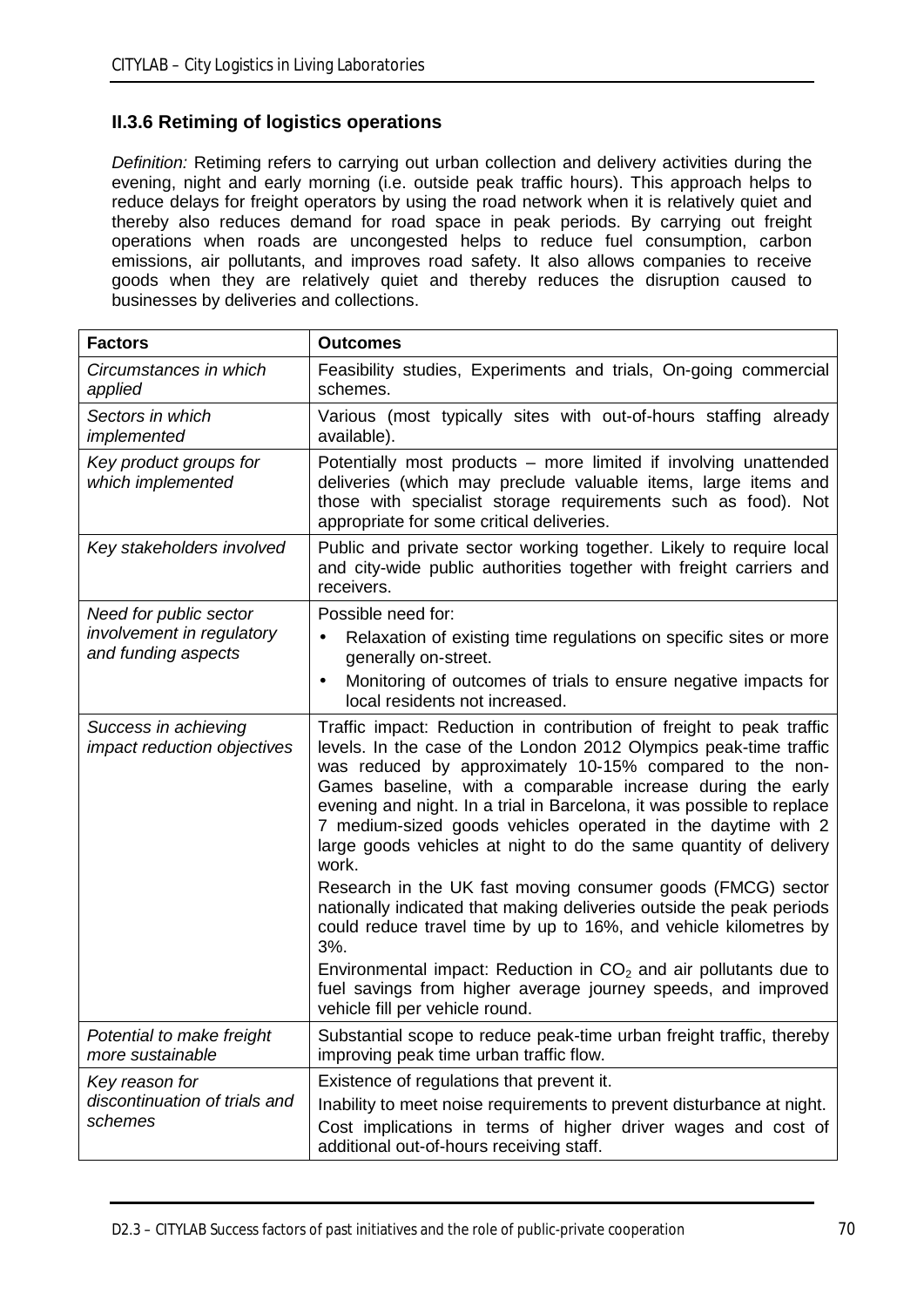## **II.3.7 Urban distribution property and land use planning interventions**

*Definition:* Several types of logistics land use and building planning approaches can be considered to help reduce freight activity and its impacts in urban areas. City planners can encourage mixed use urban developments in which freight generating activities are colocated. They can also encourage and actively support central and inner urban freight depots to help reduce the effects of increasing urban freight journey distances caused by logistics sprawl (e.g. "logistics hotels"). City planners can also require major new building developments to put in place freight travel plans (also known as Delivery Servicing Plans) which helps to establish targets and package of measures to encourage sustainable freight activity at the site. City planners can also require specified off-street loading facilities to be included in new and altered buildings as part of the planning process to help reduce demand for on-street loading/unloading space.

| <b>Factors</b>                                                             | <b>Outcomes</b>                                                                                                                                                                                                                                                                                                                                                                                                                                                                                                                                                                                                                                                                                                                                                          |
|----------------------------------------------------------------------------|--------------------------------------------------------------------------------------------------------------------------------------------------------------------------------------------------------------------------------------------------------------------------------------------------------------------------------------------------------------------------------------------------------------------------------------------------------------------------------------------------------------------------------------------------------------------------------------------------------------------------------------------------------------------------------------------------------------------------------------------------------------------------|
| Circumstances in which<br>applied                                          | Feasibility studies, On-going commercial schemes.                                                                                                                                                                                                                                                                                                                                                                                                                                                                                                                                                                                                                                                                                                                        |
| Sectors in which<br>implemented                                            | Logistics.                                                                                                                                                                                                                                                                                                                                                                                                                                                                                                                                                                                                                                                                                                                                                               |
| Key product groups for<br>which implemented                                | Potentially any.                                                                                                                                                                                                                                                                                                                                                                                                                                                                                                                                                                                                                                                                                                                                                         |
| Key stakeholders involved                                                  | Public and private sector working together.                                                                                                                                                                                                                                                                                                                                                                                                                                                                                                                                                                                                                                                                                                                              |
| Need for public sector<br>involvement in regulatory<br>and funding aspects | Possible need for:                                                                                                                                                                                                                                                                                                                                                                                                                                                                                                                                                                                                                                                                                                                                                       |
|                                                                            | Strategic high level policy to support and encourage sustainable<br>logistics land use planning.                                                                                                                                                                                                                                                                                                                                                                                                                                                                                                                                                                                                                                                                         |
|                                                                            | Assistance with locating and acquiring suitable sites.<br>$\blacksquare$                                                                                                                                                                                                                                                                                                                                                                                                                                                                                                                                                                                                                                                                                                 |
|                                                                            | Careful review of existing building regulations and standards for<br>logistics facilities so as to avoid overburdening requirements                                                                                                                                                                                                                                                                                                                                                                                                                                                                                                                                                                                                                                      |
| Success in achieving<br>impact reduction<br>objectives                     | Traffic impact: Reduction in urban vehicle kilometres due to reduced<br>distances between delivery and collection locations, and possible<br>scope for use of better loaded, cleaner vehicles in the case of new<br>urban logistics facilities aiming to reduce logistics sprawl. Freight<br>travel planning at major freight-receiving sites can also assist in<br>reducing total vehicle kilometres and the use of retiming.<br>Efforts to improve the off-street reception facilities of major new<br>buildings can reduce traffic congestion caused by on-street vehicle<br>loading (with buildings having adequate off-street facilities).<br>Environmental impact: Reduction in $CO2$ and air pollutants due to<br>reduced vehicle kms and reduced traffic delays. |
| Potential to make freight<br>more sustainable                              | Scope to reduce the level of on-street vehicle loading and unloading<br>associated with large new developments through planning rules, and<br>also to group freight-intensive land uses together through efforts to<br>encourage mixed use developments, thereby reducing the spread of<br>related negative vehicle impacts across the urban area and<br>potentially reducing inter-drop distance between activities that share<br>freight vehicle movements.                                                                                                                                                                                                                                                                                                            |
| Key reason for<br>discontinuation of trials<br>and schemes                 | None identified.                                                                                                                                                                                                                                                                                                                                                                                                                                                                                                                                                                                                                                                                                                                                                         |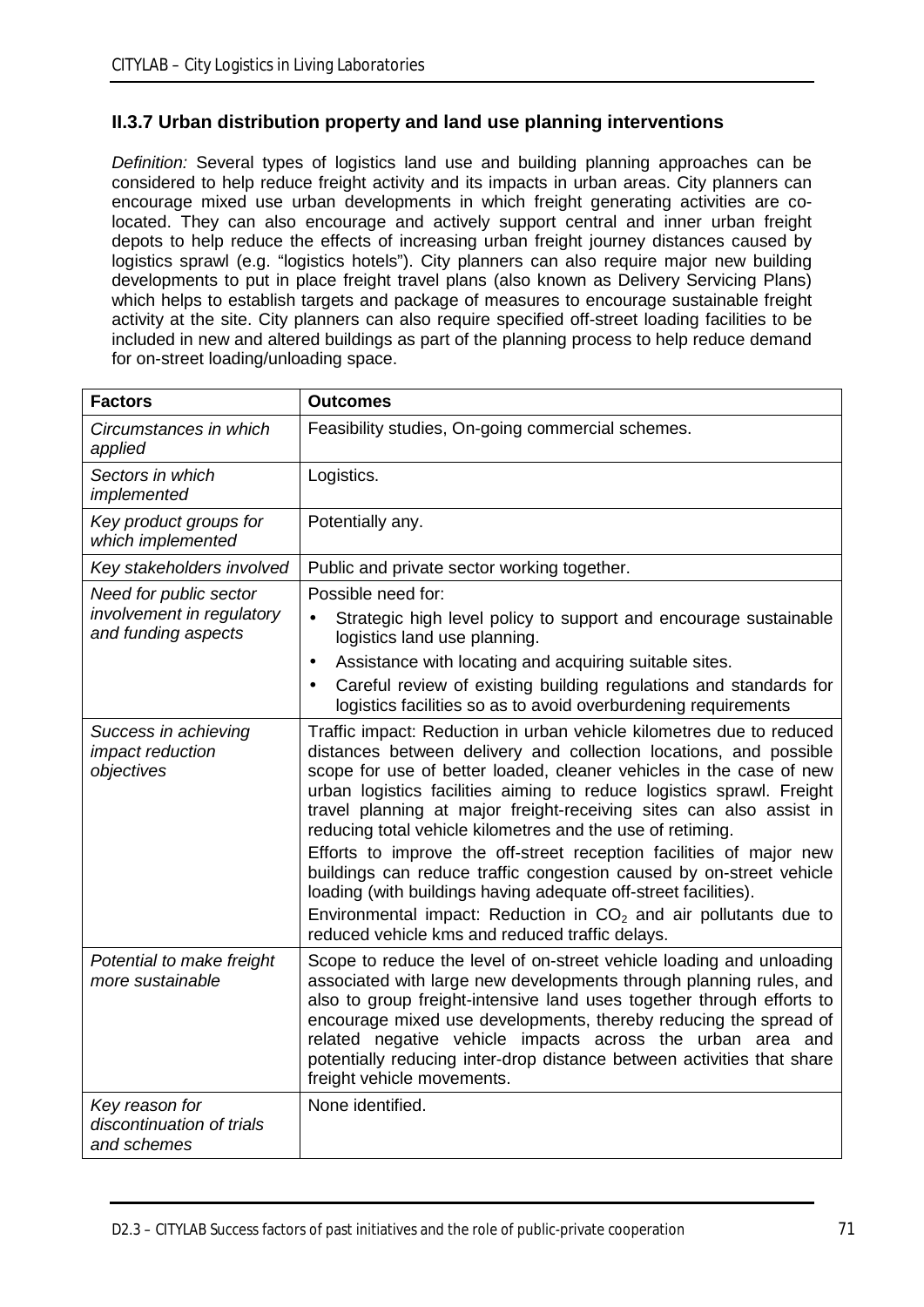# **II.3.8 Non-road modes**

*Definition:* refers to the use on non-road transport modes for distributing goods in urban areas (including rail and inland waterway transport). Apart from limited cases in which urban sites are rail- or water-connected, the use of these modes will usually have to take place in conjunction with last mile deliveries/collections by road-based vehicles.

| <b>Factors</b>                                             | <b>Outcomes</b>                                                                                                                                                                                                                                                                                                                                                                                   |
|------------------------------------------------------------|---------------------------------------------------------------------------------------------------------------------------------------------------------------------------------------------------------------------------------------------------------------------------------------------------------------------------------------------------------------------------------------------------|
| Circumstances in which<br>applied                          | studies, Experiments<br>Feasibility<br>and<br>On-going<br>trials,<br>commercial schemes.                                                                                                                                                                                                                                                                                                          |
| Sectors in which implemented                               | Energy, waste, construction, possible limited potential for<br>retail and parcels.                                                                                                                                                                                                                                                                                                                |
| Key product groups for which<br>implemented                | Bulk products, fuels, building materials, automotive, some<br>small scale implementations in parcels and food.                                                                                                                                                                                                                                                                                    |
| Key stakeholders involved                                  | Individual schemes will require freight operator and their<br>customer's involvement.                                                                                                                                                                                                                                                                                                             |
|                                                            | Larger efforts to stimulate use of non-road modes more<br>widely will require public and private sector working together<br>- key private sector stakeholders include both users, road<br>carrier and rail/water freight companies.                                                                                                                                                               |
| Need for public sector                                     | Possible need for:                                                                                                                                                                                                                                                                                                                                                                                |
| involvement in regulatory and<br>funding aspects           | Partnership development if aim is inclusion in high-level<br>transport strategy.                                                                                                                                                                                                                                                                                                                  |
|                                                            | Assistance with locating and acquiring suitable sites.<br>$\blacksquare$                                                                                                                                                                                                                                                                                                                          |
|                                                            | Public sector grants/subsidies to assist with capital<br>costs of necessary infrastructure.                                                                                                                                                                                                                                                                                                       |
|                                                            | Inclusion of a necessity to use non-road modes in major<br>public construction project contracts.                                                                                                                                                                                                                                                                                                 |
| Success in achieving impact<br>reduction objectives        | Traffic impact: reduction in road vehicle movements. The<br>Monoprix rail freight case in Paris has avoided 12,000 peak-<br>time diesel-powered lorry movements into the city per year.<br>The CarGo Tram operation in Dresden has removed need<br>for approximately 60 lorries journeys per day. Each beer<br>boat journey in Utrecht has replaced approximately 5 road-<br>based vehicle trips. |
|                                                            | Environmental impact: Reduction in $CO2$ and air pollutants<br>due to reduced road vehicle kilometres. The Monoprix case<br>in Paris for example has reduced $CO2$ emissions by 25%<br>compared to the previous operation.                                                                                                                                                                        |
| Potential to make freight more<br>sustainable              | Substantial scope to reduce inter-urban and peri-urban<br>road-based vehicle movements. But final delivery leg by<br>road still likely to be required - but could be carried out<br>using alternatively-fuelled vehicles.                                                                                                                                                                         |
| Key reason for<br>discontinuation of trials and<br>schemes | Cost and reliability of operations (such as rail access<br>charges, and double handling).<br>Lack of available, appropriately urban located sites for<br>handling/transfer operations.                                                                                                                                                                                                            |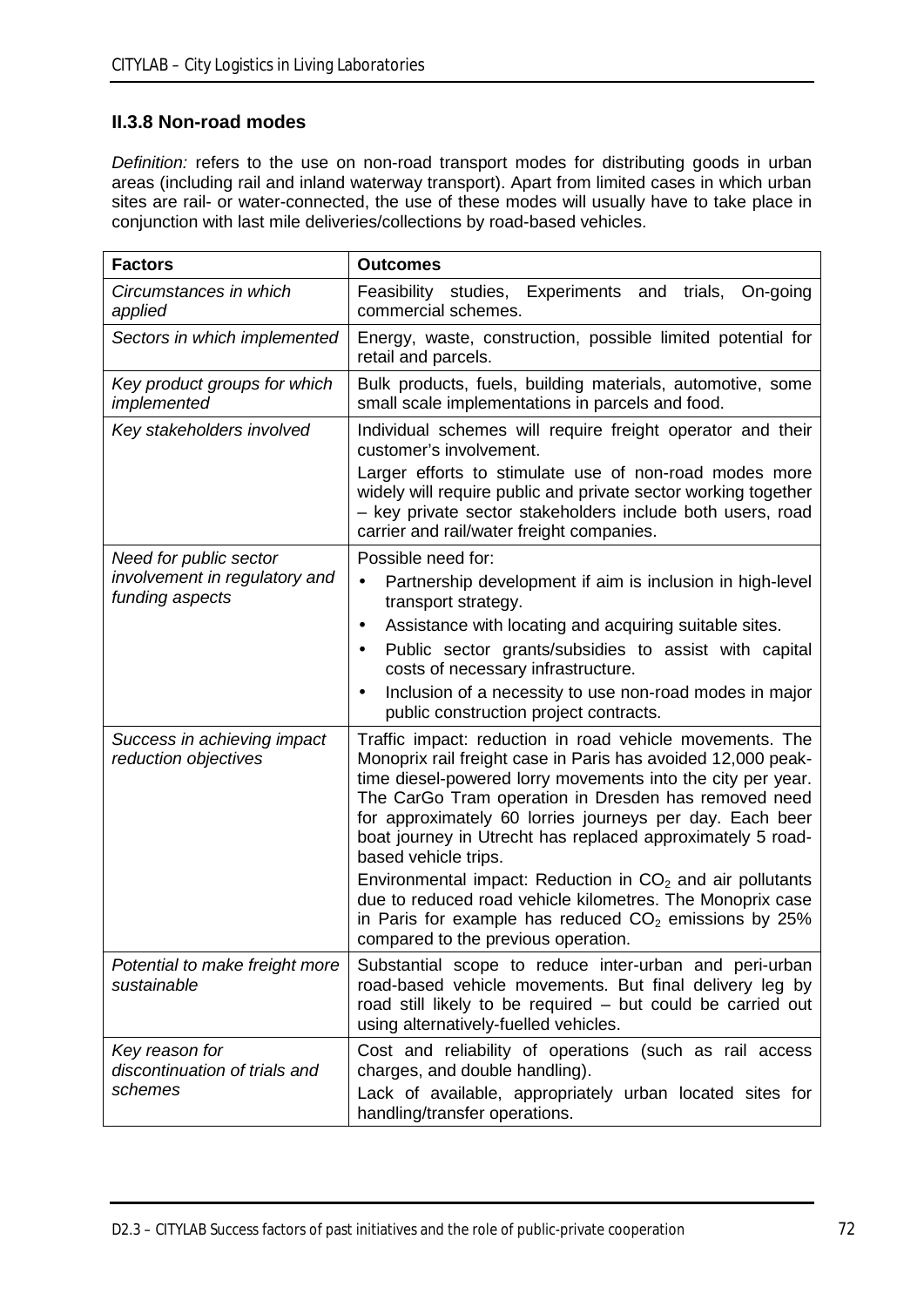## **II.3.9 Partnership working in the supply chain operations**

*Definition:* Developing partnerships between these range of public and private sector stakeholders can lead to improved problem identification and resolution in relation to urban freight transport issues. Stakeholders can include: policy makers, receivers of goods, shippers, and freight operators. While not solutions in themselves to urban freight problems, these partnership efforts help to increase the likelihood that urban freight initiatives are successful and meet their objectives. Such partnerships can provide the opportunity for stakeholders to work closely together to address specific freight transport problems, and can provide a forum to achieve good practice in environmentally sensitive, economic, safe and efficient freight transport.

| <b>Factors</b>                                                             | <b>Outcomes</b>                                                                                                                                                                                                                                                                           |
|----------------------------------------------------------------------------|-------------------------------------------------------------------------------------------------------------------------------------------------------------------------------------------------------------------------------------------------------------------------------------------|
| Circumstances in which<br>applied                                          | Feasibility studies, On-going schemes.                                                                                                                                                                                                                                                    |
| Sectors in which implemented                                               | Potentially any.                                                                                                                                                                                                                                                                          |
| Key product groups for which<br>implemented                                | Not applicable.                                                                                                                                                                                                                                                                           |
| Key stakeholders involved                                                  | Typically range of public and private sector stakeholders.<br>Private sector especially includes receivers and carriers.<br>Could also be a private sector only partnership for a given<br>initiative.                                                                                    |
| Need for public sector<br>involvement in regulatory and<br>funding aspects | Likely need for:<br>Taking the lead role in establishing the partnership.<br>Providing administration support for the partnership<br>(ideally financial resourcing to be met jointly by public<br>and private sector).                                                                    |
| Success in achieving impact<br>reduction objectives                        | Traffic impact and environmental impact: No specific<br>estimates available as partnership working can be applied<br>to many urban freight initiatives. Also, impacts accruing<br>specifically from partnership working cannot be readily<br>disaggregated from the scheme wide benefits. |
| Potential to make freight more<br>sustainable                              | Important role to play in joint efforts by stakeholders to<br>avoid unintended consequences of policy making, and to<br>devise most appropriate, and least damaging, solutions.                                                                                                           |
| Key reason for<br>discontinuation of trials and<br>schemes                 | Lack of focus or progress by partnership.<br>Lack of partnership funding.<br>Successful achievement of partnership objectives in case of<br>task-specific partnerships.                                                                                                                   |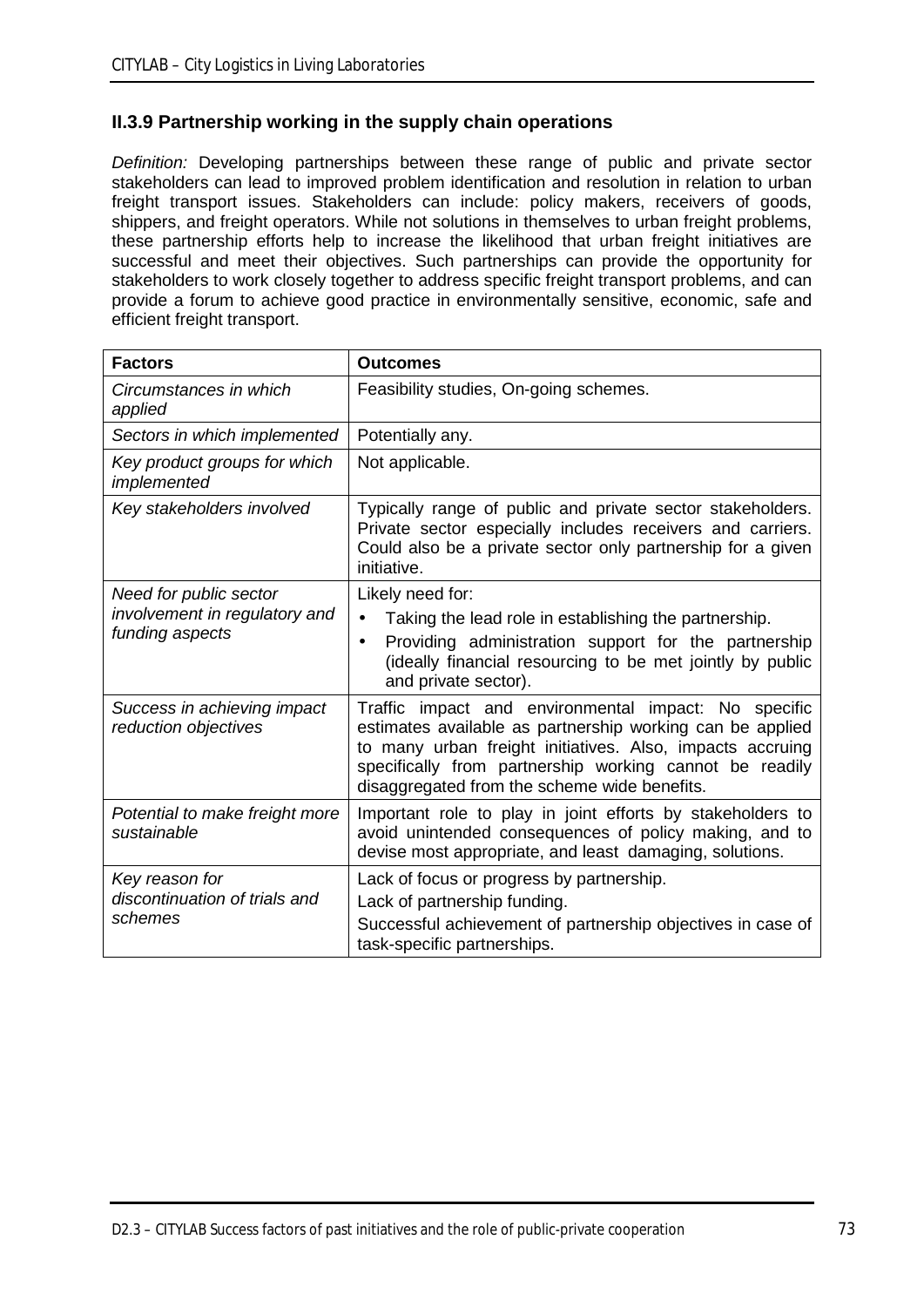# **II.4 Success factors for urban freight initiatives**

## **II.4.1 Background to success factors**

The concept of Success Factors (SFs) was first introduced by D. Ronald Daniel in 1961. Daniel raised the problem of there often being insufficient or inadequate management information available for designing strategies, setting objectives, making decisions, and measuring results against goals. Daniel proposed that business planning should identify SFs, which he described as "three to six factors that determine success…key jobs [that] must be done exceedingly well for a company to be successful" (Daniel 1961).

John Rockart built on Daniel's work and in 1979 published his approach which aimed to help business people identify the essential issues and areas of business that must be performed well if a business or project goal is to be achieved. Rockart termed these essential issues Critical Success Factors (CSFs) and defined these as "CSFs as, "The limited number of areas in which results, if they are satisfactory, will ensure successful competitive performance for the organization. They are the few key areas where things must go right for the business to flourish. If results in these areas are not adequate, the organization's efforts for the period will be less than desired" (Rockart, 1979).

## **II.4.2 Methodology**

In CITYLAB, the concept of Success Factors (SFs) has been applied to the urban freight implementations taking place in the seven Living Labs. The intention has been to identify the essential issues that must be addressed during implementation and establishment of a particular urban freight initiative in order that it proves successful and meets its intended objectives and strategic goals. Our use of the concept of SFs is somewhat broader than that proposed by Daniel and Rockart as urban freight initiatives typically have a longer and wider set of goals and objectives than a single business initiative. This is due to the fact that urban freight initiatives are usually implemented to address externalities (i.e. market failures that result in negative economic, social and environmental impacts) but which must also meet business and efficiency criteria if they are to provide successful.

There has been no previous research that has explicitly focused on SFs in the implementation of urban freight initiatives. In addition, much literature on urban freight initiatives does not explicitly address SFs for urban freight measures. Therefore, in the CITYLAB project this has been achieved through a desk review of relevant published material about each type of initiative in the CITYLAB implementations to attempt to identify SFs that are either explicit or implicit in that literature.

It was decided to attempt to categorise the urban freight-related SFs identified during the analysis. Reviewing the categorisation of SFs in other fields, several different approaches were identified. Rockart proposed the following categories for SFs: industry, environmental, strategic and temporal (Mind Tools, not dated; Rockart, 1979). A study of SFs in e-Banking used three categories: strategic, operational and technical (Shah et al, 2007). Another study of SFs for software projects used the following seven categories: communication factors, technical factors, organisational factors, environmental factors, product factors, team factors, and project management factors (Sudhakar, 2012).

It was felt that none of these previous systems of categorisation for SFs was completely appropriate to urban freight initiatives. This is due to the fact that urban freight initiatives are usually intending to overcome externalities rather than simply addressing business needs (as explained above). Therefore, a categorisation system was devised for the purposes of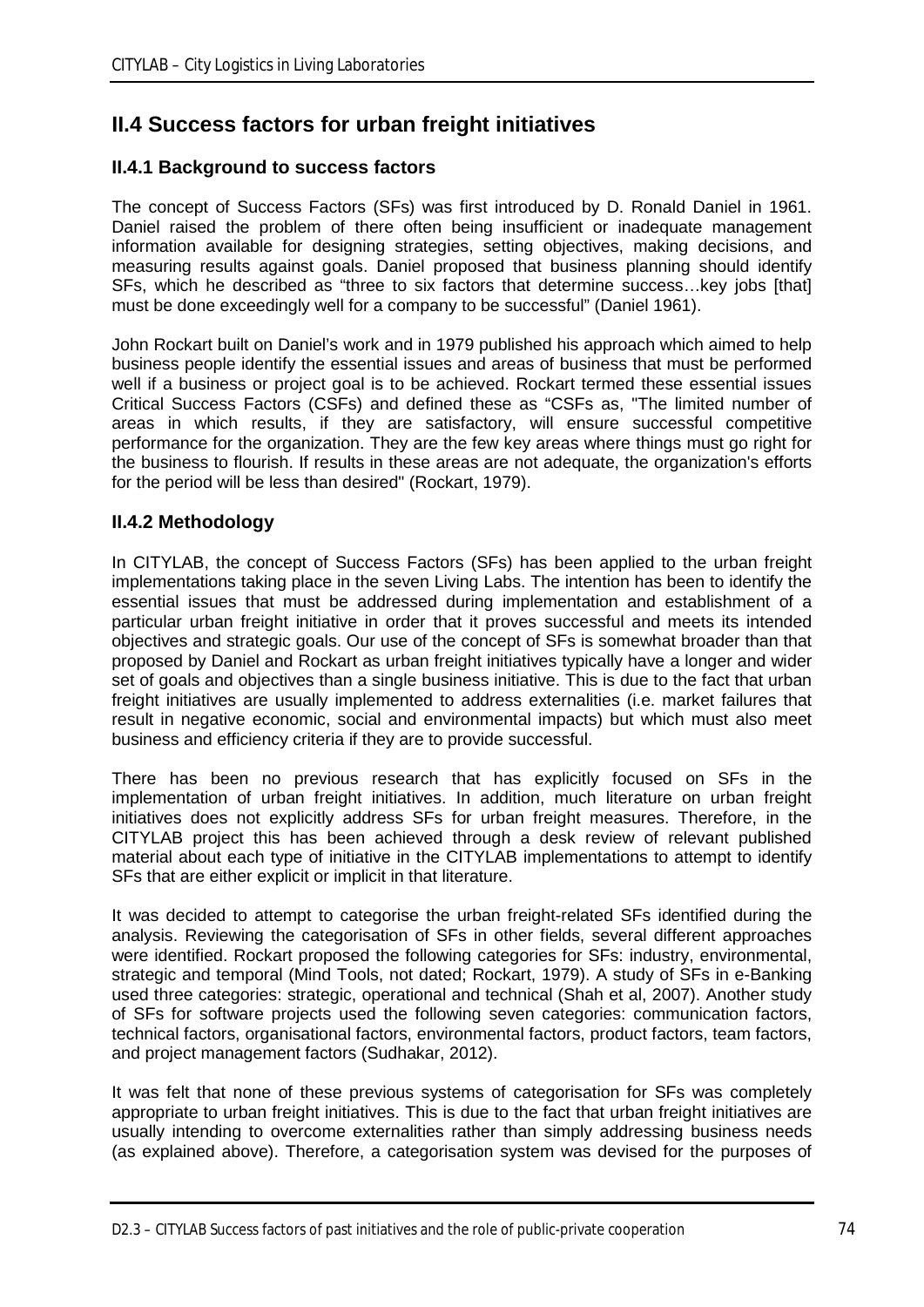CITYLAB that was a hybrid of these approaches used in other fields and comprised the following categories:

- **Strategic** l,
- **Operational**  $\overline{a}$
- **Ethical**
- Legal/regulatory
- **Technological** l,

## **II.4.3 Success factors identified for urban freight initiatives**

The success factors identified from the review work for each of the urban freight initiatives in the CITYLAB implementations are provided in tabular form in the following sub-sections, using the categories defined in section II.4.2.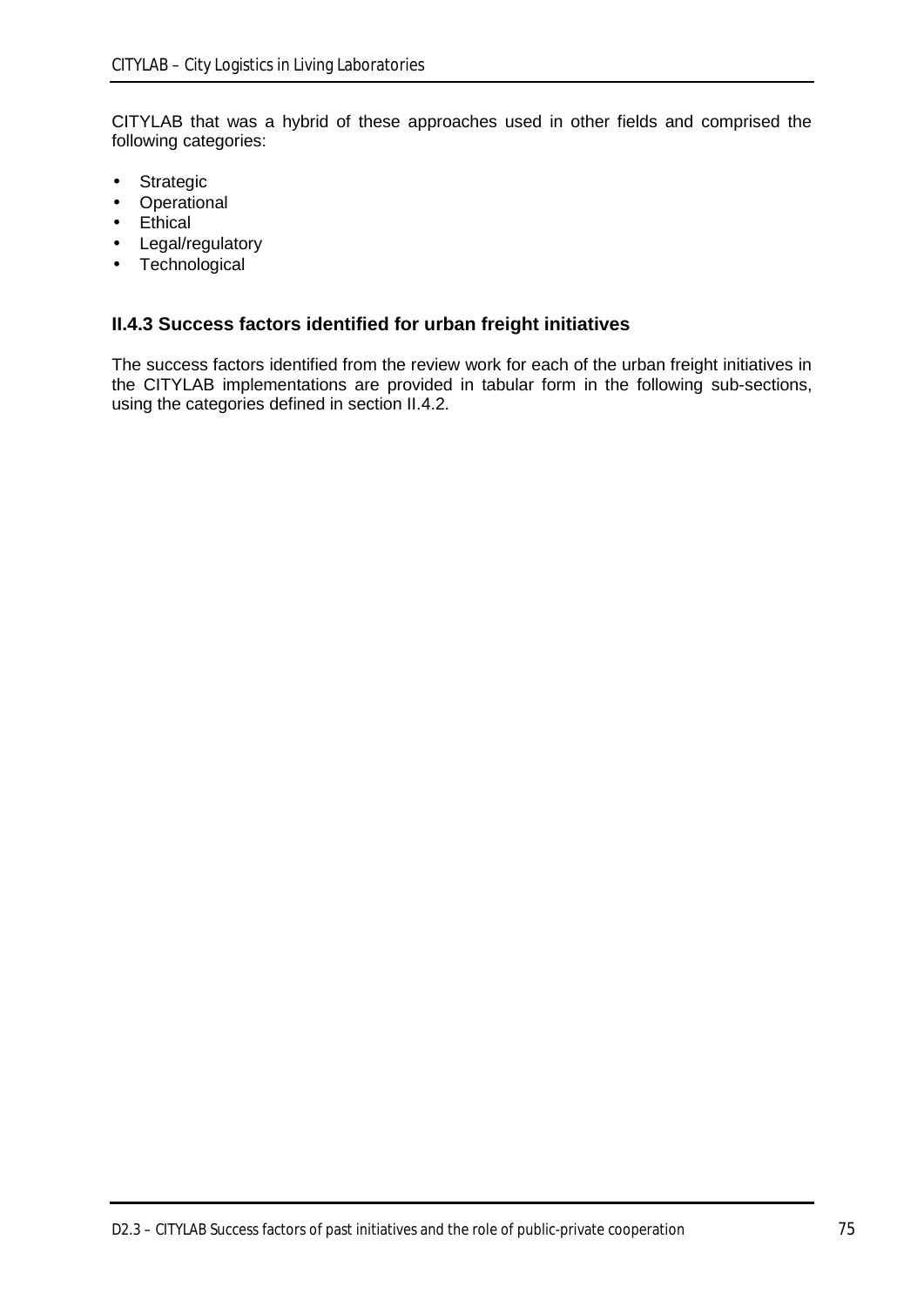|  |  |  | II.4.4 Urban consolidation centres/mobile depots |
|--|--|--|--------------------------------------------------|
|--|--|--|--------------------------------------------------|

| <b>Categories</b>      | <b>Success factors</b>                                                                                    |
|------------------------|-----------------------------------------------------------------------------------------------------------|
| ä,<br><b>Strategic</b> | Keeping capital costs to a minimum                                                                        |
|                        | Revenue generation from value added services                                                              |
|                        | Obtaining appropriate location for the consolidation<br>centre                                            |
|                        | Making use of existing depot/warehouse space to<br>reduce capital costs                                   |
| $\blacksquare$         | Avoiding the need for expensive handling systems                                                          |
| Operational            | Sufficient product throughput to generate revenue                                                         |
|                        | Selecting suitably sized vehicles to make deliveries<br>from centre                                       |
| $\blacksquare$         | Generating two-way flows on vehicles delivering from<br>the centre                                        |
|                        | Method for allocation of costs and benefits arising<br>from centre between supply chain users             |
| Ethical                | Development of suitable charging mechanisms to<br>reflect costs and benefits arising from centre          |
|                        | Existence of a single site owner/landlord                                                                 |
|                        | Contractual compulsion to make receivers use the<br>centre                                                |
|                        | Regulatory compulsion to make receivers use the<br>centre                                                 |
| Legal/regulatory       | Implementation of related supportive urban freight<br>transport measures                                  |
|                        | Need for public financial support during start-up phase                                                   |
|                        | Hypothecated public funding for traffic and<br>environmental benefits provided by consolidation<br>centre |
| Technological          | Focusing on product types with limited logistics<br>handling / storage requirements                       |
|                        | Need for planning systems / flow optimisation when<br>handling goods from and for multiple users          |

Sources: Allen et al., 2012; City Ports, 2005; Gonzalez-Feliu and Morana, 2010; Greening et al., 2015; Kin et al., 2015; Nathanail et al., 2013; Quak and Tavasszy, 2011; Torrentellé et al., 2012; Transport and Travel Research Ltd, 2010.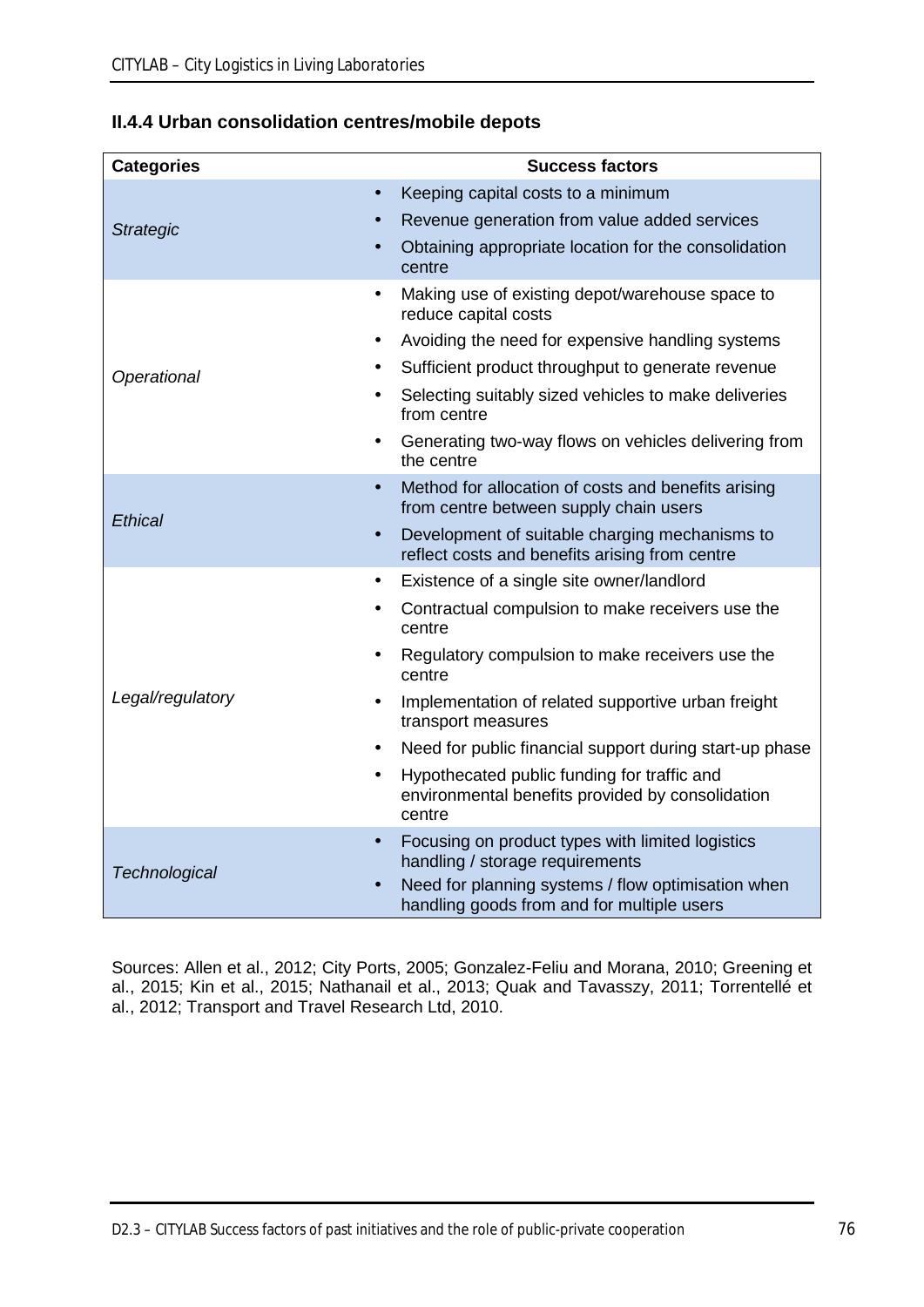| II.4.5 Improving loads carried on goods vehicles (vehicle fill and return |  |  |
|---------------------------------------------------------------------------|--|--|
| loads/empty running)                                                      |  |  |

| <b>Categories</b>                  | <b>Success factors</b>                                                                                                                             |
|------------------------------------|----------------------------------------------------------------------------------------------------------------------------------------------------|
| ä,<br><b>Strategic</b>             | Close inter-company working (between shippers,<br>carriers and receivers)                                                                          |
| $\blacksquare$                     | Less suited to goods that are time-critical                                                                                                        |
| $\blacksquare$                     | Less suited to goods with specialised transport<br>requirements (for reducing empty running)                                                       |
| $\blacksquare$                     | Suits operations with balanced flows of product in<br>both directions (for reducing empty running)                                                 |
| $\blacksquare$<br>Operational      | More suited to operations that are not subject to<br>complex scheduling constraints                                                                |
| $\blacksquare$                     | More suited to goods that can be easily combined in<br>direct and reverse flows in terms of size, types (linked<br>to safety issues) and packaging |
| $\blacksquare$                     | Good advance knowledge / warning for carriers about<br>future demand for product movement and available<br>loads                                   |
| ×,<br>Ethical                      | Desire to reduce vehicle activity and negative impacts<br>(as well as to achieve cost savings) among supply<br>chain partners                      |
| $\blacksquare$<br>Legal/regulatory | Changes in maximum permissible weight / size<br>dimensions for vehicles (in general or in given urban<br>location)                                 |
|                                    | Process standardisation via iso-modular units                                                                                                      |
| ٠                                  | Design/configuration of vehicle carrying space                                                                                                     |
| <b>Technological</b>               | Availability of suitable handling equipment to make it<br>easier and quicker to load and unload vehicles                                           |

Sources: Abate, 2014; Greening et al., 2015; McKinnon, 2015; McKinnon, 2010; McKinnon and Ge, 2006.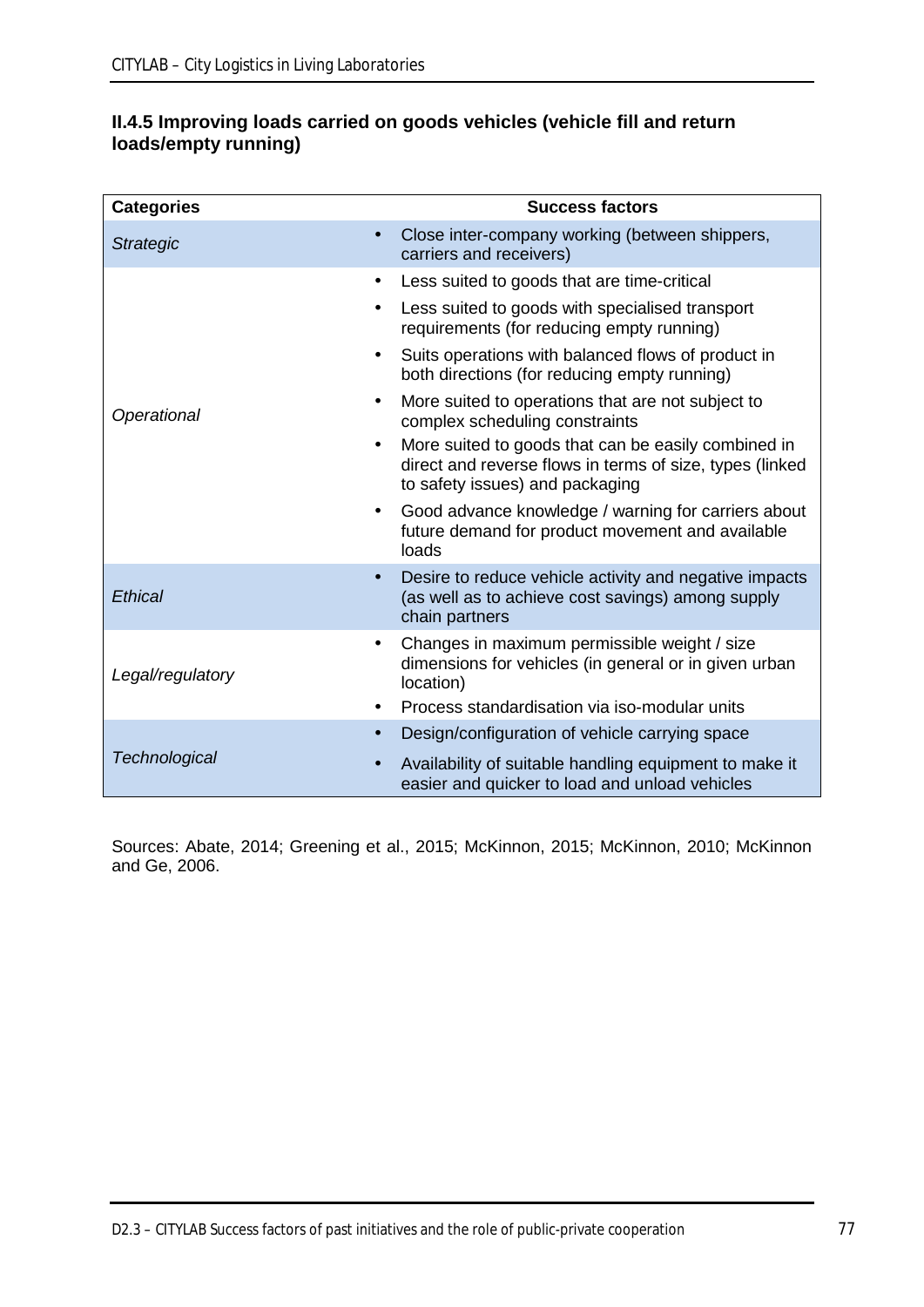## **II.4.6 Alternatively-fuelled vehicles**

| <b>Categories</b> | <b>Success factors</b>                                                                                                     |
|-------------------|----------------------------------------------------------------------------------------------------------------------------|
|                   | Purchase price of clean vehicles<br>$\blacksquare$                                                                         |
|                   | Comparative fuel prices<br>٠                                                                                               |
|                   | Comparative maintenance and servicing costs                                                                                |
| <b>Strategic</b>  | Coverage of capital costs associated with recharging<br>systems                                                            |
|                   | Availability of vehicle information of a sufficiently wide<br>and detailed basis                                           |
|                   | Comparative payload of clean vehicles (weight and<br>volume)                                                               |
| Operational       | Comparative vehicle reliability                                                                                            |
|                   | Type of operating patterns of carrier (distance,<br>$\blacksquare$<br>duration, intensity of vehicle use)                  |
|                   | Public support for clean vehicles<br>$\blacksquare$                                                                        |
| <b>Ethical</b>    | Corporate Social Responsibility (CSR) commitments<br>×,<br>and concerns about corporate image of shippers and<br>receivers |
|                   | Regulatory vehicle emissions standards<br>$\blacksquare$                                                                   |
| Legal/regulatory  | City access regulations/regulatory support for clean<br>vehicles                                                           |
|                   | Availability of refuelling/recharging networks<br>٠                                                                        |
|                   | Availability of green electricity<br>٠                                                                                     |
| Technological     | Sufficiently wide range of vehicle availability by<br>vehicle manufacturers                                                |
|                   | Time taken for refuelling/recharging                                                                                       |

| II.4.6.1 Electric and other alternatively-fuelled goods vehicles |  |
|------------------------------------------------------------------|--|
|------------------------------------------------------------------|--|

Sources: FREVUE, 2016; Committee on Climate Change, 2015; Nathanail et al., 2013; Torrentellé et al., 2012.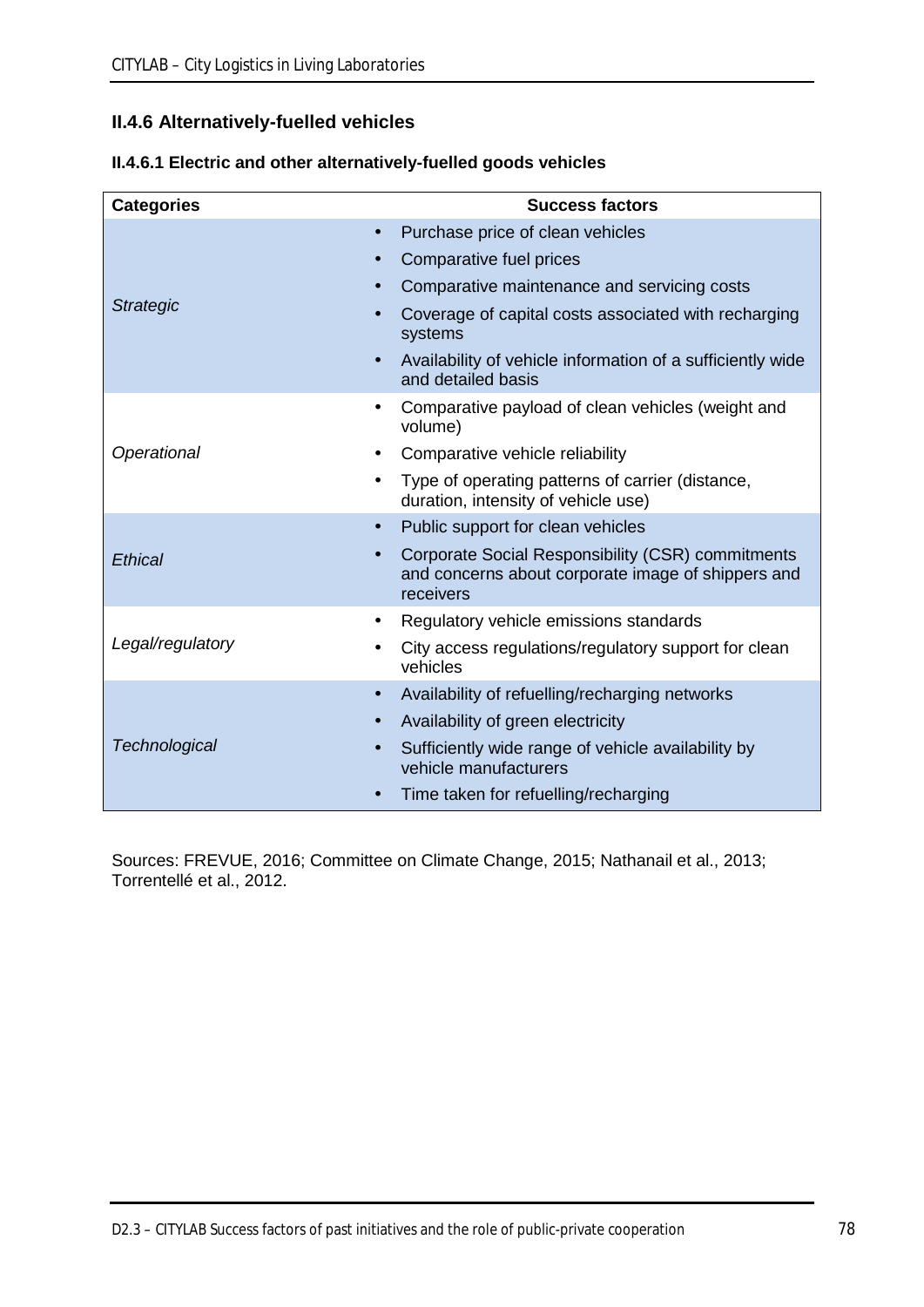## **II.4.6.2 Cargo cycles for freight**

| <b>Categories</b>          | <b>Success factors</b>                                                                                                  |
|----------------------------|-------------------------------------------------------------------------------------------------------------------------|
| <b>Strategic</b>           | Requirement of low-cost overnight central urban<br>parking location                                                     |
|                            | Need for suitable size and weight of freight carried                                                                    |
| Operational                | Need for suitably sized catchment area for deliveries<br>(i.e. short stem distances)                                    |
| <b>Ethical</b>             | Public and organisational support for environmentally-<br>and traffic-friendly freight                                  |
|                            | Implementation of cycling-friendly infrastructure<br>(including on-street parking facilities)                           |
| $\blacksquare$             | Road traffic safety legislation and enforcement                                                                         |
|                            | Driver training (especially for HGV drivers)                                                                            |
| Legal/regulatory           | Awareness schemes to raise profile of cycle freight                                                                     |
|                            | City centre vehicle access and parking/loading<br>restrictions for other freight vehicles                               |
| $\blacksquare$             | Land use planning regulations to keep delivery<br>distances viable (especially in terms of shopping<br>centre location) |
| ×,<br><b>Technological</b> | Technological assistance to increase electrically-<br>assisted cycle speed thereby increasing<br>catchment/range        |
|                            | Availability of recharging networks                                                                                     |
|                            | Availability of green electricity                                                                                       |

Sources: Cyclelogistics, 2014b; Lenz and Riehle, 2012; Torrentellé et al., 2012; Transport for London, 2009b.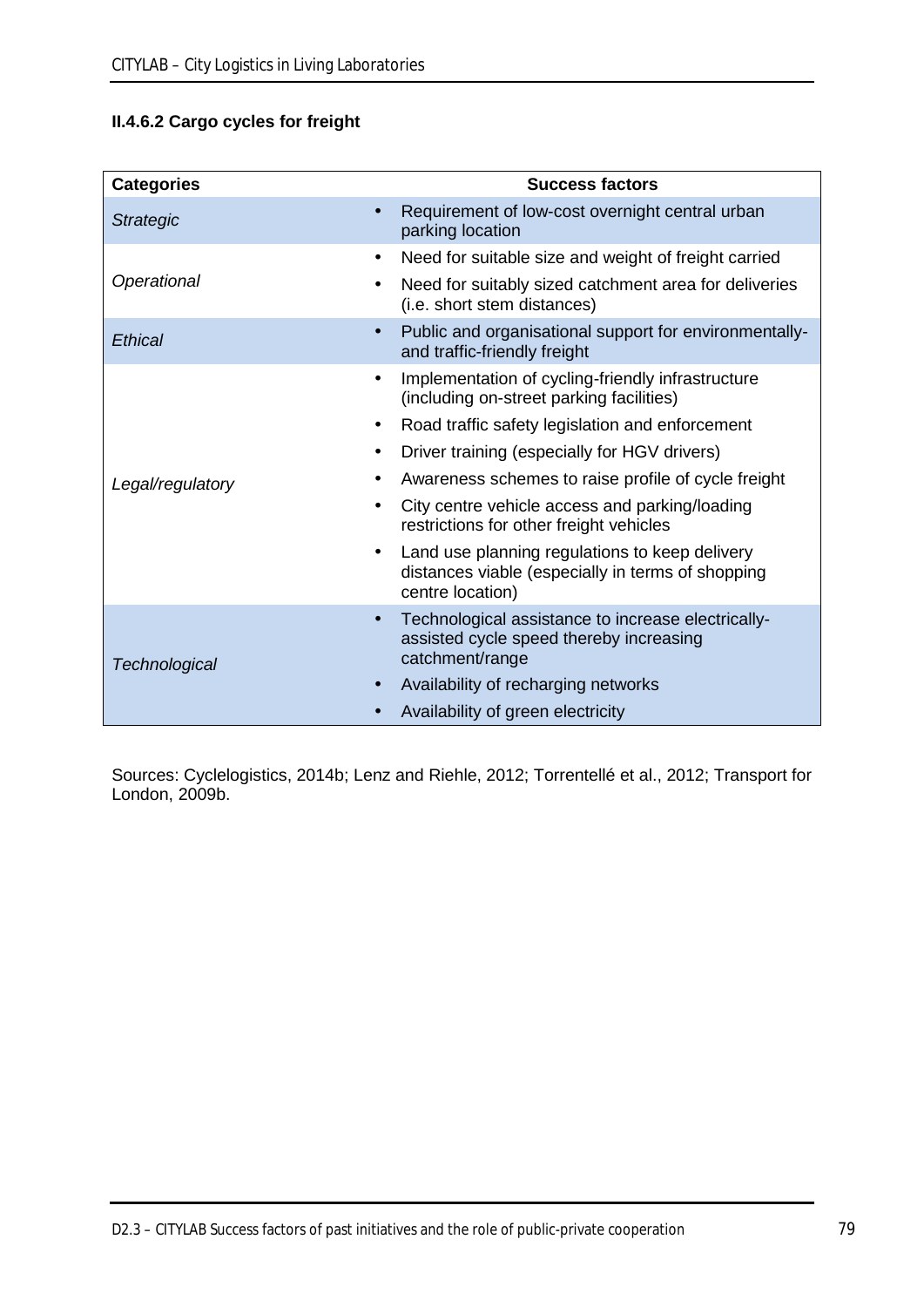| <b>Categories</b>                  | <b>Success factors</b>                                                                                                        |
|------------------------------------|-------------------------------------------------------------------------------------------------------------------------------|
|                                    | Existence of senior executive and organisational<br>support                                                                   |
|                                    | Formal/informal collaboration agreements between<br>the companies taking part                                                 |
| $\blacksquare$<br><b>Strategic</b> | Existing devolved / local procurement systems in<br>companies (rather than nationally-agreed contracts)                       |
| ä,                                 | Price discounts available from suppliers for larger<br>orders                                                                 |
| $\blacksquare$                     | Existence of independent local organisation to act as<br>facilitator among buyers from different companies                    |
| ٠                                  | Existence of positive examples of operational<br>outcomes and cost savings                                                    |
| $\blacksquare$                     | Availability of time, knowledge and capacity in<br>organisations to implement change                                          |
| $\blacksquare$<br>Operational      | Similarities between products/services purchased by<br>companies                                                              |
| $\blacksquare$                     | Logistics service requirements of companies<br>(frequency of delivery)                                                        |
| ٠                                  | Availability of on-site storage facilities at receiving<br>premises                                                           |
|                                    | Corporate Social Responsibility (CSR) commitments<br>concerning ethical purchasing in companies                               |
| <b>Ethical</b>                     | Emphasis on reduction in local traffic and<br>environmental impacts can be important in gaining<br>participation of companies |
| Legal/regulatory                   | Potential to incentivise via business rates/taxation<br>system                                                                |
| Technological                      | Existence of joint ordering system for all companies to<br>use                                                                |

# **II.4.7 Procurement practices (including joint procurement/logistics)**

Sources: British Standards Institution, 2010; Chartered Institute of Purchasing and Supply, not dated; DEFRA , 2011; McLeod et al., 2015; WRAP, 2012; WRAP, 2013.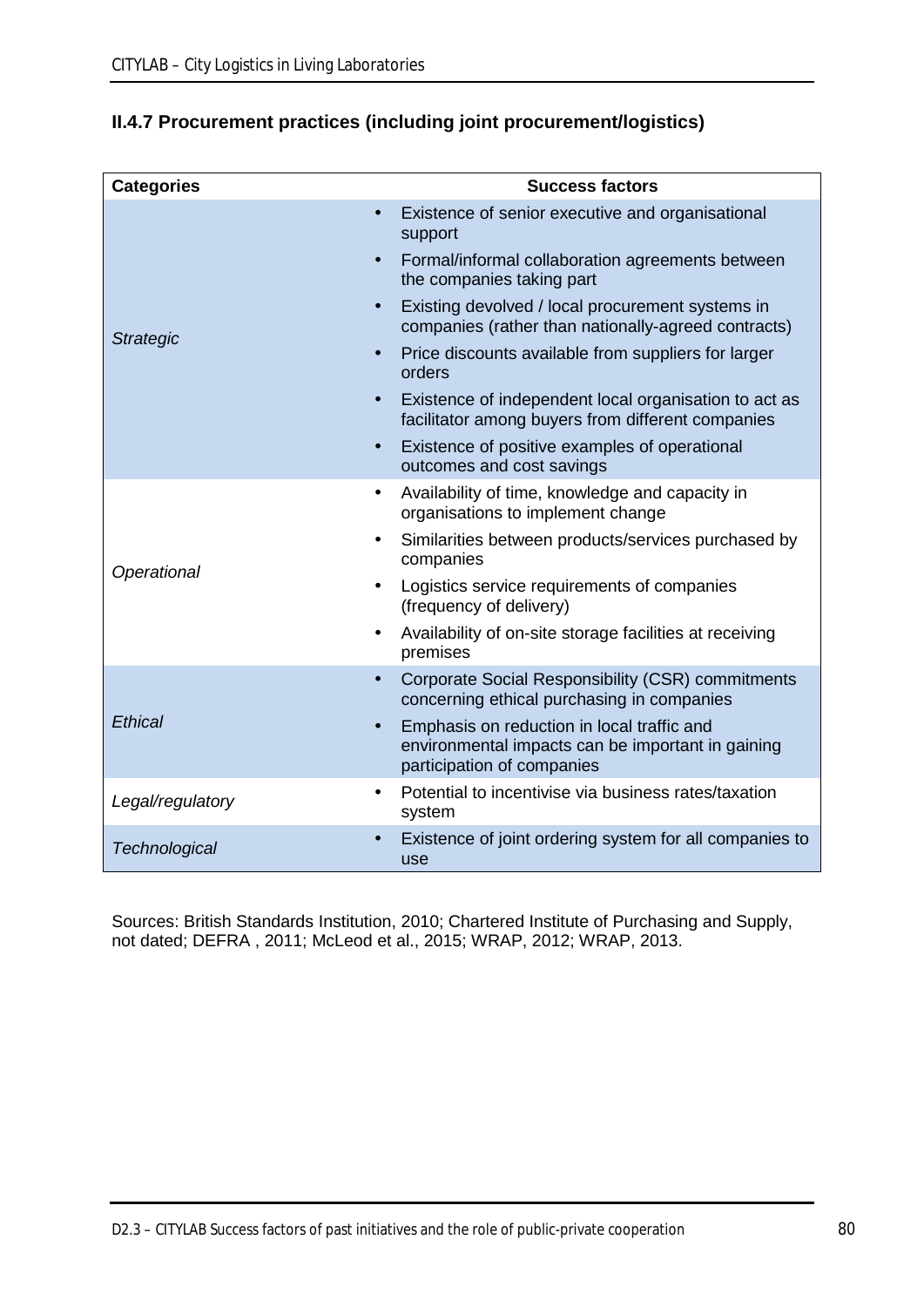## **II.4.8 Common internal logistics for a major multi-tenanted building or area (including reception and storage facilities and internal logistics)**

| <b>Categories</b>                  | <b>Success factors</b>                                                                                                                |
|------------------------------------|---------------------------------------------------------------------------------------------------------------------------------------|
| $\blacksquare$                     | Commitment and support of senior executives in<br>tenant receiver companies and site manager / owner                                  |
| $\blacksquare$<br><b>Strategic</b> | Collaborative and joint planning/working between<br>supply chain partners (shippers, carriers, receivers<br>and site managers/owners) |
| $\blacksquare$                     | Importance of overcoming receiver concerns about<br>legal liability for goods in a common logistics<br>environment                    |
| $\blacksquare$                     | Overcoming initial preconceptions of tenant receiver<br>companies and their staff can be required                                     |
| $\blacksquare$                     | Most suited to non-business critical products                                                                                         |
| Operational<br>$\blacksquare$      | Need to develop an approach that is cost neutral or<br>better if not a compulsory scheme                                              |
| $\blacksquare$<br>Ethical          | Emphasis on reduction in local traffic and<br>environmental impacts can be important in gaining<br>support of receivers               |
| $\blacksquare$<br>Legal/regulatory | Site owner can consider imposing use of, and charges<br>for, common internal logistics as requirement of<br>tenancy                   |
| ٠<br>Technological                 | Good record-keeping and tracking of delivered items<br>important in resolving potential delivery disputes                             |

Sources: Browne et al., 2016; Sinarimbo et al., 2004; SUGAR, 2011; Takahashi et al., 2004; UK Department for Transport, 2002.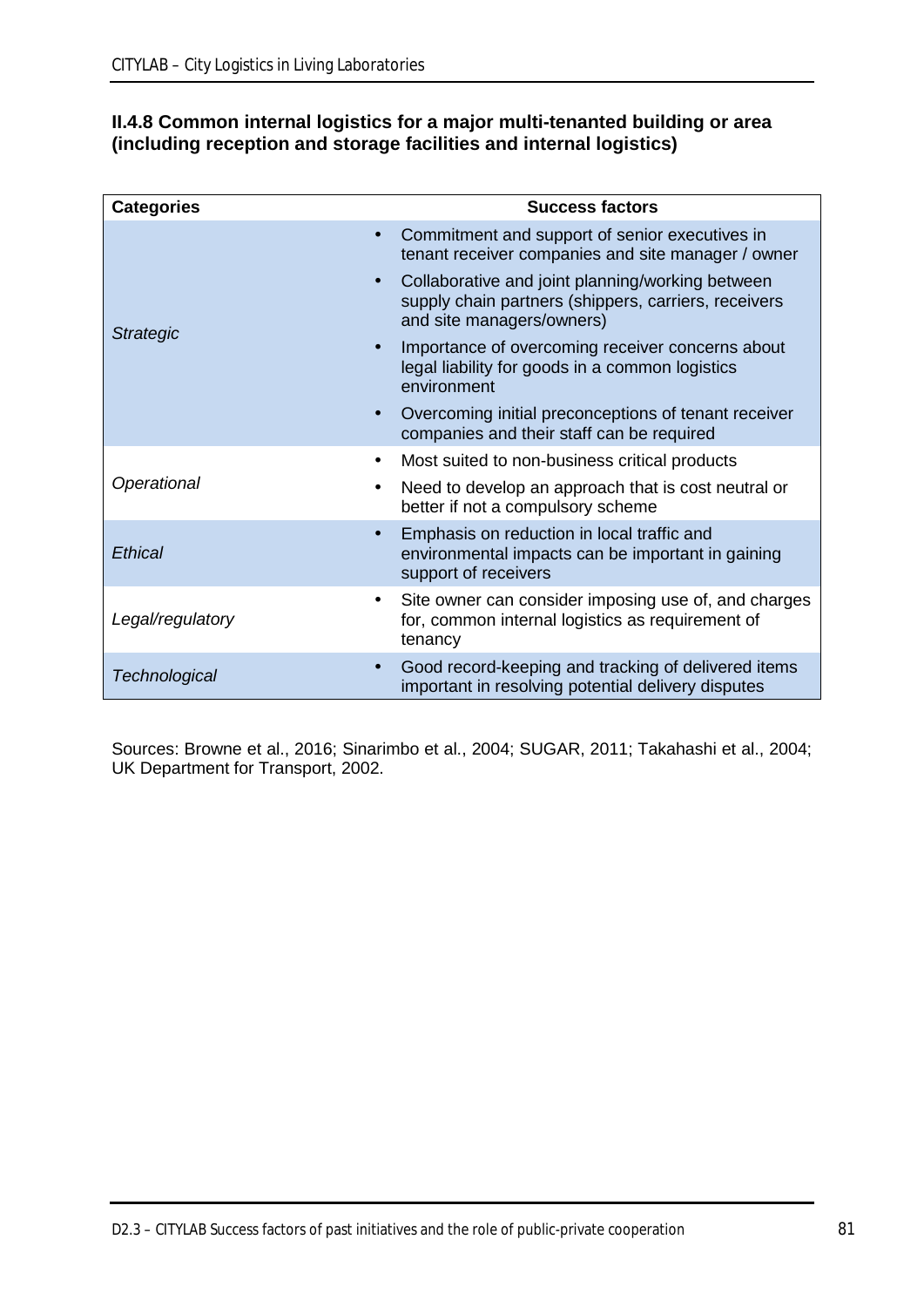# **II.4.9 Retiming of logistics operations**

| <b>Success factors</b>                                                                                                                                                            |
|-----------------------------------------------------------------------------------------------------------------------------------------------------------------------------------|
| Suitable cost savings from faster, more reliable<br>deliveries for freight operators to offset higher hourly<br>driver rates (if higher night rates of pay involved)              |
| Suitable costs savings/turnover increases for<br>receivers to offset higher capital and labour costs                                                                              |
| Financial incentives for receivers to encourage them<br>to take part in trials                                                                                                    |
| Staff availability to receive deliveries                                                                                                                                          |
| Driver training to minimise noise of operations (for<br>night operations)                                                                                                         |
| Sufficient goods throughput to justify shift to retimed<br>deliveries for freight operators                                                                                       |
| Support of local resident groups (for night operations)                                                                                                                           |
| Relaxation of site-based delivery time restrictions by<br>public authority                                                                                                        |
| Relaxation of on-street delivery time restrictions by<br>public authority                                                                                                         |
| Use of quiet vehicles and handling equipment by<br>operator (for night operations)                                                                                                |
| Use of quiet reception facilities/technologies by<br>receiver at delivery point/loading bay (for night<br>operations)                                                             |
| Implementation of suitable unattended delivery<br>system at sites without receivers during off-peak (e.g.<br>lockers, provision of driver access to secured loading<br>area etc). |
|                                                                                                                                                                                   |

Sources: Browne et al., 2014; Greening et al., 2015; Holguín-Veras et al., 2014; Nathanail et al., 2013; Torrentellé et al., 2012.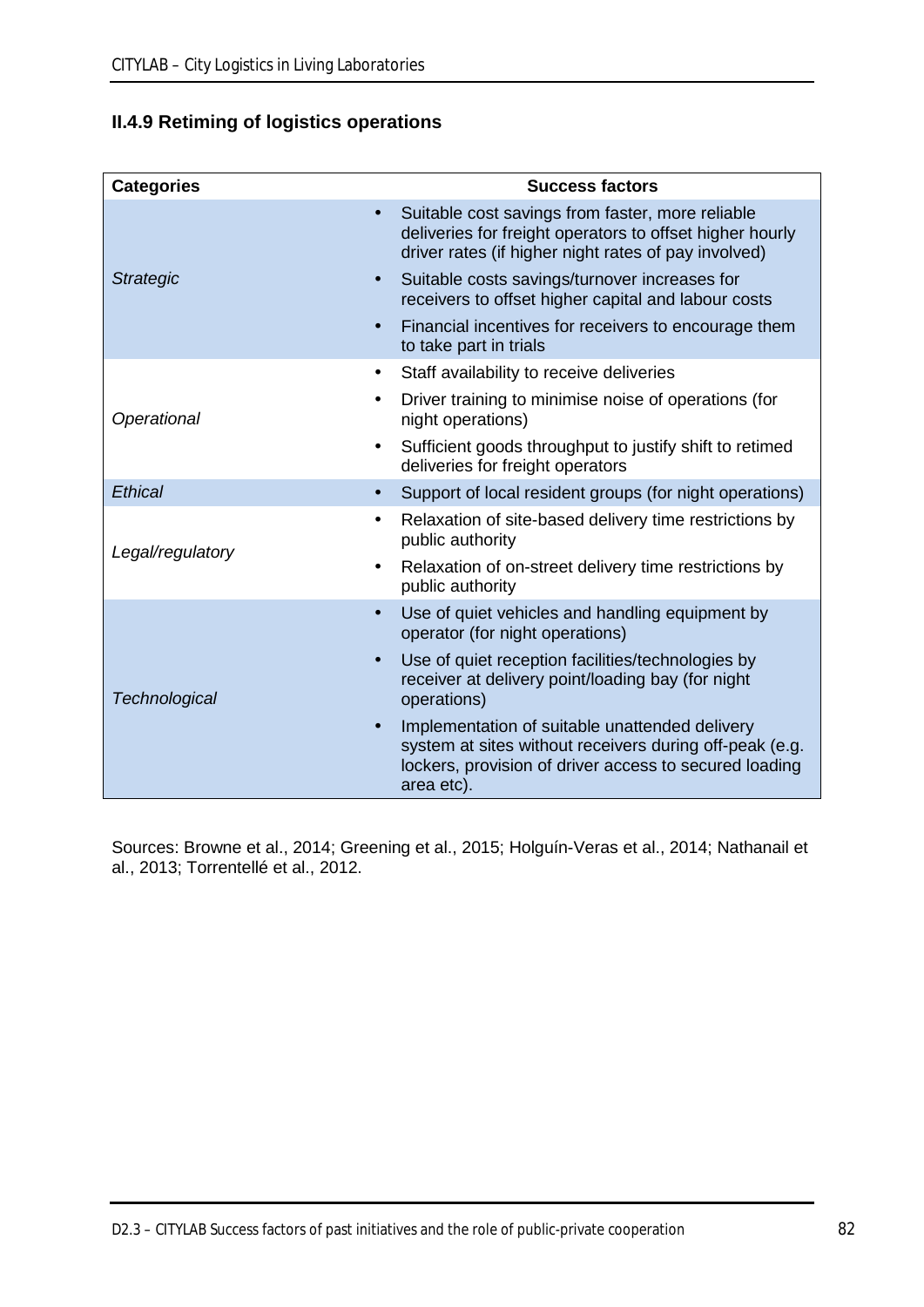## **II.4.10 Urban distribution property and land use planning interventions**

The success factors listed below refer to the logistics land use planning measures of: i) incorporating logistics depots in mixed use developments in urban areas to counter the trend of logistics sprawl, ii) encouraging and possibly supporting inner and central depot locations for last-mile deliveries to reduce stem mileage, iii) off-street loading regulations for commercial buildings, and iv) freight travel planning for major developments. Where the success factors relate to a specific logistics land use planning measure this is identified.

| <b>Categories</b>                  | <b>Success factors</b>                                                                                                                                                                                                                                |
|------------------------------------|-------------------------------------------------------------------------------------------------------------------------------------------------------------------------------------------------------------------------------------------------------|
| $\blacksquare$                     | Can be implemented alongside free-market approach<br>in land acquisition and development - by easing<br>planning rules and conditions for suitable distribution<br>centre and warehousing facilities                                                  |
| ×,<br><b>Strategic</b>             | Risk of making city less attractive than its urban<br>competitors (through the requirement of inclusion of<br>loading regulations for large buildings and freight<br>travel planning which can reduce the rentable space<br>in a commercial building) |
|                                    | Existing pressure on logistics land uses in the urban<br>area due to land values (countering logistics sprawl)                                                                                                                                        |
| ٠<br>Operational                   | Possible need for public subsidy of costs of suitable<br>urban logistics land (countering logistics sprawl)                                                                                                                                           |
| ä,<br><b>Ethical</b>               | Political difficulty in limiting development that prevents<br>logistics use in future (especially residential<br>development)                                                                                                                         |
| $\blacksquare$                     | City planning authority has to take initiative/lead                                                                                                                                                                                                   |
| $\blacksquare$<br>Legal/regulatory | City authority to identify and protect suitable urban<br>sites (regulation/safeguarding to counter logistics<br>sprawl)<br>Facilitation of acquisition of building permits in some<br>cases                                                           |
| ×,                                 | Quantification/forecasting freight trip generation rates<br>associated with different types of land use (freight<br>travel planning for major sites)                                                                                                  |
| ٠<br><b>Technological</b>          | Understanding the freight transport compatibility of<br>different land use types (mixed use developments<br>countering logistics sprawl)                                                                                                              |
|                                    | Promoting innovation in architecture and building<br>techniques for urban warehouses                                                                                                                                                                  |

Sources: Giuliano et al., 2013; Holguín-Veras et al., 2015; Rhodes et al., 2012.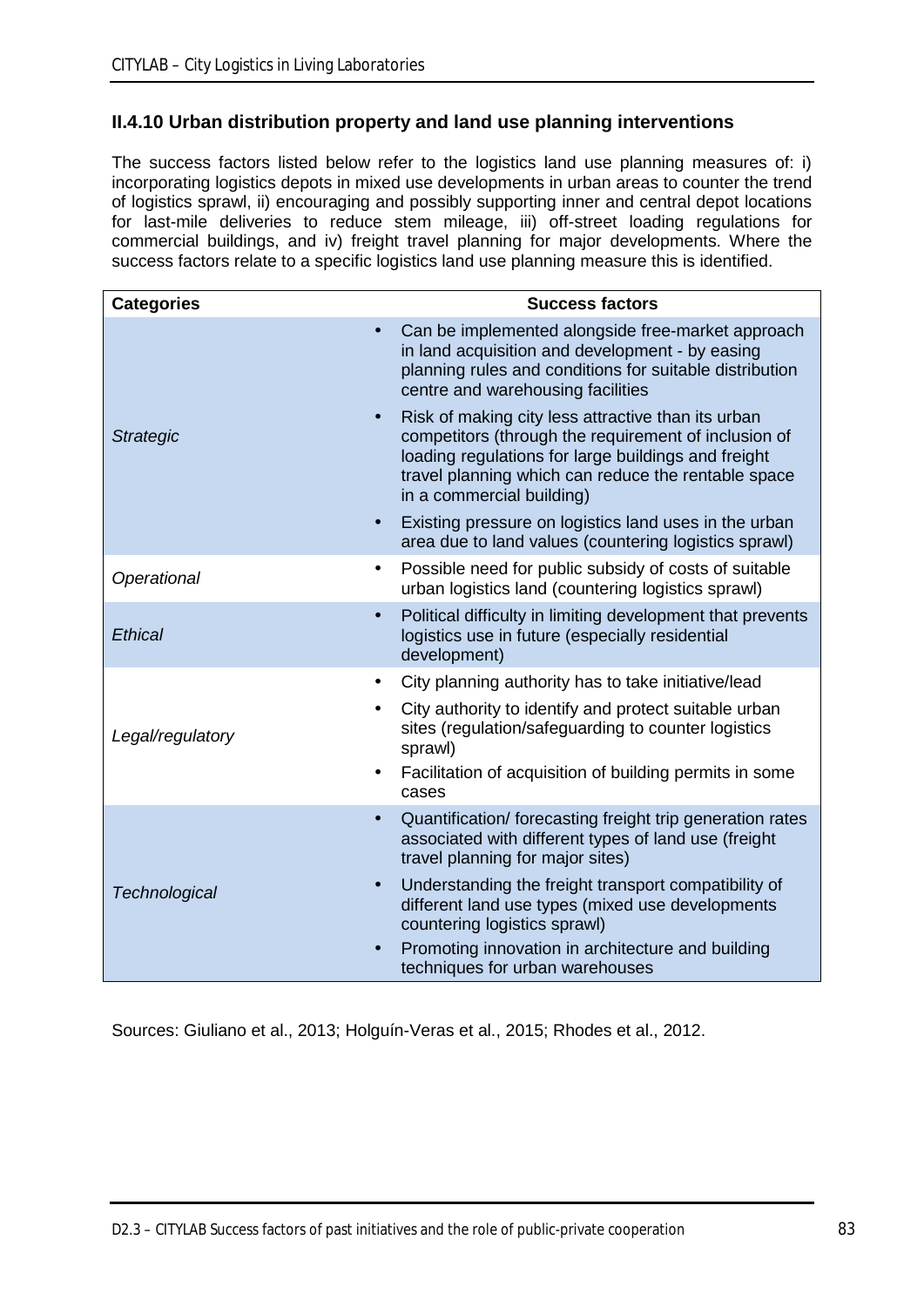## **II.4.11 Non-road modes**

It should be noted that the success factors listed below refer to efforts to generally increase the use of non-road modes for freight flows to and within urban areas, rather than for one-off, small scale initiatives within a single supply chain.

| <b>Categories</b>    | <b>Success factors</b>                                                                                                                                                        |  |  |  |
|----------------------|-------------------------------------------------------------------------------------------------------------------------------------------------------------------------------|--|--|--|
|                      | Clear leadership from major public sector stakeholder<br>٠<br>backing modal shift                                                                                             |  |  |  |
|                      | Formation of working group including all stakeholders<br>٠                                                                                                                    |  |  |  |
|                      | Research into most appropriate types of non-road<br>٠<br>urban freight services/product flows                                                                                 |  |  |  |
|                      | Research into degree of penetration of urban areas<br>×,<br>best suited to characteristics of non-road modes                                                                  |  |  |  |
| <b>Strategic</b>     | Evidence base to alter perception of possible users in<br>۰<br>relation to flexibility, reliability and cost of non-road<br>modes                                             |  |  |  |
|                      | Focus on longer distance product flows due to<br>٠<br>terminal handling and transfer costs                                                                                    |  |  |  |
|                      | Close involvement of logistics providers, with multiple<br>٠<br>customers within the urban area, to help aggregate<br>sufficient volumes (such as parcels or retail products) |  |  |  |
|                      | Cooperation between the shippers and between the<br>٠<br>logistic operators (in order to bundle/consolidate<br>flows)                                                         |  |  |  |
|                      | Achievement of unit transport costs (including the last<br>٠<br>mile delivery costs) equivalent to direct delivery by<br>road                                                 |  |  |  |
| Operational          | Achievement of service flexibility and reliability<br>٠<br>equivalent to direct delivery by road                                                                              |  |  |  |
|                      | Scope to consolidate goods flows destined for the<br>٠<br>urban area                                                                                                          |  |  |  |
| <b>Ethical</b>       | User support / Corporate Social Responsibility for<br>٠<br>reducing environmental and traffic impacts                                                                         |  |  |  |
|                      | Existence of sidings and wharves (to connect services<br>٠<br>to customers)                                                                                                   |  |  |  |
| Legal/regulatory     | Availability of paths for non-road freight vehicles on<br>the urban network                                                                                                   |  |  |  |
|                      | Availability of suitable sites and suitable costs for<br>goods handling and road access                                                                                       |  |  |  |
|                      | Ability to utilise space for smaller freight consignments<br>on existing passenger rail services                                                                              |  |  |  |
| <b>Technological</b> | Efficient goods handling/terminal equipment                                                                                                                                   |  |  |  |

Sources: Behrends, 2011; Platina 2, 2014; Woodburn et al., 2015.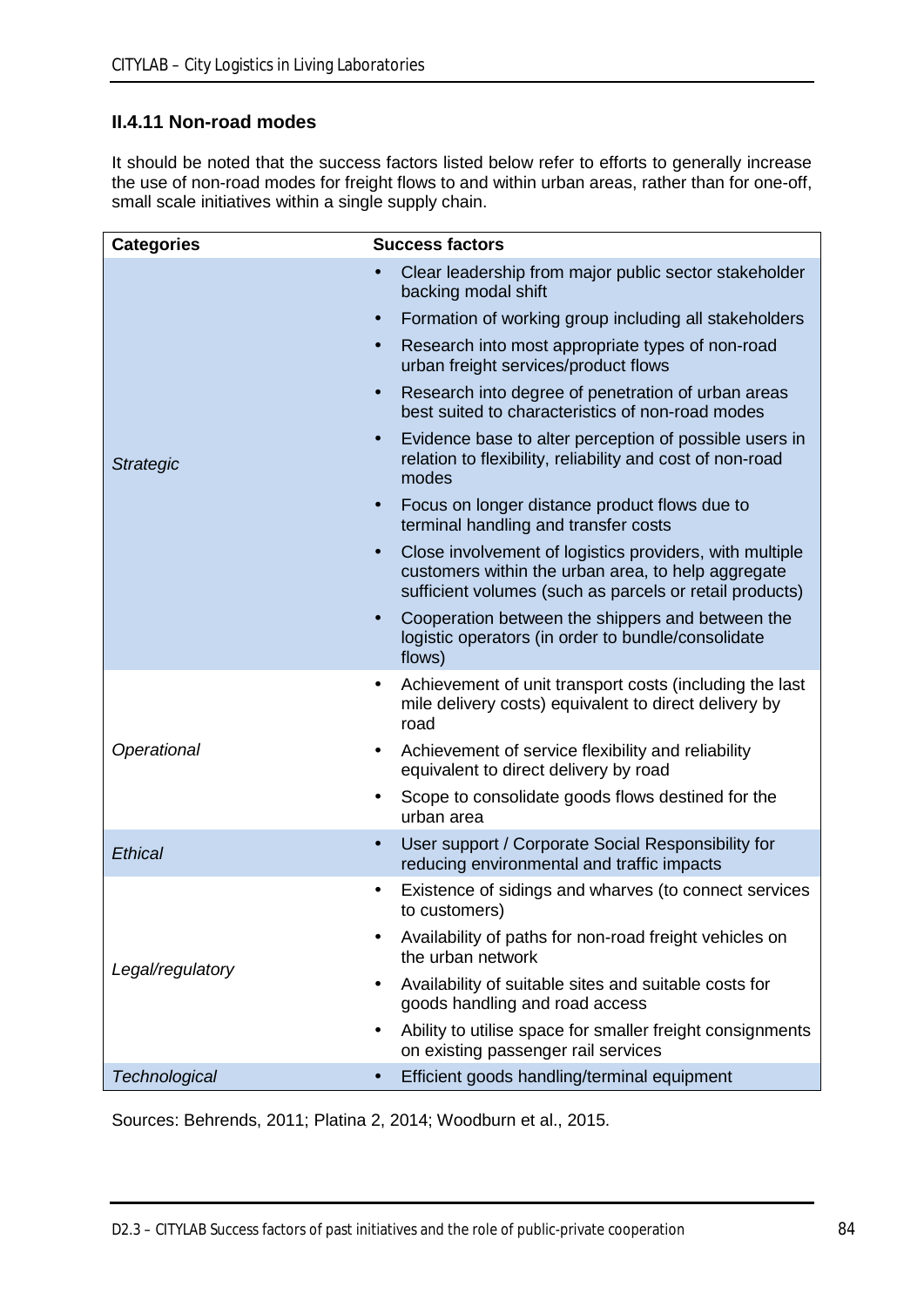| <b>Categories</b>                  | <b>Success factors</b>                                                                                                                 |  |  |  |  |
|------------------------------------|----------------------------------------------------------------------------------------------------------------------------------------|--|--|--|--|
| ä,                                 | Need to involve a wide range of stakeholders                                                                                           |  |  |  |  |
|                                    | Need support of senior managers (public and private)<br>- support of political representative also helpful                             |  |  |  |  |
| $\blacksquare$<br><b>Strategic</b> | Appropriate funding has to be identified – to support<br>administrative tasks and actions                                              |  |  |  |  |
|                                    | 'Softer' solutions based on collaboration rather than<br>regulation and restriction are likely to be more<br>acceptable and beneficial |  |  |  |  |
| $\blacksquare$                     | Need to find common ground between disparate<br>stakeholders and views                                                                 |  |  |  |  |
| $\blacksquare$                     | Focus and direction needs of the partnership needs to<br>be based on consensus.                                                        |  |  |  |  |
| $\blacksquare$                     | People's expectations need to be managed and<br>based on realistic outlooks                                                            |  |  |  |  |
|                                    | The partnership should work on a variety of issues                                                                                     |  |  |  |  |
| Operational<br>٠                   | Need to avoid becoming a talking shop – requires<br>specific actions and tasks with timescales                                         |  |  |  |  |
|                                    | Need clear responsibility for actions allocated across<br>members                                                                      |  |  |  |  |
| $\blacksquare$                     | Communication and transparency are critical to<br>partnership success                                                                  |  |  |  |  |
|                                    | A chair and administrator are necessary to direct and<br>take forward the work of the partnership                                      |  |  |  |  |
| <b>Ethical</b>                     | Requires enthusiastic support from members to<br>improve efficiency and reduce external impacts                                        |  |  |  |  |
| $\blacksquare$<br>Legal/regulatory | Requires clear structure, Terms of Reference and<br>Action Plan, based on achievable goals                                             |  |  |  |  |
| Technological                      | Online meeting tools assist and increase participation<br>in national and international partnerships                                   |  |  |  |  |

# **II.4.12 Partnership working in the supply chain operations**

Sources: Allen et al., 2010; Browne et al, 2014; Lindholm and Browne, 2013; Torrentellé et al, 2012; UK Department for Transport, 2003.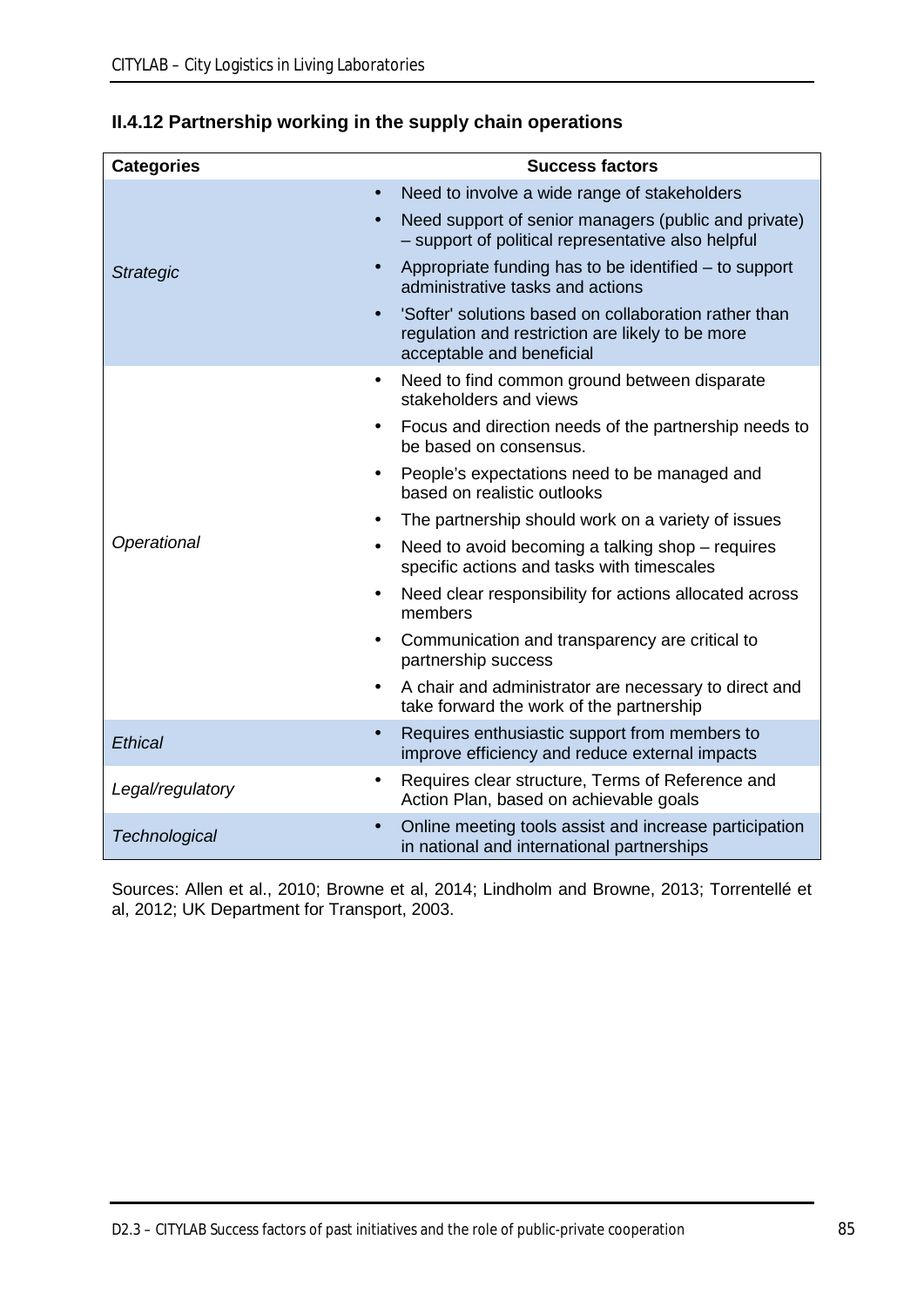# **III. Qualitative assessment of the urban freight initiatives in CITYLAB and achieving higher levels of effective publicprivate cooperation**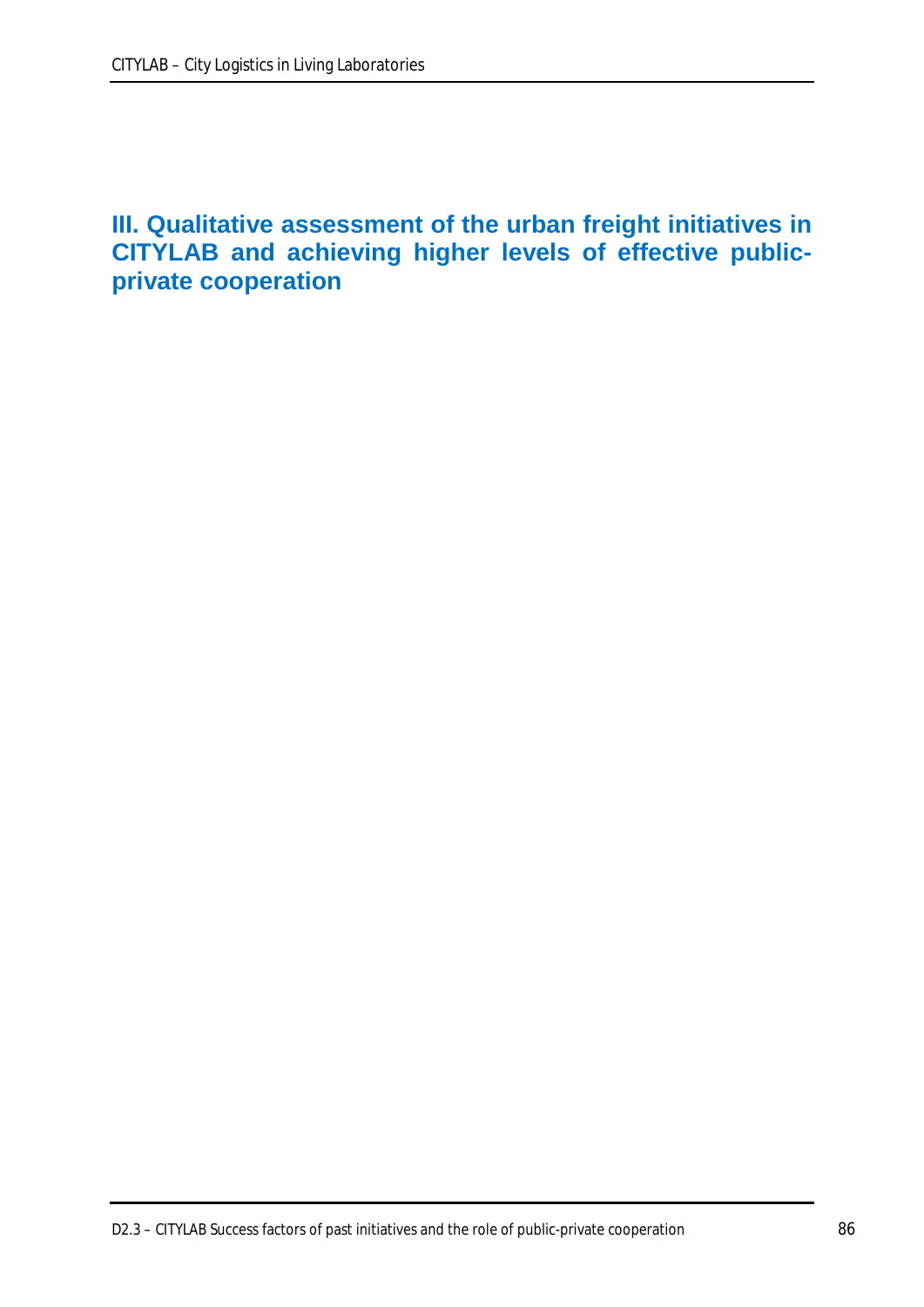# **III.1. Introduction**

CITYLAB Task 2.3 is entitled "Success factors of past initiatives and the role of public-private cooperation". The purpose of Task 2.3 is to investigate the urban freight initiatives included in CITYLAB implementations, and also more widely, to better understand their role and potential impact in bringing about more sustainable urban freight transport. The task is also concerned with identifying the challenges that need to be addressed and overcome by the private and public sectors in ensuring the successful uptake and outcome of the initiatives included in the CITYLAB implementations. In this way, Task 2.3 is intended to assist the CITYLAB Living Laboratories (referred to as Living Labs in the rest of this document), as well as other cities and companies beyond the CITYLAB project with an interest in implementing these urban freight initiatives.

Deliverable 2.3 consists of three parts. The purpose of this part of the report (part III) is to provide an initial qualitative assessment of the likely impacts of the urban freight transport initiatives included in the CITYLAB implementations; together with consideration of effective public-private cooperation in urban freight transport. This has been informed by the findings of the review work and analysis presented in parts I and II of this report. Work in the CITYLAB project to assess the likely impacts of the urban freight initiatives will be continued in Task 2.4, which is concerned with quantitative assessment of the extent to which such initiatives contribute to the European Commission's target of essentially  $CO<sub>2</sub>$ -free urban logistics by 2030.

Section III.2 provides an overview of the urban freight initiatives included in the seven CITYLAB implementations, together with an assessment of the types of impacts they are likely to result in, and the public-private sector collaboration in these implementations.

Section III.3 provides the results of qualitative analysis of the extent of the likely traffic and related environmental impacts of the urban freight initiatives included in the seven CITYLAB implementations.

Section III.4 provides the results of qualitative analysis of the space requirements, financial implications and planning timescales of the urban freight initiatives included in the seven CITYLAB implementations.

Section III.5 provides consideration of the benefits of, and means by which, higher levels of effective public-private cooperation in urban freight transport can be achieved.

The qualitative analysis included in sections III.2 - III.4 was initially carried out by the Universities of Gothenburg and Westminster using the CITYLAB project literature available and the literature review work carried out (see parts I and II of this report for further details of this work). The results of this initial analysis was then provided to each of the teams involved in the seven CITYLAB implementations to gain their views and opinions on these results, and to modify them where necessary.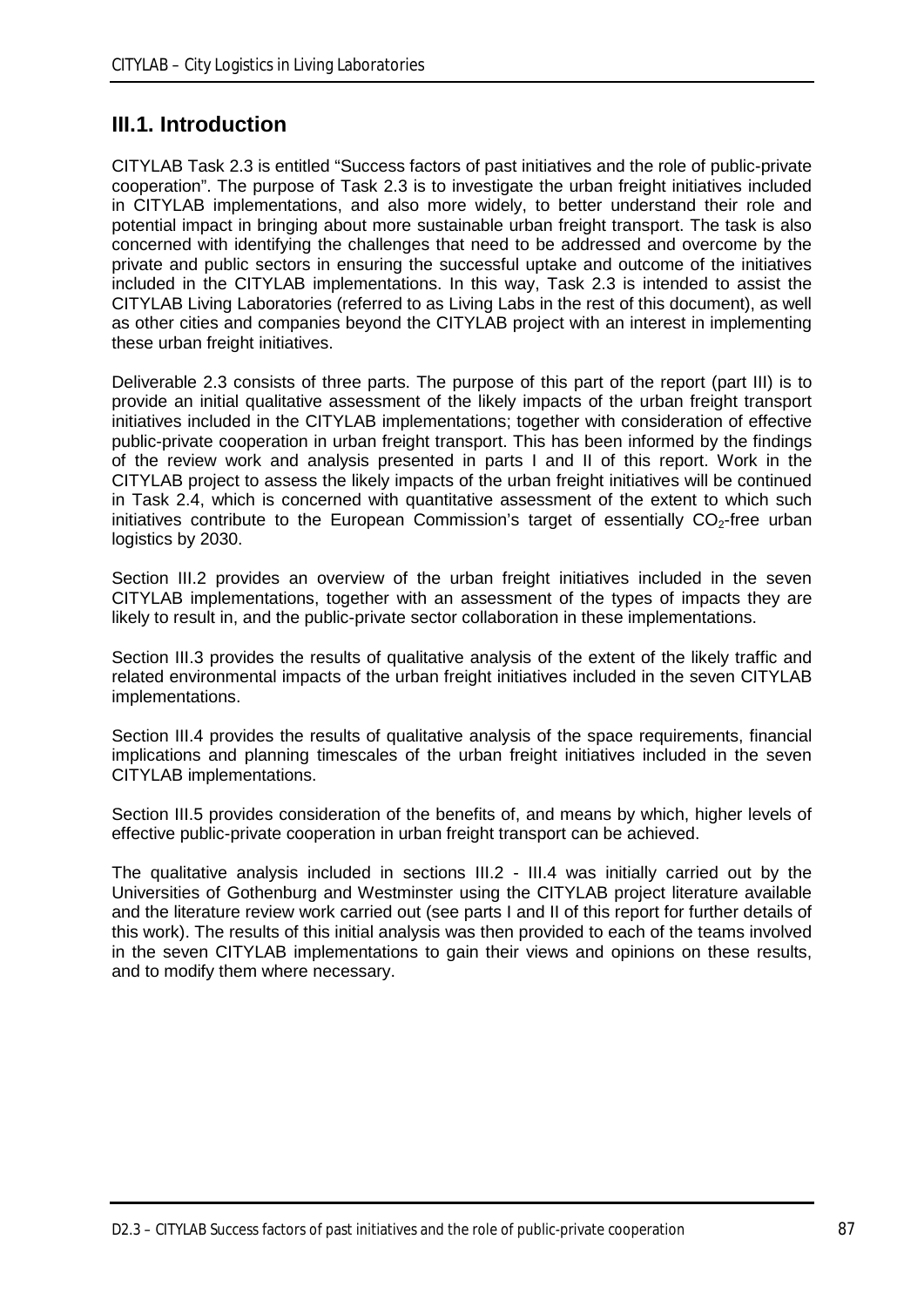# **III.2 Expectations of the CITYLAB implementations**

The CITYLAB project includes seven city-based urban freight implementations that are being established in the Living Labs set up within the project. These implementations will be demonstrated and evaluated as part of the CITYLAB project. A brief summary of each of these seven CITYLAB Living Lab urban freight implementations is provided below.

## *1. New distribution hubs and clean vehicles (London)*

Parcel carrier TNT currently delivers parcels destined for central London on diesel vans from its depot in Barking in east London (approximately 15 km from the delivery area). In the CITYLAB London implementation, TNT will instead collaborate closely with Gnewt Cargo, a last-mile carrier's carrier. TNT will deliver all these parcels overnight on a single larger vehicle to the depot of Gnewt Cargo, which is based far closer to central London. Gnewt Cargo will then carry out these daytime deliveries on behalf of TNT using its electric van fleet.

### *2. Floating depot with clean vehicles (Amsterdam)*

In the CITYLAB Amsterdam implementation PostNL will use an electric floating depot based on a barge in Amsterdam for delivery of food and drink items for bars, restaurants and hotels in an area of the city that is easily reachable by canals and waterways. On the way back the waste will be packed-up at the customers. The items will be distributed to and from the floating depot to customers by small electric vehicles.

### *3. Increased load factors using free van capacity (Brussels)*

In the CITYLAB Brussels implementation Proctor and Gamble Business Services (PGBS) will combine its deliveries for smaller independent retail stores in Brussels with the flows of other suppliers that are also serving the same delivery addresses. This concept is intended to improve vehicle load factors and reduce the quantity of vehicle trips generated by each store and their associated impacts. It will also help reduce the need for retailers for visit wholesalers in their own vehicles.

#### *4. Reduction of trips at public buildings (Southampton)*

The Southampton Sustainable Distribution Centre (SSDC) which was established in 2013 by freight company Meachers Global Logistics will be used to consolidate vehicle flows and reduce freight trips to large public institutions in the surrounding urban area in the CITYLAB Southampton implementation. Work is involving St Marys Hospital on the Isle of Wight and the two local universities (University of Southampton and Southampton Solent University) to improve freight efficiency through procurement practices, Delivery and Servicing Plans and vehicle load consolidation to these institutions.

### *5. Common logistics function at shopping centres (Oslo)*

Steen & Strøm AS is a Nordic branch of the Klépierre group. Steen & Strøm is planning a new shopping centre at Økern in Oslo. The goal of Steen & Strøm in the CITYLAB Oslo implementation is to plan and establish common functions for inbound and outbound freight flows at the new shopping centre. The implementation will facilitate identification of consolidation opportunities for logistics service providers as well as off-hour deliveries. It will also reduce goods vehicle dwell times at the shopping centre and increase the efficiency of internal logistics activities. The shopping centre is expected to open by 2020.

#### *6. Integrating direct and reverse logistics flows (Rome)*

In the CITYLAB Rome implementation Poste Italiane (the national post carrier) will integrate direct and reverse logistics. On its mail and parcel trips to the University of Rome Tre, the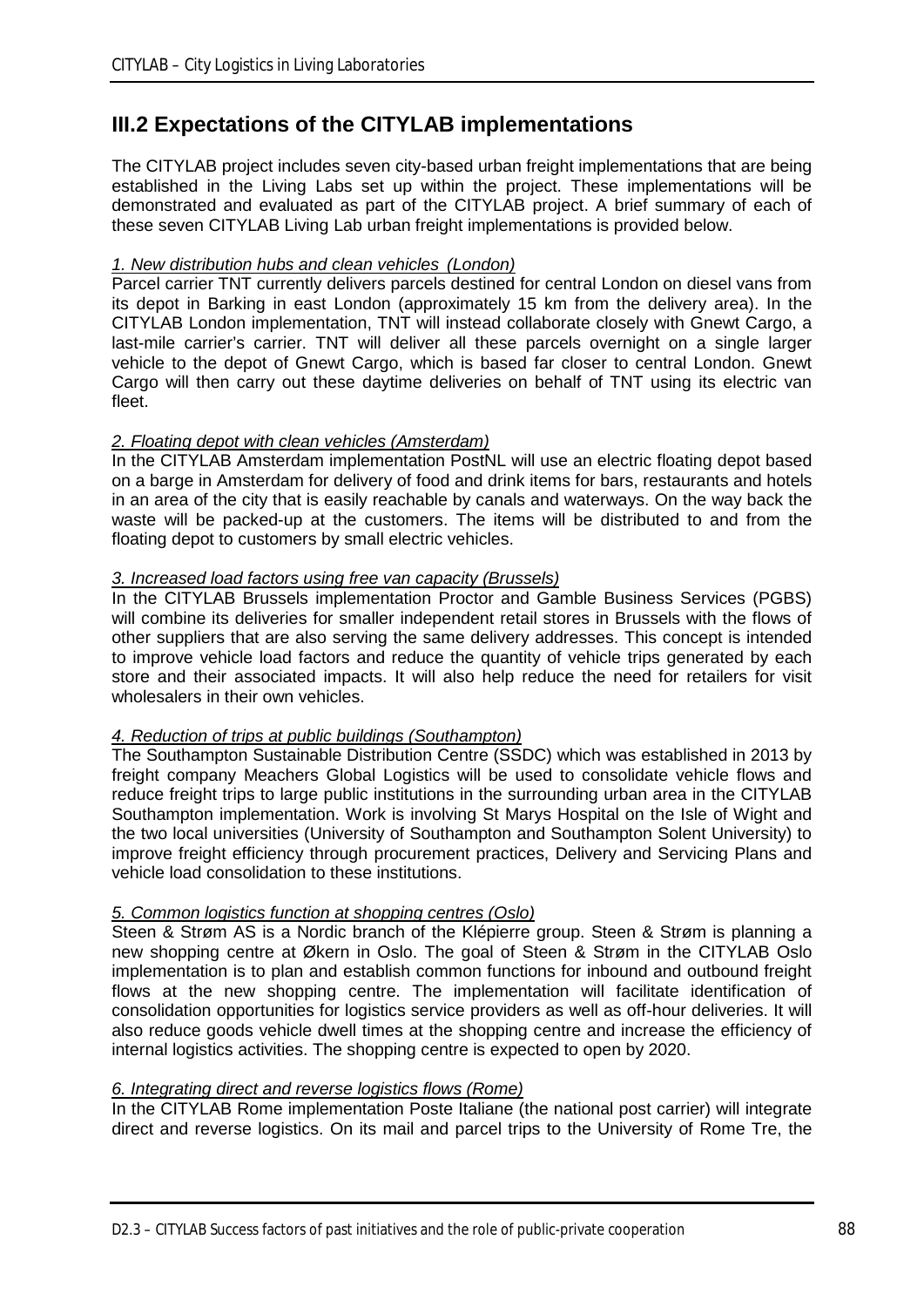vehicle will be used to collect used bottle tops for recycling, thereby reducing empty vehicle trips, congestion and  $CO<sub>2</sub>$  emissions.

#### *7. Logistics hotels (Paris)*

The CITYLAB Paris implementation is addressing the negative consequences of logistics sprawl. The municipality and the region of Paris, together with a logistics real estate developer (SOGARIS), are developing a model for logistical zones and facilities, called logistics hotels. Logistics hotels are appropriate for dense urban environments, combining logistics with other activities such as offices, retail and public services. CITYLAB Living Lab is focusing on two "logistics hotels", at different stages of implementation: Beaugrenelle (which has been operating since 2012) and Chapelle (which is at construction phase - works began in September 2015). At Beaugrenelle, Chronopost, the express parcels operator, is consolidating parcels and operating last mile deliveries, with an intention to increase the proportion of deliveries made by electric vans.

Each of these seven CITYLAB Living Lab urban freight implementations combines several different logistics innovations and initiatives. These include: consolidation centres, improved vehicle utilisation, clean/environmentally friendly road freight vehicles, partnership working, freight retiming, and the use of non-road modes. An analysis of the planning descriptions for each CITYLAB implementations has been carried out in order to clearly illustrate these various initiatives in each implementation and compare them across cities. The results of this analysis are provided in Table III.1. The inclusion of urban freight initiatives in each of the CITYLAB implementations are shown as either "expected" or "possible". The reason for showing initiatives as "possible" rather than "expected" for a CITYLAB implementation are due to the ultimate details of some of the implementations still being finalised - this is especially true of Oslo as the implementation will not take place within the timescale of the project, and instead the work in CITYLAB is focusing on providing support in designing this implementation.

An analysis of the expected economic, social and environmental outcomes of the initiatives in the seven CITYLAB urban freight implementations was carried out using topics defined in the CITYLAB proposal. The results of this analysis are provided in Table III.2 and reflect expected improvements in operational efficiency, traffic safety, air quality, and carbon dioxide  $(CO<sub>2</sub>)$  emissions across the seven Living Lab implementations. Improvement as a result of two of the impacts (reductions in logistics-associated noise and disturbance, and retiming of logistics operations) are shown as possible outcomes rather than expected outcomes of the CITYLAB implementations. This is because they have not been specifically designed into the implementations as an original objective but may materialise as a result of the revised operational practices implemented. For instance, retiming of vehicle operations may come about as a result of new last-mile delivery practices – with goods being delivered to consolidation centres during the night/off-peak period, despite the fact that the timing of deliveries to receivers will be unchanged. Table III.2 reflects the wide coverage of the expected positive efficiency, traffic and environmental impacts of the CITYLAB implementations.

Table III.3 provides insight into: i) whether the CITYLAB implementations are led by private companies or public sector organisations, whether the CITYLAB implementations involve collaboration between several freight operators or receivers, and iii) whether city authority co-operation and participation is likely to be necessary for the CITYLAB implementations, as well as for more general widespread implementation beyond the CITYLAB project. Table 3 reflects the collaborative nature of the CITYLAB implementations, both between organisations that provide freight operations and/or receive goods in urban areas. It also indicates the involvement of city authorities in the CITYLAB implementations. City authority involvement is required in the majority of the CITYLAB implementations to help ensure that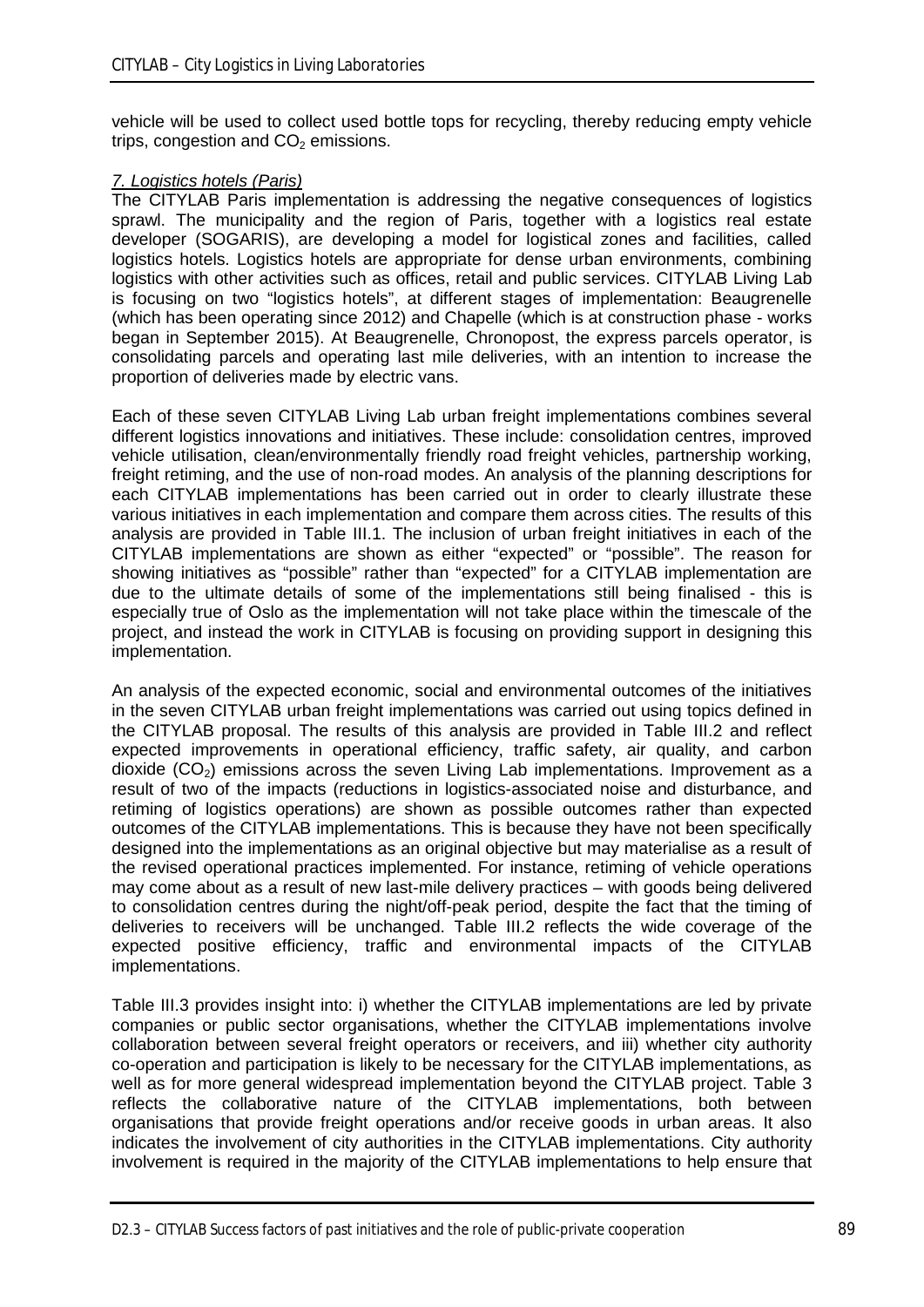experimental, innovative urban freight operations are able to take place within the timescale of the project. As Table 3 indicates, this city authority involvement may not necessarily be required once the implementations have been refined and become better understood, and are rolled-out and transferred more widely beyond the project.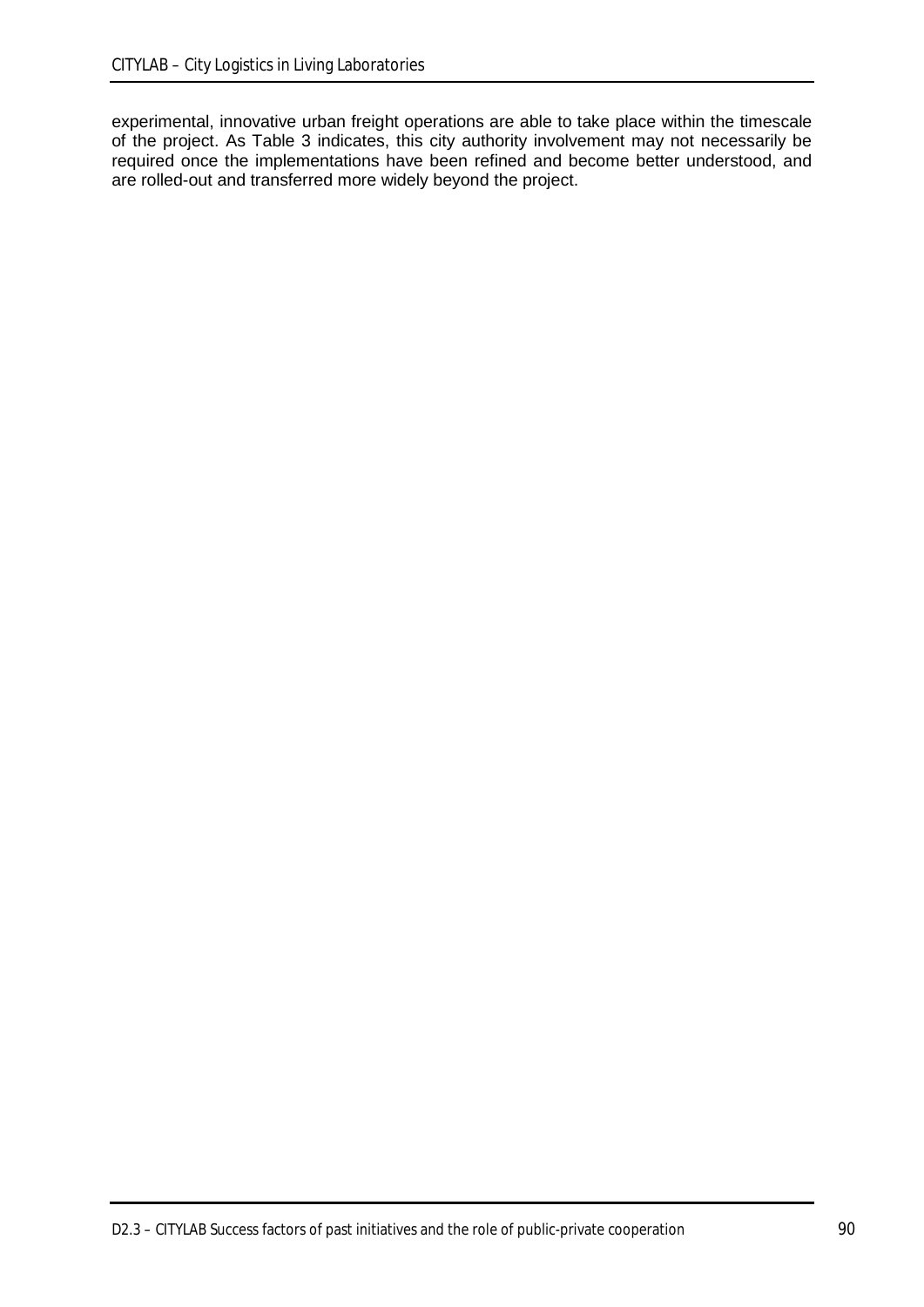## **Table III.1: Analysis of logistics initiatives included in the CITYLAB implementations**

| Initiatives in the implementations                                            | London | Amsterdam | <b>Brussels</b> | Southampton | Oslo | Rome | <b>Paris</b> |
|-------------------------------------------------------------------------------|--------|-----------|-----------------|-------------|------|------|--------------|
| Consolidation centre/mobile depot                                             | üü     | üü        |                 | üü          | ü    |      | ü            |
| Electric vehicles                                                             | üü     | üü        |                 | ü           |      | üü   | üü           |
| Improved loads on delivery vehicles                                           | üü     | üü*       | üü              | üü          | ü    | üü   | üü           |
| Generating return vehicle loads<br>(reduced empty running)                    |        |           |                 |             | ü    | üü   |              |
| Procurement practices by receivers                                            |        |           |                 | üü          |      |      |              |
| Common internal logistics for major<br>multi-tenanted buildings               |        |           |                 |             | üü   |      |              |
| Use of non-road modes                                                         |        | üü        |                 |             |      |      | üü           |
| Partnership working between<br>companies in supply chain                      | üü     | üü        | üü              | üü          | ü    |      | ü            |
| Partnership working between city<br>authority and private sector<br>companies | üü     | ü         |                 | üü          | üü   | üü   | üü           |
| Urban distribution property and land<br>use planning interventions            | üü     |           |                 |             | üü   |      | üü           |

**Key:**

**üü** - expected inclusion

ü - possible inclusion

\* - also expected to reduce car trips by shop owners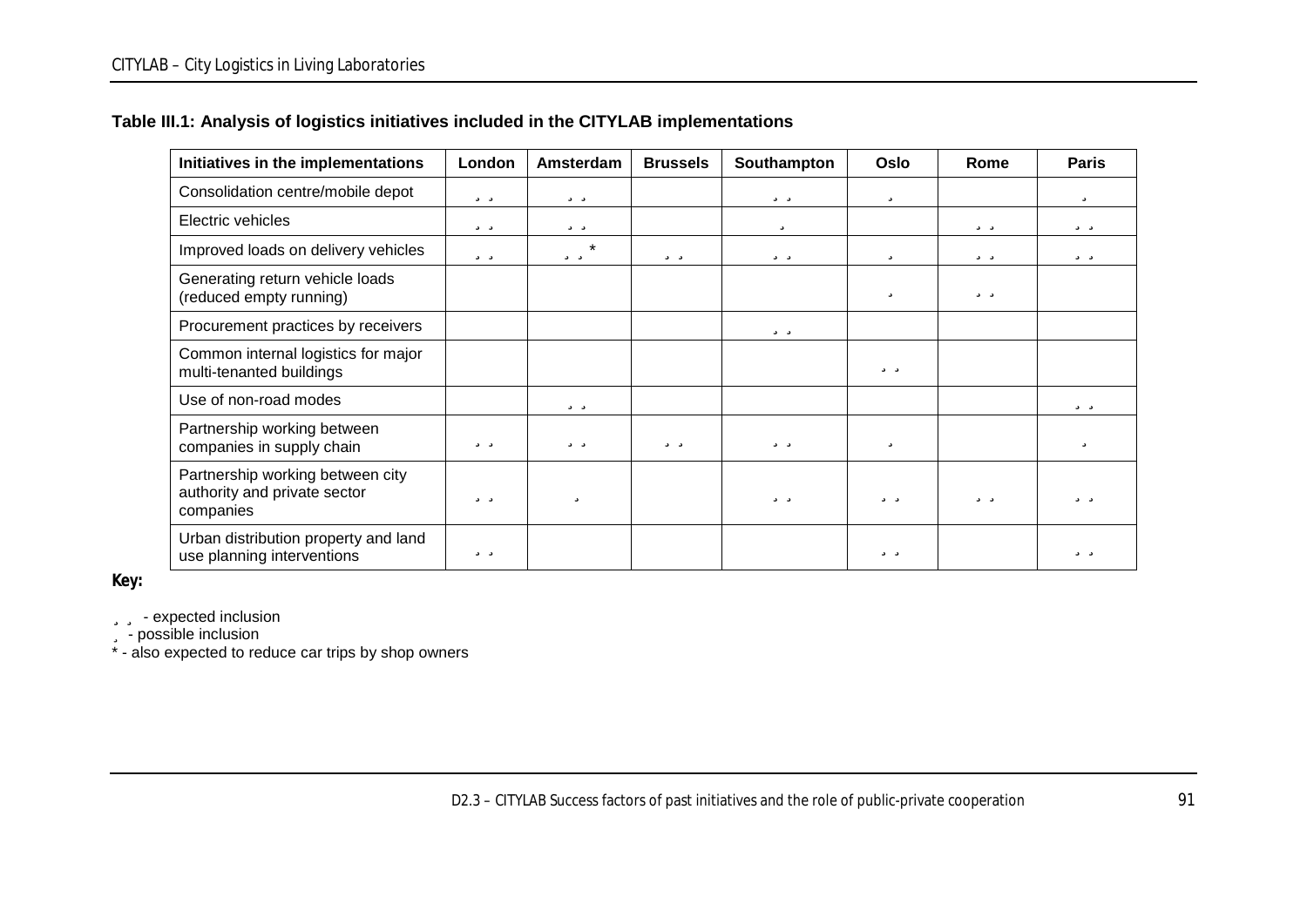|                                                                                     | <b>Living Labs</b> |           |                 |             |             |      |              |
|-------------------------------------------------------------------------------------|--------------------|-----------|-----------------|-------------|-------------|------|--------------|
| <b>Logistics impacts</b>                                                            | London             | Amsterdam | <b>Brussels</b> | Southampton | <b>Oslo</b> | Rome | <b>Paris</b> |
| Reduction in vehicle kilometres                                                     | üü                 | üü        | üü*             | üü          | ü           | üü   | üü           |
| Reduction in CO <sub>2</sub> emissions                                              | üü                 | üü        | üü              | üü          | ü           | üü   | üü           |
| Improvement in air quality                                                          | üü                 | üü        | üü              | üü          | ü           | üü   | üü           |
| Reduction in logistics-associated noise<br>and disturbance                          | ü                  | ü         | ü               | ü           | ü           | ü    | ü            |
| Reduction in total time spent by vehicles<br>on roads (driving/loading / unloading) | üü                 | üü        | üü              | üü          | üü          | üü   | üü           |
| Retiming of logistics operations (i.e. out<br>of peak period)                       | ü                  | ü         |                 | ü           | ü           |      | ü            |
| Alleviation of logistics sprawl**                                                   | üü                 | üü        |                 | üü          |             |      | üü           |
| Promotion use of alternatively-fuelled /<br>clean delivery vehicles                 | üü                 | üü        |                 |             |             | ü    | üü           |
| Reduction in time spent by receivers on<br>goods reception and internal logistics   | üü                 | üü        | üü              | üü          | üü          |      | üü           |

### **Table III.2: Analysis of Living Lab implementations and their expected positive economic, social and environmental impacts**

**Key:**

#### üü - expected outcome

ü - possible outcome

\* - also expected to reduce car trips by shop owners

\*\* - In the sense of reducing the need for road-based stem mileage (i.e. distance travelled between the depot and the first/last delivery locations) on delivery trips. Without the implementation of appropriate urban freight initiatives, logistics sprawl caused by depot relocation away from the city centre towards the edge of/outside the urban area results in increases in stem mileage.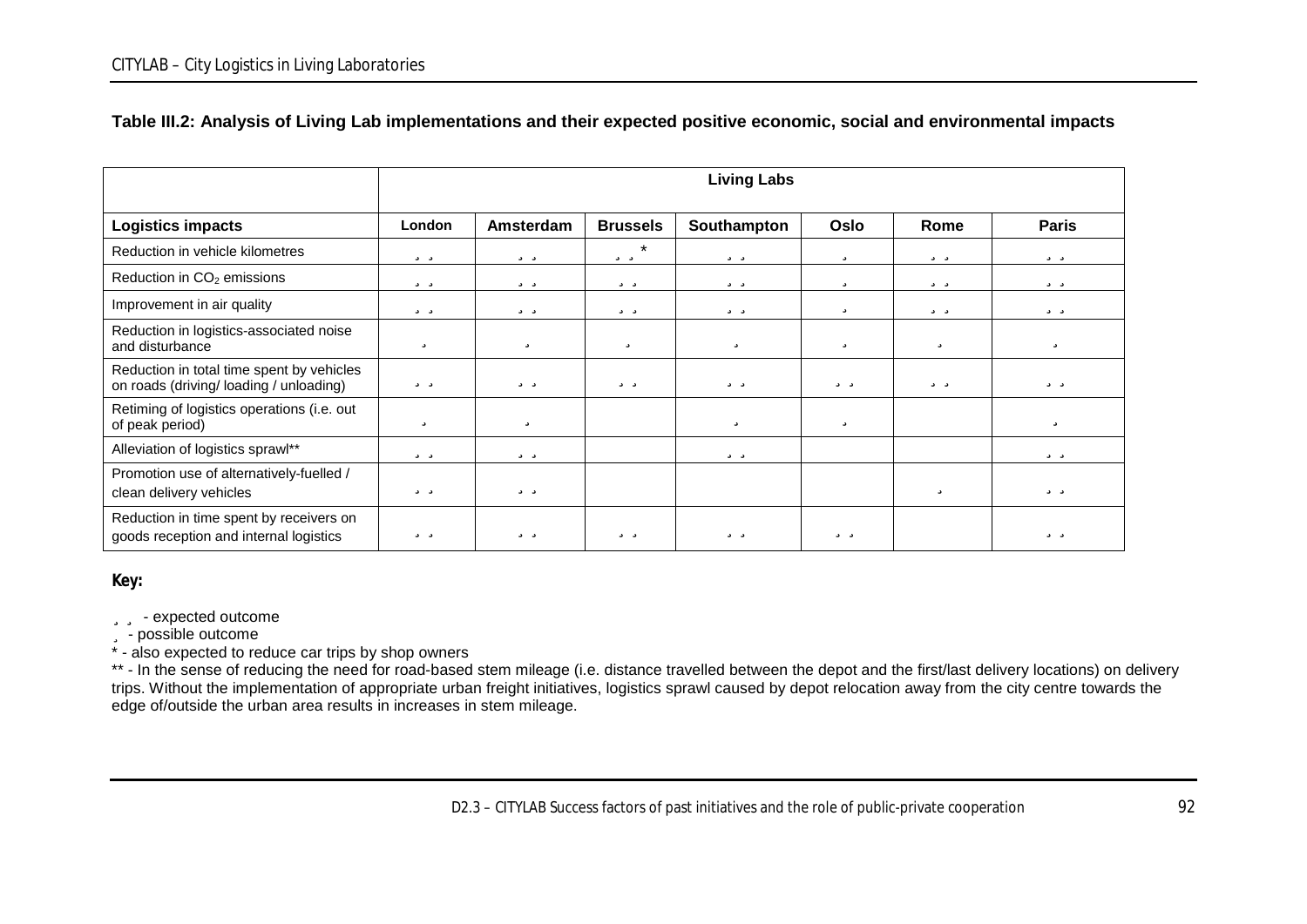|                 |                                                             |                                                                                                   |                                                                                                                                                                                   | Likely to require city authority co-<br>operation/participation for: |                                                                                     |
|-----------------|-------------------------------------------------------------|---------------------------------------------------------------------------------------------------|-----------------------------------------------------------------------------------------------------------------------------------------------------------------------------------|----------------------------------------------------------------------|-------------------------------------------------------------------------------------|
| <b>City</b>     | Implementation<br>description                               | <b>CITYLAB</b><br>implementation<br>led by private<br>company or<br>public sector<br>organisation | <b>CITYLAB</b><br>implementation<br>involving collaboration<br>between freight<br>operators and/or<br>receivers?                                                                  | <b>CITYLAB</b> project<br>implementation?                            | General<br>widespread<br>implementation<br>beyond the<br><b>CITYLAB</b><br>project? |
| London          | Last mile deliveries<br>with clean vehicles                 | Private                                                                                           | Yes - between operators                                                                                                                                                           | Yes                                                                  | Not necessarily                                                                     |
| Amsterdam       | Floating depot with<br>clean vehicles                       | Private                                                                                           | Yes, between<br>operators/suppliers                                                                                                                                               | Yes, but only for<br>permits                                         | Not necessarily                                                                     |
| <b>Brussels</b> | Increasing vehicle<br>load factors                          | Private                                                                                           | Yes - between<br>operators/suppliers                                                                                                                                              | No                                                                   | Not necessarily                                                                     |
| Southampton     | Joint procurement<br>&<br>Consolidation for<br>public sites | Public and<br>private                                                                             | Yes - between operator,<br>university and hospital                                                                                                                                | Yes                                                                  | Not necessarily                                                                     |
| Oslo            | Common logistics for<br>shopping centres                    | Private                                                                                           | The solution changes the<br>relation between operators<br>and receivers, as an<br>intermediate stakeholder<br>(operator of logistics<br>functions) is introduced<br>between them. | Yes                                                                  | Not necessarily                                                                     |
| Rome            | Integrating direct and<br>reverse logistics flows           | Public<br>(university) and<br>private                                                             | Yes - between operator<br>and university                                                                                                                                          | Not necessarily                                                      | Yes                                                                                 |
| Paris           | Logistics hotels                                            | Public and<br>private                                                                             | Yes - between<br>municipality and operators                                                                                                                                       | Yes                                                                  | Yes                                                                                 |

## **Table III.3: Likelihood of the CITYLAB implementations involving public-private co-operation**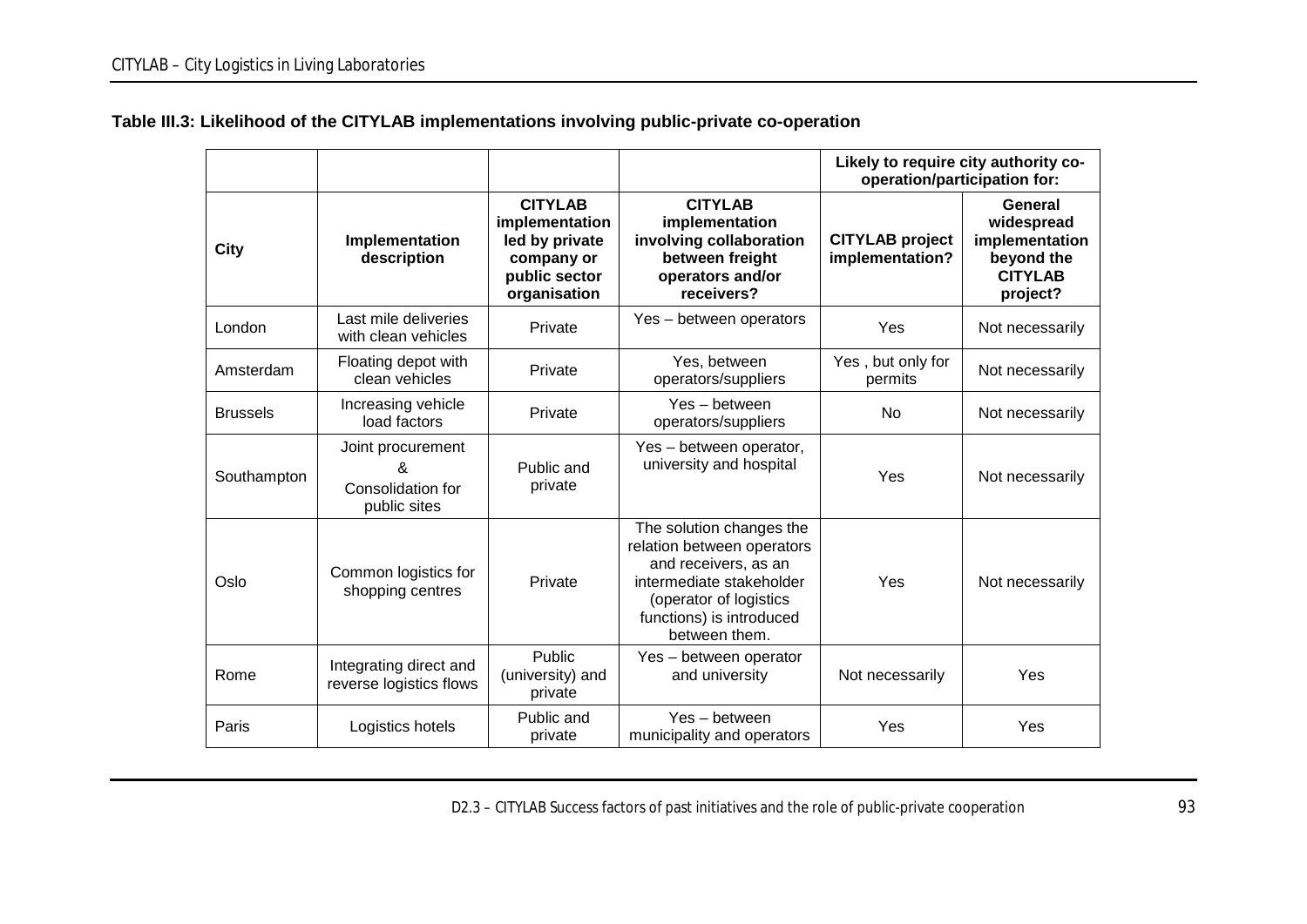# **III.3 Assessment of the traffic and environmental impacts of the urban freight initiatives in the CITYLAB implementations**

As discussed in section 2, the urban freight transport initiatives included in the CITYLAB implementations are expected to results in improvements in a range of traffic and environmental impacts. Therefore, qualitative assessment work has been carried out at a generic level (i.e. for urban areas in general, rather than taking account of the specific urban locations in which the initiatives are taking place in the CITYLAB project) into the likely direction and scale of change of urban traffic and environmental impacts in urban areas that these freight transport initiatives are expected to lead to. The assessment work took account of the following four traffic and environmental effects of freight transport:

- Peak-time goods vehicle traffic volumes
- On-street space requirements of delivery/ collection (i.e. the kerbside space required by freight vehicles and the total time that they occupy this space for)
- Noise pollution
- Fossil fuel consumption and air quality

The results shown in Table III.4 are based on the findings of the literature review together with the expert judgement of the authors, refined by the feedback of the teams of each of the CITYLAB implementations. The indicative results of this assessment work are provided in Table III.4.

It is important to note that, given the scale of the CITYLAB implementations in the context of total freight activity taking place in an urban area, the initiatives included in these implementations would obviously not be expected to lead to measureable improvements in terms of total urban freight activity, or even in the urban locations in which these implementations take place. However, such improvements in freight traffic and environmental impacts in the area surrounding an implementation and more widely across the urban area could be achievable if there is a sufficient rate of uptake of the freight initiatives in future. It is also important to note that the impacts indicated in Table III.4 are dependent on the manner in which the initiatives are implemented.

Several of the initiatives can be seen to be expected to reduce peak-time goods vehicle activity performed by road-based goods vehicles in urban areas (namely, consolidation centres / mobile depots, other means of improving vehicle loads - through load consolidation by other means and reducing empty running, changes to procurement practices, retiming, and urban distribution property and land use planning interventions). Some of these freight initiatives that are expected to reduce peak-time vehicle activity would also be expected to also result in improvements in noise pollution, fossil fuel consumption and air quality, and onstreet space requirements (namely consolidation centres / mobile depots, other means of consolidation, generating return vehicle loads, changes to procurement practices, and Urban distribution property and land use planning interventions). By contrast, retiming of logistics operations outside of peak hours would be expected to potentially result in greater noise disturbance given the times at which such operations would occur, and the use of non-road modes may lead to greater on-street space requirements in order to facilitate transfer from rail/waterway to road for the final delivery leg to the customer.

Locker banks (not shown in Table III.4) used to make deliveries in the evening or night to receivers where no one is present to receive the goods would not in, themselves, be expected to contribute any change to traffic and environmental impacts of freight operation. Any changes in these impacts would be associated with the retimed delivery operations.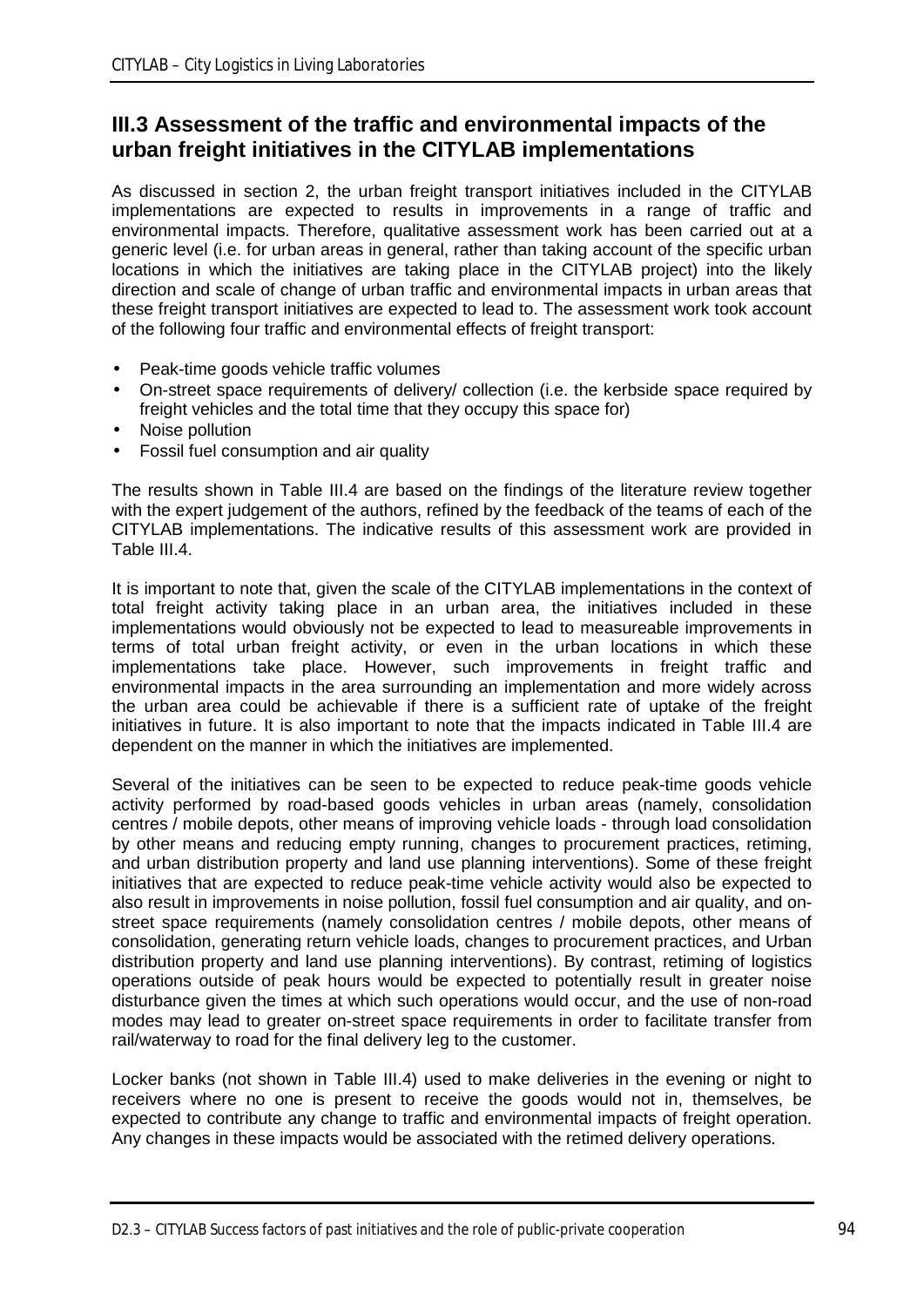The use of alternatively-fuelled vehicles including electric vehicles and cargo cycles would not be expected to reduce the total peak-time vehicle activity performed and may actually result in an increase if vehicles with smaller payloads than those previously operated are used. However, these alternatively-fuelled vehicles would be expected to lead to improvements in noise pollution, fossil fuel consumption and air quality, and possibly in onstreet space requirements in the case of cargo cycles. Common logistics operations for major multi-tenanted buildings would be expected to reduce the extent of on-street vehicle dwell times and queueing and thereby potentially lead to improvements in all the negative traffic and environmental impacts studied in Table III.4 with the exception of total peak-time vehicle activity.

The impacts of using non-road modes (waterways and rail) are likely to depend on the extent to which they can entirely replace the use of road-based services. This will depend on the sites served and their modal connectivity. At best, using non-road modes can be expected to result in improvements in all four impacts, but may not result in improvements where such sites generate road vehicle activity for final delivery.

Partnership working between supply chain partners, as well as between the public and privates sectors would not necessarily in itself deliver benefits in the four impacts considered. However partnership working, applied in conjunction with any of the other urban freight initiatives listed in Table III.4, would be expected to further contribute to improvements in the impact reductions that each of these other initiatives is capable of providing.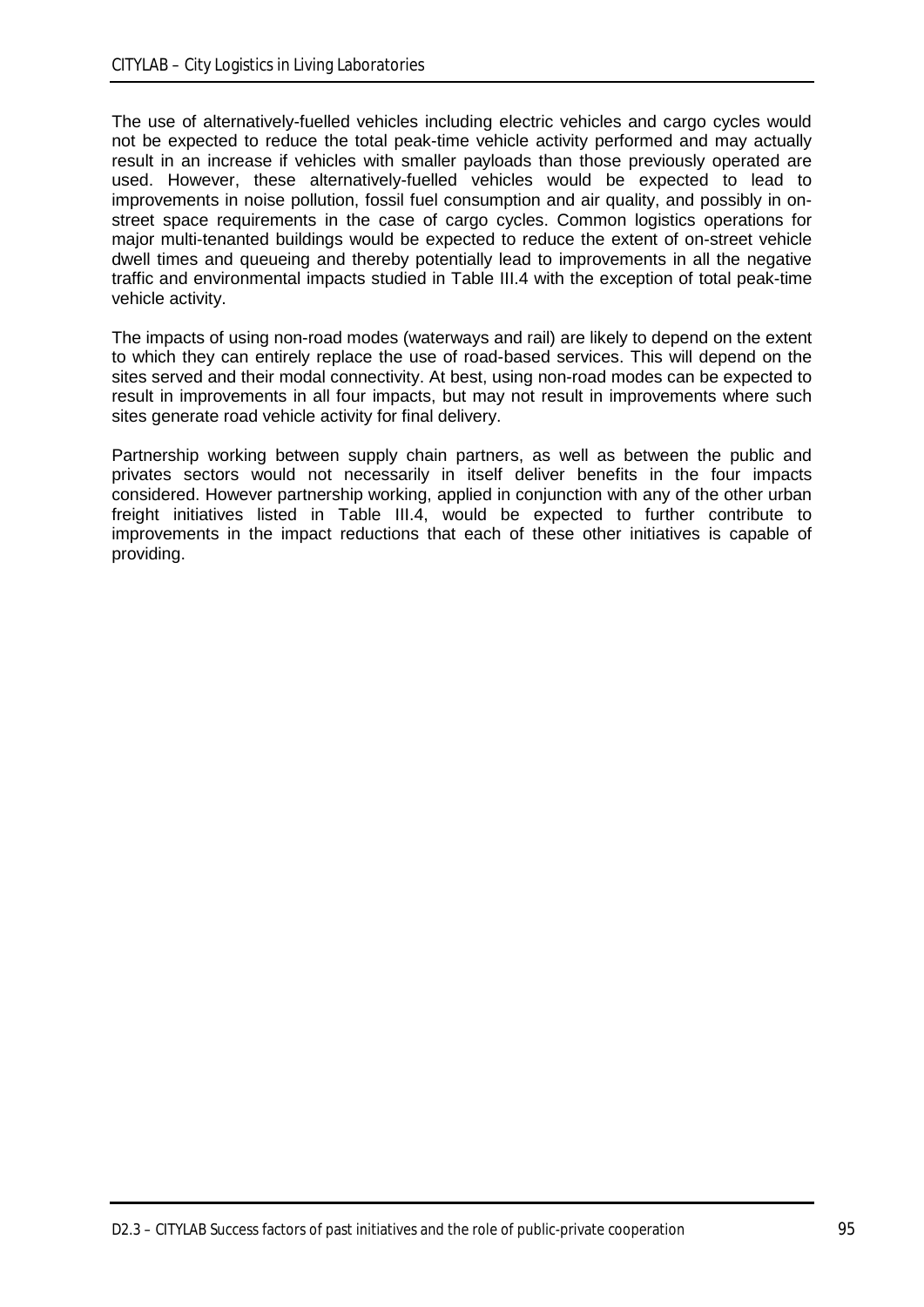| <b>Freight transport</b><br>initiative                                                  | Peak goods<br>vehicle traffic<br>volumes | <b>On-street space</b><br>requirements of<br>delivery/<br>collection | <b>Noise pollution</b> | <b>Fossil fuel</b><br>consumption<br>and air quality |
|-----------------------------------------------------------------------------------------|------------------------------------------|----------------------------------------------------------------------|------------------------|------------------------------------------------------|
| Consolidation centre /<br>mobile depot                                                  | $\ddot{}$                                | $\ddot{}$                                                            | $+$                    | $\ddot{}$                                            |
| Improving loads<br>carried on goods<br>vehicles                                         | $\ddot{}$                                | $\ddot{}$                                                            | $\ddot{}$              | $\ddot{}$                                            |
| Electric and other<br>alternatively fuelled<br>goods vehicles                           | $0/$ -                                   | 0                                                                    | $+ / + +$              | $+ / + +$                                            |
| Electric cargo cycles                                                                   | $-$ / $ -$                               | $0/$ +                                                               | $++$                   | $++$                                                 |
| Procurement practices                                                                   | $\ddot{}$                                | $\ddot{}$                                                            | $+$                    | $\ddot{}$                                            |
| Common internal<br>logistics operations for<br>major multi-tenanted<br>building or area | 0                                        | $\ddot{}$                                                            | $\ddot{}$              | $0/$ +                                               |
| Retiming of logistics<br>operations                                                     | $+ / + +$                                | $0/$ +                                                               | $0/-$                  | $+ / + +$                                            |
| Urban distribution<br>property and land use<br>planning interventions                   | $\ddot{}$                                | $0/$ +                                                               | $\ddot{}$              | $\ddot{}$                                            |
| Use of non-road<br>modes                                                                | $0/$ +                                   | $0/$ +                                                               | $0/$ +                 | $0/$ +                                               |
| Partnership working in<br>the supply chain                                              | $\ddot{}$                                | $\ddot{}$                                                            | $\ddot{}$              | $\ddot{}$                                            |

#### **Table III.4: Indicative urban traffic and environmental impacts of the freight transport initiatives in CITYLAB implementations**

### Key:

++ major improvement; + some improvement; 0 no change; - some worsening; - - major worsening; n/a not relevant.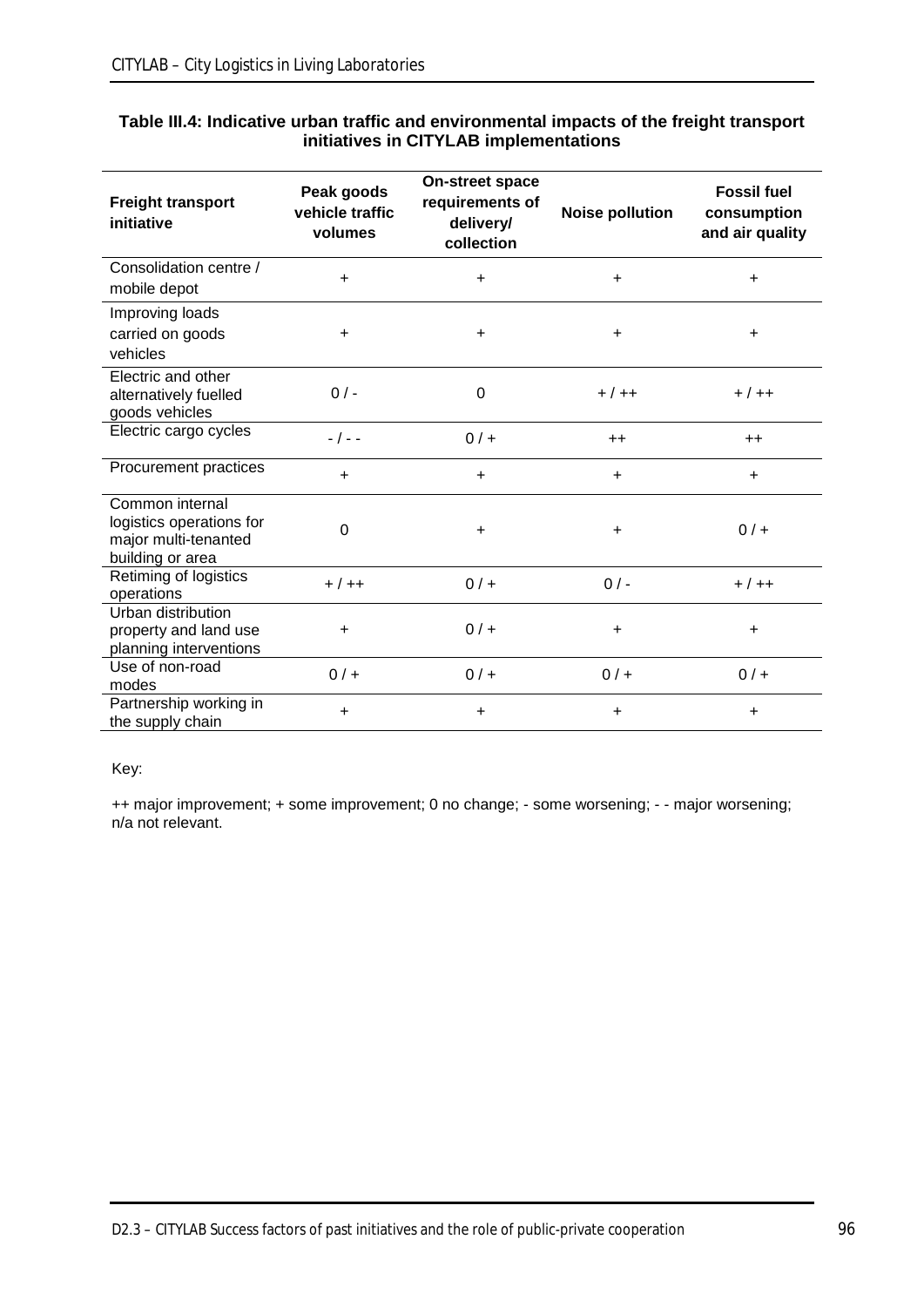# **III.4 Assessment of the likely space requirements, financial implications and planning timescales of the urban freight initiatives in the CITYLAB implementations**

This section provides an indicative, qualitative assessment of the i) space requirements, ii) financial implications and iii) implementation planning timescales for each of the urban freight transport initiatives that are included in the CITYLAB implementations. The approach adopted in this assessment work was the same as that used in section III.3. It is based on the findings of the literature review together with the expert judgement of the authors, refined by the feedback of the teams of each of the CITYLAB implementations. The indicative results of this assessment work are provided in Table III.5.

| <b>Freight transport initiative</b>                                                  | <b>Physical space</b><br>requirements | <b>Financial</b><br><b>implications</b> | <b>Planning timescale</b> |
|--------------------------------------------------------------------------------------|---------------------------------------|-----------------------------------------|---------------------------|
| Consolidation centre / mobile<br>depot                                               | Minor-Major                           | Minor-Major                             | Medium - Long-term        |
| Improving loads carried on goods<br>vehicles                                         | None                                  | Minor-Major                             | Short - Long-term         |
| Electric and other environmentally-<br>friendly goods vehicles                       | Minor                                 | Moderate                                | Short - Medium-term       |
| Electric cargo cycles                                                                | Minor                                 | Minor                                   | Short - Medium-term       |
| Procurement practices                                                                | Minor-Major                           | None-Minor                              | Short-term                |
| Common internal logistics<br>operations for major multi-tenanted<br>building or area | Minor                                 | Minor-Major                             | Short-Long-term           |
| Retiming of logistics operations                                                     | None                                  | Minor-Moderate                          | Short--Medium term        |
| On-site locker banks used in<br>retimed delivery operations                          | Minor                                 | Minor                                   | Short-term                |
| Urban distribution property and<br>land use planning interventions                   | Minor-Major                           | Minor-Major                             | Medium - Long-term        |
| Use of non-road modes                                                                | Minor-Major                           | Minor-Major                             | Short - Long-term         |
| Partnership working in the supply<br>chain                                           | None                                  | None-Minor                              | Short-Medium term         |

#### **Table III.5: Indicative location, space requirements, financial implications and planning timescales of the urban freight transport initiatives in CITYLAB implementations**

N.B. Short-term: Within 2 years; Medium-term: 2-5 years; Long-term: More than 5 years

## **III.4.1 Physical space required for urban freight initiatives**

The freight transport initiatives being tested in the various CITYLAB implementations vary in terms of the quantity of physical space that they require, and whether these space requirements are on public or private land. For instance rail freight facilities and consolidation centres typically use private land, while, for instance, electric vehicle recharging points are located on both public and private land. Typically, private landlords are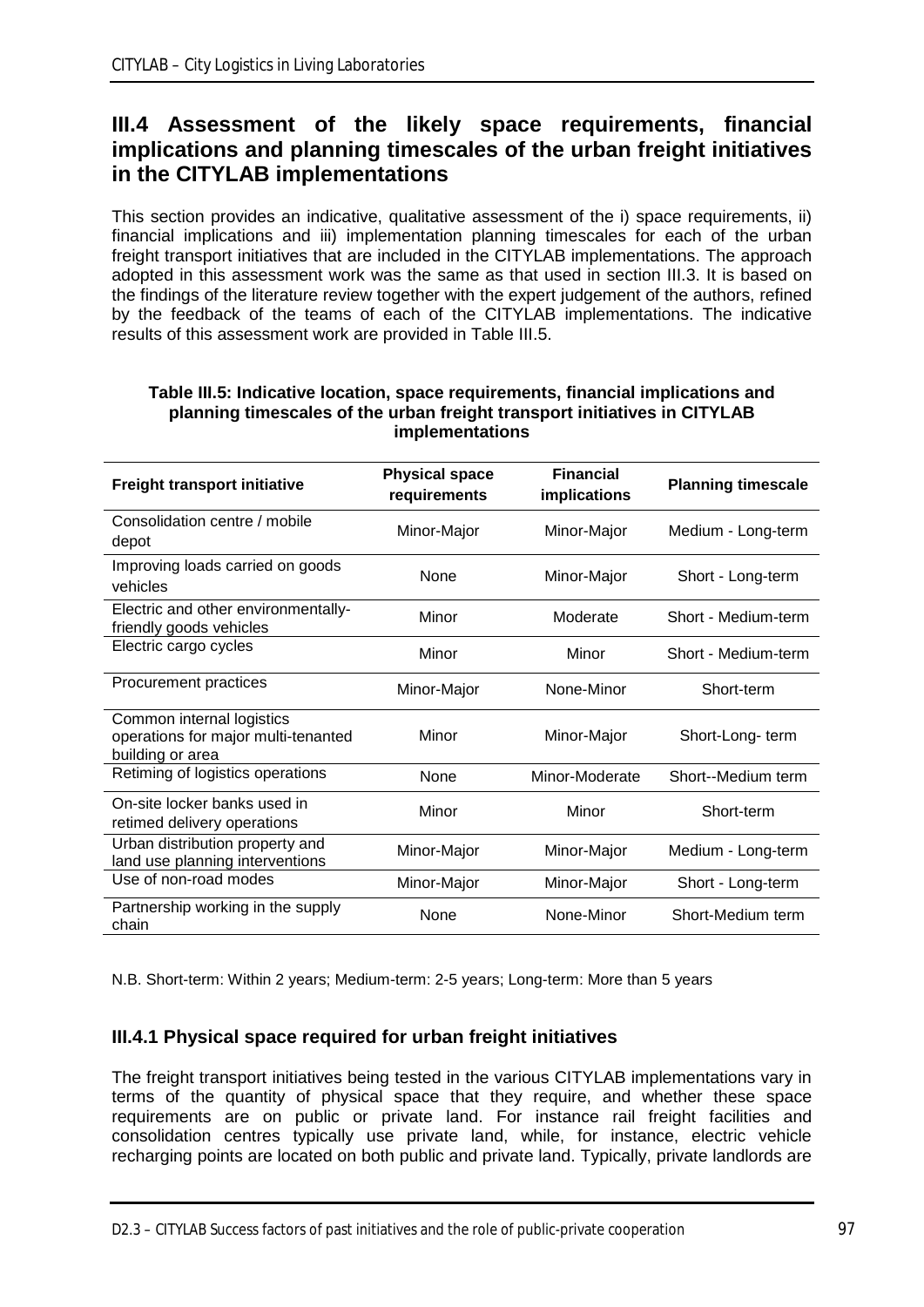not keen on using valuable space for freight transport-related activities as these generate little income compared with other activities such as retailing or office space. Therefore it is likely that intervention by public authorities would be required to encourage the design and implementation of such initiatives that allocate private space to freight transport activities.

Many office development and shopping centres, and even increasingly shops, incorporate relatively little space provision for goods vehicle deliveries and storage activities that would help to improve the efficiency of freight transport by reducing the need for such frequent deliveries and making each delivery faster. Some freight transport initiatives, such as improving the loads carried on goods vehicles (greater efficiency in vehicle fill and empty running) by means other than the use of consolidation centres, do not have physical space requirements in the urban area. Retiming deliveries also does not have physical space requirements, but may require the installation of locker banks for unattended deliveries at locations where staff are not available during the evening, night or early morning to receive these deliveries. Locker banks are therefore included in Table III.5; these would be expected to have limited space requirements.

The extent of space required by some initiatives will vary considerably depending on the scale at which the initiative is implemented. For example in the case of a consolidation centre this could be a small (micro) consolidation centre used only for transhipment of goods between vehicles through to a large depot with storage capabilities. Similarly, a common logistics facility in a shopping centre could be either just a goods reception / unloading area, or could include space for storage and other value-added logistics services.

Using non-road modes could range in space requirements from a small wharf requiring relatively little space in the case of waterway transport, through to a major rail freight depot. Obviously if these facilities already exist then making greater use of these modes will not in itself require additional space requirements.

Urban distribution property and land use planning interventions that involves the development of new mixed use sites including logistics facilities will have major space requirements. By comparison, the inclusion of suitably designed off-street loading facilities will be more moderate in terms of physical space needs.

## **III.4.2 Financial implications of urban freight initiatives**

Virtually all of the freight transport initiatives considered in Table III.5 require some degree of infrastructure / capital investment. This will vary from relatively substantial investments (for instance in the case of a new, purpose-built urban consolidation centre or a rail freight terminal) to relatively minor in the case of locker banks required in a retimed unattended delivery operation, setting up a small-scale micro consolidation centre, or installing recharging facilities for electric vans or cargo cycles. Initiatives that could under certain circumstances have no financial implications in terms of infrastructure investment include retiming (where staff are already present to receive deliveries at the rearranged delivery times), and partnership working. In the case of retime deliveries where staff are not present to receive the deliveries, the use of locker banks or similar secure systems are likely to be required; these are expected to have limited financial costs associated with them.

In addition to infrastructure investment, some freight transport initiatives can result in increases in operating costs. Sometimes this may involve an increase in total operating costs across the entire supply chain, while in other cases the operating costs may increase for certain supply chain parties. For instance, in the case of consolidation centres, receivers are typically charged for its use, rather than freight operators delivering goods to the centre. However, freight operators also derive benefits from the use of the consolidation centre in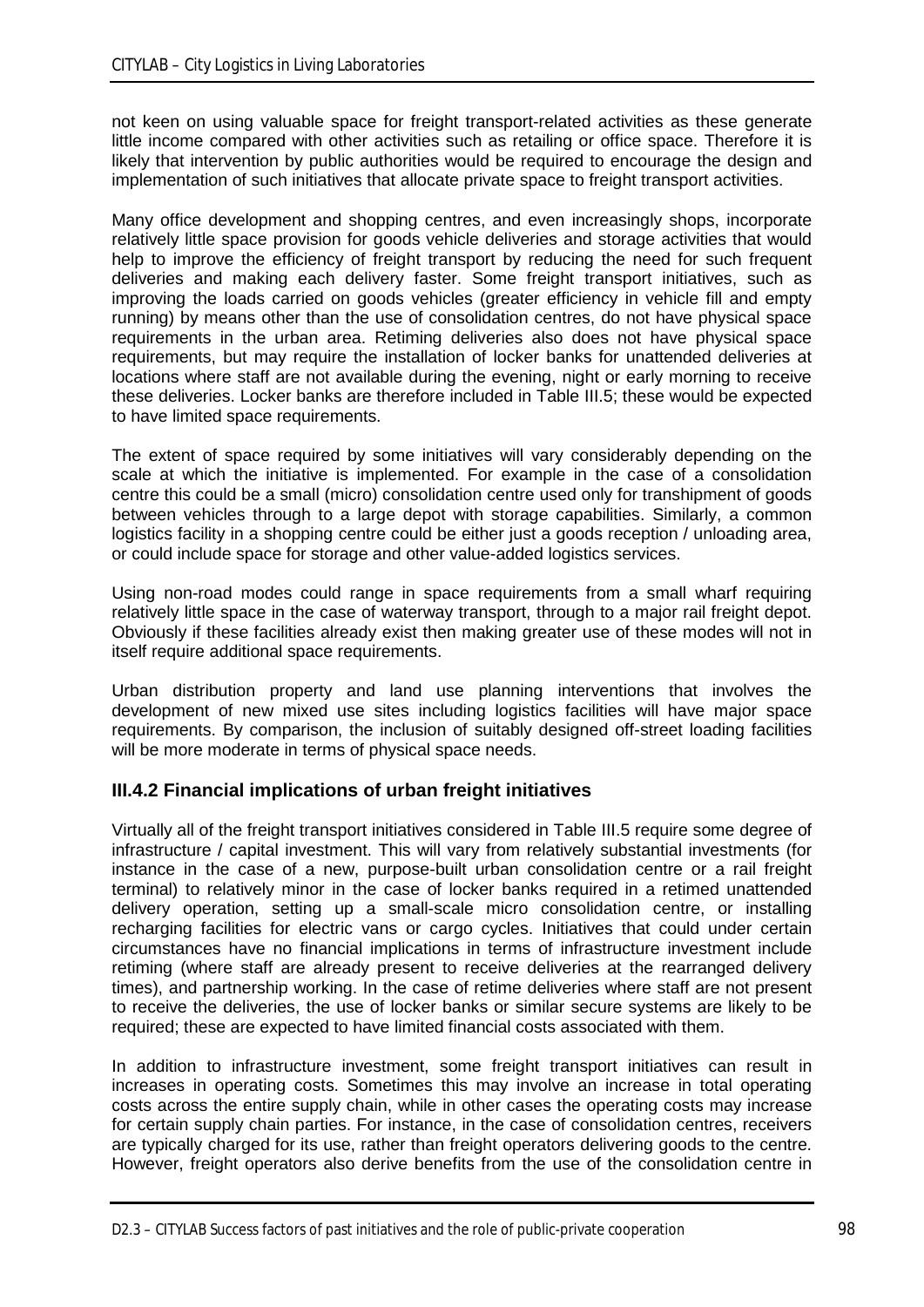terms of time and distance savings, resulting in lower operating costs and the opportunity to use these time savings to increase their revenue. Retiming of logistics operations has potentially similar operating cost implications across the supply chain to consolidation centres, but both receivers and carriers may also receive operating benefits from the retimed delivery system. Integrating direct and reverse logistics could result in increasing operating costs for carriers (that could potentially be transferred to receivers) due to the additional activities required to jointly handle the two different flows.

The financial implications of adopting common logistics operations for major multi-tenanted buildings are relatively minor where the building already exists and has the necessary space for any change in practice. However, in the case of installing specific facilities for this purpose into new buildings or retrofitting/adapting existing buildings the financial costs may be major.

Also, some freight initiatives may require an increase in storage and off-street loading space at buildings - such initiatives could include the use of revised procurement practices, the use of rail freight and water freight, and common logistics operations for major multi-tenanted buildings or areas. If this proves to be the case, it may reduce the revenue generation per unit of area for the landlord and tenants.

In order to ensure that urban freight transport initiatives are able to achieve commercial viability in the longer term it is necessary to consider the possible effect on operating costs for individual parties and for the supply chain as a whole, and also to consider how parties that receive operational benefits from a freight initiative can be made to contribute towards the costs of such an initiative.

## **III.4.3 Timescale required for implementation of urban freight initiatives**

The implementation of the freight transport measures shown in Table III.5 requires the successful design, planning and installation of the necessary infrastructure and changes in operating practices either within or between companies. The time period involved in implementing these freight transport initiatives vary from those that can be considered as short-term (i.e. taking up to 2 years), those that are medium-term (i.e. taking 2-5 years), and those that are long-term (i.e. taking more than 5 years).

The freight transport initiatives that are likely to require the longest period of implementation are those that have physical space and major new infrastructure requirements, and/or will require major operational changes in supply chains in order to succeed. Examples of major infrastructure requirements include the inclusion of common logistics facilities in new shopping centres and multi-tenanted offices, as well as construction of new-build consolidation centres, especially those with rail connectivity. In such cases, it is necessary for the urban freight initiatives to be agreed on and included at the outset of the planning and design of new or refurbished buildings. By contrast the addition of a small wharf to facilitate the use of a waterway for urban freight or the refurbishment of a small (micro) transhipment centre to facilitate consolidation activities will have far shorter time planning requirements.

Some of the freight transport initiatives considered in Table III.5 can be achieved in the short-term. These include initiatives that have little or no major infrastructure or space requirements on private land, and which require only minor supply chain modifications and operational disruptions for freight transport operations. Such initiatives potentially include the introduction of new procurement practices, the integration of direct and reverse logistics flows, the adoption of alternatively-fuelled vehicles, and the retiming of logistics operations to the off-peak period. However, even in the case of these initiatives the speed of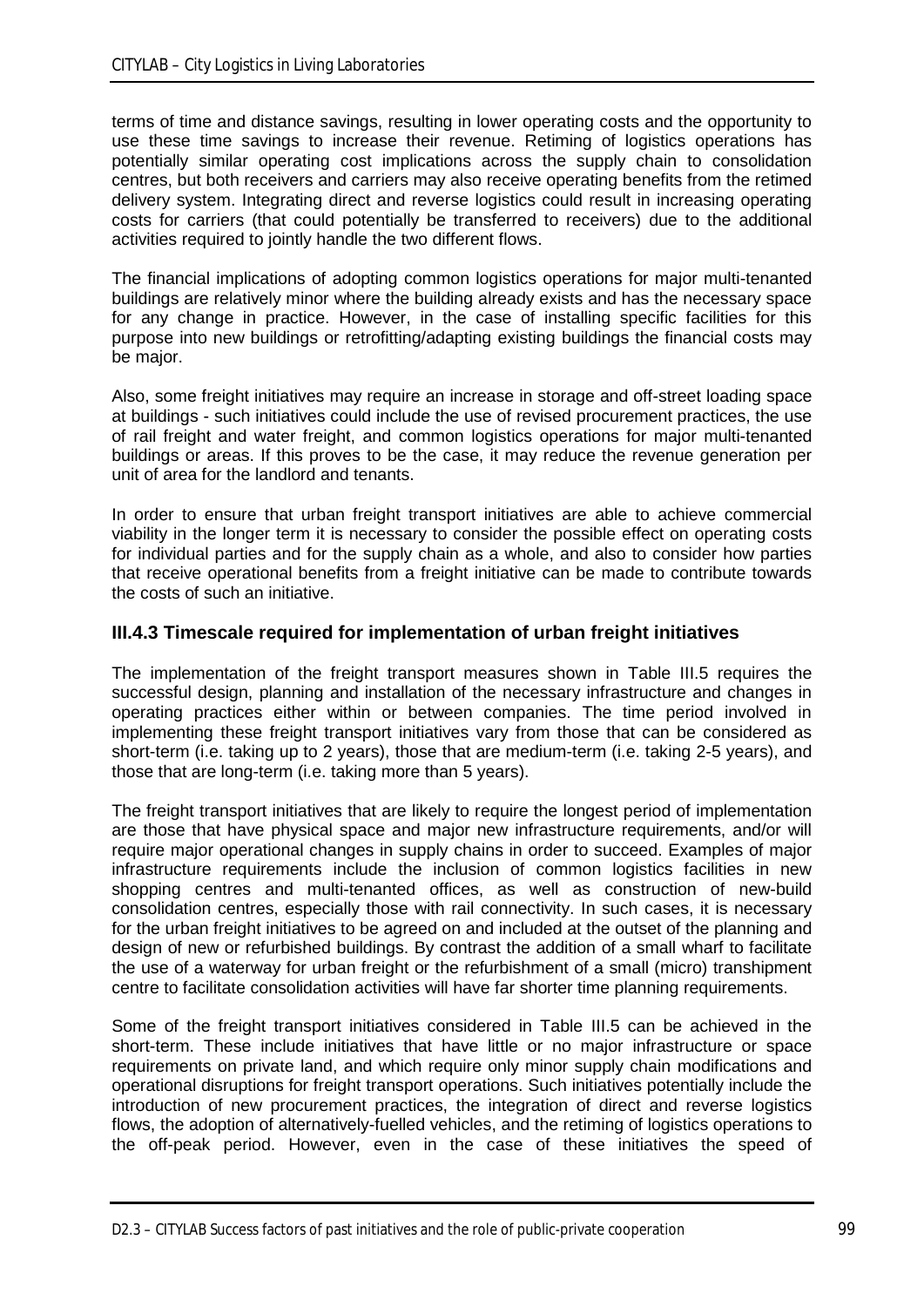implementation will depend on the level and seniority of support that the measure attracts within the organisation or organisations involved.

The establishment of partnerships can help to facilitate the infrastructural and operational planning required, and thereby reduce the timescales involved, especially where several or many organisations are involved. Partnerships involving the public and private sector can assist by providing evidence and case studies of the implementation of such initiatives previously, which can help stimulate support and confidence for the uptake of such initiatives.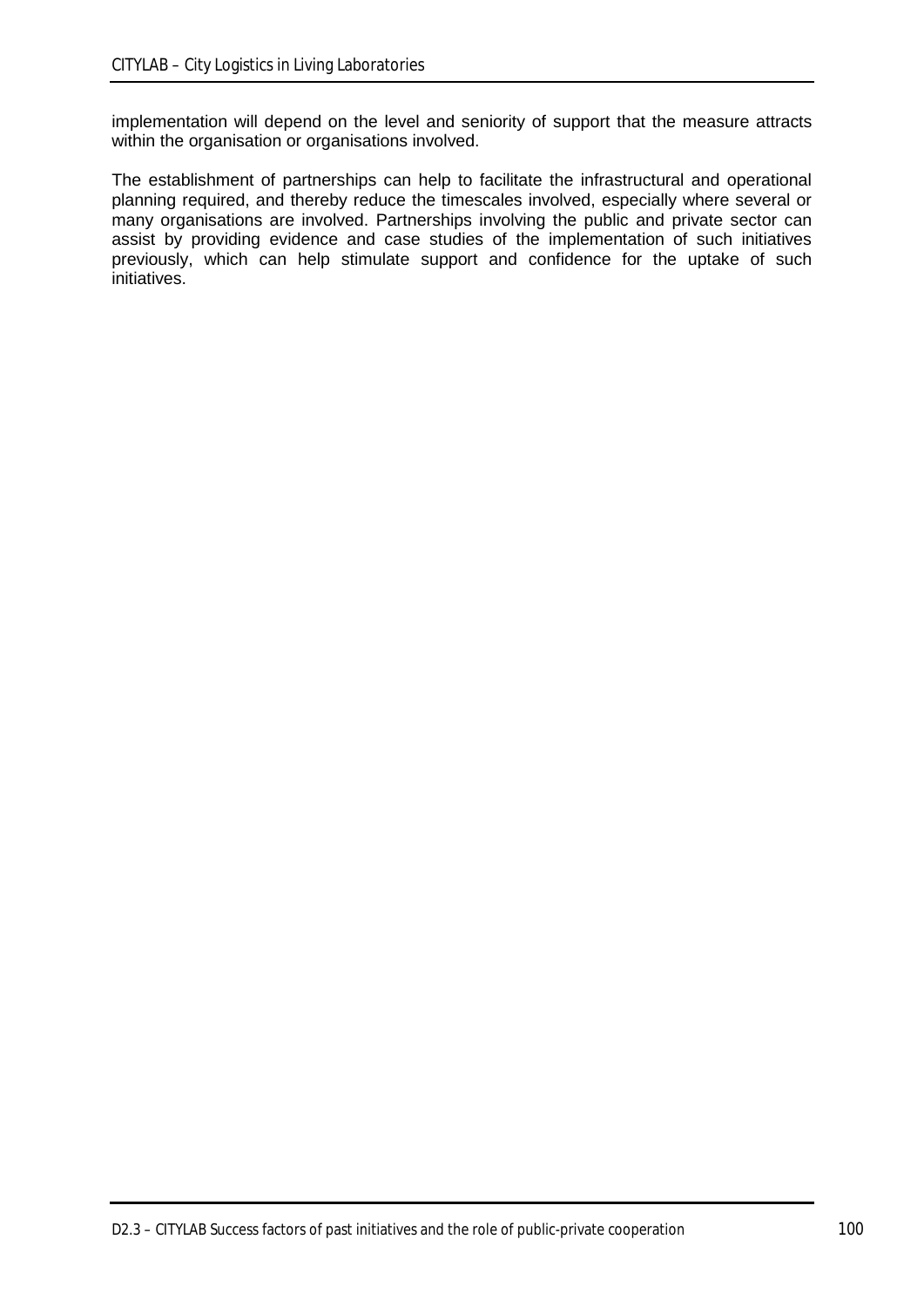# **III.5 Achieving higher levels of effective public-private cooperation in urban freight transport**

It has been noted that urban freight transport comprises two key features that must be taken account of when considering the most appropriate urban freight policies and initiatives to bring about more sustainable urban freight operations (Holguín-Veras et al., 2015):

- 1. It comprises multiple public and private stakeholders all of whom are impacted by freight issues and could potentially play a role in developing suitable solutions;
- 2. No single stakeholder is capable of completely solving the most acute freight issues affecting urban areas.

Given these two factors, cooperation and engagement between the public and private sectors on issues concerning urban freight transport are essential to achieving progress. These decision-making processes concerning the most appropriate urban freight policies and initiatives should not "take place in a vacuum; the only successful way to foster change is to constructively engage all stakeholders to develop consensus-based strategies. Such a process of engagement is best conducted as part of a suitable process of collaborative decision-making and partnership….. The main role of such an engagement effort is to create an environment and a management process whereby all stakeholders can be heard and can participate, in a constructive fashion, to improve the freight system" (Holguín-Veras et al., 2015).

Some private sector stakeholders to potentially include in such cooperative actions include major shippers, carriers, and receivers of goods; trade association that represent these three types of freight actors (including freight transport, retailing, and hospitality associations, and local Chambers of Commerce); public organisations and bodies with jurisdiction in the urban area; and civic/neighbourhood groups.

Joint working and planning of urban freight issues between the public and private sectors can result in several advantages. These include: the early identification of urban freight problems, improved urban freight strategy and policy development, the avoidance of unintended policy consequences, and more successful outcomes from urban freight policy initiatives. Therefore cooperation between the public and private sector can help to bring about better urban freight policies, improved policy compliance, higher levels of vehicle efficiency and more sustainable urban freight operations than would otherwise have been the case.

Various examples of co-operation between the public and private sectors exist in urban freight transport in recent years. It is important that these partnerships are established on the basis of creating mutual benefits for the public as well as the private sectors if they are to succeed – some such partnerships that have failed have demonstrated that achieving this balanced outcome that meets the needs of all parties is crucial to successful cooperation between the public and private sectors.

The insights obtained from Freight Quality Partnerships (FQPs) in the UK led to the development of guidance that is helpful in setting up and maintaining formal public-private sector urban freight partnerships (DfT, 2003a; DfT, 2003b). Table III.6 shows the suggested action points for setting up an FQP in the UK.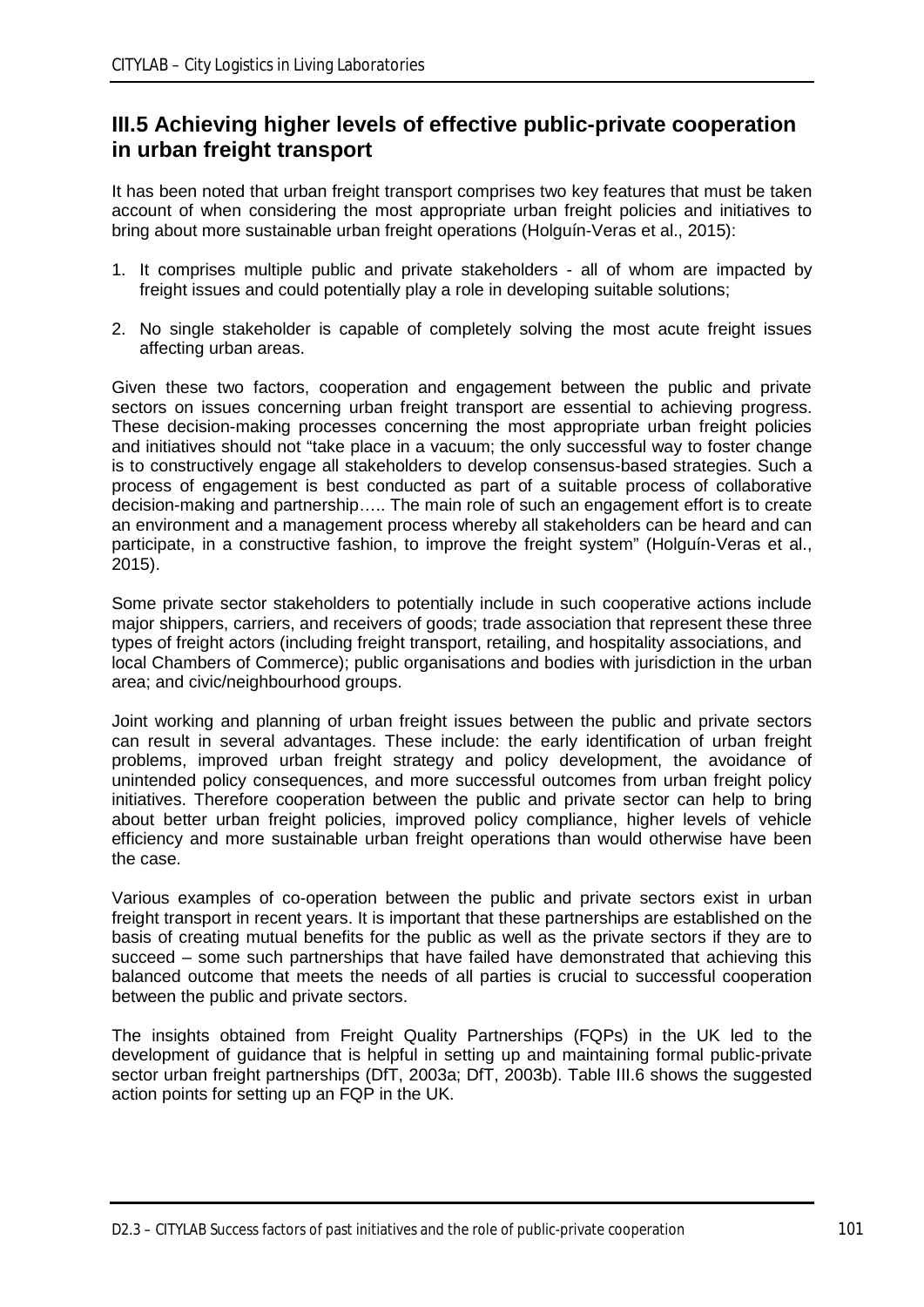#### **Table III.6: Suggested action points for setting up and maintaining a Freight Quality Partnership (FQP) in the UK**

#### **Action points for urban planners before setting up an FQP**

- 1. Through consultation, develop a distribution strategy.
- 2. Consider how an FQP could help you deliver your distribution strategy.
- 3. Promote the benefits of the FQP internally to secure the necessary commitment and externally to attract partners.

#### **Action points in setting up an FQP**

- 1. Set initial objectives that are specific, measurable, achievable, realistic and timed.
- 2. Appoint a Freight Champion who will take responsibly for the FQP within the Authority.
- 3. Identify and recruit partners that help achieve your objectives.
- 4. Establish the FQP's management structure including a chair and secretariat.
- 5. Decide when, where and how often you should meet.
- 6. Identify funding sources and seek the necessary endorsement.
- 7. Try to pre-empt potential problems.

#### **Action Points in Developing an FQP Plan**

- 1. Identify problems and collect the necessary information to clarify their precise nature.
- 2. Assess the various solutions and reach consensus on what should be done.
- 3. Draw up a timed action plan for delivering the solutions, identifying who is responsible for each task by when.

## **Action Points for Maintaining Momentum in an FQP**

- 1. Consider how you can maintain interest and keep the momentum going.
- 2. Use publicity to promote the Partnership and its activities.
- 3. Constantly monitor progress of the process, outputs and outcomes.

Source: DfT, 2003a.

An urban freight research project in the USA provides the list of steps shown in Table III.7 for those considering decision-making with respect to urban freight transport policy. It is noted that virtually all urban freight decision-making will include some variation and/or combination of these steps and that engagement and co-operation between the public and private sectors is fundamental to successful policy outcomes (Holguín-Veras et al., 2015).

#### **Table III.7: Steps typically involved in urban freight transport policy decision-making**

- 1. Define goals and objectives to be achieved.
- 2. Define performance measures (measures of success).
- 3. Identify root causes of the problems.
- 4. Identify potential initiatives.
- 5. Conduct performance analysis of potential initiatives.
- 6. Evaluate (based on identified measures of success) and select preferred alternative(s).

7. Create an Action Plan that:

- *– Describes the preferred alternative, its trade-offs, and related recommendations.*
- *– Proposes an approach to implement the recommendations.*
- 8. Implement and monitor the Action Plan.
- 9. Follow up, reassess, and (when necessary) modify the plan based on received feedback.

Source: Holguín-Veras et al., 2015.

The experiences with more formal urban freight partnerships as well as public-private cooperation more generally reveal several insights. First, that it is usually necessary for the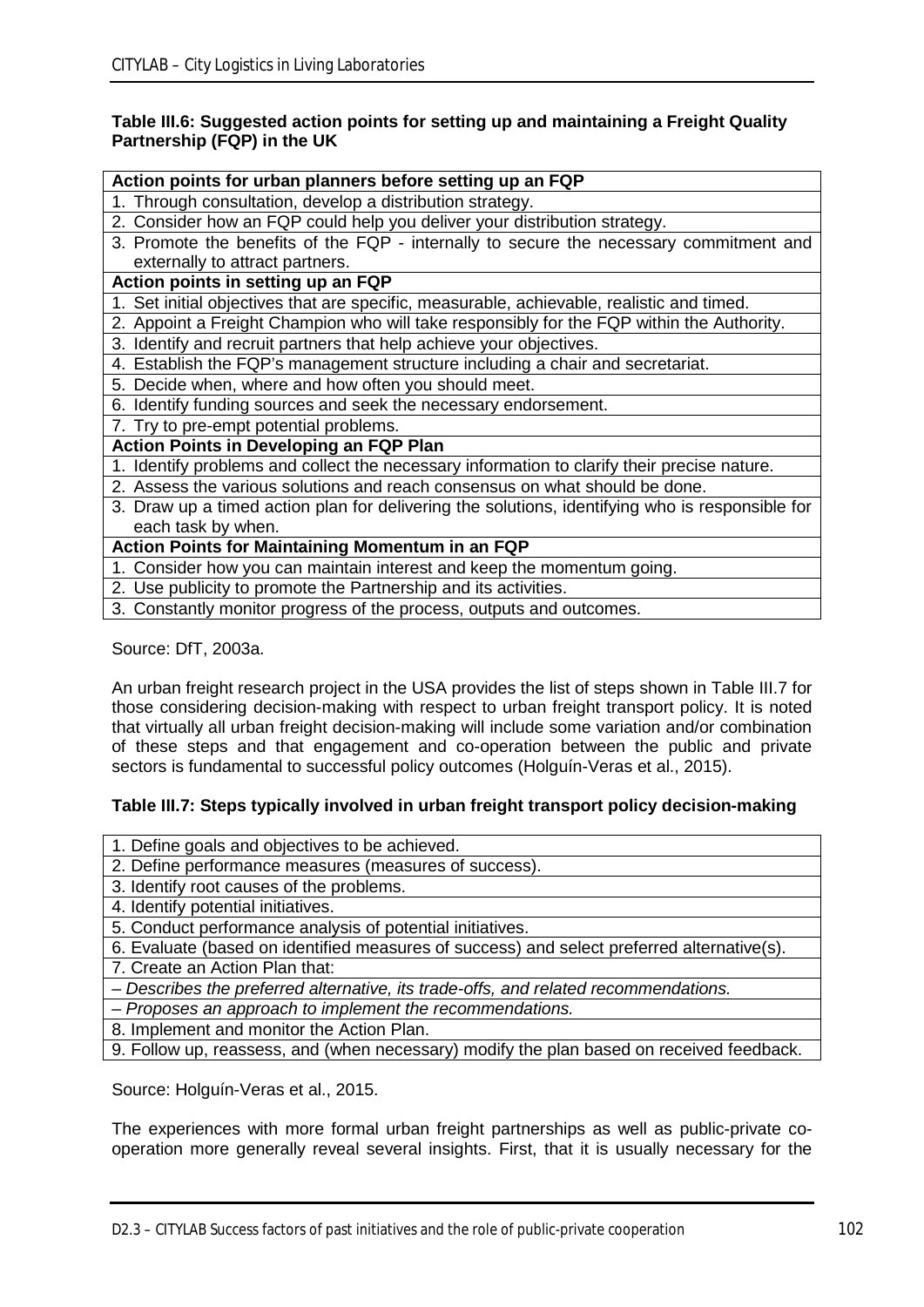urban government authority to take the initiative in establishing and stimulating public-private dialogue and cooperation, and to play an on-going co-ordinating role. Second, once the public and private partners in such cooperative actions have developed trust and understanding they willingly exchange and share information, knowledge and experiences with each other. Third, longer established public-private urban freight partnerships are capable of sharing their knowledge and experiences concerning such cooperation and how best to facilitate it with more recently formed partnerships in other towns and cities.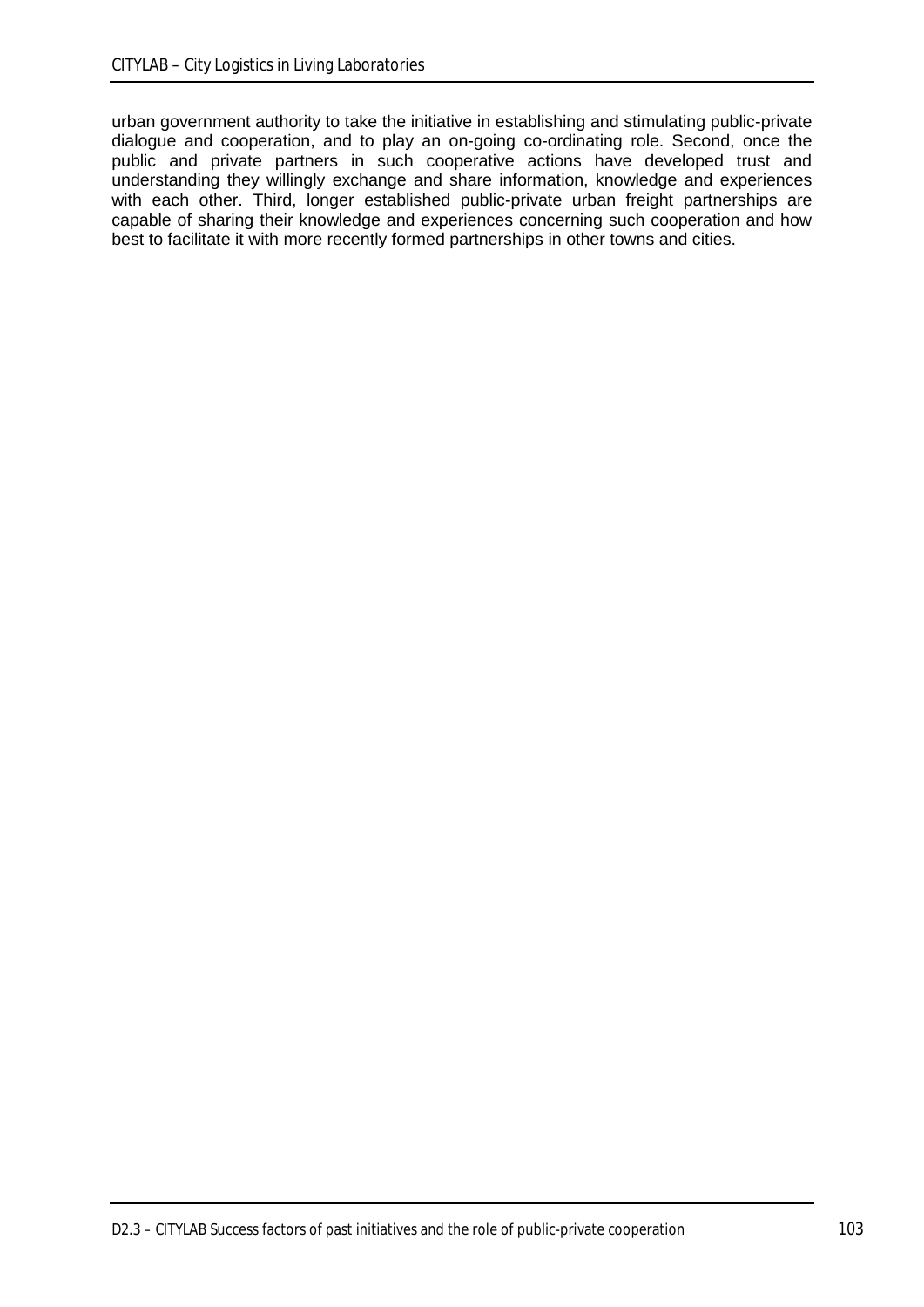# **References**

Abate, M. (2014) Determinants of Capacity Utilisation in Road Freight Transportation, Journal of Transport Economics and Policy (JTEP), 48 (1), pp.137-152.

ACCA Global (not dated) Critical Success Factors, ACCA Global. Available at: [http://www.accaglobal.com/zm/en/student/exam-support-resources/professional-exams](http://www.accaglobal.com/zm/en/student/exam-support-resources/professional-exams-study-resources/p3/technical-articles/critical-success-factors.html)[study-resources/p3/technical-articles/critical-success-factors.html](http://www.accaglobal.com/zm/en/student/exam-support-resources/professional-exams-study-resources/p3/technical-articles/critical-success-factors.html)

Aditjandra, P. and Zunder, T. (2015) Understanding the Purchasing Behaviour of a Large Academic Institution and Urban Freight Demand, Conference Proceedings, 9<sup>th</sup> International Conference on City Logistics, Tenerife, 17-19 June, pp.p854-866.

AEA (2010) University of Westminster: DSP Pilot Report, report to Transport for London.

Allen, J., Browne, M. and Cherrett, T. (2012) Survey Techniques in Urban Freight Transport Studies, Transport Reviews, 32 (3), pp.287-311.

Allen, J., Browne, M. and Holguín-Veras, J. (2014) Sustainability Strategies for City Logistics, chapter in McKinnon, A., Browne, M., Pieyck, M. and Whiteing, A. (eds.) Green Logistics: Improving the Environmental Sustainability of Logistics, Third Edition, Kogan Page, London.

Allen, J., Browne, M., Piotrowska, M., Woodburn, A. G. (2010) Freight Quality Partnerships in the UK: an analysis of their work and achievements. Report produced as part of the DfT/EPSRC Green Logistics project. Available at:

[http://www.greenlogistics.org/themesandoutputs/wm9/downloads/FQP%20report%20Westmi](http://www.greenlogistics.org/themesandoutputs/wm9/downloads/FQP%20report%20Westminster%20Uni%20June%202010.pdf) [nster%20Uni%20June%202010.pdf](http://www.greenlogistics.org/themesandoutputs/wm9/downloads/FQP%20report%20Westminster%20Uni%20June%202010.pdf)

Allen, J., Browne, M., Piotrowska, M. and Woodburn, A. (2010) Freight Quality Partnerships in the UK – an analysis of their work and achievements, Green Logistics Report, University of Westminster. Available at:

[http://www.greenlogistics.org/themesandoutputs/wm9/downloads/FQP%20report%20Westmi](http://www.greenlogistics.org/themesandoutputs/wm9/downloads/FQP%20report%20Westminster%20Uni%20June%202010.pdf) [nster%20Uni%20June%202010.pdf](http://www.greenlogistics.org/themesandoutputs/wm9/downloads/FQP%20report%20Westminster%20Uni%20June%202010.pdf)

Allen, J., Browne, M., Woodburn, A. and Leonardi, J. (2012) The role of urban consolidation centres in sustainable freight transport, Transport Reviews, 32 (4), pp.473-90.

Allen, J., Thorne, G. and Browne, M. (2007) BESTUFS Good Practice Guide on Urban Freight Transport, BESTUFS. Available at: [http://www.bestufs.net/gp\\_guide.html](http://www.bestufs.net/gp_guide.html)

Allen, J., Browne, M., Woodburn, A. and Leonardi, J. (2012) The role of urban consolidation centres in sustainable freight transport, Transport Reviews, 32 (4), pp.473-90.

Alessandrini , A., Delle Site, P., Filippi, F. and Salucci, M.V. (2012), Using rail to make urban freight distribution more sustainable, European Transport/Trasporti Europa, 50, 5.

Arvidsson, N. and Browne, M. (2013) A review of the success and failure of tram systems to carry urban freight: the implications for a low emission intermodal solution using electric vehicles on trams, European Transport/Trasporti Europei, 54 (2013), 5.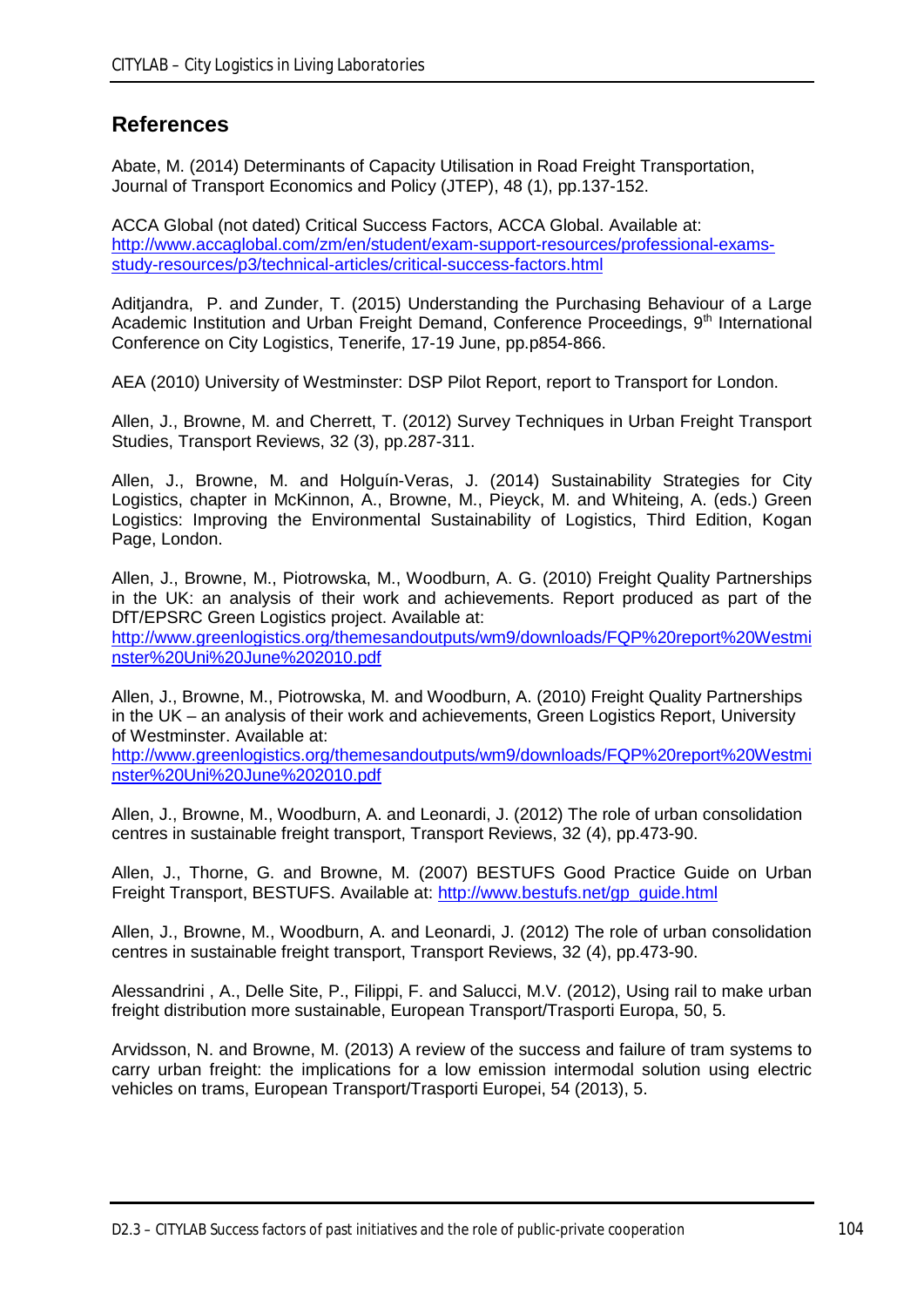Balm, S., van Amstel, W., Habers, J., Aditjandra, P. and Zunder, T, (2015) Purchasing patterns of public organisations and its impact on city logistics, Conference Proceedings, 9<sup>th</sup> International Conference on City Logistics, Tenerife, 17-19 June, pp.289 -301.

BBC (2014) Amazon to join railway station parcel pick-up service, BBC News, 22 June 2014. Available at:<http://www.bbc.co.uk/news/business-27962642>

Beard, M. (2014) Tube's click and collect grocery service notches 10,000 orders, The London Evening Standard, 10 September 2014.

Behrends, S. (2011) Urban freight transport sustainability: The interaction of urban freight and intermodal transport, PhD Dissertation, Chalmers University of Technology, Gothenburg. Available at: <http://publications.lib.chalmers.se/records/fulltext/150735.pdf>

British Standards Institution (2010). BS 8903:2010.Principles and framework for procuring sustainably. Available at:

<http://shop.bsigroup.com/ProductDetail/?pid=000000000030203003>

Berman, J. (2012) UPS expands B2C presence with Kiala acquisition, Logistics Management, 16 February 2012. Available at: http://www.logisticsmgmt.com/article/ups\_expands\_b2c\_presence\_with\_kiala\_acquisition

BESTFACT (2014a) Urban freight distribution with electric vehicles in San Sebastián, BESTFACT case study. Available at: [http://www.bestfact.net/wp](http://www.bestfact.net/wp-content/uploads/2014/02/CL1_QuickInfo_Donostia-21Jan2014.pdf)[content/uploads/2014/02/CL1\\_QuickInfo\\_Donostia-21Jan2014.pdf](http://www.bestfact.net/wp-content/uploads/2014/02/CL1_QuickInfo_Donostia-21Jan2014.pdf)

BESTFACT (2014b) Gothenburg City Logistics Initiatives, BESTFACT case study. Available at:

[http://www.bestfact.net/wp-content/uploads/2014/02/CL1\\_QuickInfo\\_Gothenburg-](http://www.bestfact.net/wp-content/uploads/2014/02/CL1_QuickInfo_Gothenburg-21jan2014.pdf)[21jan2014.pdf](http://www.bestfact.net/wp-content/uploads/2014/02/CL1_QuickInfo_Gothenburg-21jan2014.pdf)

BESTFACT (2014c) The Green Link: last mile deliveries with electric cargo cycles and vans in Paris, Best Practice Case Study, BESTFACT. Available at: [http://www.bestfact.net/wp](http://www.bestfact.net/wp-content/uploads/2014/02/CL1_QuickInfo_TheGreenLink-22Jan2014.pdf)[content/uploads/2014/02/CL1\\_QuickInfo\\_TheGreenLink-22Jan2014.pdf](http://www.bestfact.net/wp-content/uploads/2014/02/CL1_QuickInfo_TheGreenLink-22Jan2014.pdf)

BESTFACT (2014d) Use of electric vehicles for parcel distribution at UPS Karlsruhe, Best<br>Practice Case Study, BESTFACT. Available at: http://www.bestfact.net/wp-Practice Case Study, BESTFACT. Available at: [http://www.bestfact.net/wp](http://www.bestfact.net/wp-content/uploads/2014/02/CL1_QuickInfo_UPS_Elektroflotte-22Jan2014.pdf)[content/uploads/2014/02/CL1\\_QuickInfo\\_UPS\\_Elektroflotte-22Jan2014.pdf](http://www.bestfact.net/wp-content/uploads/2014/02/CL1_QuickInfo_UPS_Elektroflotte-22Jan2014.pdf)

BESTFACT (2014e) BESTFACT Best Practices. Available at:<http://www.bestfact.net/best-practices/>

BESTFACT (2013a) Multiuse lanes for freight distribution in Bilbao, Best Practice Case Study, BESTFACT. Available at: [http://www.bestfact.net/wp-content/uploads/2013/08/CL1\\_8\\_QuickInfo\\_Multiuse-lanes-](http://www.bestfact.net/wp-content/uploads/2013/08/CL1_8_QuickInfo_Multiuse-lanes-26July2013.pdf)[26July2013.pdf](http://www.bestfact.net/wp-content/uploads/2013/08/CL1_8_QuickInfo_Multiuse-lanes-26July2013.pdf)

BESTFACT (2013b) Use of battery-electric tricycles and vans for retail distribution in London: Gnewt Cargo, Best Practice Case Study, BESTFACT. Available at: [http://www.bestfact.net/wp-content/uploads/2013/08/CL1\\_1\\_QuickInfo\\_UK\\_GNEWT-](http://www.bestfact.net/wp-content/uploads/2013/08/CL1_1_QuickInfo_UK_GNEWT-26July2013.pdf)[26July2013.pdf](http://www.bestfact.net/wp-content/uploads/2013/08/CL1_1_QuickInfo_UK_GNEWT-26July2013.pdf)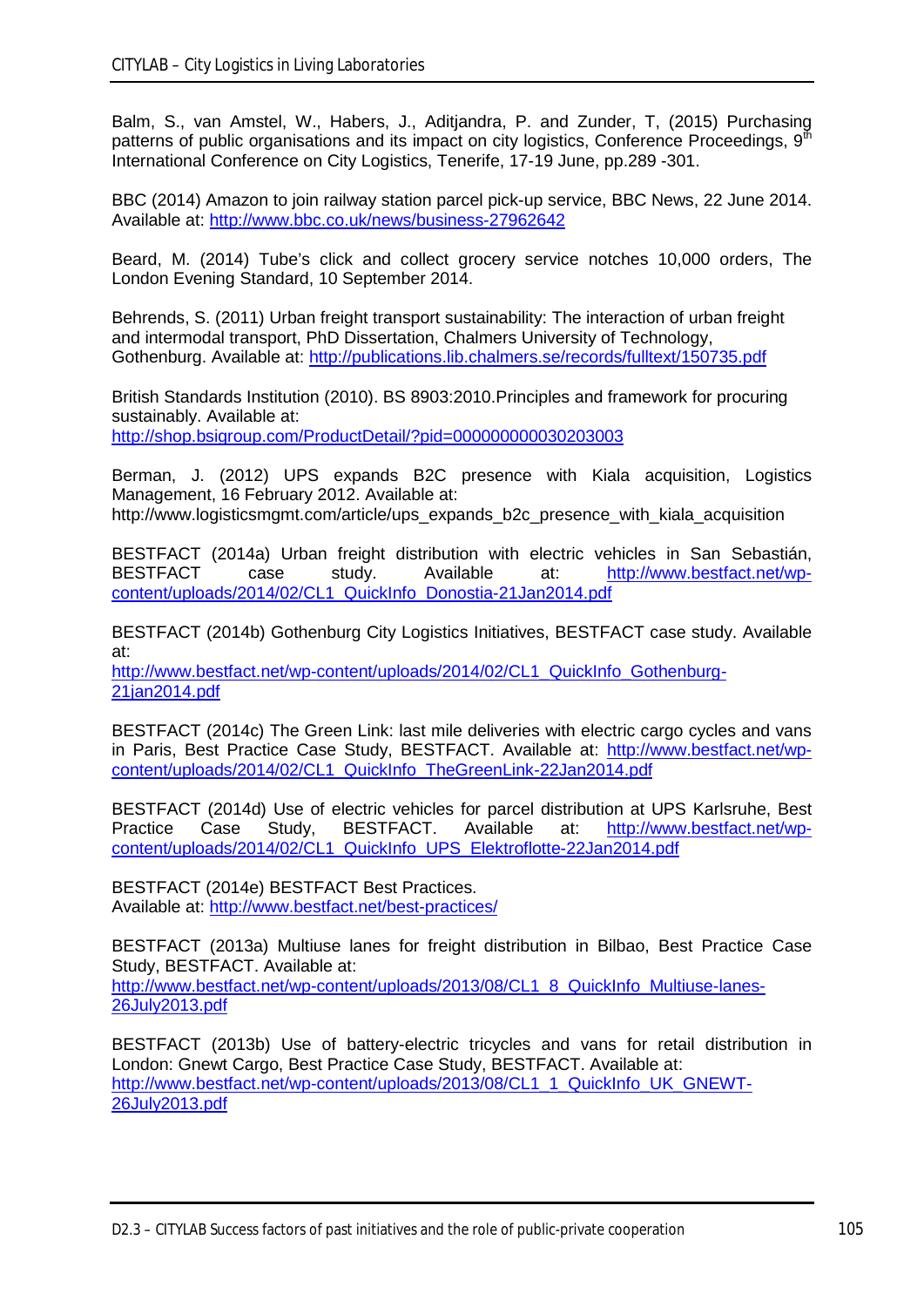BESTFACT (2013c) Electric freight vehicle with trailers: Cargohopper in Utrecht, Best Practice Case Study, BESTFACT. Available at: [http://www.bestfact.net/wp](http://www.bestfact.net/wp-content/uploads/2013/08/CL1_12_QuickInfo_Cargohopper-26July2013.pdf)[content/uploads/2013/08/CL1\\_12\\_QuickInfo\\_Cargohopper-26July2013.pdf](http://www.bestfact.net/wp-content/uploads/2013/08/CL1_12_QuickInfo_Cargohopper-26July2013.pdf)

BESTUFS (2007) Best Practice Handbook 2006, Deliverable D 2.2, BESTUFS. Available at: [http://www.bestufs.net/download/BESTUFS\\_II/key\\_issuesII/BESTUFS\\_BPH2.pdf](http://www.bestufs.net/download/BESTUFS_II/key_issuesII/BESTUFS_BPH2.pdf)

Boudouin, D. (2006) Les espaces logistiques urbains: Guide méthodologique (La Documentation Française, Paris).

British Standards Institution (2010). BS 8903:2010.Principles and framework for procuring sustainably. Available at: <http://shop.bsigroup.com/ProductDetail/?pid=000000000030203003>

Browne, M., Allen, J. and Alexander, P. (2016) Business improvement districts in urban freight sustainability initiatives: A case study approach, Transportation Research Procedia, 12, pp.450-460.

Browne, M., Allen J., Anderson, S. and Woodburn, A. (2006) Night-Time Delivery Restrictions: A Review, in Taniguchi, E & Thompson, R (eds.) Recent Advances in City Logistics, pp. 245-258, Elsevier.

Browne, M., Allen, J., Wainwright, I., Palmer, A. and Williams, I. (2014) London 2012: changing delivery patterns in response to the impact of the Games on traffic flows, International Journal of Urban Sciences, 18(2), pp.244-261.

Browne, M., Lindholm, M. and Allen, J. (2014) Partnerships among stakeholders, chapter in Taniguchi, E. (ed.) City logistics: Mapping the future, CRC Press, pp.13-24.

Browne, M., Allen, J. and Woodburn, A. (2013) London Freight Data Report, Transport for London.

Browne, M., Allen, J., Woodburn, A. and Piotrowska, M. (2013) The Potential for Rail to Make a Significant Contribution to Urban Freight Operations, paper presented at the Logistics Research Network Conference, Aston, 4-6 September.

Browne, M., Allen, J. and Leonardi, J. (2011) Evaluating the use of an urban consolidation centre and electric vehicles in central London, *IATSS,* 35 (1), pp.1-6.

Browne, M., Allen, J., Nemoto, T., Patier, D. and Visser, J. (2012) Reducing Social and Environmental Impacts of Urban Freight Transport: A Review of Some Major Cities, The Seventh International Conference on City Logistics, Procedia - Social and Behavioral Sciences, 39, pp.19-33.

Browne, M., Lindholm, M. and Allen, J. (2014) Partnerships among stakeholders, chapter in Taniguchi, E. (ed.) City logistics: Mapping the future, CRC Press, pp.13-24.

Browne, M., Woodburn, A. and Allen, J. (2013) High Speed 2 – Identifying opportunities for freight at Euston and Old Oak Common, Final Report to Transport for London, University of Westminster.

Browne, M., Woodburn, A., Sweet, M. and Allen, J. (2005) Urban Freight Consolidation Centres, Report for Department for Transport, University of Westminster.

D2.3 – CITYLAB Success factors of past initiatives and the role of public-private cooperation 106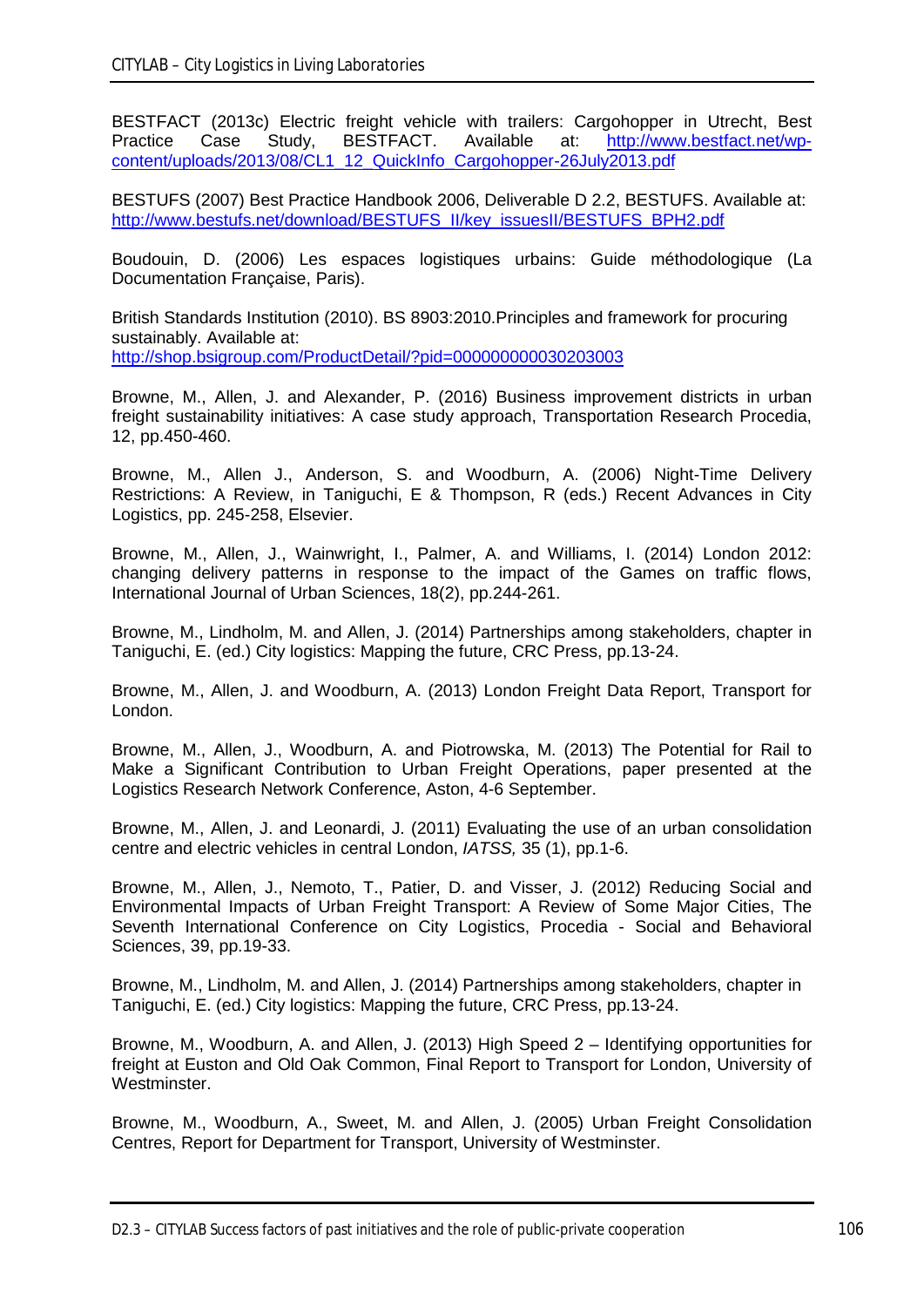Chartered Institute of Purchasing and Supply (CIPS) (not dated) A Cynic's Guide to Sustainable Procurement, CIPS. Available at: [https://www.cips.org/Documents/Knowledge/Procurement-Topics-and-Skills/4-Sustainability-](https://www.cips.org/Documents/Knowledge/Procurement-Topics-and-Skills/4-Sustainability-CSR-Ethics/Sustainable-and-Ethical-Procurement/CIPS_A%20cynics_guide_to_sustainable_procurement.pdf)[CSR-Ethics/Sustainable-and-Ethical-](https://www.cips.org/Documents/Knowledge/Procurement-Topics-and-Skills/4-Sustainability-CSR-Ethics/Sustainable-and-Ethical-Procurement/CIPS_A%20cynics_guide_to_sustainable_procurement.pdf)Procurement/CIPS\_A%20cynics\_quide\_to\_sustainable\_procurement.pdf

Cherrett, T., Allen, J., McLeod, F., Maynard, S., Hickford, A., Browne, M. (2012) Understanding urban freight activity – Key issues for freight planning. Journal of Transport Geography, 24, pp.22-32.

Chiffi, C. (2012) Silent inner-city overnight deliveries in Barcelona (Spain), ELTIS case study. Available at: [http://www.eltis.org/index.php?id=13&lang1=en&study\\_id=3318](http://www.eltis.org/index.php?id=13&lang1=en&study_id=3318)

CITYLAB (2016) Implementations, CITYLAB. Available at: <http://www.citylab-project.eu/implementations.php>

City of Westminster (2014) A European first: find a space on-street with the NEW ParkRight app, City of Westminster. Available at: https://www.westminster.gov.uk/parking-bay-sensors

City Ports. (2005) City ports project (Interim Report). Bologna: Assessorato Mobilita` E Trasporti, Regione Emilia-Romanga.

CLARS (Charging, Low Emission Zones, other Access Regulation Schemes) (2016) Charging, Low Emission Zones, other Access Regulation Schemes in European urban areas. Available at: [http://www.urbanaccessregulations.eu.](http://www.urbanaccessregulations.eu/)

Clipper Logistics (2014) Meadowhall Consolidation Centre, Clipper Logistics. Available at: <http://www.clippergroup.co.uk/locations/meadowhall-consolidation-centre/>

CollectPlus (2014) About Us, CollectPlus. Available at:<http://www.collectplus.co.uk/about-us>

Comune di Milano (2016) Congestion Charge – Area C, Comune di Milano. Available at: [https://www.comune.milano.it/wps/portal/ist/en/area\\_c](https://www.comune.milano.it/wps/portal/ist/en/area_c)

Cruz, C. and Montenon, A. (2015) Implementation and Impacts of Low Emission Zones in Europe: Local Schemes Versus National Schemes, Conference Proceedings, 9<sup>th</sup> International Conference on City Logistics, Tenerife, 17-19 June, pp. p649-662.

Cyclelogistics (2014a) Cyclelogistics project website. Available at:<http://cyclelogistics.eu/>

Cyclelogistics.eu (2014b) Cyclelogistics: Moving Europe Forward, Final Public Report, Cyclelogistics.eu. Available at:

[http://www.cyclelogistics.eu/docs/111/D6\\_9\\_FPR\\_Cyclelogistics\\_print\\_single\\_pages\\_final.p](http://www.cyclelogistics.eu/docs/111/D6_9_FPR_Cyclelogistics_print_single_pages_final.pdf) [df](http://www.cyclelogistics.eu/docs/111/D6_9_FPR_Cyclelogistics_print_single_pages_final.pdf)

Dablanc, L. (2009) Freight transport for development toolkit: Urban freight, Department for International Development/The World Bank.

Dablanc, L., Blanquart, C., Combes, F., Heitz, A., Klausberg, J., Koning, M., Liu, Z., de Oliveira, L. and Seidel, S. (2016) CITYLAB Observatory of Strategic Developments Impacting Urban Logistics, Deliverable 2.1, CITYLAB project.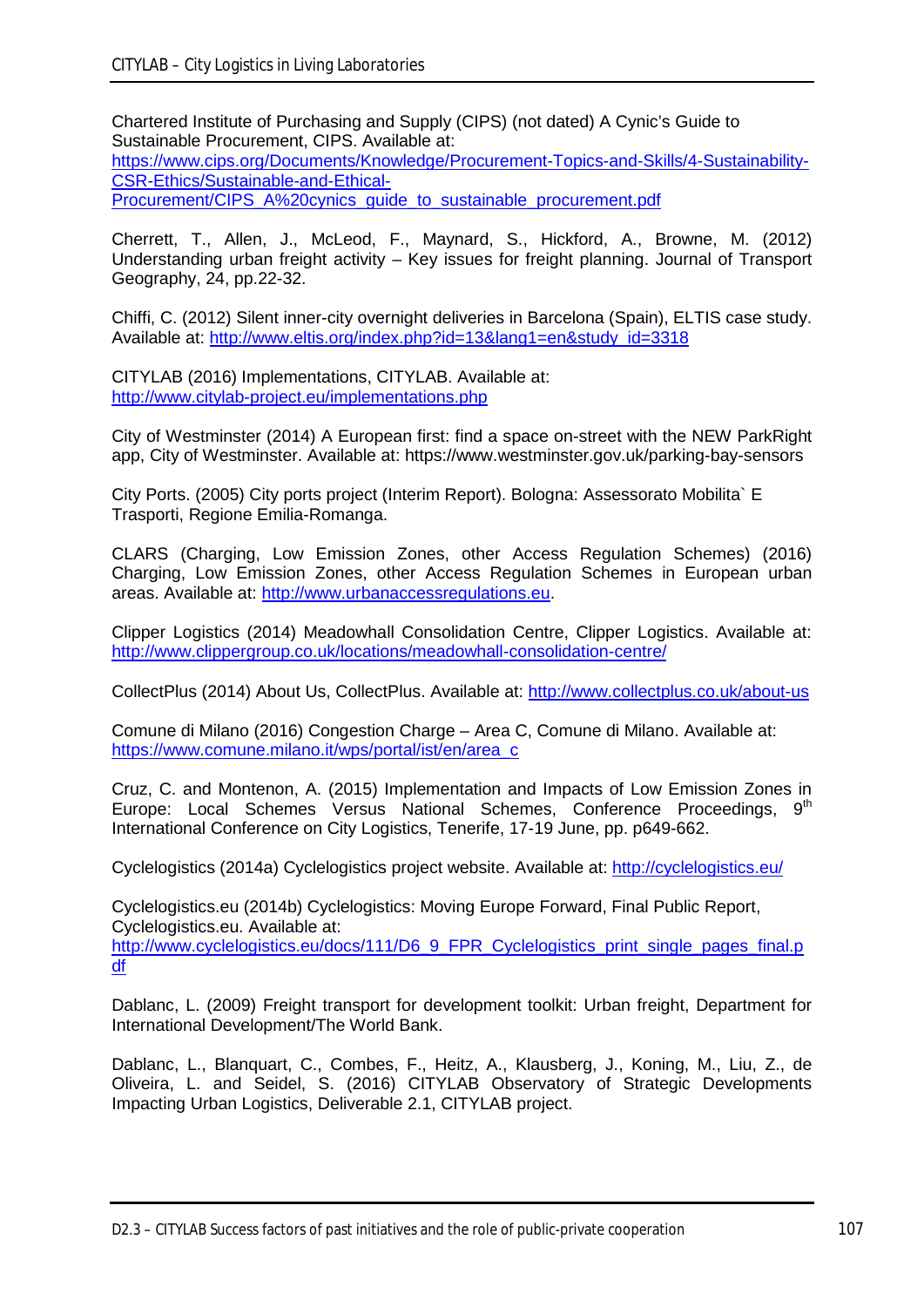Dablanc, L. and Montenon, A. (2015) Impacts of environmental access restrictions on freight delivery activities: 3 The example of Low Emission Zones in Europe, Transportation Research Record: Journal of the Transportation Research Board, 2478, pp. 12-18.

Dablanc, L., Ogilvie, S. and Goodchild, A. (2014) Logistics Sprawl: Differential Warehousing Development Patterns in Los Angeles, California, and Seattle, Washington. Transportation Research Record: Journal of the Transportation Research Board, 2410, pp.105-112.

Daniel, D. (1961) Management Information Crisis, Harvard Business Review, September-October, 39(5), pp.111-116.

Dassen, R., P. Colon, L. Kuipers and Koekebakker. E. (2008) Dagrand-distributie supermarkten, BCI, Nijmegen.

Databuild (2007) SAFED Impact Assessment: Final Report, Databuild.

de Clerk, L. (2015) Utrecht's sustainable freight transport (The Netherlands), ELTIS. Available at: [http://www.eltis.org/discover/case-studies/utrechts-sustainable-freight-transport](http://www.eltis.org/discover/case-studies/utrechts-sustainable-freight-transport-netherlands)[netherlands](http://www.eltis.org/discover/case-studies/utrechts-sustainable-freight-transport-netherlands)

DEFRA (UK Government Department of Environment, Food and Rural Affairs) (2011) Sustainable Procurement in Government: Guidance to the Flexible Framework, DEFRA. Available at:

[https://www.gov.uk/government/uploads/system/uploads/attachment\\_data/file/69471/pb1342](https://www.gov.uk/government/uploads/system/uploads/attachment_data/file/69471/pb13423-flexible-framework-guidance-110928.pdf) [3-flexible-framework-guidance-110928.pdf](https://www.gov.uk/government/uploads/system/uploads/attachment_data/file/69471/pb13423-flexible-framework-guidance-110928.pdf)

De Langhe (2013) The role of rail freight in urban freight distribution – a literature review, 18th ELA Doctorate Workshop, Schindellegi, 26-29 June.

Department for Transport (DfT – in the UK) (2014a) Quiet deliveries: good practice, principles and processes, Department for Transport. Available at: <https://www.gov.uk/government/publications/quiet-deliveries-demonstration-scheme>

Department for Transport (DfT – in the UK) (2014b) Plug-In Van Grant, Department for Transport. Available at:<https://www.gov.uk/government/publications/plug-in-van-grant>

Department for Transport (DfT – in the UK) (2006) High Occupancy Vehicle Lanes, Traffic<br>Advisory Leaflet 3/06, Department for Transport. Available at: Leaflet 3/06, Department for Transport. Available at: <http://assets.dft.gov.uk/publications/tal-3-06/tal-3-06.pdf>

Department for Transport (DfT – in the UK) (2003a) A guide on how to set up and run Freight Quality Partnerships, Good Practice Guide 335, Transport Energy Best Practice Programme, Department for Transport. Available at : <http://www.freightbestpractice.org.uk/freight-quality-partnerships-guide>

Department for Transport (DfT – in the UK) (2003b) Freight Quality Partnerships: Case studies, Good Practice Case Study 410, Transport Energy Best Practice Programme, Department for Transport. Available at: [http://www.freightbestpractice.org.uk/freight-quality](http://www.freightbestpractice.org.uk/freight-quality-partnerships-case-studies)[partnerships-case-studies](http://www.freightbestpractice.org.uk/freight-quality-partnerships-case-studies)

Department for Transport (DfT – in the UK) (2002) Heathrow Airport Retail Consolidation Centre, Good Practice Case Study 402, Energy Efficiency Best Practice Programme.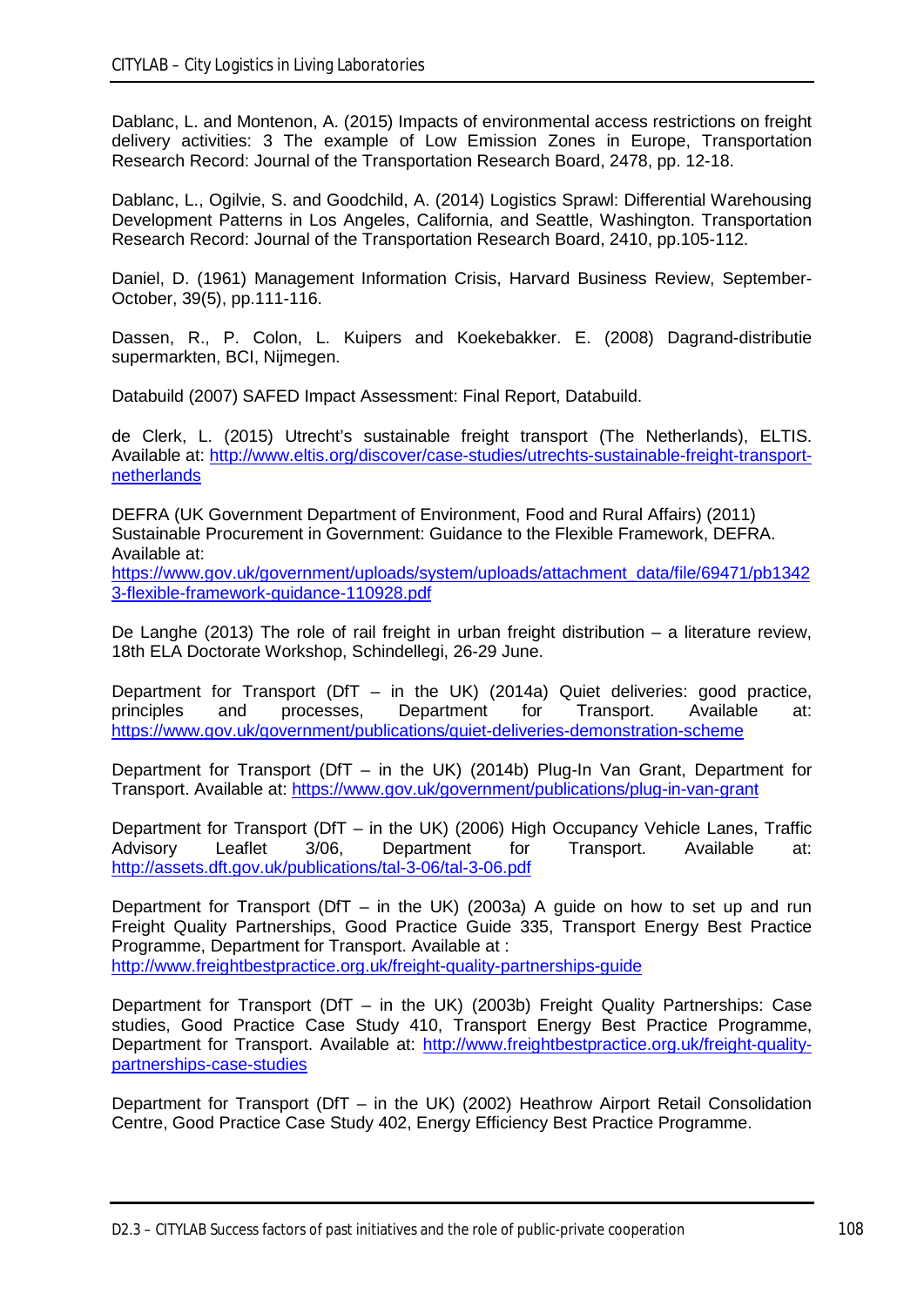DHL (2014) The future belongs to the PUDOs, DHL. Available at: [http://www.dhl](http://www.dhl-discoverlogistics.com/cms/en/course/technologies/reinforcement/first.jsp)[discoverlogistics.com/cms/en/course/technologies/reinforcement/first.jsp](http://www.dhl-discoverlogistics.com/cms/en/course/technologies/reinforcement/first.jsp)

Di Bartolo, C. (2012) ECOLOGISTICS Parma: consolidation and last mile delivery of goods in an open and competitive city logistics scheme (Italy), ELTIS case study. Available at: [http://www.eltis.org/index.php?id=13&lang1=en&study\\_id=3455](http://www.eltis.org/index.php?id=13&lang1=en&study_id=3455)

Diziain, D., Taniguchi, E. and Dablanc, L. (2014) Urban logistics by rail and waterways in France and Japan, 8th International Conference on City Logistics, Procedia – Social and Behavioral Sciences, 125, 159-170.

ECOSTARS (2014) ECOSTARS website. Available at: http://www.ecostars-europe.eu/en/

ELTIS (2014) ELTIS Urban freight/delivery case studies. Available at: [http://www.eltis.org/index.php?ID1=6&id=62&list=&concept\\_id=3](http://www.eltis.org/index.php?ID1=6&id=62&list=&concept_id=3)

Environment Canterbury (2007) Keeping freight on the move: An on site design guide for handling freight, Environment Canterbury. Available at: [http://ecan.govt.nz/publications/General/FreightGuide\\_web.pdf](http://ecan.govt.nz/publications/General/FreightGuide_web.pdf)

European Cyclists' Federation (2013) CTC, Gnewt and Hermes Team Up for Cyclelogistics Project in Central London, European Cyclists' Federation. Available at: [http://www.ecf.com/news/ctc-gnewt-and-hermes-team-up-for-cyclelogistics-project-in](http://www.ecf.com/news/ctc-gnewt-and-hermes-team-up-for-cyclelogistics-project-in-central-london/)[central-london/](http://www.ecf.com/news/ctc-gnewt-and-hermes-team-up-for-cyclelogistics-project-in-central-london/)

Feng, W. and Figliozzi, M. (2012) Conventional vs electric commercial vehicle fleets: A case study of economic and technological factors affecting the competitiveness of electric commercial vehicles in the USA,  $7^{\text{th}}$  International Conference on City Logistics, Procedia -Social and Behavioral Sciences, 39, pp.702 – 711.

Freight Best Practice (2002) Heathrow Airport Retail Consolidation Centre, Good Practice Case Study 402, Department for Transport.

Freight Operators Recognition Scheme (FORS) (2014) FORS website. Available at: <http://www.fors-online.org.uk/>

Freight Transport Association (2006) Designing for Deliveries Guide, Freight Transport Association. Available at: [http://www.shop.fta.co.uk/p-181-designing-for-deliveries](http://www.shop.fta.co.uk/p-181-designing-for-deliveries-guide.aspx)[guide.aspx](http://www.shop.fta.co.uk/p-181-designing-for-deliveries-guide.aspx)

Freight Best Practice (2014) Freight Best Practice web site. Available at: <http://www.freightbestpractice.org.uk/>

FREVUE (2016) FREVUE project website. Available at:<http://frevue.eu/>

Fulfilment and elogistics (2013) Delivery solutions – an integral element in home shopping?, 22 July 2013. Available at: [http://www.elogmag.com/magazine/66/delivery\\_solutions\\_\\_.shtml](http://www.elogmag.com/magazine/66/delivery_solutions__.shtml)

Galli, G. (2012a) Padova Cityporto: a success model of urban logistics (Italy), ELTIS case study. Available at:

[http://www.eltis.org/index.php?id=13&lang1=en&study\\_id=3550](http://www.eltis.org/index.php?id=13&lang1=en&study_id=3550)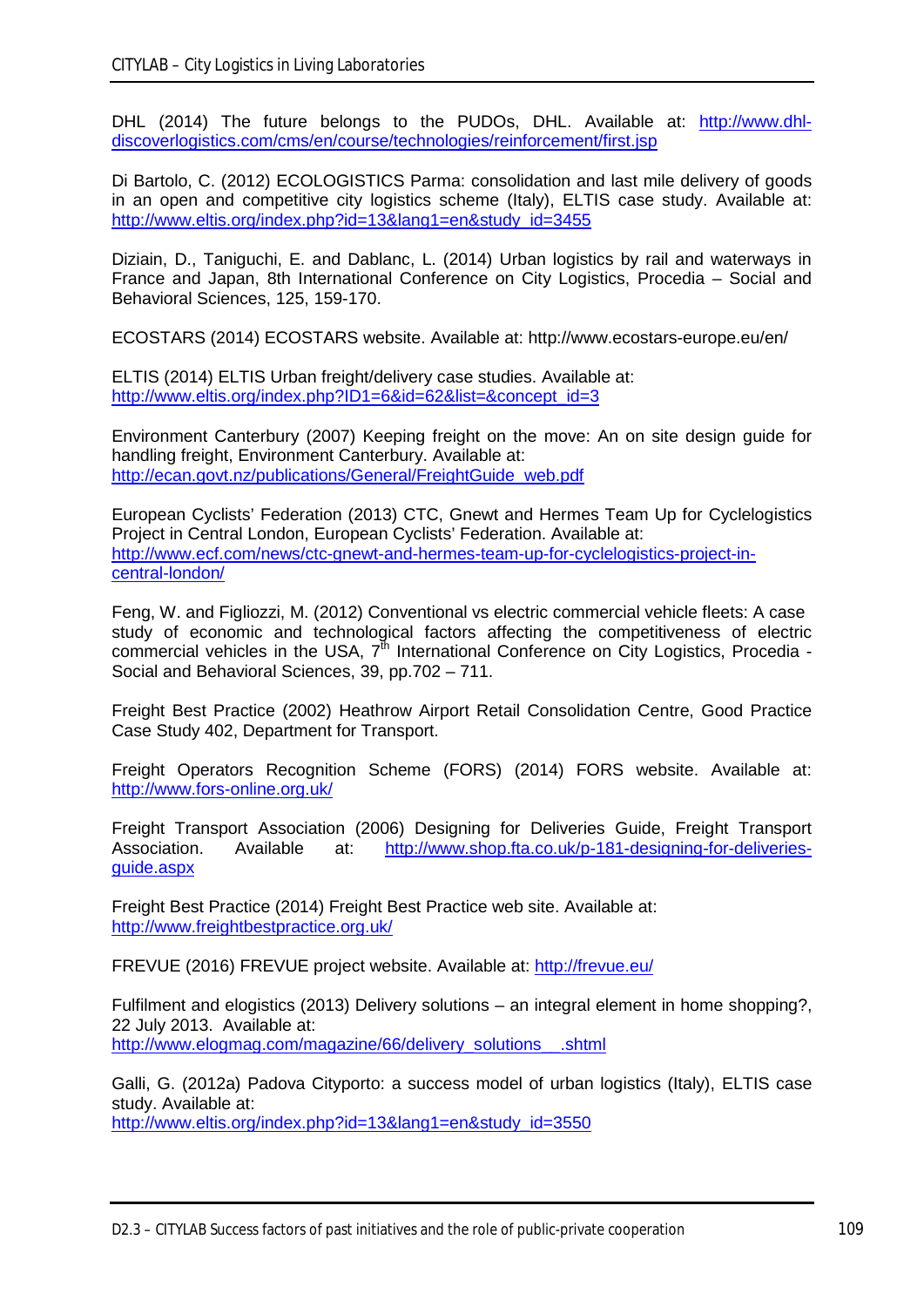Galli, G. (2012b) Distripolis: a new city logistics solution in Paris, France, ELTIS case study. Available at: [http://www.eltis.org/index.php?id=13&lang1=en&study\\_id=3639](http://www.eltis.org/index.php?id=13&lang1=en&study_id=3639)

Galli, G. (2013) Urban logistics innovation in the mid-sized historical city of Lucca (Italy), ELTIS case study. Available at: [http://www.eltis.org/index.php?id=13&lang1=en&study\\_id=3552](http://www.eltis.org/index.php?id=13&lang1=en&study_id=3552)

Gatta, V. and Marcucci, E. (2014) Urban Freight Transport and Policy Changes: Improving Decision Makers' Awareness Via an Agent-Specific Approach, Transport policy, 36, p. 248- 252.

Gatta, V. and Marcucci, E. (2016a) Stakeholder-specific data acquisition and urban freight policy evaluation: evidence, implications and new suggestions. Transport Reviews. 36(5), p. 585-609.

Gatta, V. and Marcucci, E. (2016b) Behavioural implications of non-linear effects on urban freight transport policies: The case of retailers and transport providers in Rome. Case Studies on Transport Policy, 4(1), pp. 22-28.

Giuliano, G., O'Brien, T., Dablanc, L. and Holliday, K. (2013) Synthesis of Freight Research in Urban Transportation Planning, National Cooperative Freight Research Program Report 23, Transportation Research Board. Available at: <http://www.trb.org/Publications/Blurbs/168987.aspx>

Gnewt (2014) Gnewt homepage. Available at:<http://gnewtcargo.co.uk/>

Gonzalez-Feliu, J. and Morana, J. (2010) Are City Logistics Solutions Sustainable? The Cityporto case, Territorio Mobilità e Ambiente, 3 (2), pp. 55-64.

GrainCorp (2014) Truck Booking and Time Slotting, GrainCorp. Available at: <http://www.graincorp.com.au/storage-and-logistics/truck-booking/truck-booking>

Greening, P., Piecyk, M., Palmer, A. and McKinnon, A. (2015) An assessment of the potential for demand-side fuel savings in the Heavy Goods Vehicle (HGV) sector, The Centre for Sustainable Road Freight. Available at: [https://www.theccc.org.uk/wp](https://www.theccc.org.uk/wp-content/uploads/2015/11/CfSRF-An-assessment-of-the-potential-for-demand-side-fuel-savings-in-the-HGV-sector.pdf)[content/uploads/2015/11/CfSRF-An-assessment-of-the-potential-for-demand-side-fuel](https://www.theccc.org.uk/wp-content/uploads/2015/11/CfSRF-An-assessment-of-the-potential-for-demand-side-fuel-savings-in-the-HGV-sector.pdf)[savings-in-the-HGV-sector.pdf](https://www.theccc.org.uk/wp-content/uploads/2015/11/CfSRF-An-assessment-of-the-potential-for-demand-side-fuel-savings-in-the-HGV-sector.pdf)

Gruber, J. and Kihm, A. (2015) Reject or embrace? Messengers and Electric Cargo Bikes, Conference Proceedings, 9<sup>th</sup> International Conference on City Logistics, Tenerife, 17-19 June, pp.1104-1116.

Hayes, S. (2007) New concepts for the Distribution of Goods in Barcelona/Spain, ELTIS case studies. Available at: [http://www.eltis.org/index.php?id=13&lang1=en&study\\_id=2289](http://www.eltis.org/index.php?id=13&lang1=en&study_id=2289)

HM Revenue and Customs (2014) Vehicle Excise Duty: heavy goods vehicles and reduced pollution certificates, HM Revenue and Customs. Available at: [https://www.gov.uk/government/uploads/system/uploads/attachment\\_data/file/264623/2.\\_Ve](https://www.gov.uk/government/uploads/system/uploads/attachment_data/file/264623/2._Vehicle_excise_duty_for_heavy_goods_vehicles_and_reduced_pollution_certificates.pdf) [hicle\\_excise\\_duty\\_for\\_heavy\\_goods\\_vehicles\\_and\\_reduced\\_pollution\\_certificates.pdf](https://www.gov.uk/government/uploads/system/uploads/attachment_data/file/264623/2._Vehicle_excise_duty_for_heavy_goods_vehicles_and_reduced_pollution_certificates.pdf)

Holguín-Veras, J., Amaya-Leal, J., Wojtowicz, J., Jaller, M., González-Calderón, C, Sánchez-Díaz, I., Wang, X., Haake, D., Rhodes, S., Hodge, S., Frazier, R., Nick, M., Dack, J., Casinelli, L. and Browne, M. (2015) Improving Freight System Performance in Metropolitan Areas, NCFRP 33, TRB. Available at: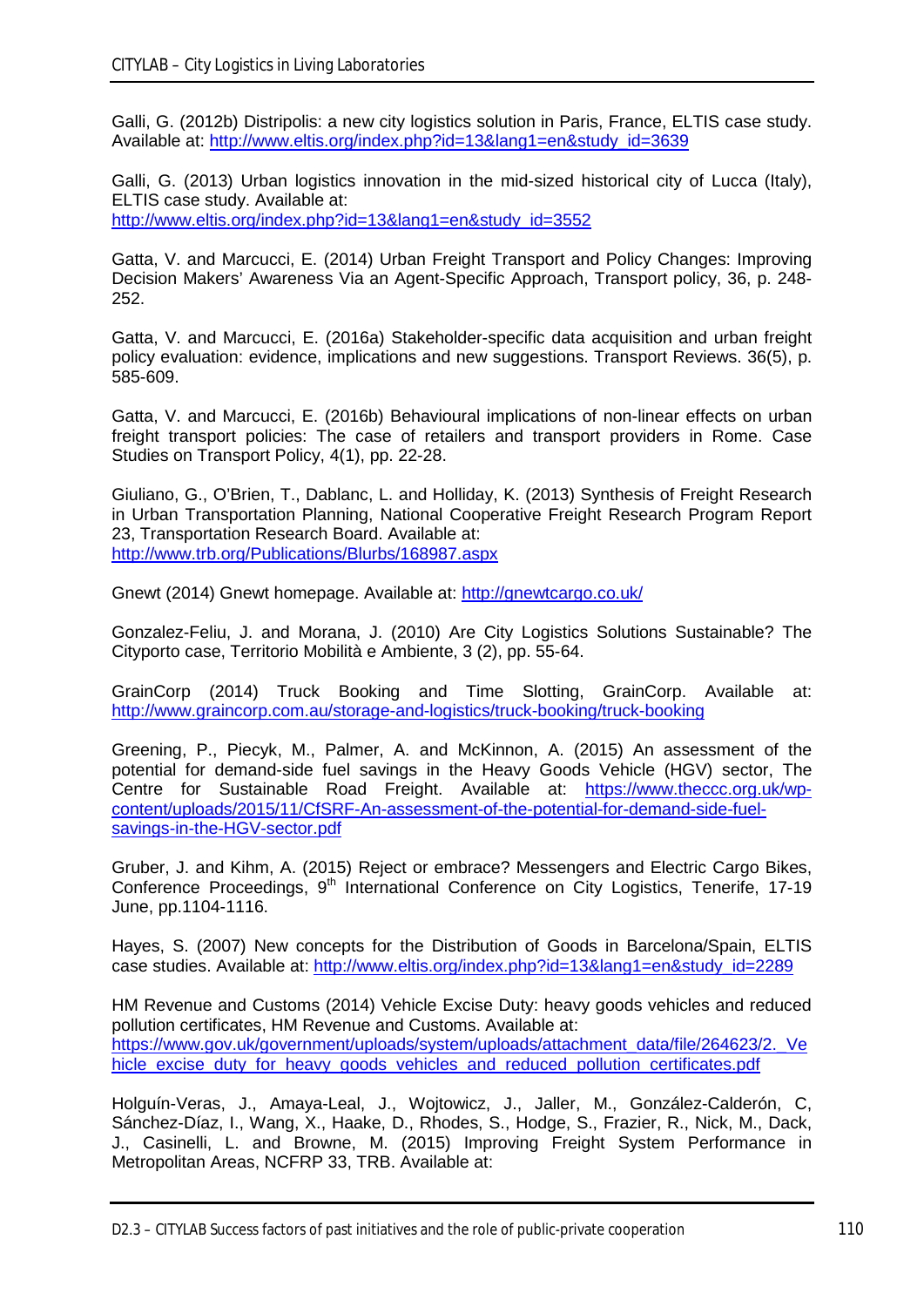<http://www.trb.org/Main/Blurbs/172487.aspx>

Holguín-Veras, J., Marcucci, E. and Wang, C. (2016) Freight Behaviour Research. Special Issue on Transportation Research part A: Policy and Practice.

Holguín-Veras, J., Wang, C., Browne, M., Hodge, S. and Wojtowicz, J. (2014) The New York City Off-Hour Delivery Project: Lessons for City Logistics, Eighth International Conference on City Logistics, Procedia - Social and Behavioral Sciences, 125, pp.36–48.

Holguín-Veras, J., Ozbay, K., Kornhauser, A., Ukkusuri, S., Brom, M., Iyer, S., Yushimito, W., Allen, B. and Silas, M. (2011) Overall Impacts of Off-Hour Delivery Programs in the New York City Metropolitan Area, Transportation Research Record, 2238, pp.68-76.

Holguín-Veras, J., Wang, Q., Xu, N., Ozbay, K., Cetin, M. and Polimeni, J. (2006) The impacts of time of day pricing on the behavior of freight carriers in a congested urban area: implications to road pricing, Transportation Research Part A: Policy and Practice, 40 (9), pp. 744–766.

Huschebeck, M. (2012) Espace de Livraison de Proximité, Bordeaux, ELTIS case study. Available at: [http://www.eltis.org/index.php?id=13&lang1=en&study\\_id=1284](http://www.eltis.org/index.php?id=13&lang1=en&study_id=1284)

ITS (2010) ITS United Kingdom makes 2010 Awards for Excellence. Available at: <http://www.its-uk.org.uk/news/story/its-united-kingdom-makes-2010-awards-for-excellence>

Jensen, S. (2000) City distribution concept of Copenhagen, presentation at BESTUFS City access, parking regulations and access time restrictions and enforcement support workshop, 27 September 2000, Brussels.

JMP (2012) Euston station Delivery and Servicing Plan, report to Transport for London.

Kawamura, K. and Sriraj, P. (2012) Effect of the Built Environment on Urban Freight Movement and Operations, paper presented at the 91st Annual Meeting of the Transportation Research Board, Washington D.C., 21 January 2012.

Kin, B., Verlinde, S., van Lier, T. and Macharis, C. (2015) Is there life after subsidy for an Urban Consolidation Centre?, Conference Proceedings, 9<sup>th</sup> International Conference on City Logistics, Tenerife, 17-19 June, pp.422-437.

LaMiLo (2014) London Camden - Using a central hub to consolidate deliveries of goods for the public sector across London, LaMiLo. Available at: [http://www.lamiloproject.eu/london](http://www.lamiloproject.eu/london-camden/)[camden/](http://www.lamiloproject.eu/london-camden/)

Lenz, B. and Riehle, G. (2012) Bikes for urban freight? – Experience from the European case, paper presented at the 91st Annual Meeting of the Transportation Research Board, Washington D.C., 21 January 2012.

Leonardi, J., Browne, M., Allen, J., Zunder, T., Aditjandra, P (2014) Increase urban freight efficiency with delivery and servicing plan. Research in Transportation Business and Management, 12, pp.73-79.

Lindholm, M. and Browne, M. (2013) Local Authority Cooperation with Urban Freight Stakeholders: A Comparison of Partnership Approaches, EJTIR, 13(1), pp. 20-38.

D2.3 – CITYLAB Success factors of past initiatives and the role of public-private cooperation 111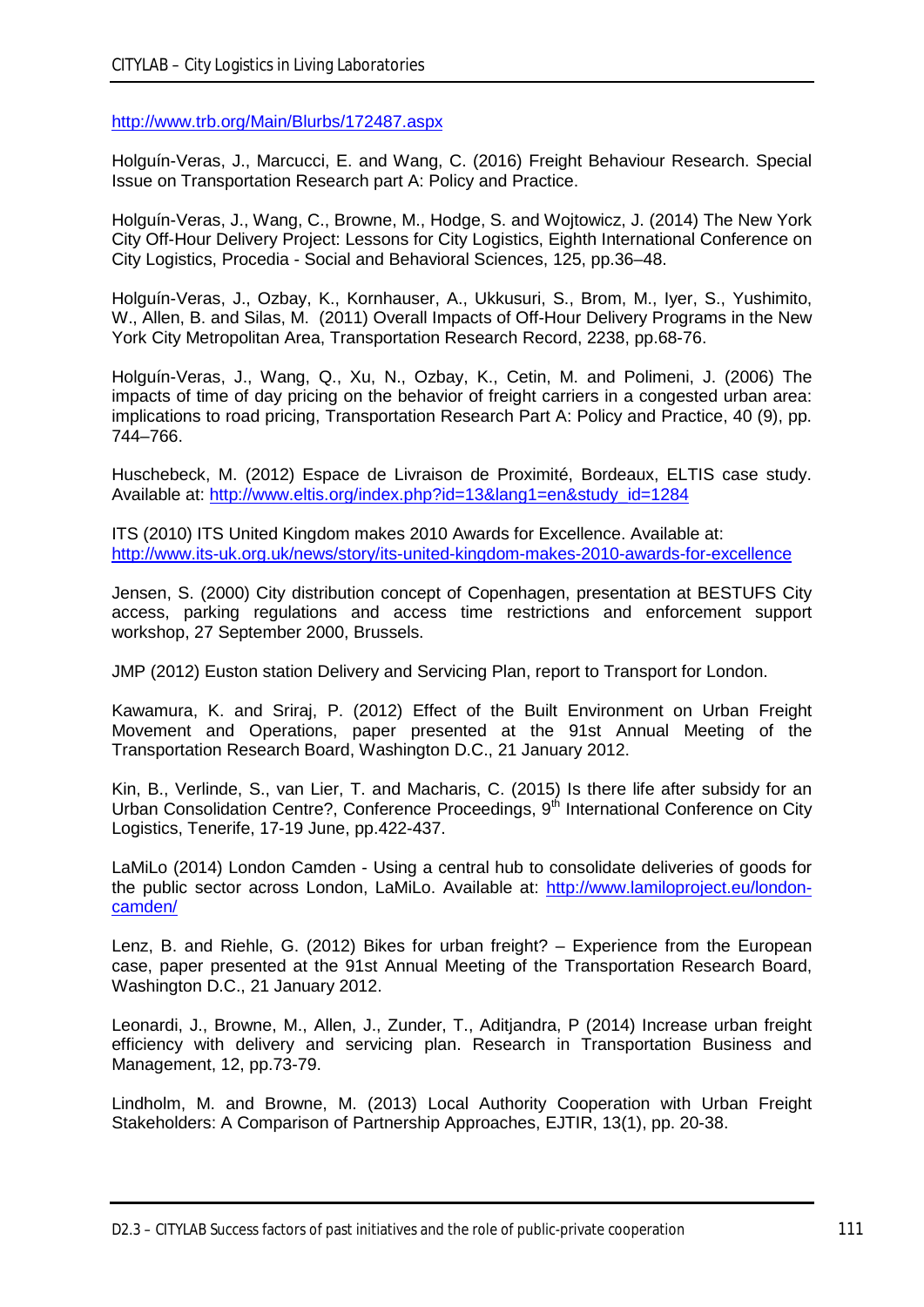London Councils (2014) The London Lorry Control Scheme website, London Councils. Available at:<http://www.londoncouncils.gov.uk/services/londonlorrycontrol/>

Maes, J. and Vanelslander, T. (2012) The use of bicycle messengers in the logistics chain, concepts further revised, 7<sup>th</sup> International Conference on City Logistics, Procedia - Social and Behavioral Sciences, 39, pp.409 – 423.

Maes, J. and Vanelslander, T. (2010) The use of rail transport as part of the supply chain in an urban logistics context, paper presented at the 12th WCTR Conference, 11-15 July 2010, Lisbon.

Mairie de Paris (2013) Charter for sustainable urban logistics, Paris City Hall.

Marcucci, E. and Danielis, R. (2007) The potential demand for a urban freight consolidation centre, Transportation 35 (2), 269-284.

Marcucci, E., Gatta, V. and Scaccia, L. (2015a) Urban freight, parking and pricing policies: An evaluation from a transport providers' perspective. Transportation Research Part A-Policy And Practice , 74 , 239-249.

Marcucci, E., Gatta, V., Le Pira, M., Ignaccolo, M., Inturri, G. and Pluchino, A. (2015b) Agent-based modeling of stakeholder involvement for urban freight transport policy-making. Paper presented at URBE conference (Rome, 1-2 October 2015). In: [http://host.uniroma3.it/eventi/urbe/apfp.php.](http://host.uniroma3.it/eventi/urbe/apfp.php)

Marinov, M., Giubilei, F., Gerhardt, M., Özkan, T., Stergiou, E., Papadopol, M. and Cabecinha, L. (2013) Urban freight movement by rail, Journal of Transport Literature, 7 (3), 87-116.

McKinnon, A. (2015) Performance measurement in freight transport: Its contribution to the design, implementation and monitoring of public policy, Prepared for the Roundtable on Logistics Development Strategies and their Performance Measurements, 9-10 March 2015, Queretaro, International Transport Forum. Available at: <http://www.internationaltransportforum.org/jtrc/RoundTables/2015Logistics/McKinnon.pdf>

McKinnon, A (2010) Optimising the road freight transport system, chapter in Water, D. (ed.) Global Logistics, Kogan Page, London.

McKinnon, A. and Ge, Y. (2006) The potential for reducing empty running by trucks: a retrospective analysis, International Journal of Physical Distribution & Logistics Management, 36 (5), pp.391–410.

McKinnon, A. and Piecyk, M. (2009) Measurement of  $CO<sub>2</sub>$  emissions from road freight transport: A review of UK experience, Energy Policy, 37 (10), pp.3733-3742.

McLeod, F., Cherrett, T., Bailey, G., Allen, J., Browne, M., Leonardi, J., Zunder, T., and Carnaby, B. (2015) Sustainable Procurement for Greener Logistics in the Higher Education Sector, paper presented at the Logistics Research Network Conference, 11-15 September, Derby.

MDS Transmodal Limited in association with Centro di ricerca per il Trasporto e la Logistica (CTL) (2012) DG MOVE European Commission: Study on Urban Freight Transport, MDS Transmodal. Available at: [http://ec.europa.eu/transport/themes/urban/studies/doc/2012-04](http://ec.europa.eu/transport/themes/urban/studies/doc/2012-04-urban-freight-transport.pdf) [urban-freight-transport.pdf](http://ec.europa.eu/transport/themes/urban/studies/doc/2012-04-urban-freight-transport.pdf)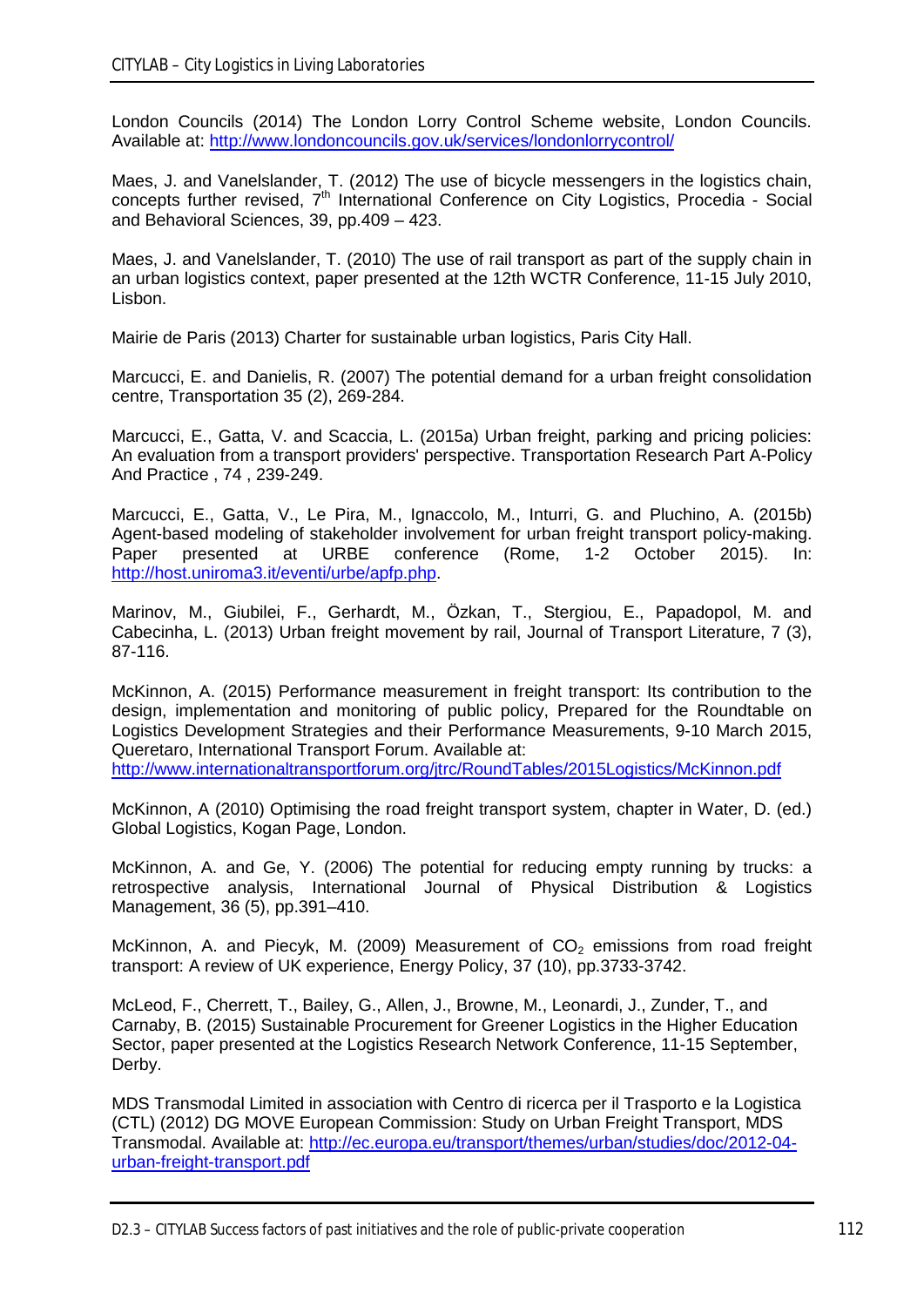Mind Tools (not dated) Critical Success Factors: Identifying the Things That Really Matter for Success, Mindtools. Available at:

[https://www.mindtools.com/pages/article/newLDR\\_80.htm](https://www.mindtools.com/pages/article/newLDR_80.htm)

Morganti, E., Dablanc, L. and Fortin, F. (2014a) Final deliveries for online shopping: The deployment of pickup point networks in urban and suburban areas, Research in Transportation Business & Management, 11, pp.23-31.

Morganti, E., Seidel, S., Blanquart, C., Dablanc, L. and Lenz, B. (2014b) The impact of ecommerce on final deliveries: alternative parcel delivery services in France and Germany, paper presented at mobil.TUM 2014 "Sustainable Mobility in Metropolitan Regions", 19-20 May, Munich, Transportation Research Procedia, 4, pp.178-190.

Morris, A. and Kornhauser, A. (2000) Relationship of freight facilities in central business district office buildings to truck traffic, Transport Research Record 1707, pp.56-63.

Nathanail, E., Gogas, M. And Papoutsis, K. (2013) Deliverable 2.1: Urban freight and urban – interurban interfaces; Best practices, implications and future needs, STRAIGHTSOL project. Available at: <https://docs.google.com/file/d/0B7oEyNF3009lYVluNVN1RjJDWjA/edit?usp=sharing>

Nemoto, T. (1997) Area-wide inter-carrier consolidation of freight in urban areas, Transport Logistics, 1 (2), pp. 87-101.

Network Rail (2014) Doddle joint venture rolls out across UK, Network Rail, 18 June 2014. Available at: [http://www.networkrail.co.uk/news/2014/jun/Doddle-joint-venture-rolls-out](http://www.networkrail.co.uk/news/2014/jun/Doddle-joint-venture-rolls-out-across-UK/)[across-UK/](http://www.networkrail.co.uk/news/2014/jun/Doddle-joint-venture-rolls-out-across-UK/)

NICHES (2005a) Innovative Approaches in City Logistics: Space Management for Urban Delivery, NICHES project. Available at: [http://www.niches](http://www.niches-transport.org/fileadmin/archive/Deliverables/D4.3b_5.8_b_PolicyNotes/14682_pn6_space_management_ok_low.pdf)[transport.org/fileadmin/archive/Deliverables/D4.3b\\_5.8\\_b\\_PolicyNotes/14682\\_pn6\\_space\\_m](http://www.niches-transport.org/fileadmin/archive/Deliverables/D4.3b_5.8_b_PolicyNotes/14682_pn6_space_management_ok_low.pdf) [anagement\\_ok\\_low.pdf](http://www.niches-transport.org/fileadmin/archive/Deliverables/D4.3b_5.8_b_PolicyNotes/14682_pn6_space_management_ok_low.pdf)

NICHES (2005b) Innovative Approaches in City Logistics: Inner-city Night Delivery, Niches project. Available at: [http://www.tfl.gov.uk/cdn/static/cms/documents/polis-guide-on-inner](http://www.tfl.gov.uk/cdn/static/cms/documents/polis-guide-on-inner-city-night-delivery.pdf)[city-night-delivery.pdf](http://www.tfl.gov.uk/cdn/static/cms/documents/polis-guide-on-inner-city-night-delivery.pdf)

Palmer, A. and McKinnon, A. (2011) An Analysis of the opportunities for improving Transport Efficiency through Multi-Lateral Collaboration in FMCG Supply Chains. Edinburgh, Heriot Watt.

Parker Gates, L. (2010) Strategic Planning with Critical Success Factors and Future Scenarios: An Integrated Strategic Planning Framework, Technical Report CMU/SEI-2010- TR-037 ESC-TR-2010-102, Software Engineering Institute at Carnegie Mellon University.

Patier, D. (2006) New concept and organization for the last mile: the French experiments and their results, in E. Taniguchi, & R. G. Thompson (Eds.) Recent advances in city logistics: Proceedings of 4th International Conference on City Logistics, pp. 361-374 (Kidlington: Elsevier).

Patier, D., David, B., Chalon, R. and Deslandres, V. (2014) A New Concept for Urban Logistics Delivery Area Booking, 8th International Conference on City Logistics, Procedia - Social and Behavioral Sciences, 125, pp.99 – 110.

D2.3 – CITYLAB Success factors of past initiatives and the role of public-private cooperation 113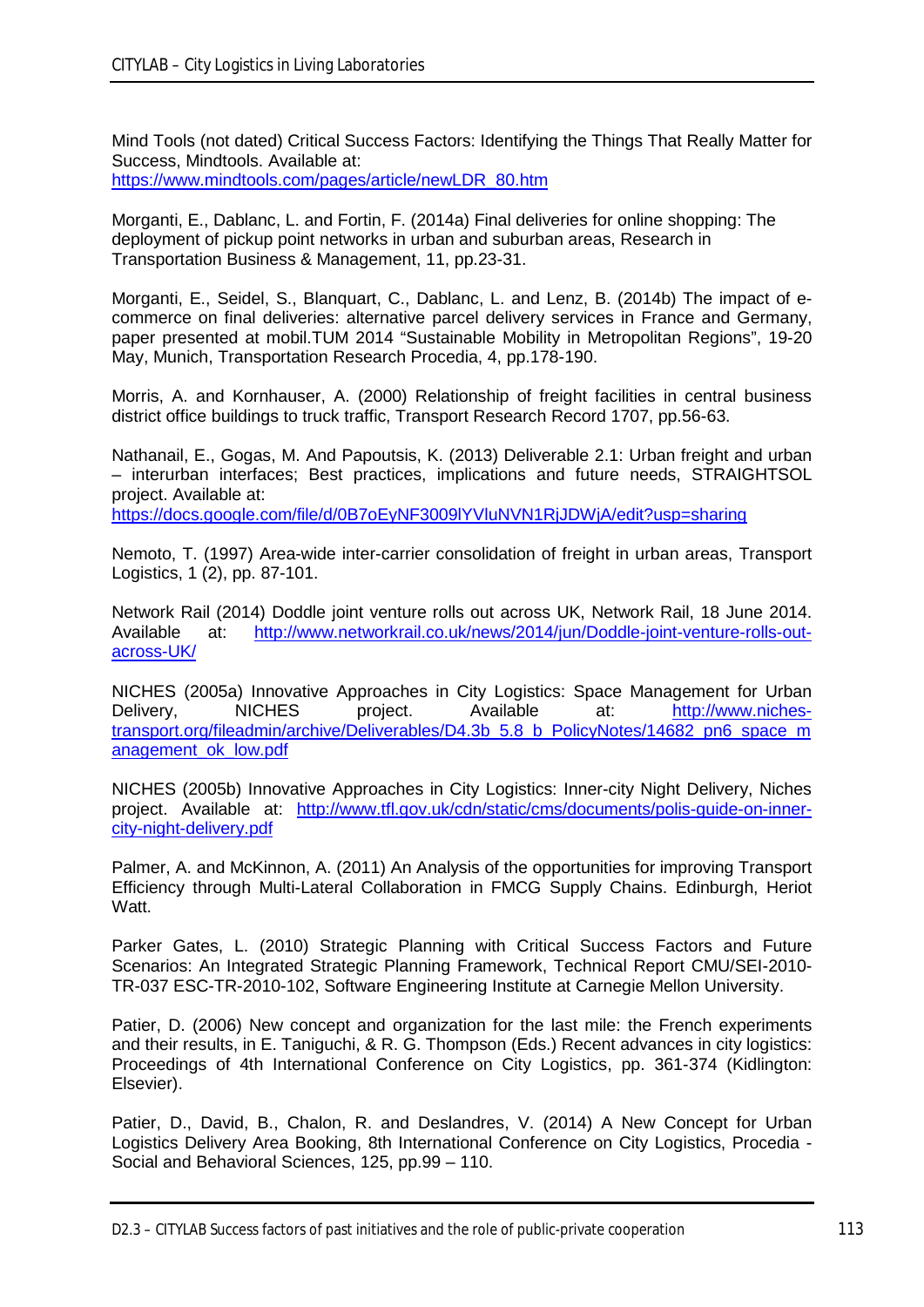PIARC (2012) Public sector governance of urban freight transport, PIARC Technical Committee 4: Freight transport and inter-modality, PIARC. Available at: 4: Freight transport and inter-modality, PIARC. Available at: [http://www.piarc.org/en/order-library/17001-en-](http://www.piarc.org/en/order-library/17001-en-Public%20sector%20governance%20over%20urban%20freight%20transport.htm)

[Public%20sector%20governance%20over%20urban%20freight%20transport.htm](http://www.piarc.org/en/order-library/17001-en-Public%20sector%20governance%20over%20urban%20freight%20transport.htm)

PIEK (2014) PIEK International website. Available at:<http://www.piek-international.com/>

Platina 2 (2014) Comparison of existing modal shift studies, Deliverable 1.3, Platina 2 project. Available at: [http://www.naiades.info/repository/public/documents/Downloads/19\\_Comparison%20Modal](http://www.naiades.info/repository/public/documents/Downloads/19_Comparison%20Modal%20Shift%20Studies_2014_06_30.pdf) [%20Shift%20Studies\\_2014\\_06\\_30.pdf](http://www.naiades.info/repository/public/documents/Downloads/19_Comparison%20Modal%20Shift%20Studies_2014_06_30.pdf)

Proctor, K. (2014) CCTV to catch rogue drivers using bus lanes on Newcastle's busiest roads, Chronicle Live, Feb 11, 2014. Available at: [http://www.chroniclelive.co.uk/news/north](http://www.chroniclelive.co.uk/news/north-east-news/cctv-catch-rogue-drivers-using-6693385)[east-news/cctv-catch-rogue-drivers-using-6693385](http://www.chroniclelive.co.uk/news/north-east-news/cctv-catch-rogue-drivers-using-6693385)

Proud, F. (2014) Parcel shops and locker networks across Europe represent a high-growth niche now worth several hundred million Euros in revenue, Apex Insight. Available at: <http://www.apex-insight.com/parcel-shops-and-locker-networks/>

PTEG (2015) Delivering the future: New approaches to urban freight, PTEG. Available at: [http://www.urbantransportgroup.org/media-centre/press-releases/report-sets-out-new-vision](http://www.urbantransportgroup.org/media-centre/press-releases/report-sets-out-new-vision-urban-freight)[urban-freight](http://www.urbantransportgroup.org/media-centre/press-releases/report-sets-out-new-vision-urban-freight)

Quak, H., Nesterova, N. and van Rooijen, T. (2015) Possibilities and barriers for using Electric-powered vehicles in city logistics practice, Conference Proceedings, 9<sup>th</sup> International Conference on City Logistics, Tenerife, 17-19 June, pp.169-184.

Quak, H., & Tavasszy, L. (2011). Customized solution for sustainable city logistics: The viability of urban freight consolidation centres. In J. van Nunen, P. Huijbregts, & P. Rietveld (Eds.), Transitions towards sustainable mobility: New solutions and approaches for sustainable transport systems. Berlin: Springer.

Relais Colis (2014) About us, Relais Colis. Available at: [www.relaiscolis.com](http://www.relaiscolis.com/)

Rensselaer Polytechnic Institute (2013) Off-Hour Truck Deliveries in Manhattan Reduce Traffic, Empower Business Owners, RPI News, 16 September 2013. Available at: [http://news.rpi.edu/content/2013/09/16/hour-truck-deliveries-manhattan-reduce-traffic](http://news.rpi.edu/content/2013/09/16/hour-truck-deliveries-manhattan-reduce-traffic-empower-business-owners)[empower-business-owners](http://news.rpi.edu/content/2013/09/16/hour-truck-deliveries-manhattan-reduce-traffic-empower-business-owners)

Rhodes, S., Berndt, M., Bingham, P., Bryan, J., Cherrett, T., Plumeau, P. and Weisbrod, R. (2012) Guidebook for Understanding Urban Goods Movement, National Cooperative Freight Research Program Report 14, Transportation Research Board. Available at: <http://www.trb.org/Publications/Blurbs/166828.aspx>

Riedel, V. and Dziekan, K. (not dated) Cost-Benefit-Analysis – A walk through the labyrinth for city level evaluation?, Experiences from CIVITAS PLUS. Available at: [https://www.ivp.tu](https://www.ivp.tu-berlin.de/fileadmin/fg93/Forschung/Projekte/MIMOSA/Riedel_Dziekan_BCA_Experiences_from_CIVITAS_PLUS.pdf)[berlin.de/fileadmin/fg93/Forschung/Projekte/MIMOSA/Riedel\\_Dziekan\\_BCA\\_Experiences\\_fr](https://www.ivp.tu-berlin.de/fileadmin/fg93/Forschung/Projekte/MIMOSA/Riedel_Dziekan_BCA_Experiences_from_CIVITAS_PLUS.pdf) [om\\_CIVITAS\\_PLUS.pdf](https://www.ivp.tu-berlin.de/fileadmin/fg93/Forschung/Projekte/MIMOSA/Riedel_Dziekan_BCA_Experiences_from_CIVITAS_PLUS.pdf)

Robinson, T. and Cuerden, R. (2014) Safer Lorries in London: Identifying the Casualties Associated with Side Guard Rails and Mirror Exemptions, Published Project Report PPR683, Transport Research Laboratory. Available at:

D2.3 – CITYLAB Success factors of past initiatives and the role of public-private cooperation 114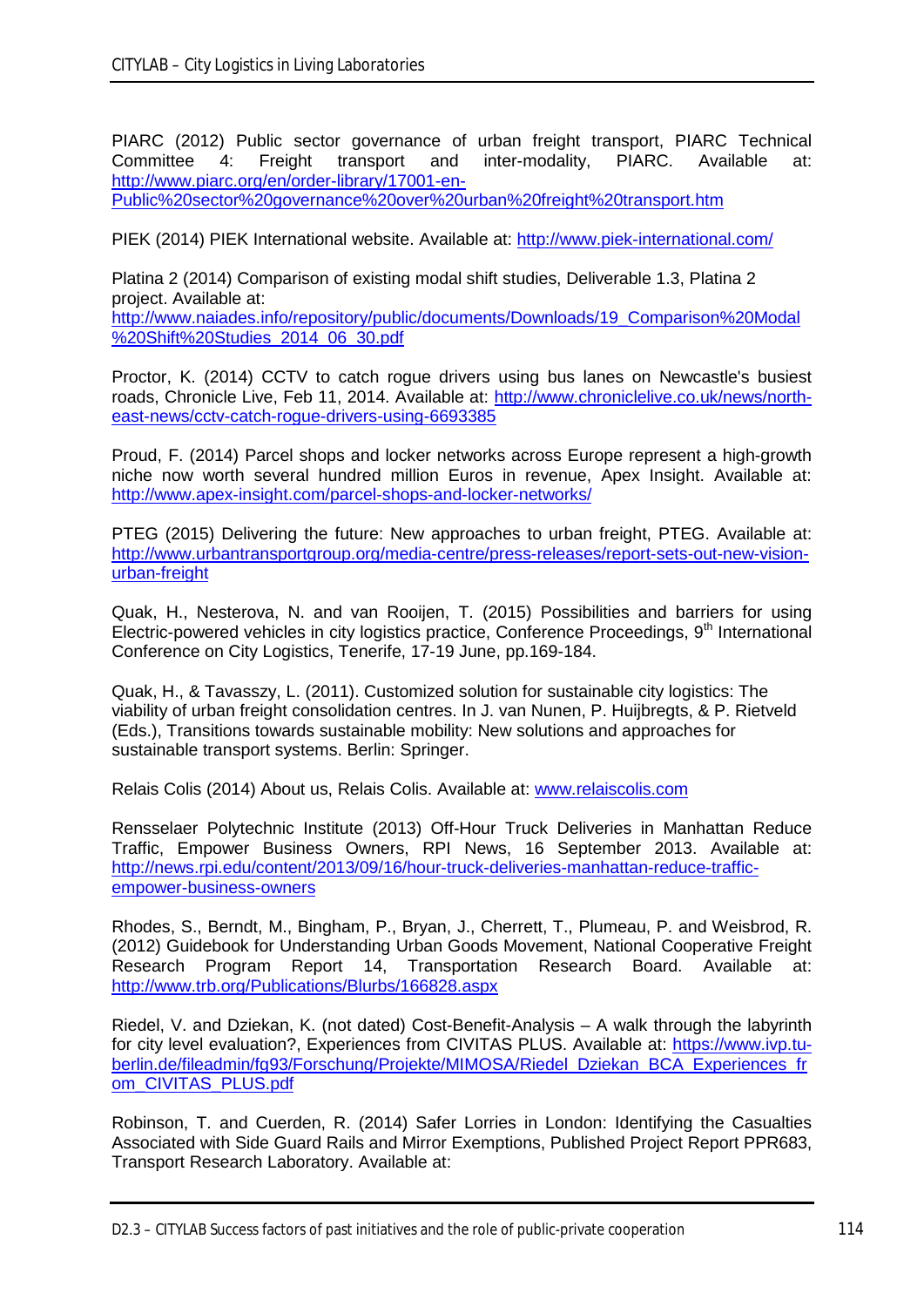[http://www.trl.co.uk/online\\_store/reports\\_publications/trl\\_reports/cat\\_road\\_user\\_safety/report](http://www.trl.co.uk/online_store/reports_publications/trl_reports/cat_road_user_safety/report_construction_logistics_and_cyclist_safety_summary_report.htm) [\\_construction\\_logistics\\_and\\_cyclist\\_safety\\_summary\\_report.htm](http://www.trl.co.uk/online_store/reports_publications/trl_reports/cat_road_user_safety/report_construction_logistics_and_cyclist_safety_summary_report.htm)

Roche-Cerasi, I. (2012) L2.1 State of the Art Report: Urban Logistics Practices, Green Distribution of Goods in the City of Oslo project, SINTEF. Available at: [http://www.sintef.no/uploadpages/300209/Filer/Publikasjoner/GBO%20L%202%20.1%20Sta](http://www.sintef.no/uploadpages/300209/Filer/Publikasjoner/GBO%20L%202%20.1%20State%20of%20the%20art%20report%20%20Urban%20logistics%20practices.pdf) [te%20of%20the%20art%20report%20%20Urban%20logistics%20practices.pdf](http://www.sintef.no/uploadpages/300209/Filer/Publikasjoner/GBO%20L%202%20.1%20State%20of%20the%20art%20report%20%20Urban%20logistics%20practices.pdf)

Rockart, J. (1979) Chief Executives Define Their Own Data Needs, Harvard Business Review, March-April, 57(2), pp.81-92.

Royal Mail (2014a) Delivery Matters: Understanding the changing landscape of online shopping in 2014, Royal Mail.

Royal Mail (2014b) Local Collect, Royal Mail. Available at : [http://www.royalmail.com/parcel](http://www.royalmail.com/parcel-despatch-low/uk-delivery/local-collect-business)[despatch-low/uk-delivery/local-collect-business](http://www.royalmail.com/parcel-despatch-low/uk-delivery/local-collect-business)

Rudra, M. and Roorda, M. (2014) Truck-Only Lanes on Urban Arterials: A Value of Time Approach, 8th International Conference on City Logistics, Procedia - Social and Behavioral Sciences 125, pp.75 – 83.

Shah, M., Braganza, A. and Morabito, V. (2007) A survey of critical success factors in e-Banking: an organisational perspective, European Journal of Information Systems, 16, pp.511–524.

Sinarimbo, N., Takahashi, Y. and Hyodo, T. (2004) Freight Demand Management In CBD - A Simulation Analysis of Cooperative Delivery System in Marunouchi, paper presented at 10<sup>th</sup> World Conference on Transport Research, 4-8 July, Istanbul, Turkey.

Skukowski, R. (2012) Clean commerce: How fuel cells help keep port emissions at bay, Port Technology International, June, pp.55-56.

Sogaris (2012) BESTFACT: Sogaris Urban Logistics Commitment, Presentation to BESTFACT Conference, Amsterdam, 21-22 June.

STRAIGHTSOL (2012a) Demonstration B: TNT Express in Brussels - City Logistics Mobile Depot, STRAIGHTSOL. Available at: [http://www.straightsol.eu/demonstration\\_B.htm](http://www.straightsol.eu/demonstration_B.htm)

STRAIGHTSOL (2012b) Demonstration G: EMEL Lisbon: Municipal regulation of loading and unloading of freight. Available at: [http://straightsol.eu/demonstration\\_G.htm](http://straightsol.eu/demonstration_G.htm)

Sudhakar, G. (2012) A model of critical success factors for software projects, Journal of Enterprise Information Management, 25 (6), pp.537 – 558.

SUGAR (2011) City Logistics Best Practices: A Handbook for City Authorities, SUGAR. Available at: [http://www.eltis.org/index.php?ID1=6&id=62&list=&concept\\_id=3](http://www.eltis.org/index.php?ID1=6&id=62&list=&concept_id=3)

Swedish Transport Agency (2014) Congestion tax in Stockholm, Swedish Transport Agency. Available at: [http://www.transportstyrelsen.se/en/road/Congestion-tax/Congestion-tax-in](http://www.transportstyrelsen.se/en/road/Congestion-tax/Congestion-tax-in-stockholm/)[stockholm/](http://www.transportstyrelsen.se/en/road/Congestion-tax/Congestion-tax-in-stockholm/)

Takahashi, Y., Sinarimbo, N., Hyodo, T., Koike, R. (2004) A Study on Traffic and Environmental Effects of Cooperative Delivery System in CBD: Case Study in Marunouchi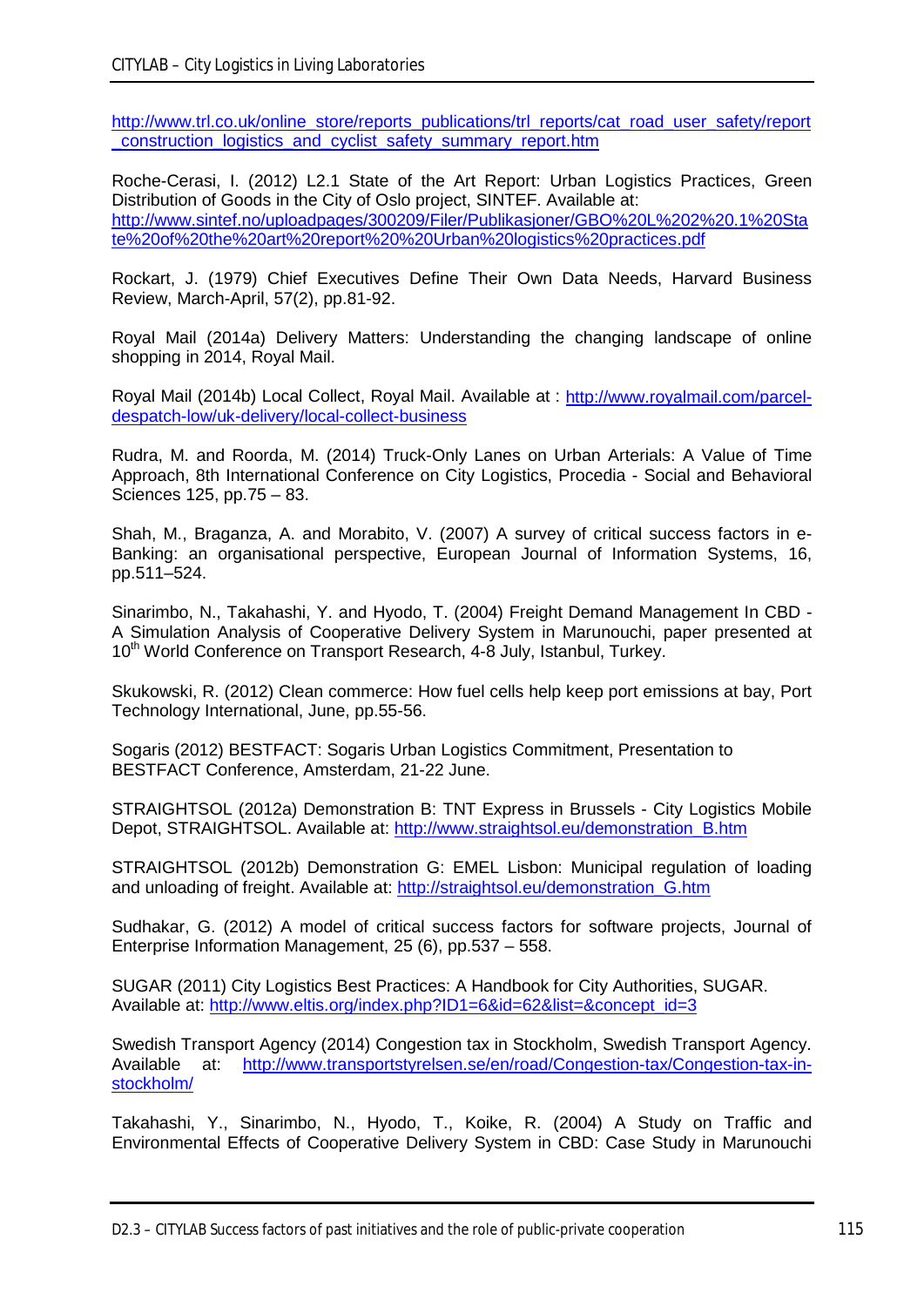Area, paper presented at 10<sup>th</sup> World Conference on Transport Research, 4-8 July, Istanbul, Turkey.

Taniguchi, E. and Nemoto, T. (2008) Intermodal freight transport in Japan, in Konings, R., Priemus, H. and Nijkamp, P. (eds.) The Future of Intermodal Freight Transport: Operations, Design and Policy.

TNO (2010) Measurement methods for peak noise during loading and unloading, TNO. Available at:<http://www.piek-international.com/include/downloadFile.asp?id=4>

Torrentellé, M., Tsamboulas, D. And Moraiti, P. (2011) Deliverable 2.1: Elicitation of fhe Good Practices on Urban Freight Transport, C-LIEGE project (Clean Last mile transport and logistics management for smart and efficient local Governments in Europe).

Transport and Travel Research Ltd. (2010). Freight consolidation centre study: Main report (Prepared for Department for Transport). Lichfield: Transport and Travel Research Ltd. Available at:<http://www.dft.gov.uk/pgr/freight/research/freightreport/pdf/mainreport.pdf>

Transport for London (TfL) (2014a) Major retailers to bring 'click and collect' revolution to the London Underground network, Transport for London, 29 January 2014. Available at: [https://www.tfl.gov.uk/info-for/media/press-releases/2014/january/major-retailers-to-bring](https://www.tfl.gov.uk/info-for/media/press-releases/2014/january/major-retailers-to-bring-click-and-collect-revolution-to-the-london-underground-network)[click-and-collect-revolution-to-the-london-underground-network](https://www.tfl.gov.uk/info-for/media/press-releases/2014/january/major-retailers-to-bring-click-and-collect-revolution-to-the-london-underground-network)

Transport for London (2014b) TfL and Amazon team up to introduce Amazon Lockers, Transport for London, 25 June 2014. Available at: [https://www.tfl.gov.uk/info](https://www.tfl.gov.uk/info-for/media/press-releases/2014/june/tfl-and-amazon-team-up-to-introduce-amazon-lockers)[for/media/press-releases/2014/june/tfl-and-amazon-team-up-to-introduce-amazon-lockers](https://www.tfl.gov.uk/info-for/media/press-releases/2014/june/tfl-and-amazon-team-up-to-introduce-amazon-lockers)

Transport for London (2014c) TfL expands Click and Collect services, Transport for London, 10 September 2014. Available at: [http://www.tfl.gov.uk/info-for/media/press](http://www.tfl.gov.uk/info-for/media/press-releases/2014/september/tfl-expands-click-and-collect-services)[releases/2014/september/tfl-expands-click-and-collect-services](http://www.tfl.gov.uk/info-for/media/press-releases/2014/september/tfl-expands-click-and-collect-services)

Transport for London (2014d) Industrial HGV Task Force: Review of first six months of operations October 2013 – March 2014, Transport for London. Available at: [http://www.tfl.gov.uk/cdn/static/cms/documents/industrial-hgv-task-force-review-of-first-six](http://www.tfl.gov.uk/cdn/static/cms/documents/industrial-hgv-task-force-review-of-first-six-months-of-operations.pdf)[months-of-operations.pdf](http://www.tfl.gov.uk/cdn/static/cms/documents/industrial-hgv-task-force-review-of-first-six-months-of-operations.pdf)

Transport for London (2014e) Safer Lorry Scheme: The Way Forward, Transport for London. Available at: [https://www.tfl.gov.uk/cdn/static/cms/documents/safer-lorry-scheme-the-way](https://www.tfl.gov.uk/cdn/static/cms/documents/safer-lorry-scheme-the-way-forward-report.pdf)[forward-report.pdf](https://www.tfl.gov.uk/cdn/static/cms/documents/safer-lorry-scheme-the-way-forward-report.pdf)

Transport for London (2014f) Freight website, Transport for London. Available at: <https://www.tfl.gov.uk/info-for/freight/>

Transport for London (2014g) London Congestion Charge, Transport for London. Available at: <https://www.tfl.gov.uk/modes/driving/congestion-charge>

Transport for London. (2014h) Delivery and Servicing Plans: Making freight work for you, Transport for London. Available at: <https://www.tfl.gov.uk/info-for/freight/planning/delivery-and-servicing-plans> and <https://www.tfl.gov.uk/cdn/static/cms/documents/delivery-and-servicing-plans.pdf>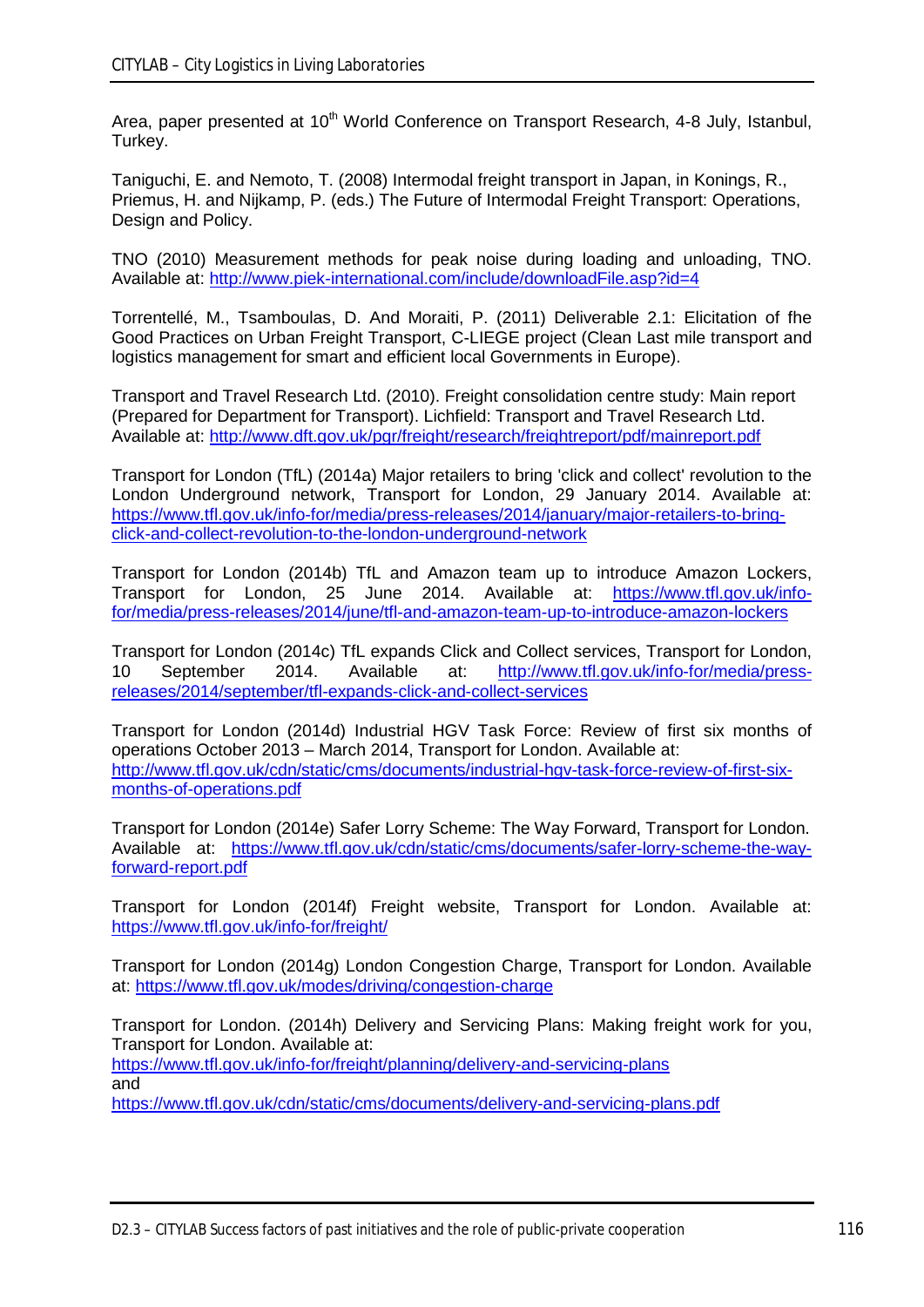Transport for London. (2014i) Building a better future for freight: Construction Logistics Plans, Transport for London. Available at:

<https://www.tfl.gov.uk/cdn/static/cms/documents/construction-logistics-plans.pdf>

Transport for London (2014j) Travel plans, Transport for London. Available at: <https://www.tfl.gov.uk/info-for/urban-planning-and-construction/travel-plans#on-this-page-0>

Transport for London (2013a) Cycle Safety Toolkit: A Guide for Fleet Managers, Transport for London. Available at:

<http://www.fors-online.org.uk/resource.php?name=Guide%20for%20fleet%20managers>

Transport for London (2013b) Improving Road Safety Through Procurement, Transport for London. Available at:

[http://www.tfl.gov.uk/cdn/static/cms/documents/improving-road-safety-through](http://www.tfl.gov.uk/cdn/static/cms/documents/improving-road-safety-through-procurement.pdf)[procurement.pdf](http://www.tfl.gov.uk/cdn/static/cms/documents/improving-road-safety-through-procurement.pdf)

Transport for London (2013c) Standard for Construction Logistics: Managing Work Related Road Risk (WRRR): A construction industry initiative to improve vulnerable road user safety, Transport for London. Available at:

<http://www.tfl.gov.uk/cdn/static/cms/documents/standard-for-construction-logistics.pdf>

Transport for London (2013d) London Linen Supply – Out-of-hours deliveries case study, Transport for London. Available at: <http://www.tfl.gov.uk/assets/downloads/businessandpartners/London-Linen.pdf>

Transport for London (2012a) Transport for London's code of practice for quieter out-ofhours Deliveries, Transport for London. Available at: [http://www.tfl.gov.uk/cdn/static/cms/documents/code-of-practice-out-of-hours-deliveries-and](http://www.tfl.gov.uk/cdn/static/cms/documents/code-of-practice-out-of-hours-deliveries-and-servicing.pdf)[servicing.pdf](http://www.tfl.gov.uk/cdn/static/cms/documents/code-of-practice-out-of-hours-deliveries-and-servicing.pdf)

Transport for London (TfL) (2012b) Travel in London Report 5. London: Transport for London. Available at:

<https://tfl.gov.uk/cdn/static/cms/documents/travel-in-london-report-5.pdf>

Transport for London (2011a) Regent Street – Consolidation and collaboration, Case study, Transport for London. Available at: <http://www.tfl.gov.uk/assets/downloads/businessandpartners/Regent-street-case-study.pdf>

Transport for London (2011b) The Living Room - Pre-ordering and Stockpiling case study, Transport for London. Available at: [http://www.tfl.gov.uk/cdn/static/cms/documents/living](http://www.tfl.gov.uk/cdn/static/cms/documents/living-room.pdf)[room.pdf](http://www.tfl.gov.uk/cdn/static/cms/documents/living-room.pdf)

Transport for London (2011c) Bike Dock Solutions – Pre-ordering case study, Transport for London. Available at: [https://www.tfl.gov.uk/cdn/static/cms/documents/freight-case-study](https://www.tfl.gov.uk/cdn/static/cms/documents/freight-case-study-bike-dock-solutions.pdf)[bike-dock-solutions.pdf](https://www.tfl.gov.uk/cdn/static/cms/documents/freight-case-study-bike-dock-solutions.pdf)

Transport for London (2011d) The Brewery, Romford – Temporary stockrooms/pre-ordering case study, Transport for London. Available at: <http://www.tfl.gov.uk/cdn/static/cms/documents/freight-case-study-the-brewery-romford.pdf>

Transport for London (2011e) Quieter out-of-hours deliveries trial: The Dorchester and Westminster City Council case study, Transport for London. Available at: [http://www.tfl.gov.uk/assets/downloads/businessandpartners/2012-case-study-the](http://www.tfl.gov.uk/assets/downloads/businessandpartners/2012-case-study-the-dorchester-and-westminster.pdf)[dorchester-and-westminster.pdf](http://www.tfl.gov.uk/assets/downloads/businessandpartners/2012-case-study-the-dorchester-and-westminster.pdf)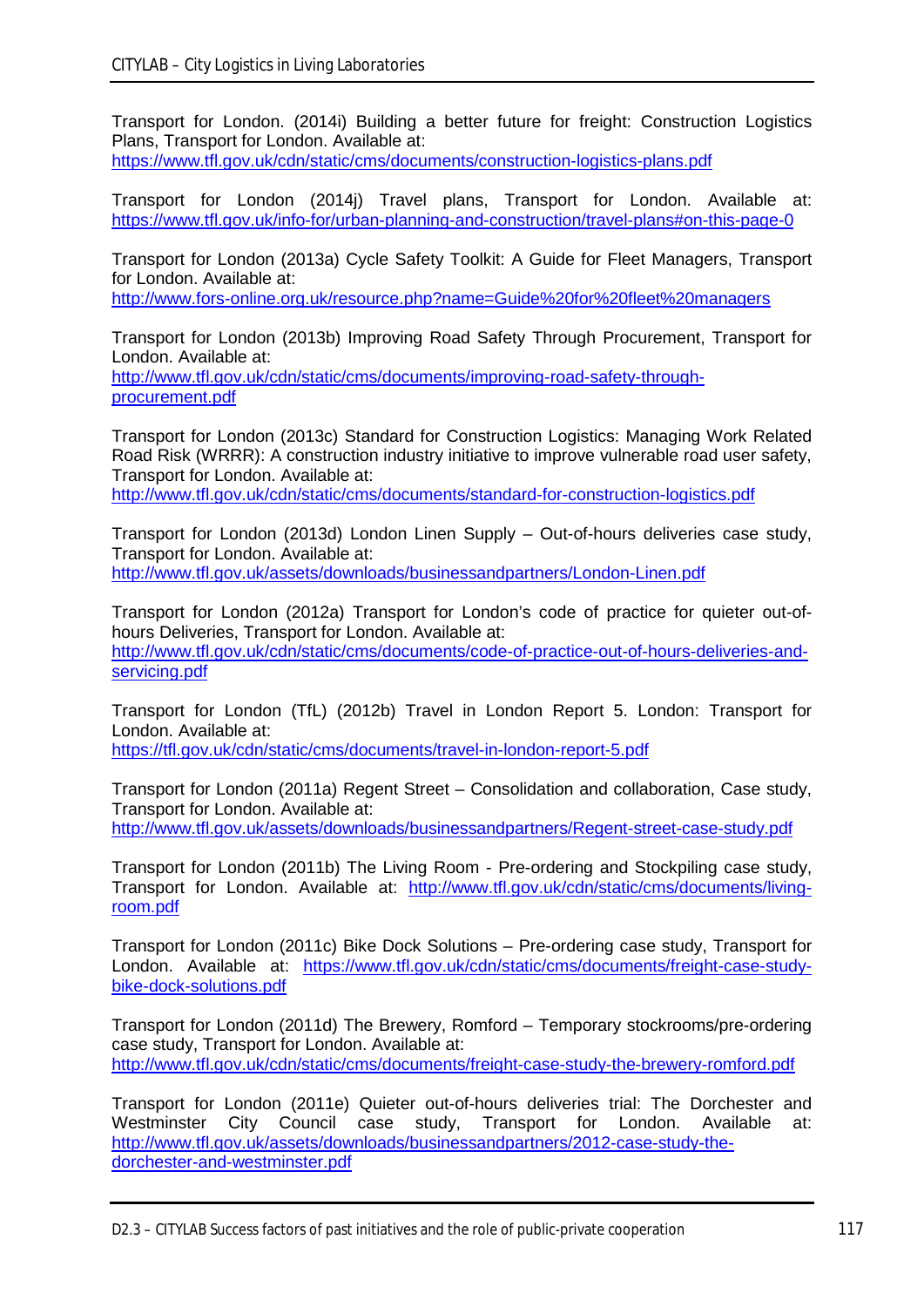Transport for London (2009a) Kerbside Loading Guidance, Transport for London. Available at:<https://www.tfl.gov.uk/cdn/static/cms/documents/tfl-kerbside-loading-guidance-2009.pdf>

Transport for London (2009b) Cycle Freight in London – A Scoping Study, Transport for London. Available at: [https://www.tfl.gov.uk/cdn/static/cms/documents/cycle-as-freight-may-](https://www.tfl.gov.uk/cdn/static/cms/documents/cycle-as-freight-may-2009.pdf)[2009.pdf](https://www.tfl.gov.uk/cdn/static/cms/documents/cycle-as-freight-may-2009.pdf)

Transport for London (2009c) A Pilot Delivery Servicing Plan for TfL's Palestra Offices in Southwark : A Case Study, Transport for London. Available at: <http://www.tfl.gov.uk/cdn/static/cms/documents/dsp-palestra-case-study.pdf>

Transport for London (2008) London Freight Plan - Sustainable freight distribution: a plan for London, Transport for London. Available at: <https://www.tfl.gov.uk/info-for/freight/planning/london-freight-plan>

Transport for London and TRL (2014) Assessing freight provision using FERS, TfL. Available at:<http://www.tfl.gov.uk/cdn/static/cms/documents/fers-information-sheet.pdf>

TRL (2014) Streetaudit, TRL. Available at: <https://www.trlsoftware.co.uk/library/Files/General/leaflets/Streetaudit%20Brochure.pdf>

TTR (2010) Freight Consolidation Centre Study: Main Report, Prepared for Department for Transport, Transport and Travel Research Ltd., Lichfield. Available at: <http://www.dft.gov.uk/pgr/freight/research/freightreport/pdf/mainreport.pdf>

Tyne and Wear Freight Partnership (2013) Changes to No-Car lanes in Newcastle, News Flash, 24 January 2013. Available at:<http://www.tyneandwearfreight.info/news/news.aspx>

United States Department of Transportation - Federal Highway Administration (2014) Urban<br>Freight Case Studies - New York City. USDOT-FHA. Available at: Freight Case Studies - New York City, USDOT-FHA. Available at: <http://ops.fhwa.dot.gov/publications/fhwahop10019/notablepractices.htm>

University of Huddersfield (2003) Report On The Development Of The Safe And Fuel Efficient Driving Standard (SAFED), University of Huddersfield.

van Rooijen, T. and Quak, H. (2010) Local impacts of a new urban consolidation centre – the case of Binnenstadservice.nl, The Sixth International Conference on City Logistics, Procedia - Social and Behavioral Sciences, 2 (3), pp.5967–5979.

Verdict (2014a) E-tail in the UK, Verdict.

Verdict (2014b) PUDO in the UK, Verdict.

Verdict (2012) Click and collect in European Convenience Retailing, Verdict.

Verdict (2011) Collection point strategies in European Retail, Verdict.

Verlinde, S., Debauche, W., Heemeryck, A., Macharis, C., Van Hoeck, E. and Witlox, F. (2010) Night-time delivery as a potential option in Belgian urban distribution: a stakeholder approach, paper presented at 12th World Conference on Transport Research, 11-15 July, Lisbon.